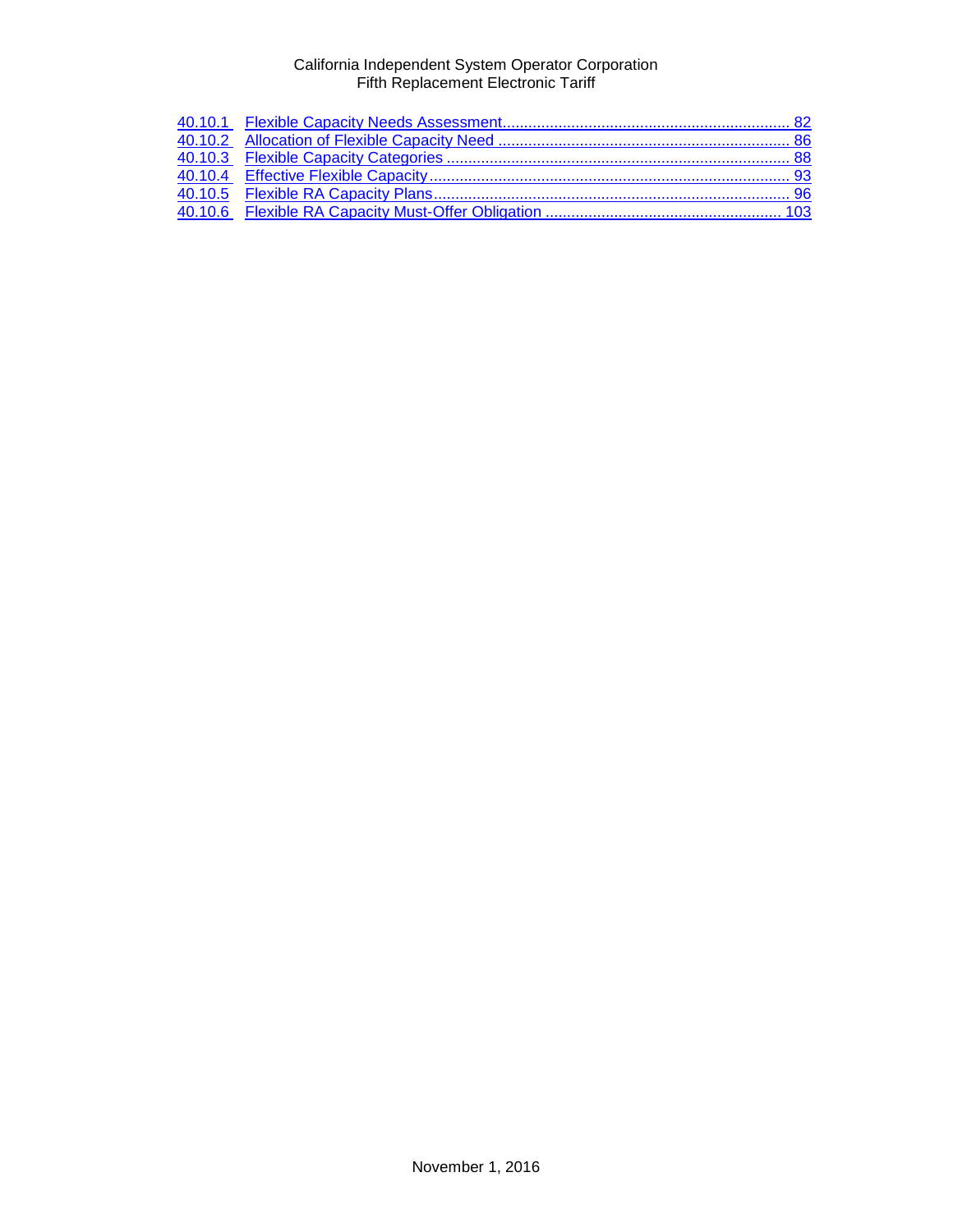## <span id="page-2-0"></span>**40. Resource Adequacy Demonstration For All SCs In The CAISO BAA**

#### <span id="page-2-1"></span>**40.1 Applicability**

A Load Serving Entity, and its Scheduling Coordinator, shall be exempt from this Section 40 during the next Resource Adequacy Compliance Year, if the metered peak Demand of the Load Serving Entity did not exceed one (1) MW during the twelve months preceding the last date on which the Load Serving Entity can make the election in Section 40.1.1 for the next Resource Adequacy Compliance Year. This Section 40 shall apply to all other Load Serving Entities and their respective Scheduling Coordinators. For purposes of Section 40, a Load Serving Entity shall not include any entity satisfying the terms of California Public Utilities Code Section 380(j)(3).

#### <span id="page-2-2"></span>**40.1.1 [Not Used]**

#### <span id="page-2-3"></span>**40.2 Information Requirements For Resource Adequacy Programs**

#### <span id="page-2-4"></span>**40.2.1 Reserve Sharing Load Serving Entities**

#### **40.2.1.1 Requirements for CPUC Load Serving Entities**

- (a) The Scheduling Coordinator for a CPUC Load Serving Entity must provide the CAISO with all information or data to be provided to the CAISO as required by the CPUC and pursuant to the schedule adopted by the CPUC, except that the monthly Resource Adequacy Plans or the same information as required to be included in the monthly Resource Adequacy Plans, plus any other information the CAISO requires as identified in the Business Practice Manual, shall be submitted to the CAISO no less than 45 days in advance of the first day of the month covered by the plan, as provided in Section 40.2.1.1(e).
- (b) Where the information or data provided to the CAISO under Section 40.2.1.1(a) does not include Reserve Margin(s), then the provisions of Section 40.2.2.1(b) shall apply.
- (c) Where the information or data provided to the CAISO under Section 40.2.1.1(a) does not include criteria for determining qualifying resource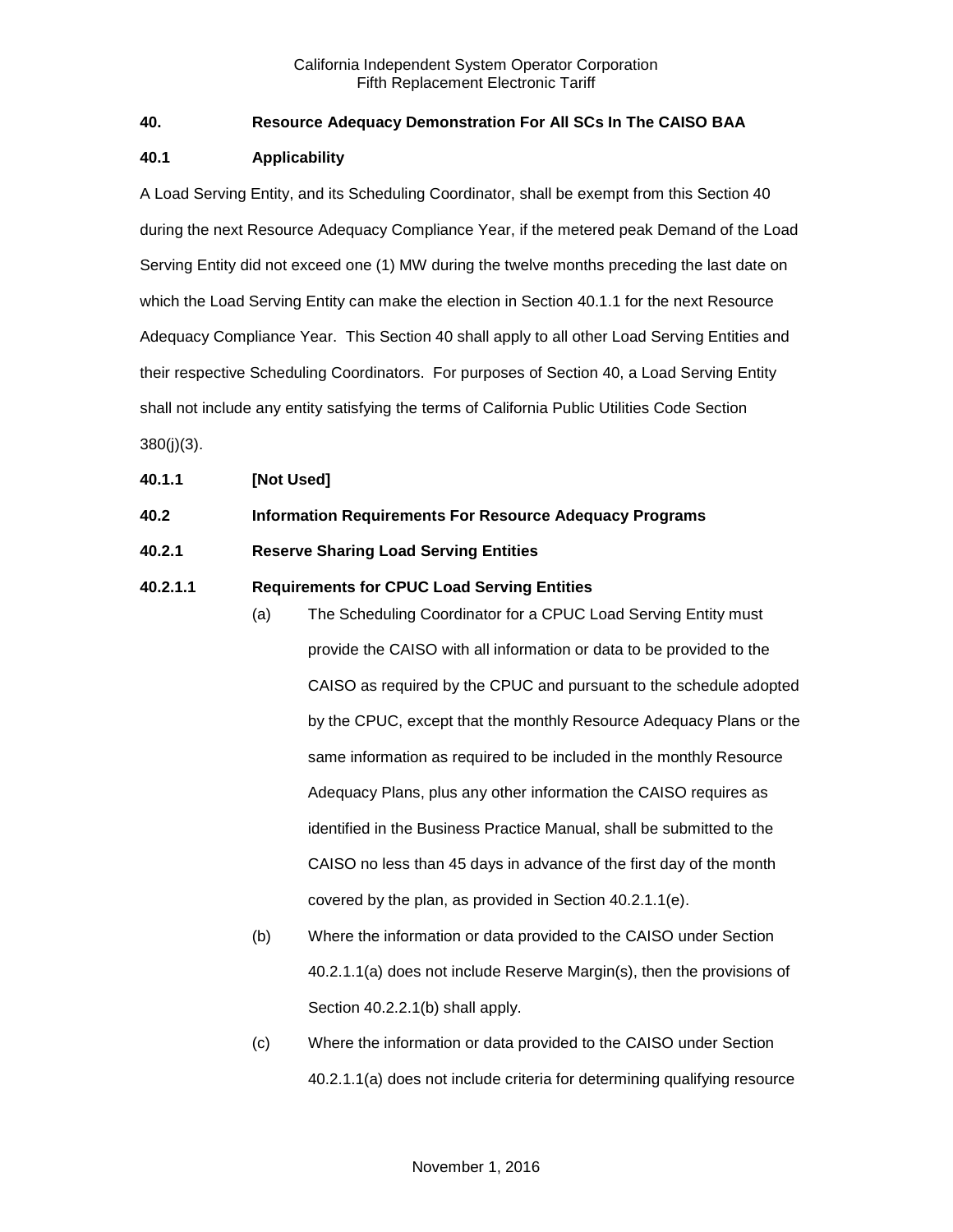types and their Qualifying Capacity, then the provisions of Section 40.8 shall apply.

- (d) Where the information or data provided to the CAISO under Section 40.2.1.1(a) does not include annual and monthly Demand Forecast requirements, then the provisions of Section 40.2.2.3 shall apply.
- (e) Where the information or data provided to the CAISO under Section 40.2.1.1(a) does not include annual and monthly Resource Adequacy Plan requirements, or where there is a requirement to submit monthly Resource Adequacy Plans but the submission date is less than 45 days in advance of the first day of the month covered by the plan, then Section 40.2.2.4 shall apply.

## <span id="page-3-0"></span>**40.2.2 Non-CPUC Load Serving Entities**

#### **40.2.2.1 Reserve Margin**

- (a) The Scheduling Coordinator for a Non-CPUC Load Serving Entity must provide the CAISO with the Reserve Margin(s) adopted by the appropriate Local Regulatory Authority or federal agency for use in the annual Resource Adequacy Plan and monthly Resource Adequacy Plans listed as a percentage of the Demand Forecasts developed in accordance with Section 40.2.2.3.
- (b) For the Scheduling Coordinator for a Non-CPUC Load Serving Entity for which the appropriate Local Regulatory Authority or federal agency has not established a Reserve Margin(s) or a CPUC Load Serving Entity subject to Section 40.2.1.1(b), the Reserve Margin for each month shall be no less than fifteen percent (15%) of the LSE's peak hourly Demand for the applicable month, as determined by the Demand Forecasts developed in accordance with Section 40.2.2.3.

#### **40.2.2.2 Qualifying Capacity Criteria**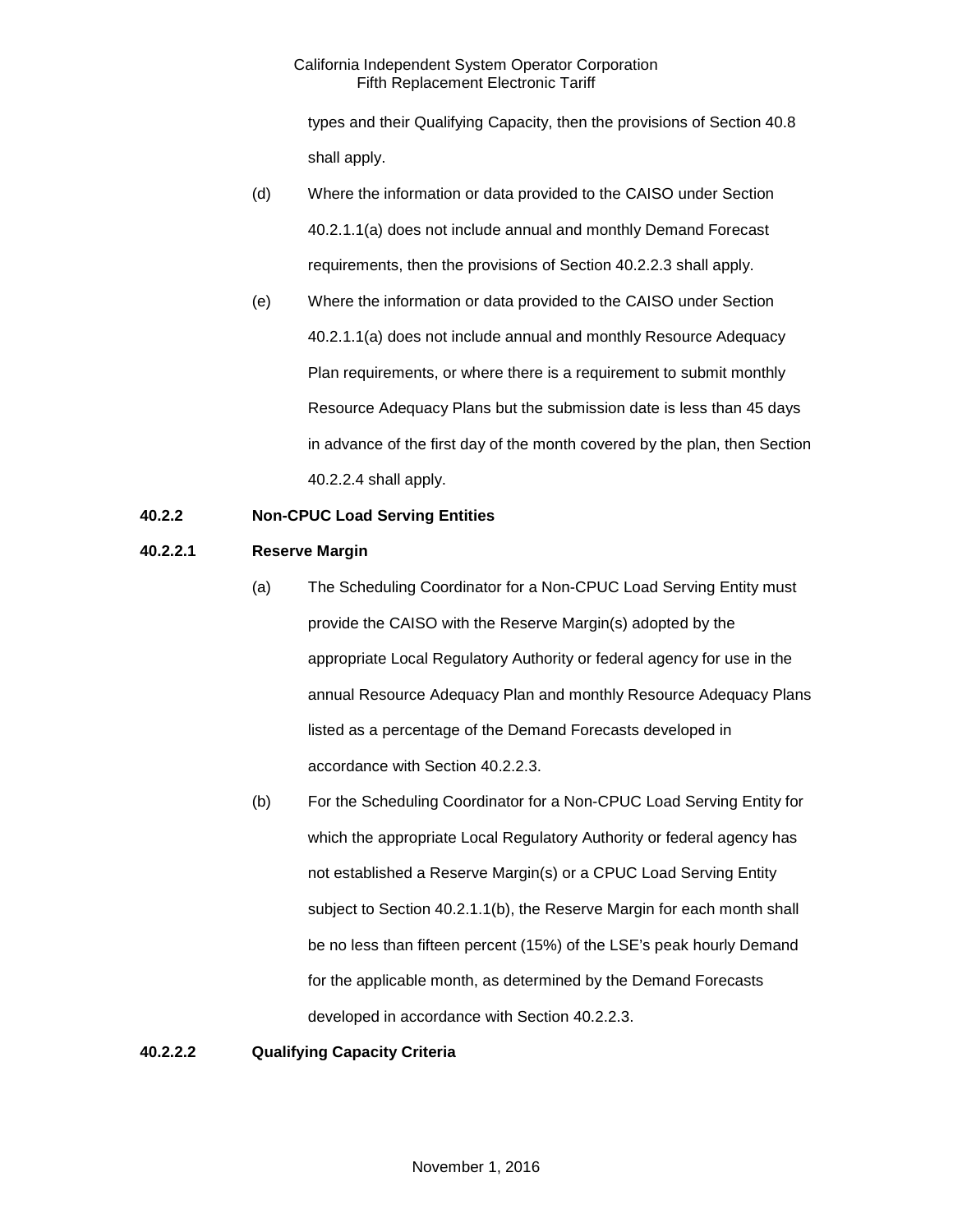The Scheduling Coordinator for a Non-CPUC Load Serving Entity must provide the CAISO with a description of the criteria adopted by the Local Regulatory Authority or federal agency for determining qualifying resource types and the Qualifying Capacity from such resources and any modifications thereto as they are implemented from time to time. The LSE may elect to utilize the criteria set forth in Section 40.8.

### **40.2.2.3 Demand Forecasts**

If the California Energy Commission does not produce a coincident peak Demand Forecast for a Load Serving Entity, the Scheduling Coordinator that Load Serving Entity status must provide the information requested by the CAISO on the schedule and in the reporting format(s) set forth in the Business Practice Manual.

## **40.2.2.4 Annual and Monthly Resource Adequacy Plans**

The Scheduling Coordinator for a Non-CPUC Load Serving Entity or a CPUC Load Serving Entity subject to Section 40.2.1.1(b) must provide annual and monthly Resource Adequacy Plans for such Load Serving Entity, as follows:

- (a) Each annual Resource Adequacy Plan must be submitted to the CAISO on a schedule and in the reporting format(s) set forth in the Business Practice Manual. The annual Resource Adequacy Plan must, at a minimum, set forth the Local Capacity Area Resources, if any, procured by the Load Serving Entity as described in Section 40.3.
- (b) Each monthly Resource Adequacy Plan or the same information as required to be included in the monthly Resource Adequacy Plan, plus any other information the CAISO requires as identified in the Business Practice Manual, must be submitted to the CAISO at least 45 days in advance of the first day of the month covered by the plan, and in accordance with the schedule and in the reporting format(s) set forth in the Business Practice Manual. The monthly Resource Adequacy Plan must identify all resources, including Local Capacity Area Resources, the Load Serving Entity will rely upon to satisfy the applicable month's peak hour Demand of the Load Serving Entity as determined by the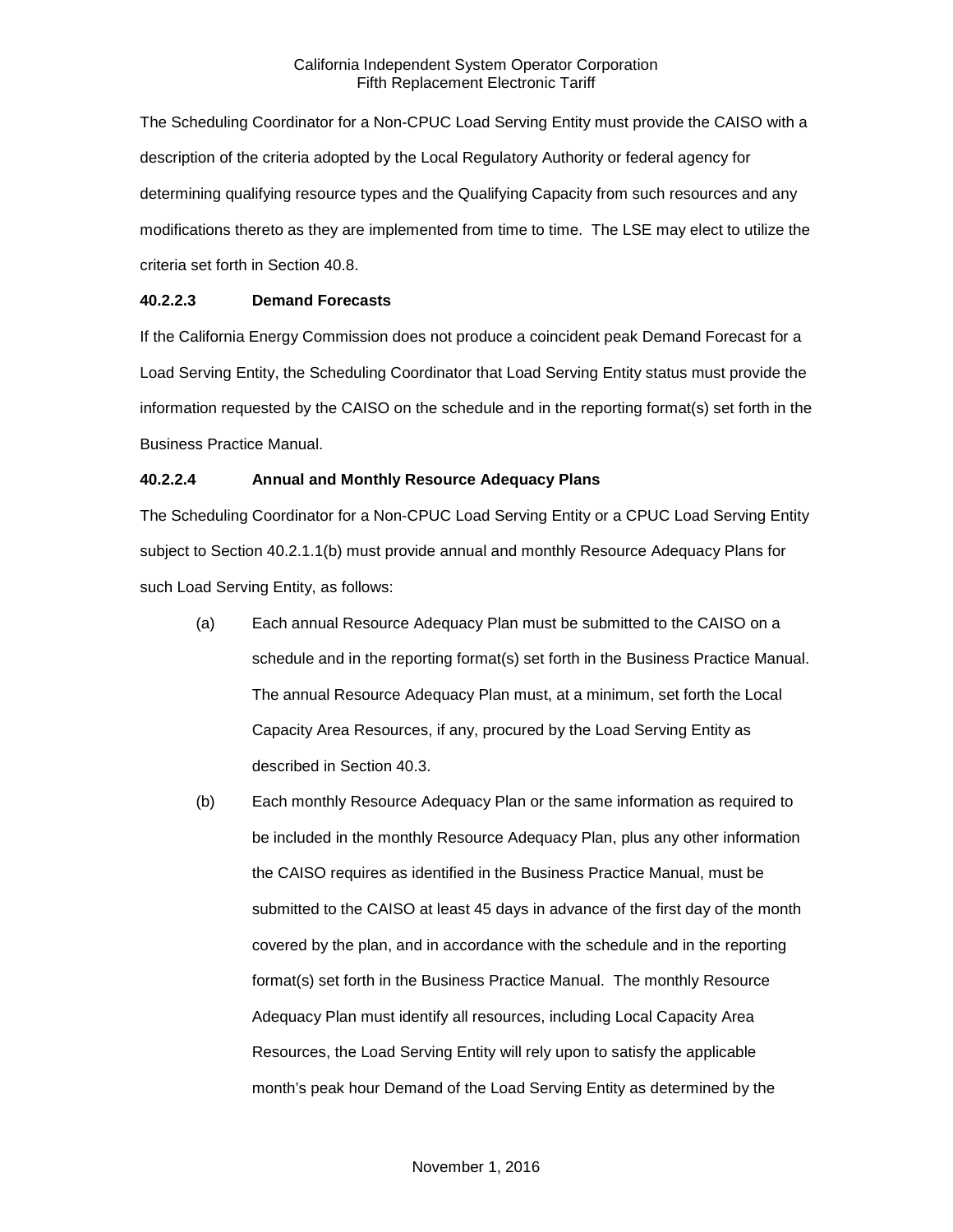Demand Forecasts developed in accordance with Section 40.2.2.3 and applicable Reserve Margin. Resource Adequacy Plans must utilize the Net Qualifying Capacity requirements of Section 40.4.

- (c) The Scheduling Coordinator for the Load Serving Entity may submit at any time from 45 days through 11 days in advance of the relevant month, a revision to its monthly Resource Adequacy Plan to correct an error in the plan. The CAISO will not accept any revisions to a monthly Resource Adequacy Plan from 10 days in advance of the relevant month through the end of the month, unless the Scheduling Coordinator for the Load Serving Entity demonstrates good cause for the change and explains why it was not possible to submit the change earlier.
- (d) In order to ensure that the CAISO's outage replacement determination remains accurate, the Scheduling Coordinator for the Load Serving Entity that submits a revision to its monthly Resource Adequacy Plan to correct an error must include in the revision a MW amount of Resource Adequacy Capacity for each day of month that is no less than the MW amount of Resource Adequacy Capacity included in its original plan for each day of the month.
- (e) In order to ensure that the amount of Resource Adequacy Capacity required to be included in the Load Serving Entity's Resource Adequacy Plan is operationally available to the CAISO throughout the resource adequacy month, the Load Serving Entity that submits the monthly Resource Adequacy Plan is subject to the replacement requirement in Section 9.3.1.3.1.

#### <span id="page-5-0"></span>**40.2.3 [Not Used]**

#### <span id="page-5-1"></span>**40.2.4 Load-Following MSS**

(1) **Applicability.** Unless otherwise provided in Section 40, Scheduling Coordinators for Load-following MSSs are subject solely to Sections 40.2.4, 40.3, and with respect to their Local Capacity Area Resources identified in accordance with Section 40.2.4, Section 40.9, and with respect to Flexible Resource Adequacy Capacity, Section 40.10.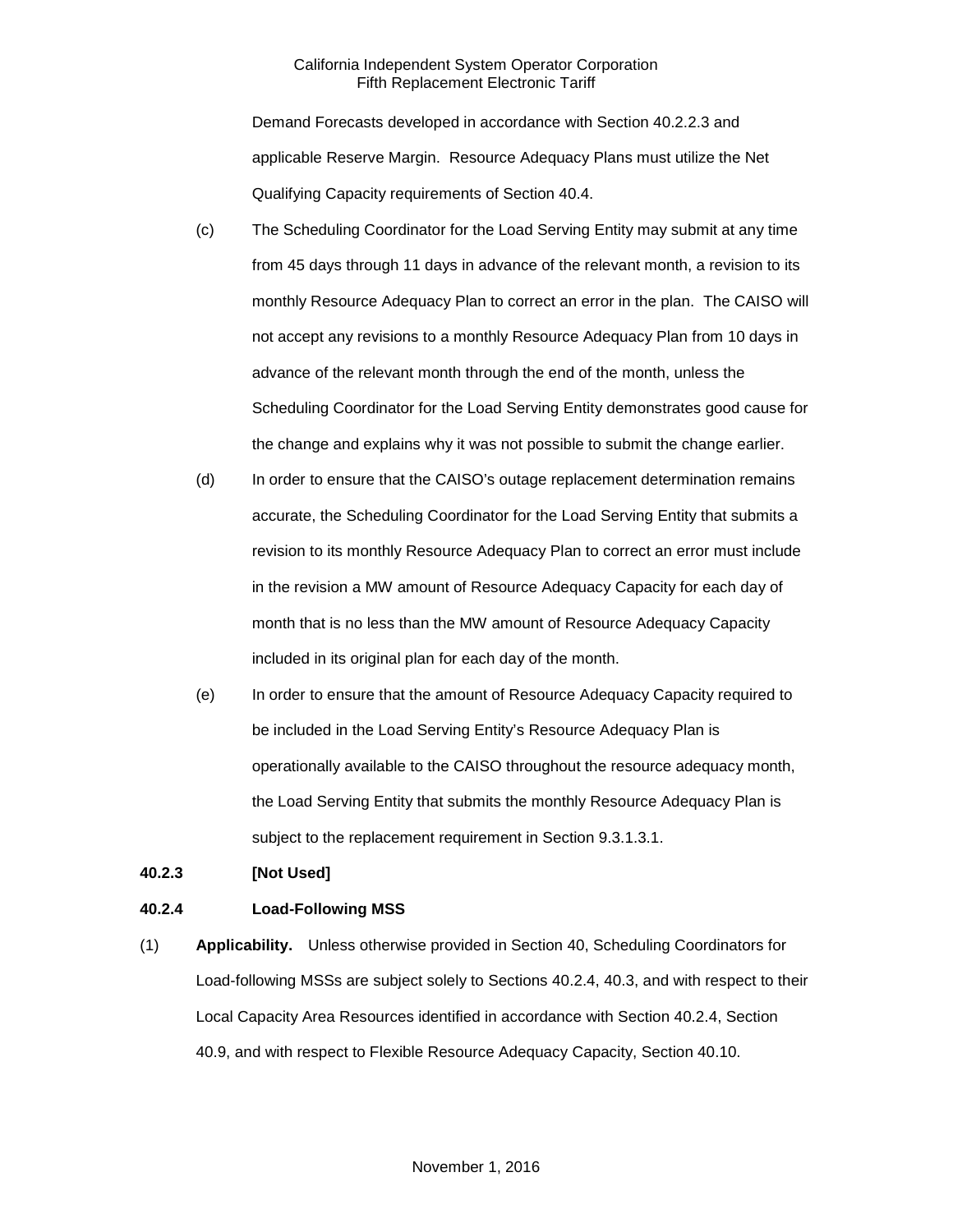- (2) **Annual RA Plan.** A Scheduling Coordinator for a Load-following MSS must provide an annual Resource Adequacy Plan that sets forth, at a minimum, the Local Capacity Area Resources, if any, procured by the Load-following MSS as described in Section 40.3. The annual Resource Adequacy Plan shall utilize the annual coincident peak Demand determination provided by the California Energy Commission for such Load-following MSS using Demand Forecast data submitted to the California Energy Commission by the Load-following MSS, or, if the California Energy Commission does not produce coincident peak Demand Forecasts for the Load-following MSS, the annual coincident peak Demand Forecast produced by the CAISO for such Load-following MSS in accordance with its Business Practice Manual using Demand Forecast data submitted to the CAISO by the Load-following MSS.
- (3) **Monthly RA Plan and Supply Plan.** The Scheduling Coordinator for a Load-following MSS must submit a monthly Resource Adequacy Plan and Supply Plan on the schedule set forth in the Business Practice Manual.

#### <span id="page-6-0"></span>**40.3 Local Capacity Area Resource Requirements For SCs For LSEs**

#### <span id="page-6-1"></span>**40.3.1 Local Capacity Technical Study**

On an annual basis, pursuant to the schedule set forth in the Business Practice Manual, the CAISO will, perform, and publish on the CAISO Website the Local Capacity Technical Study. The Local Capacity Technical Study shall identify Local Capacity Areas, determine the minimum amount of Local Capacity Area Resources in MW that must be available to the CAISO within each identified Local Capacity Area, and identify the Generating Units within each identified Local Capacity Area. The CAISO shall collaborate with the CPUC, Local Regulatory Authorities within the CAISO Balancing Authority Area, federal agencies, and Market Participants to ensure that the Local Capacity Technical Study is performed in accordance with this Section 40.3 and to establish for inclusion in the Business Practice Manual other parameters and assumptions applicable to the Local Capacity Technical Study and a schedule that provides for: (i) reasonable time for review of a draft Local Capacity Technical Study, (ii) reasonable time for Participating TOs to propose operating solutions, and (iii) release of the final Local Capacity Technical Study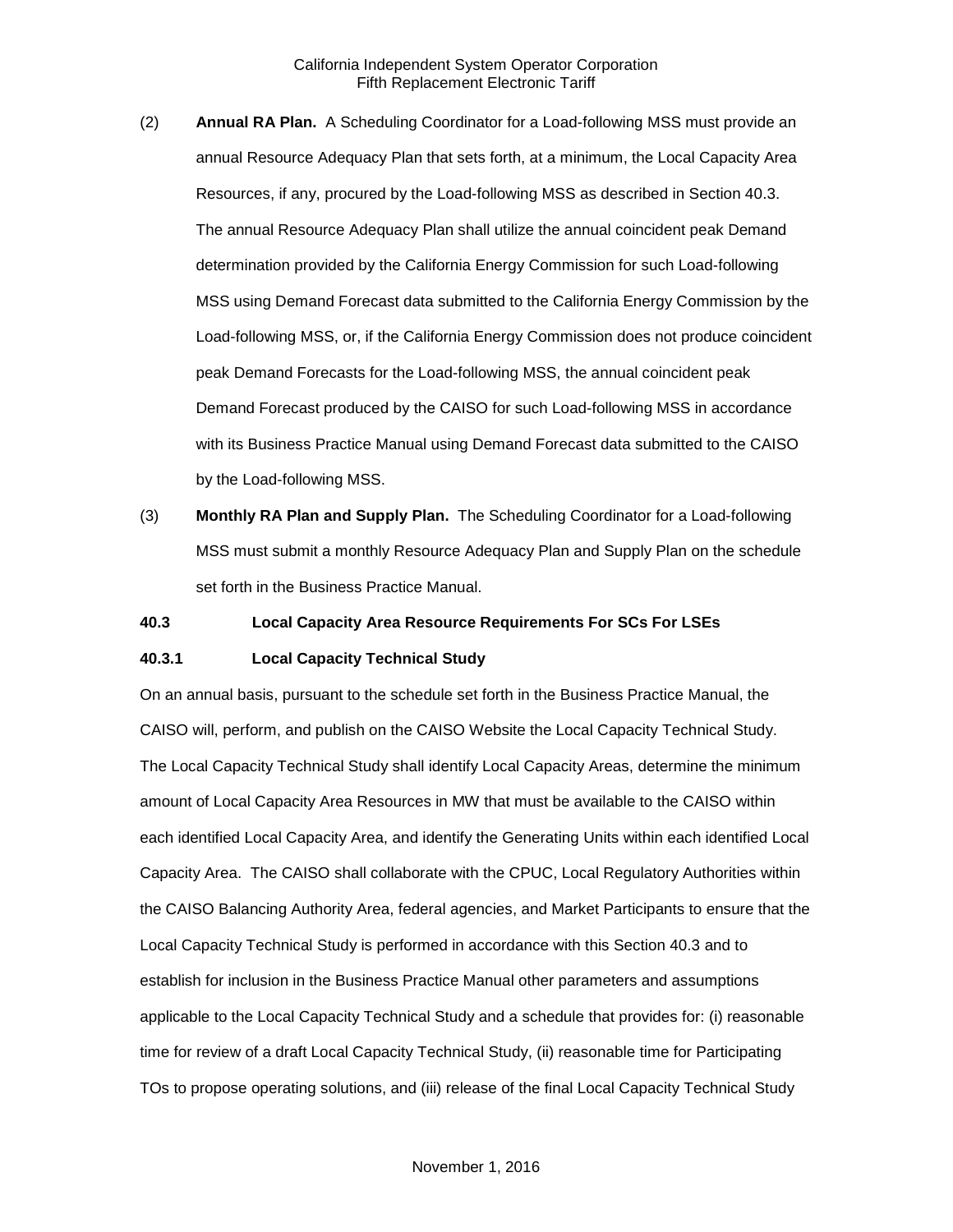no later than 120 days prior to the date annual Resource Adequacy Plans must be submitted under this Section 40.

## **40.3.1.1 Local Capacity Technical Study Criteria**

The Local Capacity Technical Study will determine the minimum amount of Local Capacity Area Resources needed to address the Contingencies identified in Section 40.3.1.2. In performing the Local Capacity Technical Study, the CAISO will apply those methods for resolving Contingencies considered appropriate for the performance level that corresponds to a particular studied Contingency, as provided in NERC Reliability Standards TPL-001-0, TPL-002-0, TPL-003-0, and TPL-004-0, as augmented by CAISO Reliability Criteria in accordance with the Transmission Control Agreement and Section 24.2.1. The CAISO Reliability Criteria shall include:

- (1) Time Allowed for Manual Readjustment: This is the amount of time required for the Operator to take all actions necessary to prepare the system for the next Contingency. This time should not be more than thirty (30) minutes.
- (2) No voltage collapse or dynamic instability shall be allowed for a Contingency in Category D – extreme event (any B1-4 system readjusted (Common Mode) L-2), as listed in Section 40.3.1.2.

## **40.3.1.2 Local Capacity Technical Study Contingencies.**

The Local Capacity Technical Study shall assess the following Contingencies: **Contingency Component(s) NERC/WECC Performance Level A – No Contingencies NERC/WECC Performance Level B – Loss of a single element** 1. Generator (G-1) 2. Transmission Circuit (L-1) 3. Transformer (T-1) 4. Single Pole (dc) Line 5. G-1 system readjusted L-1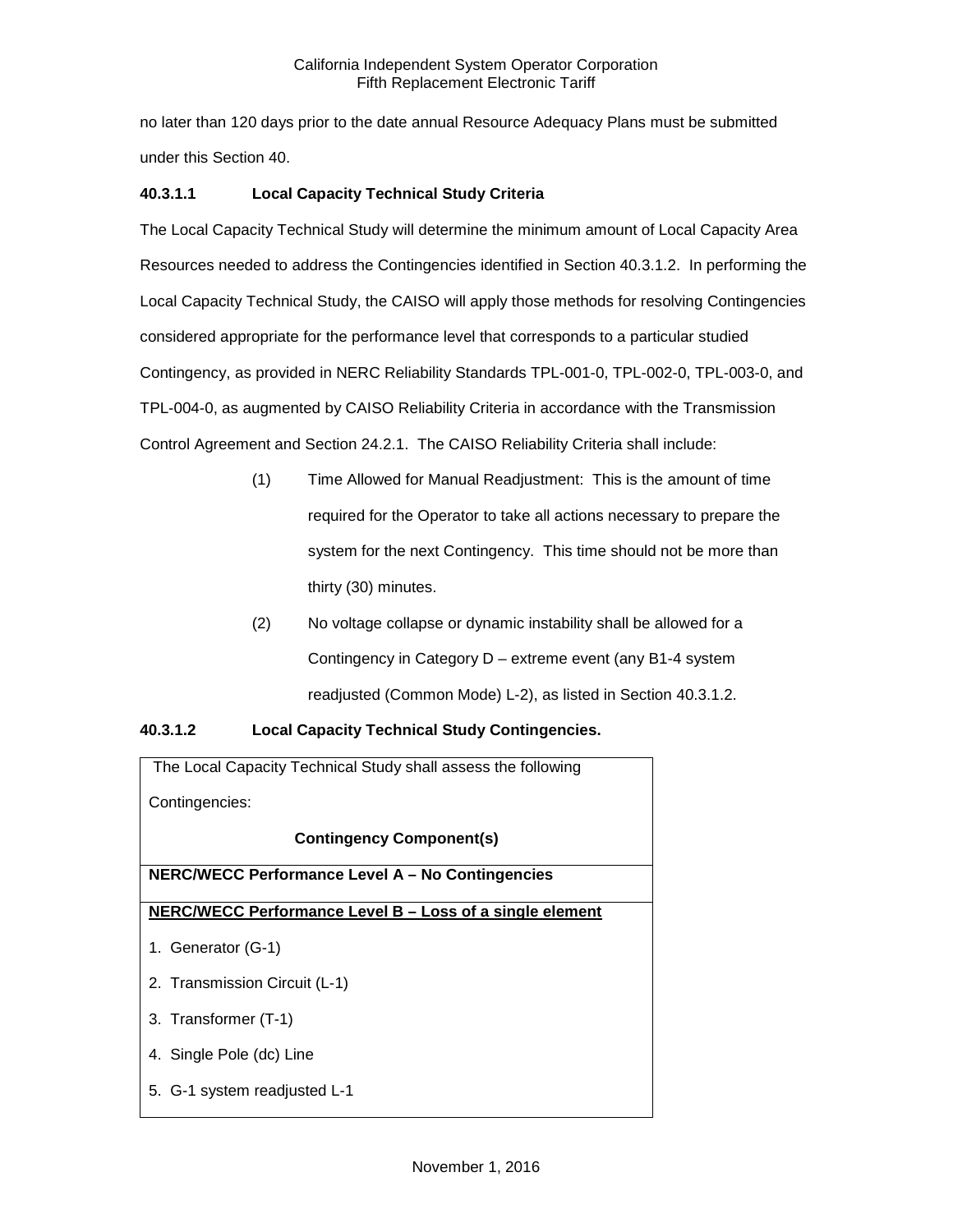| NERC/WECC Performance Level C - Loss of two or more elements |  |  |
|--------------------------------------------------------------|--|--|
| 3. L-1 system readjusted G-1                                 |  |  |
| 3. G-1 system readjusted T-1 or T-1 system readjusted G-1    |  |  |
| 3. L-1 system readjusted T-1 or T-1 system readjusted L-1    |  |  |
| 3. G-1 system readjusted G-1                                 |  |  |
| 3. L-1 system readjusted L-1                                 |  |  |
| 4. Bipolar (dc) Line                                         |  |  |
| 5. Two circuits (Common Mode) L-2                            |  |  |
| WECC-S3. Two generators (Common Mode) G-2                    |  |  |
| D - Extreme event - loss of two or more elements             |  |  |
| Any B1-4 system readjusted (Common Mode) L-2                 |  |  |
|                                                              |  |  |

## <span id="page-8-0"></span>**40.3.2 Allocation Of Local Capacity Area Resource Obligations**

The CAISO will allocate responsibility for Local Capacity Area Resources to Scheduling Coordinators for Load Serving Entities in the following sequential manner:

> (a) The responsibility for the aggregate Local Capacity Area Resources required for all Local Capacity Areas within each TAC Area as determined by the Local Capacity Technical Study will be allocated to all Scheduling Coordinators for Load Serving Entities that serve Load in the TAC Area in accordance with the Load Serving Entity's proportionate share of the LSE's TAC Area Load at the time of the CAISO's annual coincident peak Demand set forth in the annual peak Demand Forecast for the next Resource Adequacy Compliance Year as determined by the California Energy Commission. Expressed as a formula, the allocation of Local Area Capacity Resource obligations will be as follows: (∑ Local Capacity Area MW in TAC Area from the Local Capacity Technical Study) \* (LSE Demand in TAC Area at CAISO annual coincident peak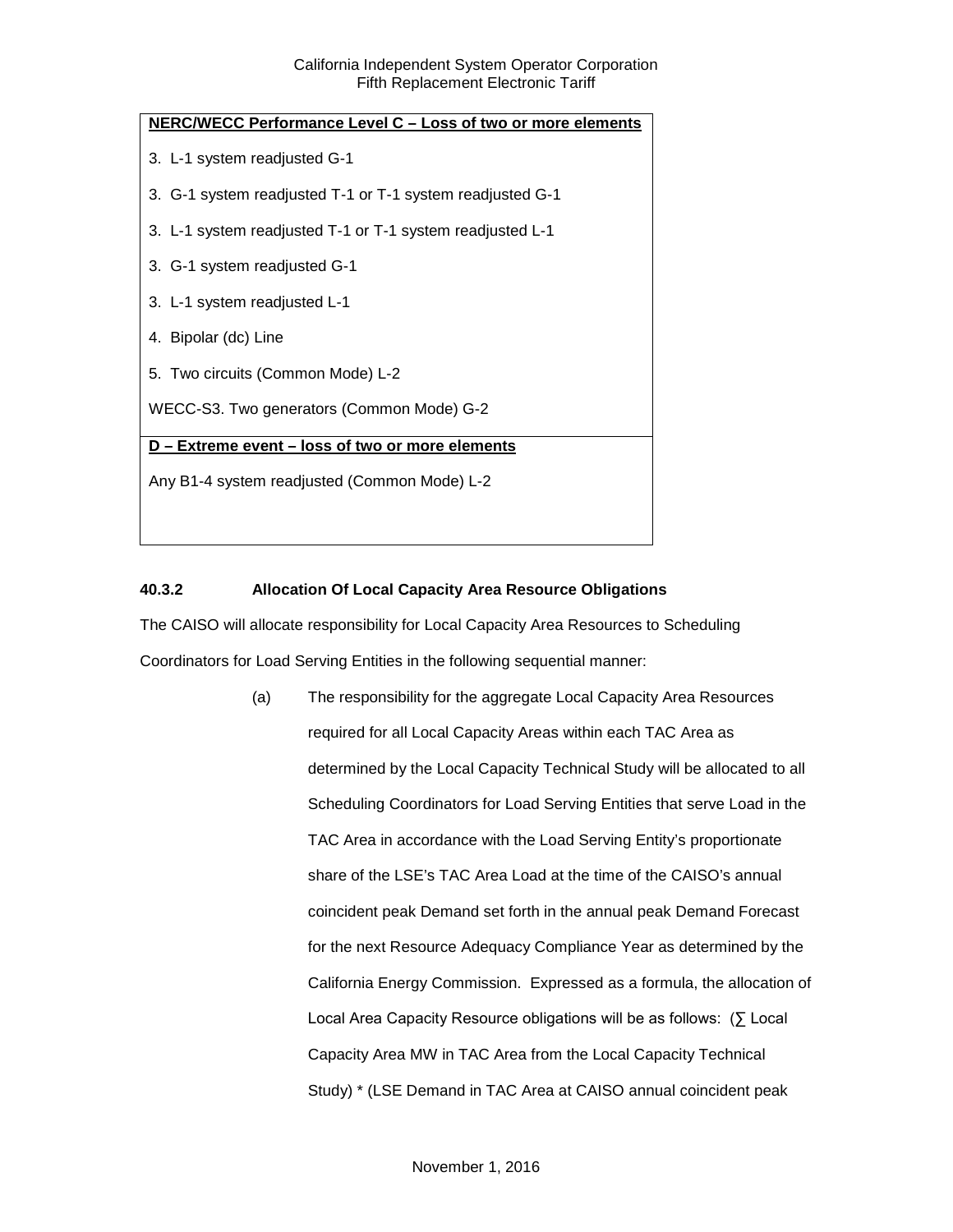Demand)/(Total TAC Area Demand at the time of CAISO annual coincident peak Demand). This will result in a MW responsibility for each Load Serving Entity for each TAC Area in which the LSE serves Load. The LSE may meet its MW responsibility, as assigned under this Section, for each TAC Area in which the LSE serves Load by procurement of that MW quantity in any Local Capacity Area in the TAC Area.

- (b) For Scheduling Coordinators for Non-CPUC Load Serving Entities, the Local Capacity Area Resource obligation will be allocated based on Section 40.3.2(a) above.
- (c) For Scheduling Coordinators for CPUC Load Serving Entities, the CAISO will allocate the Local Capacity Area Resource obligation based on an allocation methodology, if any, adopted by the CPUC. However, if the allocation methodology adopted by the CPUC does not fully allocate the total sum of each CPUC Load Serving Entity's proportionate share calculated under Section 40.3.2(a), the CAISO will allocate the difference to all Scheduling Coordinators for CPUC Load Serving Entities in accordance with their proportionate share calculated under 40.3.2(a). If the CPUC does not adopt an allocation methodology, the CAISO will allocate Local Capacity Area Resources to Scheduling Coordinators for CPUC Load Serving Entities based on Section 40.3.2(a).

Once the CAISO has allocated the total responsibility for Local Capacity Area Resources, the CAISO will inform the Scheduling Coordinator for each LSE of the LSE's specific allocated responsibility for Local Capacity Area Resources in each TAC Area in which the LSE serves Load.

#### <span id="page-9-0"></span>**40.3.3 Procurement Of Local Capacity Area Resources By LSEs**

Nothing in this Section 40 obligates any Scheduling Coordinator to demonstrate on behalf of a Load Serving Entity that the Load Serving Entity has procured Local Capacity Area Resources to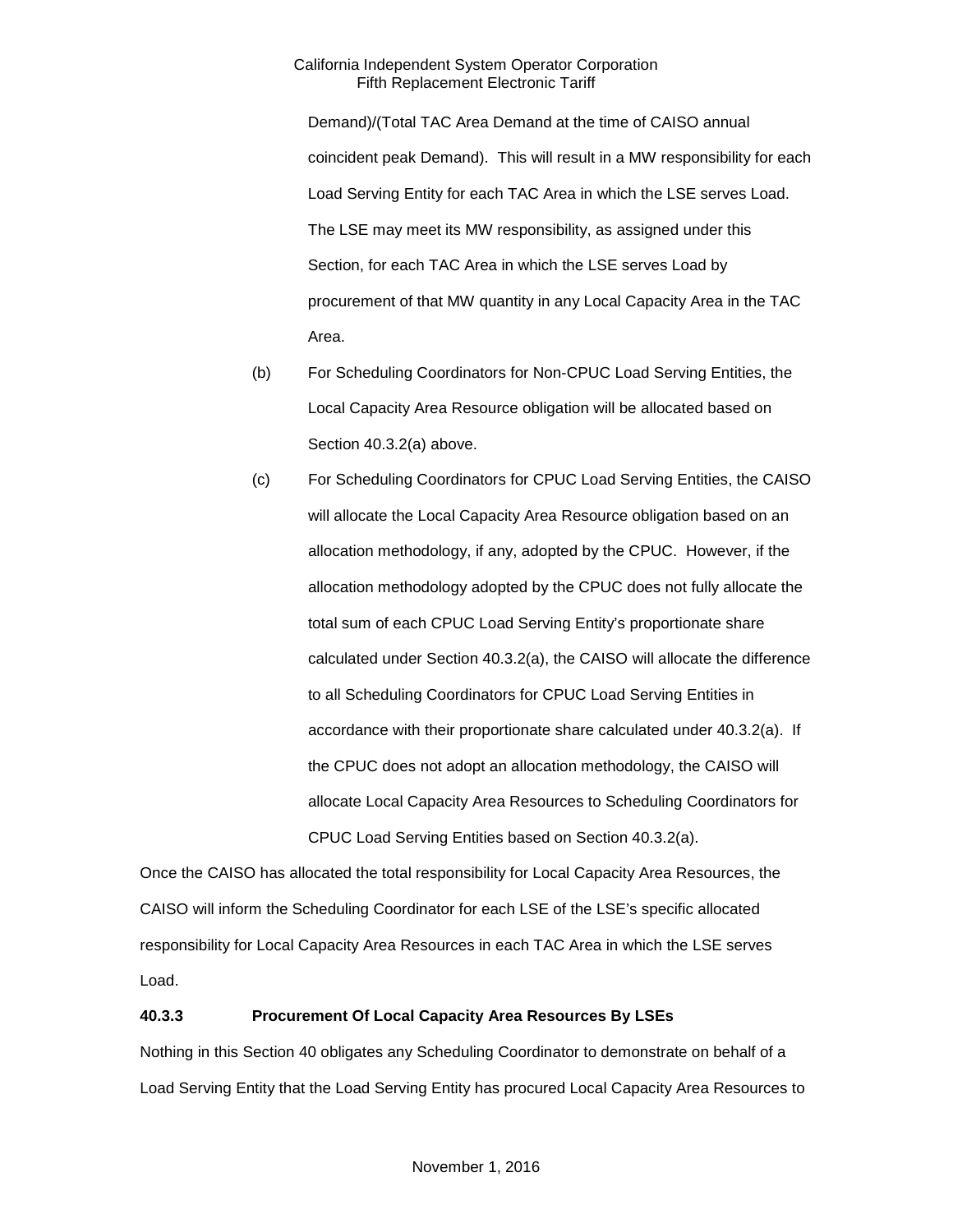satisfy capacity requirements for each Local Capacity Area identified in the technical study. Scheduling Coordinators for Load Serving Entities may aggregate responsibilities for procurement of Local Capacity Area Resources. If a Load Serving Entity has procured Local Capacity Area Resources that satisfy generation capacity requirements for Local Capacity Areas, the Scheduling Coordinator for such Load Serving Entity shall include this information in its annual and monthly Resource Adequacy Plan(s).

#### <span id="page-10-0"></span>**40.3.4 [NOT USED]**

#### <span id="page-10-1"></span>**40.4 General Requirements On Resource Adequacy Resources**

#### <span id="page-10-2"></span>**40.4.1 Eligible Resources And Determination Of Qualifying Capacity**

The CAISO shall use the criteria provided by the CPUC or Local Regulatory Authority to determine and verify, if necessary, the Qualifying Capacity of all Resource Adequacy Resources; however, to the extent a resource is listed by one or more Scheduling Coordinators in their Resource Adequacy Plans, which apply the criteria of more than one Local Regulatory Authority that leads to conflicting Qualifying Capacity values for that resource, the CAISO will accept the methodology that results in the highest Qualifying Capacity value. Only if the CPUC, Local Regulatory Authority, or federal agency has not established any Qualifying Capacity criteria, or chooses to rely on the criteria in this CAISO Tariff, will the provisions of Section 40.8 apply.

#### <span id="page-10-3"></span>**40.4.2 Net Qualifying Capacity Report**

The CAISO shall produce an annual report posted to the CAISO Website on the schedule set forth in the Business Practice Manual that sets forth the Net Qualifying Capacity of all Participating Generators. All other Resource Adequacy Resources may be included in the annual report under Section 40.4.2 upon their request. The Net Qualifying Capacity of any resource included in the annual report, once posted to the CAISO Website, shall not be reduced by the CAISO for the next Resource Adequacy Compliance Year. Any change proposed to be made to a Net Qualifying Capacity value for a resource included in a prior annual report shall be explained, and any test results or analyses underlying the change provided, to the Scheduling Coordinator within ten (10) days of the CAISO's determination that a change to the resource's Net Qualifying Capacity is appropriate, which also must be at least fifteen (15) days prior to the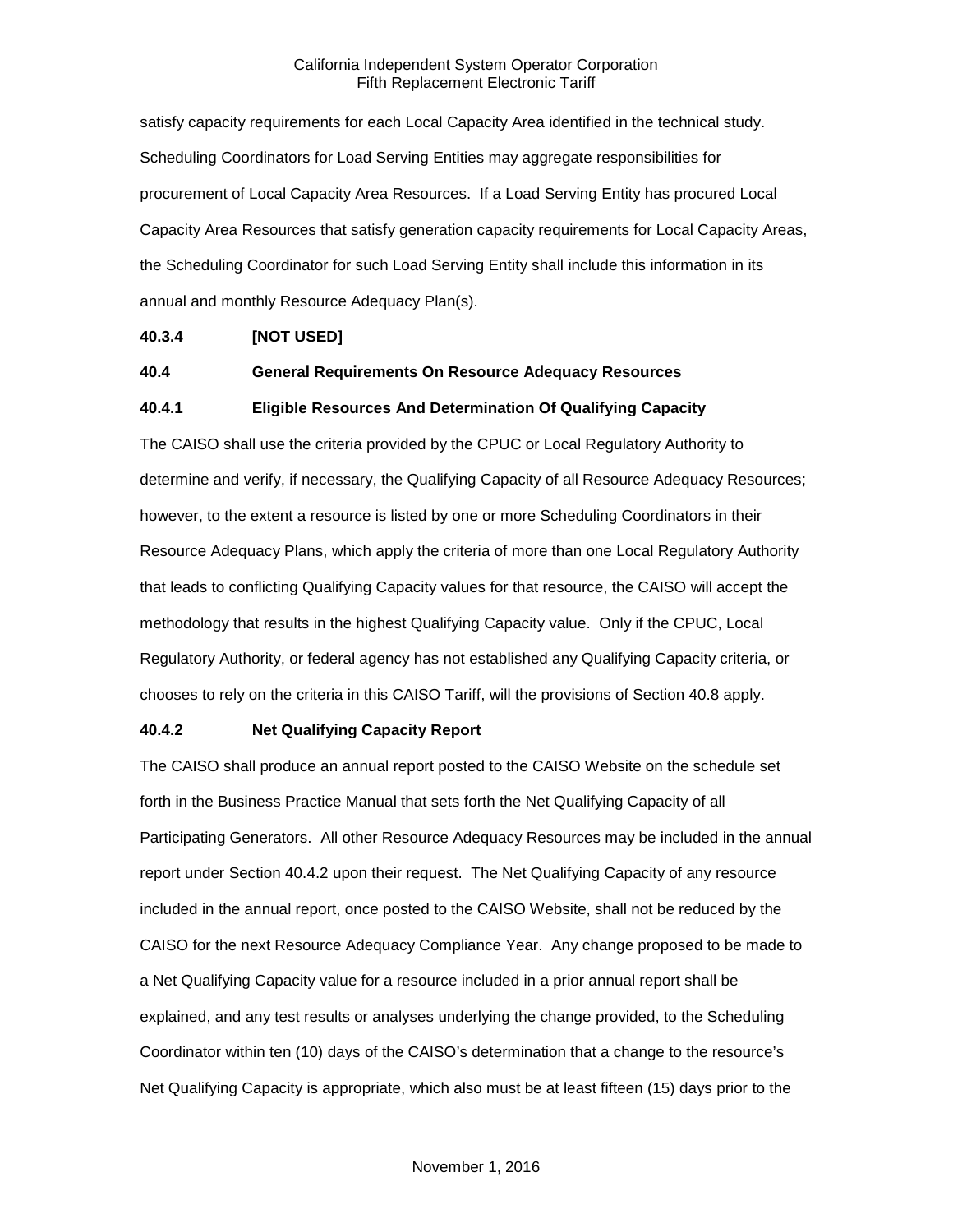posting on the CAISO Website of the annual report. Any disputes as to the CAISO's determination regarding Net Qualifying Capacity shall be subject to the CAISO ADR Procedures.

## <span id="page-11-0"></span>**40.4.3 General Qualifications For Supplying Net Qualifying Capacity**

Resource Adequacy Resources included in a Resource Adequacy Plan submitted by a Scheduling Coordinator on behalf of a Load Serving Entity serving Load in the CAISO Balancing Authority Area must:

- (1) Be available for testing by the CAISO to validate Qualifying Capacity, which can be no less than a resource's PMin as registered in the Master File even if the resource's contractual Resource Adequacy Capacity is less than its PMin, and determine Net Qualifying Capacity for the next Resource Adequacy Compliance Year;
- (2) Provide any information requested by the CAISO to apply the performance criteria to be adopted by the CAISO pursuant to Section 40.4.5;
- (3) Submit Bids into the CAISO Markets as required by this CAISO Tariff;
- (4) Be in compliance, as of the date that the CAISO performs any testing or otherwise determines Net Qualifying Capacity for the next Resource Adequacy Compliance Year, with the criteria for Qualifying Capacity established by the CPUC, relevant Local Regulatory Authority, or federal agency and provided to the CAISO; and
- (5) Be subject to Sanctions for non-performance as specified in the CAISO Tariff; and
- (6) For a resource with contractual Resource Adequacy Capacity less than PMin as registered in the Master File, make the PMin available to the CAISO for commitment or dispatch at PMin, subject to Section 11.8 provisions for Bid Cost Recovery, so that the resource's Resource Adequacy Capacity can be utilized as required by this CAISO Tariff.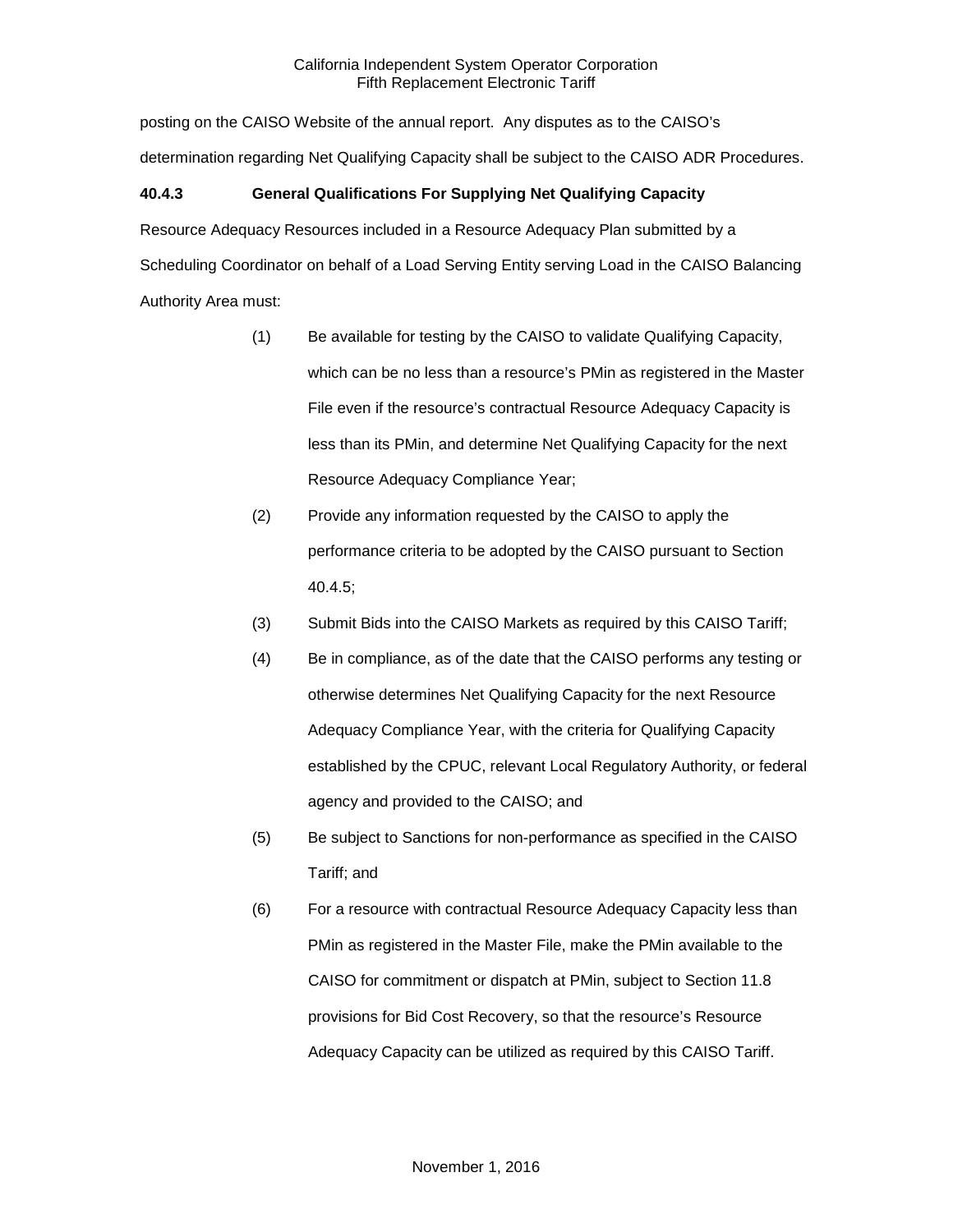#### <span id="page-12-0"></span>**40.4.4 Reductions For Testing**

In accordance with the procedures specified in the Business Practice Manual, the Generating Unit of a Participating Generator or other Generating Units, System Units or Loads of Participating Loads, Reliability Demand Response Resources, or Proxy Demand Resources included in a Resource Adequacy Plan submitted by a Scheduling Coordinator on behalf of a Load Serving Entity can have its Qualifying Capacity reduced, for purposes of the Net Qualifying Capacity annual report under Section 40.4.2 for the next Resource Adequacy Compliance Year, if a CAISO testing program determines that it is not capable of supplying the full Qualifying Capacity amount.

### <span id="page-12-1"></span>**40.4.5 Reductions For Performance Criteria**

No later than 12 months after the effective date of this Section 40, the CAISO will issue a report outlining a proposal with respect to performance criteria for Resource Adequacy Resources. The CAISO will collaborate with the CPUC and other Local Regulatory Authorities to develop the performance criteria to be submitted to FERC. The Scheduling Coordinator for a Resource Adequacy Resource shall provide or make available to the CAISO, subject to the confidentiality provisions of this CAISO Tariff, all documentation requested by the CAISO to determine, develop or implement the performance criteria, including, but not limited to, NERC Generating Availability Data System data.

#### <span id="page-12-2"></span>**40.4.6 Reductions For Deliverability**

#### **40.4.6.1 Deliverability Within the CAISO Balancing Authority Area**

In order to determine Net Qualifying Capacity from Resource Adequacy Resources subject to this Section 40.4, the CAISO will determine that a Resource Adequacy Resource is available to serve the aggregate of Load by means of a deliverability study. Documentation explaining the CAISO's deliverability analysis will be posted on the CAISO Website. The deliverability study will be performed annually and shall focus on peak Demand conditions. The results of the deliverability study shall be incorporated into the Net Qualifying Capacity annual report under Section 40.4.2 and will be effective for the next Resource Adequacy Compliance Year. To the extent the deliverability study shows that the Qualifying Capacity is not deliverable to the aggregate of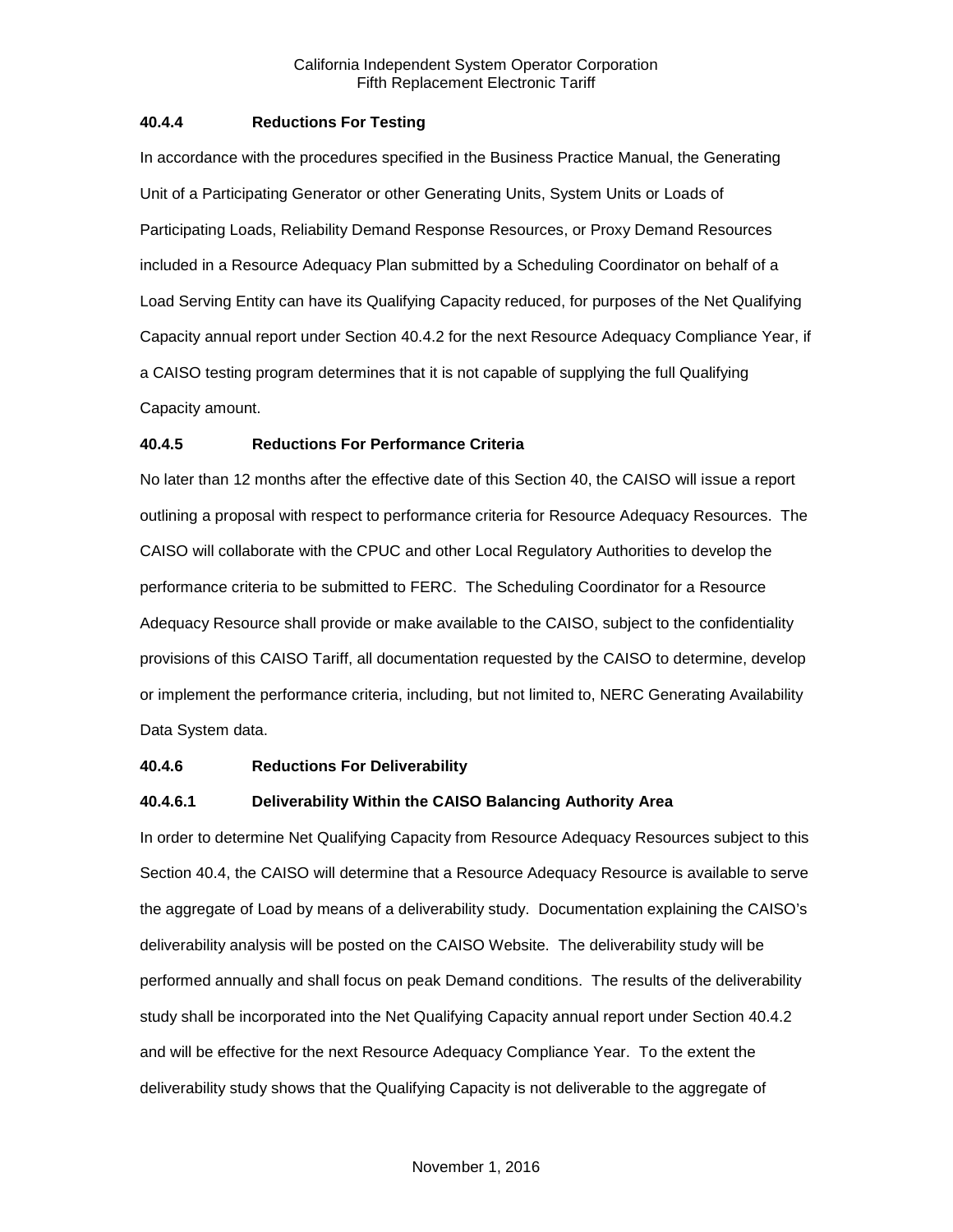Demand under the conditions studied, the Qualifying Capacity of the Resource Adequacy Resource will be reduced on a MW basis for the capacity that is undeliverable. Resources will be electrically grouped in a manner consistent with the CAISO Deliverability Assessment methodology posted on the CAISO Website. For Resource Adequacy Resources in the same electrical group which have identified deliverability constraints, the Qualifying Capacity of the Resource Adequacy Resources that obtained Full Capacity Deliverability Status or partial deliverability through Section 8.2 of Appendix Y to this CAISO Tariff will be reduced prior to reducing the Qualifying Capacity of those resources which were originally provided Full Capacity Deliverability Status pursuant to inclusion in an Interconnection Study Cycle under Appendix Y to this CAISO Tariff.

#### **40.4.6.2 Deliverability of Imports**

#### **40.4.6.2.1 Available Import Capability Assignment Process**

For Resource Adequacy Plans covering any period after December 31, 2007, total Available Import Capability will be assigned on an annual basis for a one-year term to Scheduling Coordinators representing Load Serving Entities serving Load in the CAISO Balancing Authority Area and, in limited circumstances, to Scheduling Coordinators representing Participating Generators or System Resources, as described by the following sequence of steps. However, should the CPUC modify by decision its compliance period from January to December of the calendar year to May through April of the calendar year, the CAISO shall extend the effectiveness of the assignment for Resource Adequacy Compliance Year 2008 through April 2009.

Step 1: Determination of Maximum Import Capability on Interties into the CAISO Balancing Authority Area: The CAISO shall establish the Maximum Import Capability for each Intertie into the CAISO Balancing Authority Area, and will post those values on the CAISO Website in accordance with the schedule and process set forth in the Business Practice Manual. Step 2: Determination of Available Import Capability by Accounting for Existing Contracts and Transmission Ownership Rights Held by Out-of- Balancing Authority Area LSEs: For each Intertie, the Available Import Capability will be determined by subtracting from the Maximum Import Capability established in Step 1 for each Intertie the import capability on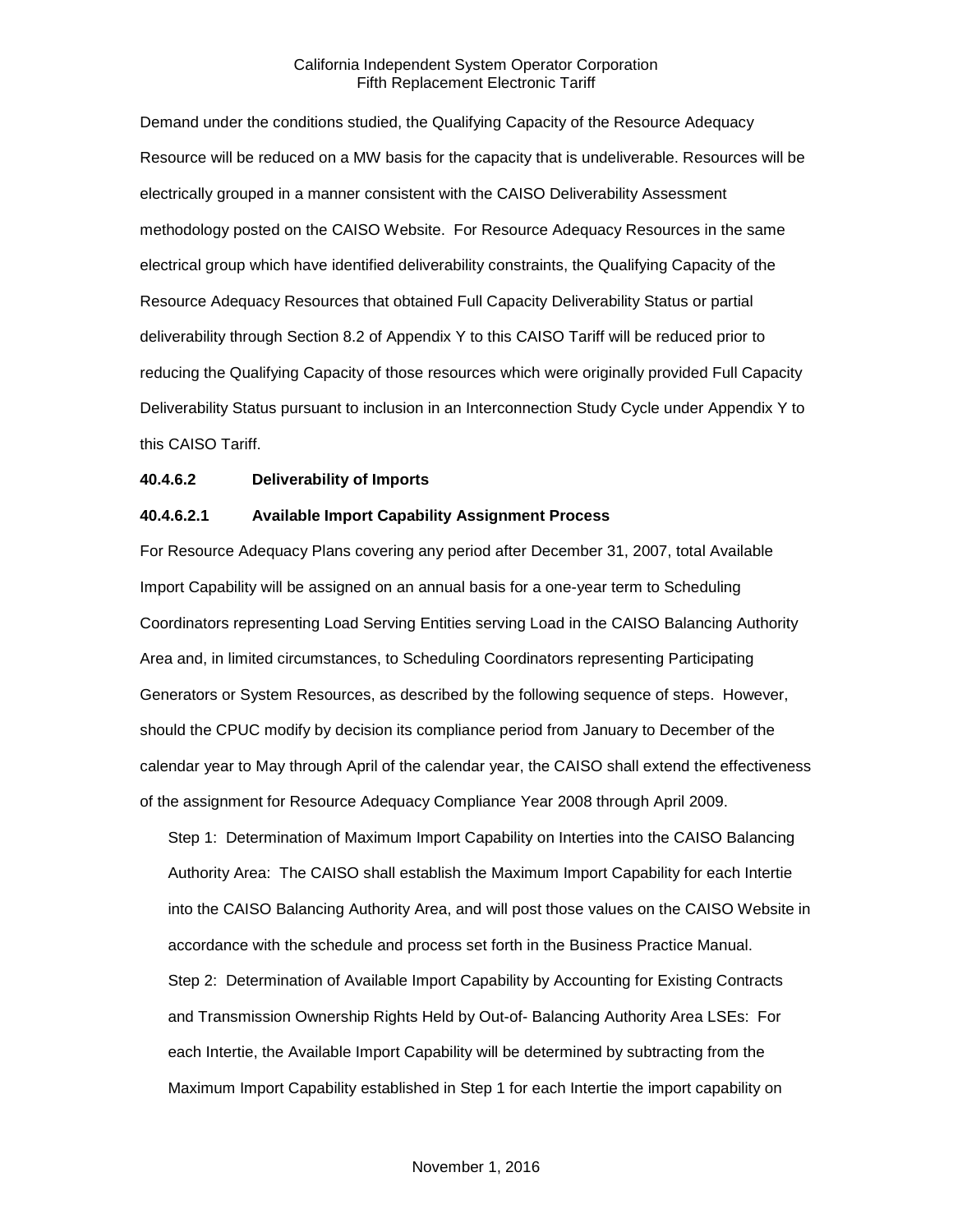each Intertie associated with (i) Existing Contracts and (ii) Transmission Ownership Rights held by load serving entities that do not serve Load within the CAISO Balancing Authority Area. The remaining sum of all Intertie Available Import Capability is the Total Import Capability. Total Import Capability shall be used to determine the Load Share Quantity for each Load Serving Entity that serves Load within the CAISO Balancing Authority Area. Step 3: Determination of Existing Contract Import Capability by Accounting for Existing Contracts and Transmission Ownership Rights Held by CAISO Balancing Authority Area LSEs: From the Available Import Capability remaining on each Intertie after Step 2 above, Existing Contracts and Transmission Ownership Rights held by Load Serving Entities that serve Load within the CAISO Balancing Authority Area shall be reserved for the holders of such commitments and will not be subject to reduction under any subsequent steps in this Section. The import capability reserved pursuant to this Step 3 is the Existing Contract Import Capability.

Step 4: Assignment of Pre-RA Import Commitments: From the Available Import Capability remaining on each Intertie after reserving Existing Contract Import Capability under Step 3 above, the CAISO will assign to Load Serving Entities serving Load within the CAISO Balancing Authority Area Pre-RA Import Commitment Capability on a particular Intertie based on Pre-RA Import Commitments in effect (where a supplier has an obligation to deliver the Energy or make the capacity available) at any time during the Resource Adequacy Compliance Year for which the Available Import Capability assignment is being performed. The Pre-RA Import Commitment will be assigned to the Intertie selected by the Load Serving Entity during the Resource Adequacy Compliance Year 2007 import capability assignment process, which was required to be based on the Intertie upon which the Energy or capacity from the Pre-RA Import Commitment had been primarily scheduled or, for a Pre-RA Import Commitment without a scheduling history at the time of the Resource Adequacy Compliance Year 2007 import capability assignment process, the primary Intertie upon which the Energy or capacity was anticipated to be scheduled. To the extent a Pre-RA Import Commitment was not presented during the Resource Adequacy Compliance Year 2007 import capability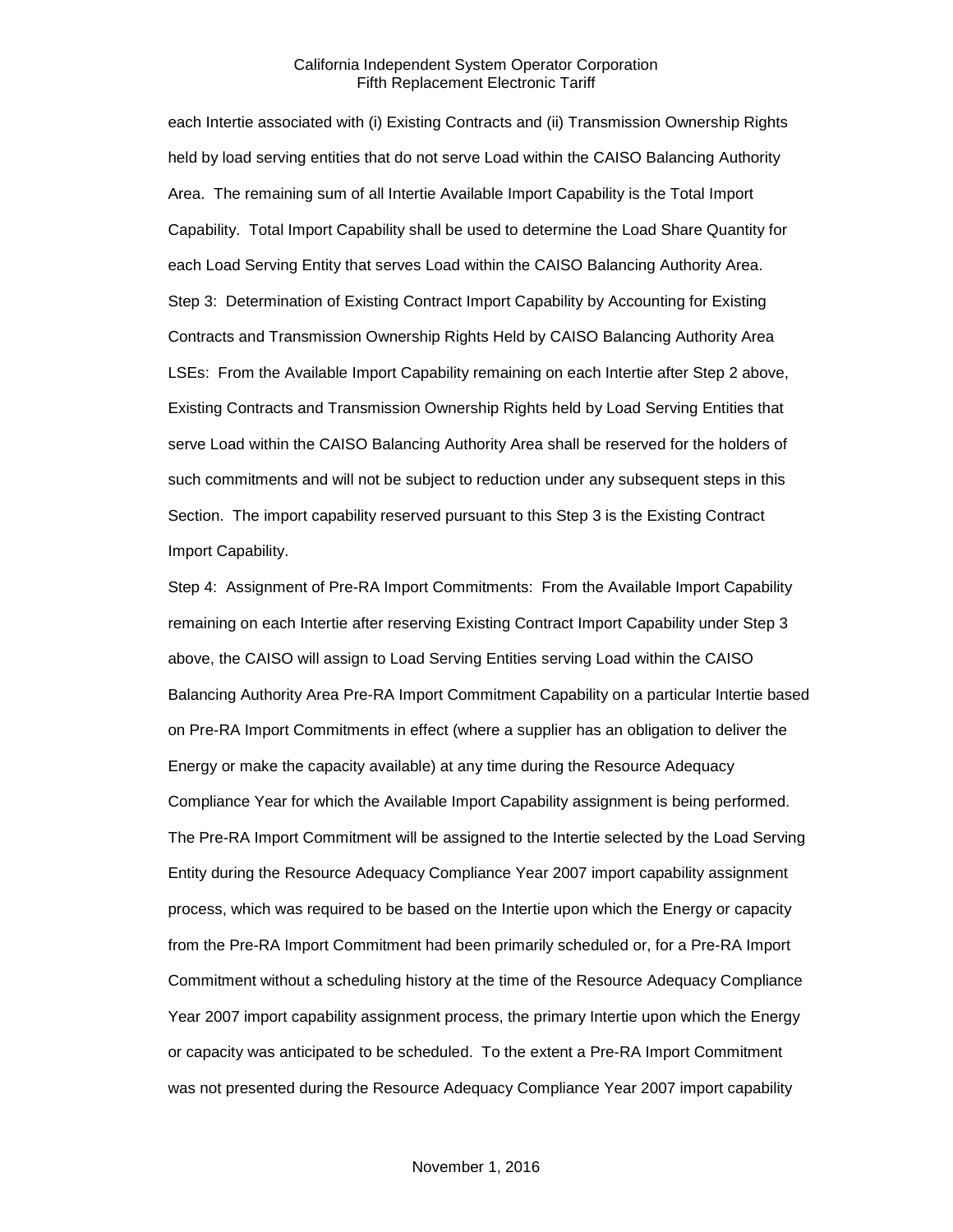assignment process, the Load Serving Entity shall select the Intertie upon which the Pre-RA Import Commitment is primarily anticipated to be scheduled during the term of the Pre-RA Import Commitment and that selection shall be utilized in future annual Available Import Capability assignment processes. If a Pre-RA Import Commitment submitted on behalf of a LSE with Existing Contract Import Capability is assigned under this Section to the same Intertie on which the LSE holds Existing Contract Import Capability, the Pre-RA Import Commitment will be assumed to deliver over the Existing Contract Import Capability until exhausted, unless the LSE can demonstrate otherwise.

To the extent a particular Intertie becomes over requested with Pre-RA Import Commitments due to either Pre-RA Import Commitments not included in the Resource Adequacy Compliance Year 2007 import capability assignment process or changes in system conditions that decrease the Maximum Import Capability of the Intertie, such that the MW represented in all Pre-RA Import Commitments utilizing the Intertie exceed the Intertie's Available Import Capability in excess of that reserved for Existing Contracts and Transmission Ownership Rights under Steps 2 and 3, the Pre-RA Import Commitments will be assigned Pre-RA Import Commitment Capability, based on the Import Capability Load Share Ratio of each Load Serving Entity submitting Pre-RA Import Commitments on the particular Intertie. To the extent this initial assignment of Pre-RA Import Commitment Capability has not fully assigned the Available Import Capability of the particular over requested Intertie, the remaining Available Import Capability on the over requested Intertie will be assigned until fully exhausted based on the Import Capability Load Share Ratio of each Load Serving Entity whose submitted Pre-RA Import Commitment has not been fully satisfied by the previous Import Capability Load Share Ratio assignment iteration. The Available Import Capability assigned pursuant to this Step 4 is the Pre-RA Import Commitment Capability. Step 5: Assignment of Remaining Import Capability Limited by Load Share Quantity: The Total Import Capability remaining after Step 4 will be assigned only to Load Serving Entities serving Load within the CAISO Balancing Authority Area that have not received Existing Contract Import Capability and Pre-RA Import Commitment Capability under Steps 3 and 4,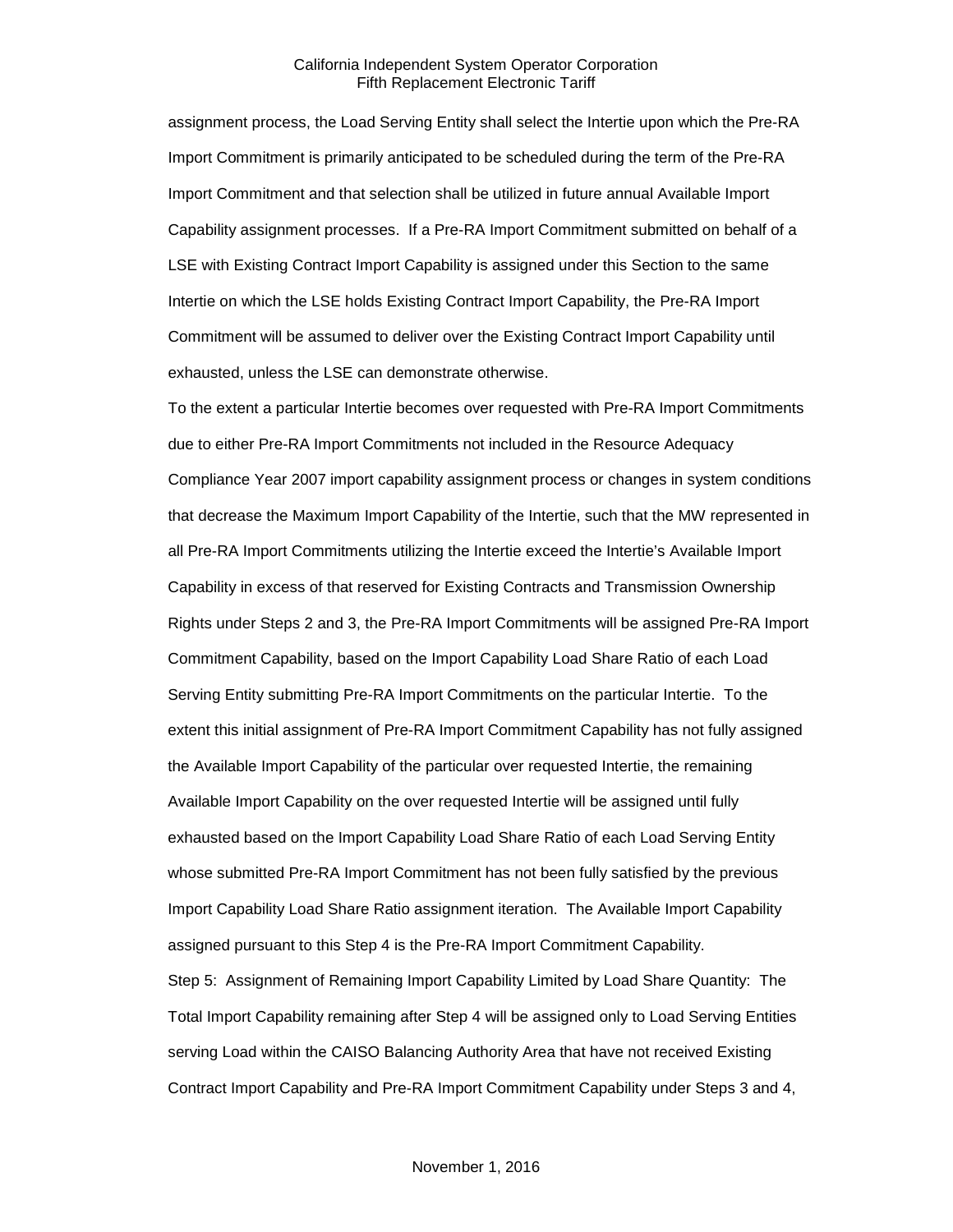that exceed the Load Serving Entity's Load Share Quantity. Only the MW quantity of any Pre-RA Import Commitment Capability assigned to Existing Contract Import Capability under Step 4 that exceeds the Existing Contract Import Capability on the particular Intertie will be counted for purposes of this Step 5. This Total Import Capability will be assigned until fully exhausted to those Load Serving Entities eligible to receive an assignment under this Step based on each Load Serving Entity's Import Capability Load Share Ratio up to, but not in excess of, its Load Share Quantity. The quantity of Total Import Capability assigned to the Load Serving Entity under this Step is the Load Serving Entity's Remaining Import Capability. This Step 5 does not assign Remaining Import Capability on a specific Intertie.

Step 6: CAISO Posting of Assigned and Unassigned Capability: Following the completion of Step 5, the CAISO will post to the CAISO Website, in accordance with the schedule set forth in the Business Practice Manual the following information:

- (a) The Total Import Capability;
- (b) The quantity in MW of Existing Contracts and Transmission Ownership Rights assigned to each Intertie, distinguishing between Existing Contracts and Transmission Ownership Rights held by Load Serving Entities within the CAISO Balancing Authority Area and those held by load serving entities outside the CAISO Balancing Authority Area;
- (c) The aggregate quantity in MW, and identity of the holders, of Pre-RA Import Commitments assigned to each Intertie; and
- (d) The aggregate quantity in MW of Available Import Capability after Step 4, the identity of the Interties with Available Import Capability, and the MW quantity of Available Import Capability on each such Intertie.

Step 7: CAISO Notification of LSE Assignment Information: Following the completion of Step 5, in accordance with the schedule set forth in the Business Practice Manual, the CAISO will notify the Scheduling Coordinator for each Load Serving Entity of:

- (a) The Load Serving Entity's Import Capability Load Share;
- (b) The Load Serving Entity's Load Share Quantity; and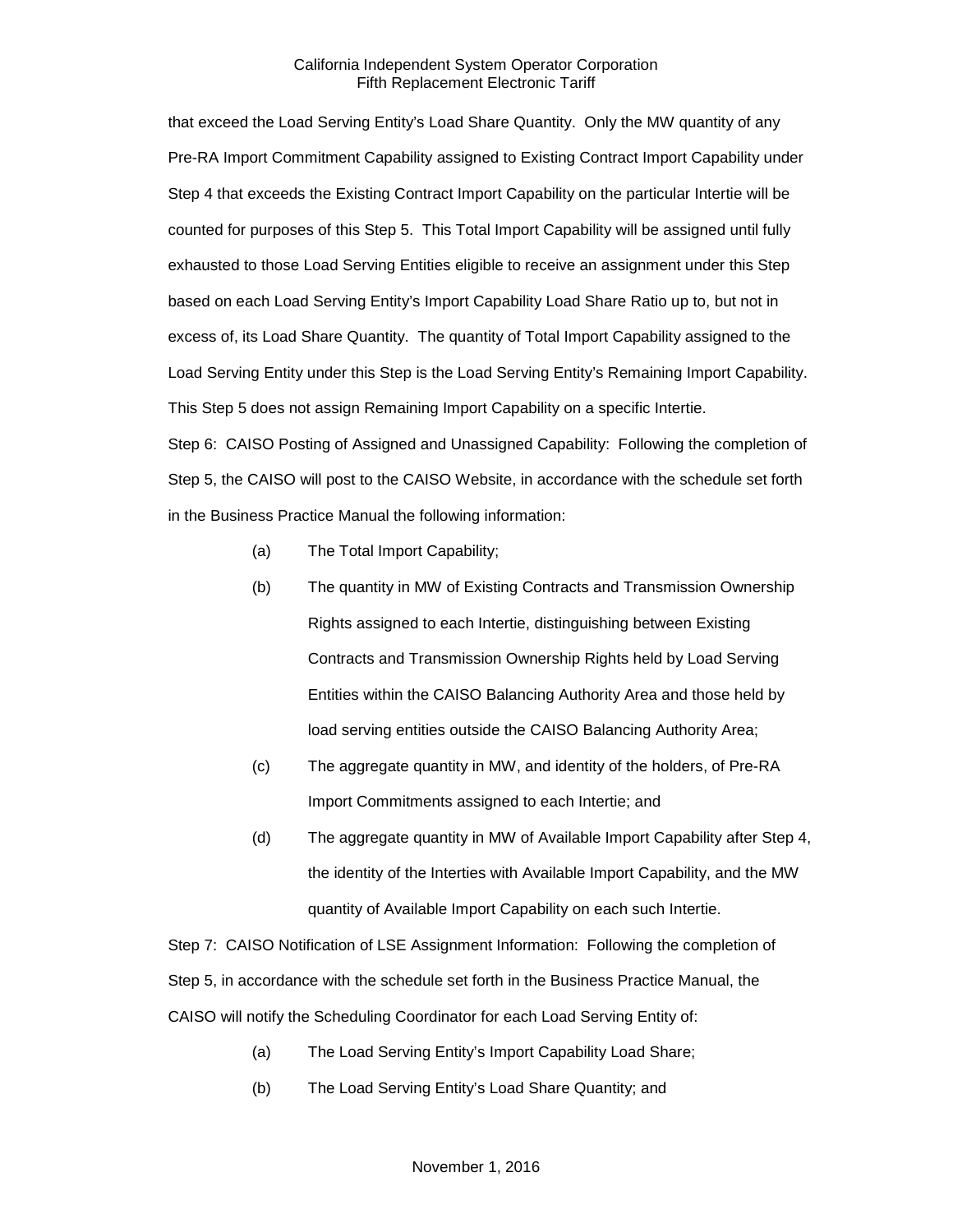- (c) The amount of, and Intertie on which, the Load Serving Entity's Existing Contract Import Capability and Pre-RA Import Commitment Capability, as applicable, has been assigned; and
- (d) The Load Serving Entity's Remaining Import Capability.

Step 8: Transfer of Import Capability: In accordance with the schedule set forth in the Business Practice Manual, a Scheduling Coordinator for a Load Serving Entity shall be allowed to transfer some or all of its Remaining Import Capability to any other Scheduling Coordinator for a Load Serving Entity. The CAISO will accept transfers between Scheduling Coordinators only to the extent such transfers are reported to the CAISO, in accordance with the schedule set forth in the Business Practice Manual and through the CAISO's Import Capability Transfer Registration Process, by the entity receiving the Remaining Import Capability who must set forth (1) the name of the counter-parties, (2) the MW quantity, (3) term of transfer, and (4) price on a per MW basis. The CAISO will post to the CAISO Website by August 8, 2007 for Resource Adequacy Compliance Year 2008 and for subsequent Resource Adequacy Compliance Years in accordance with the schedule set forth in the Business Practice Manual the information on transfers of Remaining Import Capability received under this Step 8.

Step 9: Initial Scheduling Coordinator Request to Assign Remaining Import Capability by Intertie: In accordance with the schedule set forth in the Business Practice Manual, the Scheduling Coordinator for each Load Serving Entity shall notify the CAISO of its request to assign its post-trading Remaining Import Capability on a MW basis per available Intertie. Total requests for assignment of Remaining Import Capability by a Scheduling Coordinator cannot exceed the sum of the post-traded Remaining Import Capability of its Load Serving Entities. The CAISO will honor the requests to the extent an Intertie has not been over requested. If an Intertie is over requested, the requests for Remaining Import Capability on that Intertie will be assigned based on each Load Serving Entity's Import Capability Load Share Ratio in the same manner as set forth in Step 4. A Scheduling Coordinator for a Load Serving Entity without an Import Capability Load Share will be assigned the Import Capability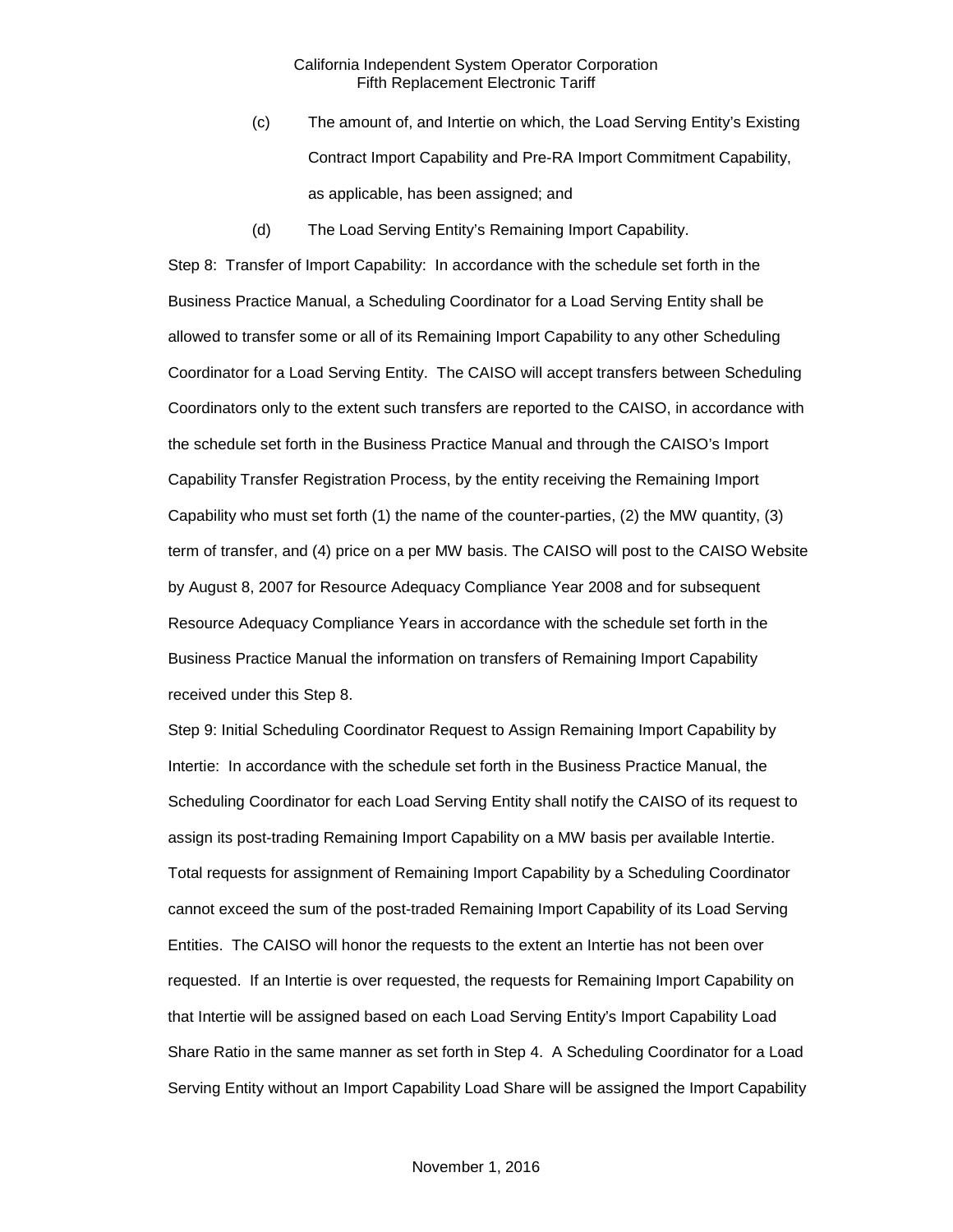Load Share equal to the average Import Capability Load Share of those Load Serving Entities from which it received transfers of Remaining Import Capability. Step 10: CAISO Notification of Initial Remaining Import Capability Assignments and Unassigned Capability: In accordance with the schedule set forth in the Business Practice Manual, the CAISO will:

- (a) Notify the Scheduling Coordinators of accepted request(s) for assigning Remaining Import Capability under Step 9;
- (b) Publish on the CAISO Website aggregate unassigned Available Import Capability, if any, the identity of the Interties with unassigned Available Import Capability, and the MW quantity of Available Import Capability, on each such Intertie; and
- (c) Issue a Market Notice to advise the Scheduling Coordinators that Step 10 is complete and to specify the time at which the CAISO will begin accepting requests for the Remaining Import Capability for Step 11.

Step 11: Secondary Scheduling Coordinator Request to Assign Remaining Import Capability by Intertie: To the extent Remaining Import Capability remains unassigned as disclosed by Step 10, in accordance with the schedule set forth in the Business Practice Manual, Scheduling Coordinators for Load Serving Entities shall notify the CAISO of their requests to assign any Remaining Import Capability on a MW per available Intertie basis. Step 10 must be completed before a Scheduling Coordinator may submit a request under this step for any Remaining Import Capability. Any requests received prior to the time stated in the Market Notice issued at the completion of Step 10 will not be honored by the CAISO. The CAISO will honor the timely requests received to the extent an Intertie has not been over requested. If an Intertie is over requested, the requests on that Intertie will be assigned based on each Load Serving Entity's Import Capability Load Share Ratio, as used in Steps 4 and 9. Step 12: Notification of Secondary Remaining Import Capability Assignments and Unassigned Capability: In accordance with the schedule set forth in the Business Practice Manual, the CAISO will: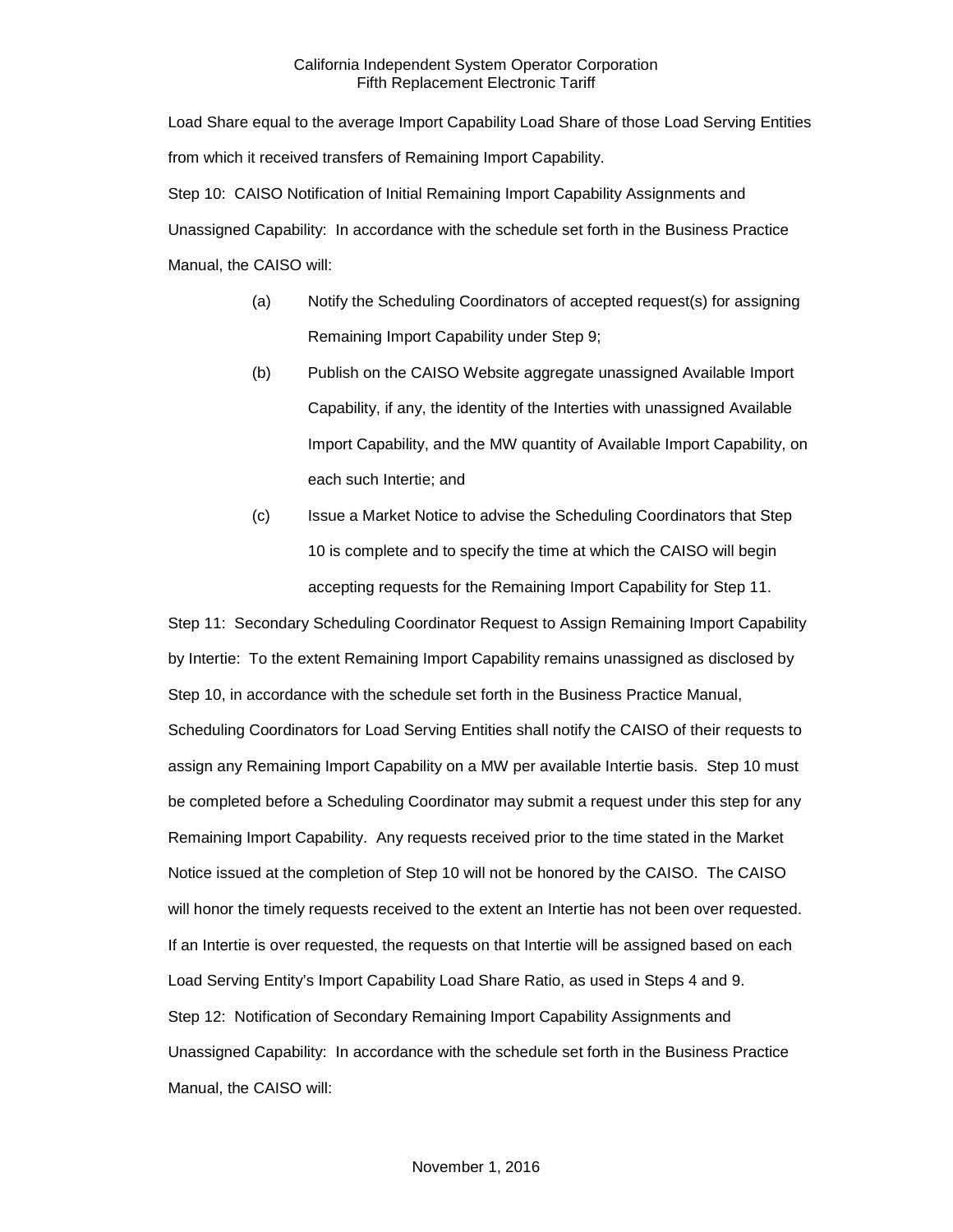- (a) Notify the Scheduling Coordinator for each Load Serving Entity of the Load Serving Entity's accepted request(s) for assigning Remaining Import Capability under Step 11;
- (b) Publish on the CAISO Website unassigned aggregate Available Import Capability, if any, the identity of the Interties with Available Remaining Import Capability, and the MW quantity of Availability Import Capability on each such Intertie; and
- (c) Issue a Market Notice to advise the Scheduling Coordinator for each Load Serving Entity that Step 12 is complete and to specify the time at which the CAISO will begin accepting requests for the Balance of Year Unassigned Available Import Capability for Step 13.

Step 13: Requests for Balance of Year Unassigned Available Import Capability: To the extent total Available Import Capability remains unassigned as disclosed by Step 12, Scheduling Coordinators for Load Serving Entities, Participating Generators, or System Resources may notify the CAISO of a request for unassigned Available Import Capability on a specific Intertie on a per MW basis. Step 12 must be completed before a Scheduling Coordinator may submit a request under this step for any remaining unassigned Import Capability. Any requests received prior to the time stated in the Market Notice issued at the completion of Step 12 will not be honored by the ISO. Each request must include the identity of Load Serving Entity, Participating Generators, or System Resources on whose behalf the request is made. The CAISO will accept only two (2) requests per calendar week from any Scheduling Coordinator on behalf of a single Load Serving Entity, Participating Generators, or System Resources. The CAISO will honor timely requests in priority of the time requests from Scheduling Coordinators were received until the Intertie is fully assigned and without regard to any Load Serving Entity's Load Share Quantity. Any honored request shall be for the remainder of the Resource Adequacy Compliance Year.

The CAISO shall provide an electronic means, either through the Import Capability Transfer Registration Process or otherwise, of notifying the Scheduling Coordinator of the time the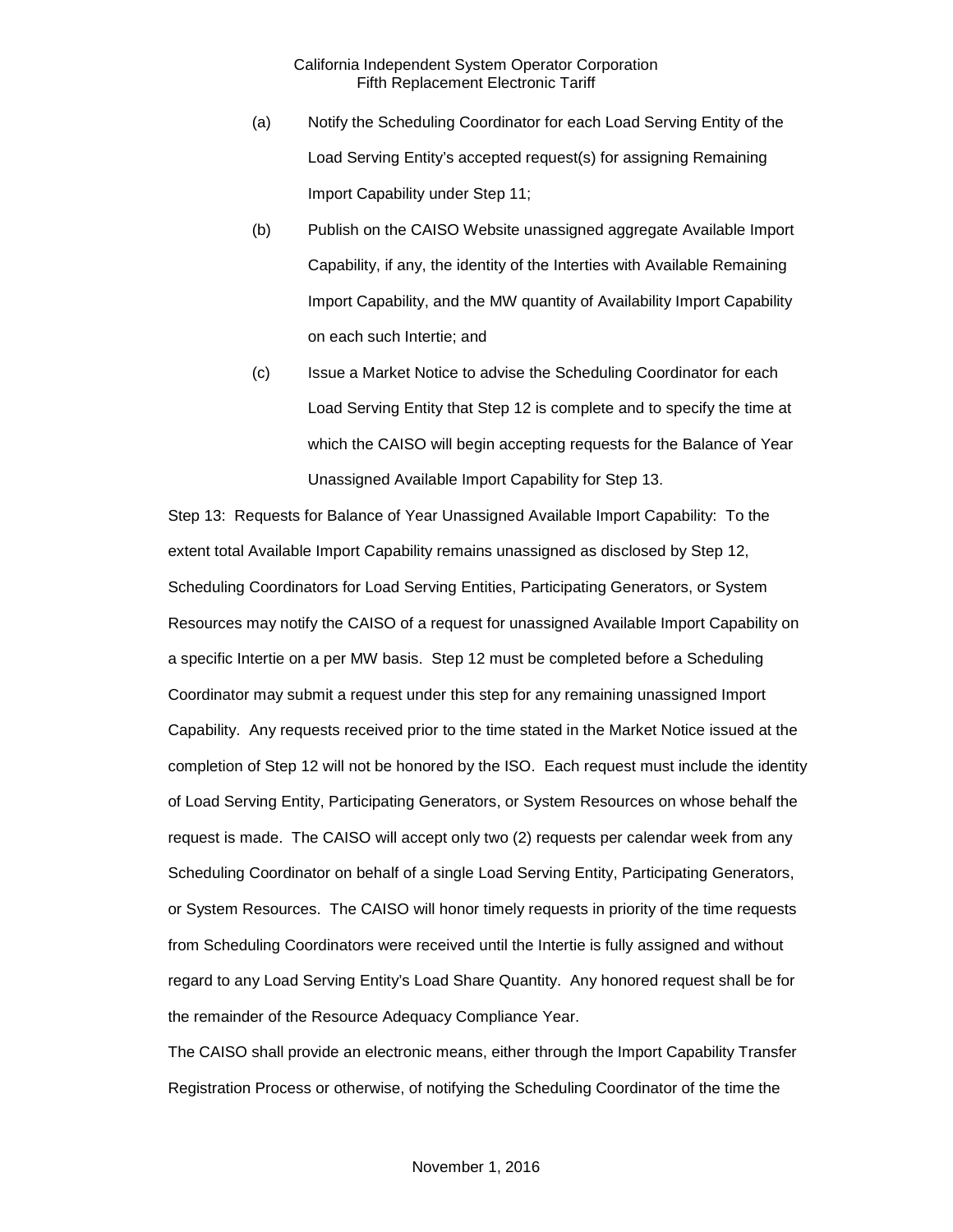request was deemed received by the CAISO and, within seven (7) days of receipt of the request, whether the request was honored. If a request made on behalf of a Load Serving Entity is honored, it shall be the responsibility of the Scheduling Coordinator and its Load Serving Entity to notify the CPUC or applicable Local Regulatory Authority of the acceptance of the request for unassigned Available Import Capability. If the request is not honored because the Intertie requested was fully assigned, the request will be deemed rejected and the Scheduling Coordinator, if it still seeks to obtain unassigned Available Import Capability, will be required to submit a new request for unassigned Available Import Capability on a different Intertie. The CAISO will update on its website the list of unassigned Available Import Capability by Intertie in accordance with the schedule set forth in the Business Practice Manual.

This multi-step process for assignment of Total Import Capability does not guarantee or result in any actual transmission service being assigned and is only used for determining the import capability that can be credited towards satisfying the Reserve Margin of a Load Serving Entity under this Section 40. Upon the request of the CAISO, Scheduling Coordinators must provide the CAISO with information on Pre-RA Import Commitments and any transfers or sales of assigned Total Import Capability.

#### **40.4.6.2.2 Bilateral Import Capability Transfers and Registration Process**

#### **40.4.6.2.2.1 Eligibility Registration for Bilaterial Import Capability Transfers**

To be eligible to engage in any bilateral assignment, sale, or other transfer of Remaining Import Capability under Step 8 of Section 40.4.6.2.1 or Section 40.4.6.2.2.2 or Existing Contract Import Capability, and Pre-RA Import Commitment Capability under Section 40.6.2.2.2, a Load Serving Entity or other Market Participant must provide the CAISO through the Import Capability Transfer Registration Process the following information:

- (a) Name of the Load Serving Entity or Market Participant
- (b) E-mail contact information

The CAISO will post to the CAISO Website the information received under this Section on a monthly basis in accordance with the schedule set forth in the Business Practice Manual. Any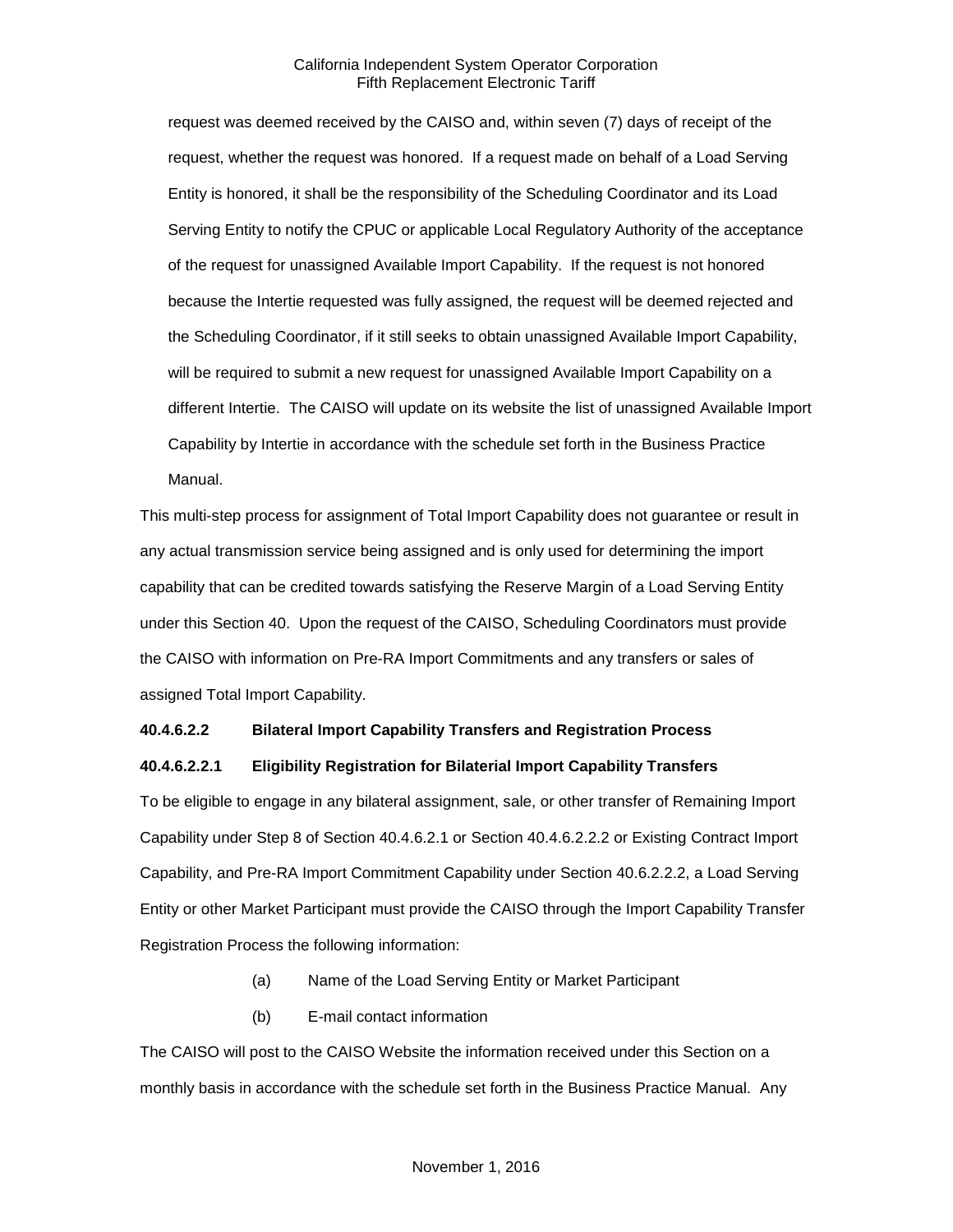assignment, sale, or other transfer of Existing Contract Import Capability, Pre-RA Import Commitment Capability, or Remaining Import Capability may only be made by or to a Load Serving Entity or Market Participant whose information received under this Section has been posted to the CAISO Website prior to the date of the assignment, sale, or other transfer of the Existing Contract Import Capability, Pre-RA Import Commitment Capability, or Remaining Import Capability. It shall be the exclusive responsibility of the Scheduling Coordinator for the Load Serving Entity or Market Participant to ensure that the information posted to the CAISO Website under this Section is accurate and up to date.

#### **40.4.6.2.2.2 Reporting Process for Bilateral Import Capability Transfers**

This Section shall apply to all transfers of Existing Contract Import Capability, Pre-RA Import Commitment Capability, or Remaining Import Capability other than that provided for in Step 8 of Section 40.4.6.2.1. Any Load Serving Entity or other Market Participant that has obtained Existing Contract Import Capability, Pre-RA Import Commitment Capability, or Remaining Import Capability may assign, sell, or otherwise transfer such Existing Contract Import Capability, Pre-RA Import Commitment Capability, or Remaining Import Capability in MW increments. The import capability subject to each transfer shall remain on the Intertie assigned pursuant to Section 40.4.6.2.1.

The Scheduling Coordinator for the Load Serving Entity or Market Participant receiving the transferred Existing Contract Import Capability, Pre-RA Import Commitment Capability, or Remaining Import Capability must report the transfer to the CAISO through the CAISO's Import Capability Transfer Registration Process by providing the following information:

- (a) Identity of the counter-party(ies);
- (b) The MW quantity;
- (c) The Intertie on which the Existing Contract Import Capability, Pre-RA Import Commitment Capability, or Remaining Import Capability was assigned;
- (d) Term of the transfer;
- (e) Price on a per MW basis; and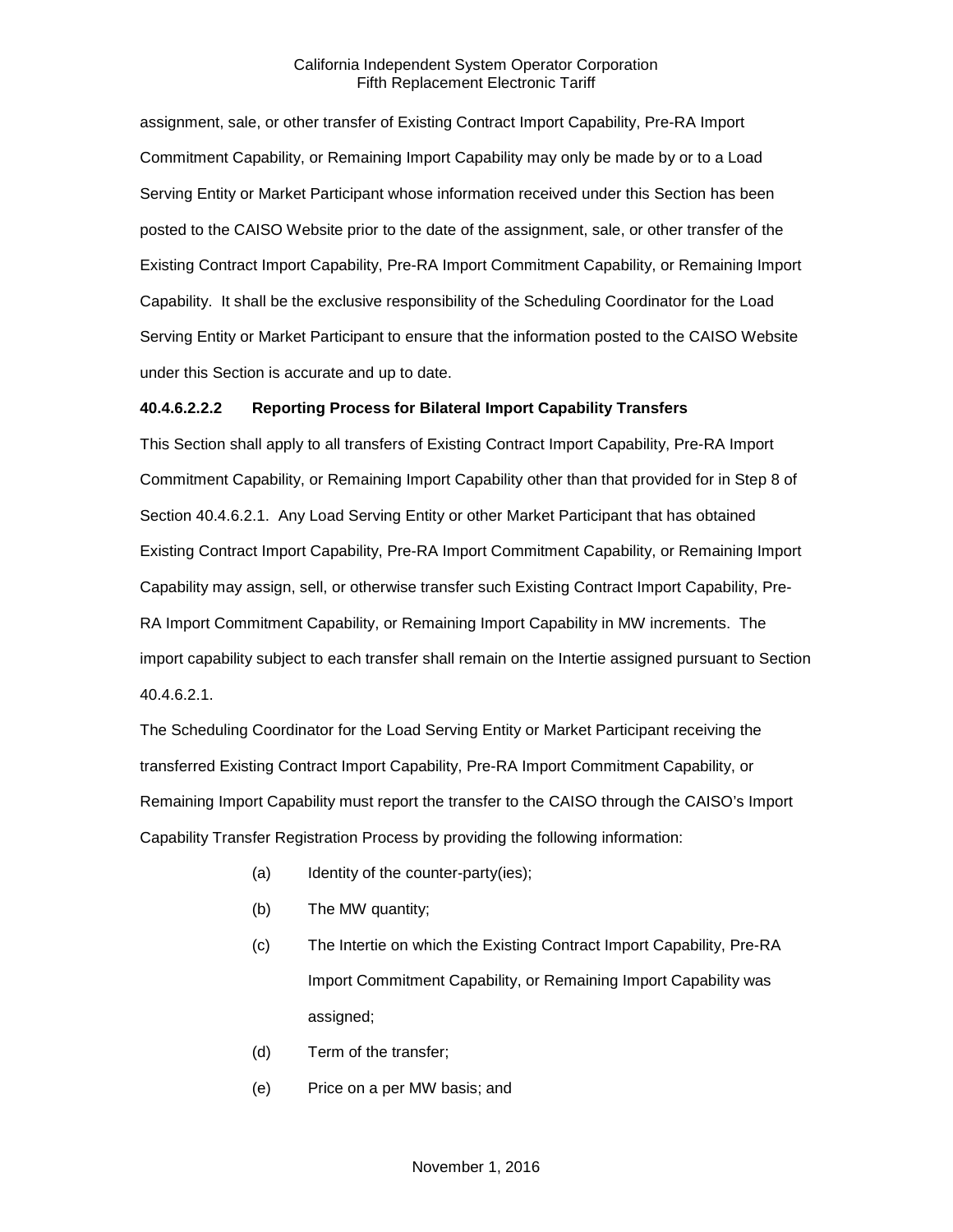(f) Whether the import capability assignment being transferred is Existing Contract Import Capability, Pre-RA Import Commitment Capability, or Remaining Import Capability.

The CAISO will promptly post to the CAISO Website the information on transfers received under this Section except for the information received pursuant to subpart (f) of this Section. On a quarterly basis, the CAISO shall also report to FERC the transfer information received under this Section and Step 8 of Section 40.4.6.2.1. Transfer information received in accordance with this Section after the 20th calendar day of any month shall not be permitted to be included in the Load Serving Entity's Resource Adequacy Plan submitted in the same month as the transfer submission.

#### **40.4.6.2.2.3 Other Import Capability Information Postings**

The CAISO will post to the CAISO Website on a monthly basis in accordance with the schedule set forth in the Business Practice Manual, for each Intertie, the holder and that holder's quantity in MW of import capability assigned on the particular Intertie as of the reporting date.

The CAISO will also post to the CAISO Website following submission of the annual Resource Adequacy Plans under Sections 40.2.1.1, 40.2.2.4, 40.2.3.4, and 40.2.4, for each Intertie, by a "yes" or "no" designation, whether each holder of import capability assigned on the particular Intertie has fully included the assigned import capability in the holder's annual Resource Adequacy Plans.

#### **40.4.6.3 Deliverability of Distributed Generation**

The CAISO will perform an annual Deliverability Assessment, as described in Section 40.4.6.3.1, to determine MW quantities of Potential DGD at specific Nodes of the CAISO Controlled Grid for assigning Deliverability Status to Distributed Generation Facilities interconnected or seeking interconnection to the Distribution System of a Utility Distribution Company or a Metered Subsystem pursuant to the interconnection procedures of the Utility Distribution Company or Metered Subsystem, where such interconnection and Potential Deliverability Status can be provided:

(i) without any additional Delivery Network Upgrades (although Reliability Network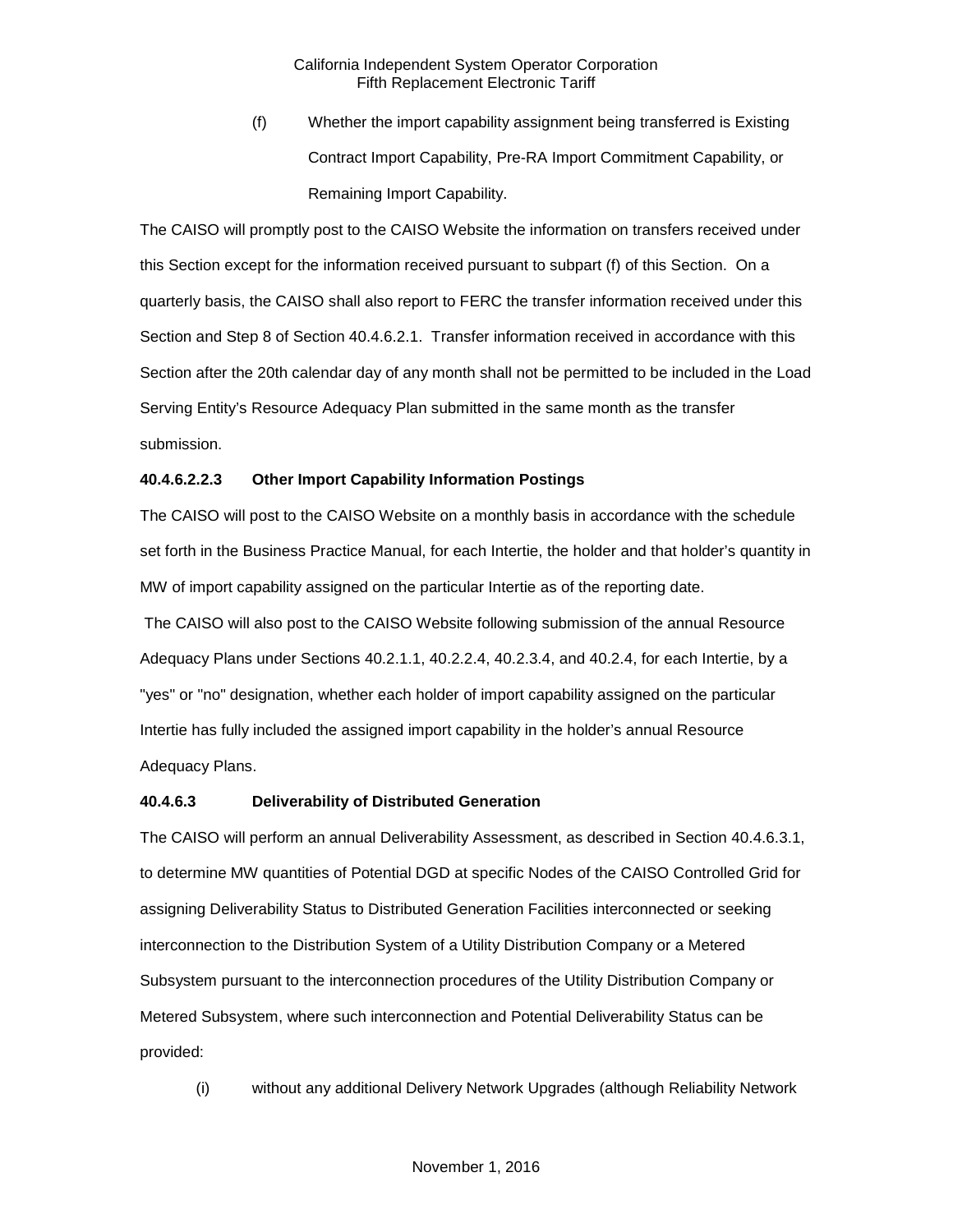Upgrades, Distribution Upgrades or other mitigation may be needed);

- (ii) without the need for the CAISO to conduct any further Deliverability Assessment; and
- (iii) without degrading the Deliverability Status of Generation in Commercial Operation, proposed Generating Facilities in the CAISO Interconnection queue, or the Distributed Generation Facilities of interconnection customers who have previously requested Full Capacity or Partial Capacity Deliverability Status.

Following the CAISO's publication of the nodal Potential DGD quantities resulting from the Deliverability Assessment, applicable Utility Distribution Companies and Metered Subsystems will assign Full Capacity Deliverability Status or Partial Capacity Deliverability Status to specific Distributed Generation Facilities pursuant to the rules set forth in Section 40.4.6.3.2.

This Section 40.4.6.3 is intended to supplement, and not to preclude or limit, the ability of an interconnection customer for a Distributed Generation Facility to seek and receive Full Capacity Deliverability Status or Partial Capacity Deliverability Status through applicable interconnection procedures. Nothing in this Section 40.4.6.3 is intended to relieve the interconnection customer for a Distributed Generation Facility from the requirements to request and achieve interconnection to the Distribution System through the applicable interconnection procedures. In addition, the amount of Resource Adequacy Capacity a Distributed Generation Facility may provide in any given Resource Adequacy Compliance Year is subject to the CAISO's annual Net Qualifying Capacity determination, as specified in Section 40.4.6.1.

#### **40.4.6.3.1 Deliverability Assessment to Determine Potential DGD**

This Section describes the annual DG Deliverability Assessment the CAISO will perform to determine nodal MW amounts of Potential DGD available to Utility Distribution Companies and Metered Subsystems for assigning Deliverability Status to Distributed Generation Facilities in accordance with Section 40.4.6.3.2. The DG Deliverability Assessment and its results will be based on the assumption that the Distributed Generation Facilities that are eventually assigned Deliverability Status under Section 40.4.6.3 complete all requirements for interconnection to the Distribution System under the applicable interconnection process and that these Distributed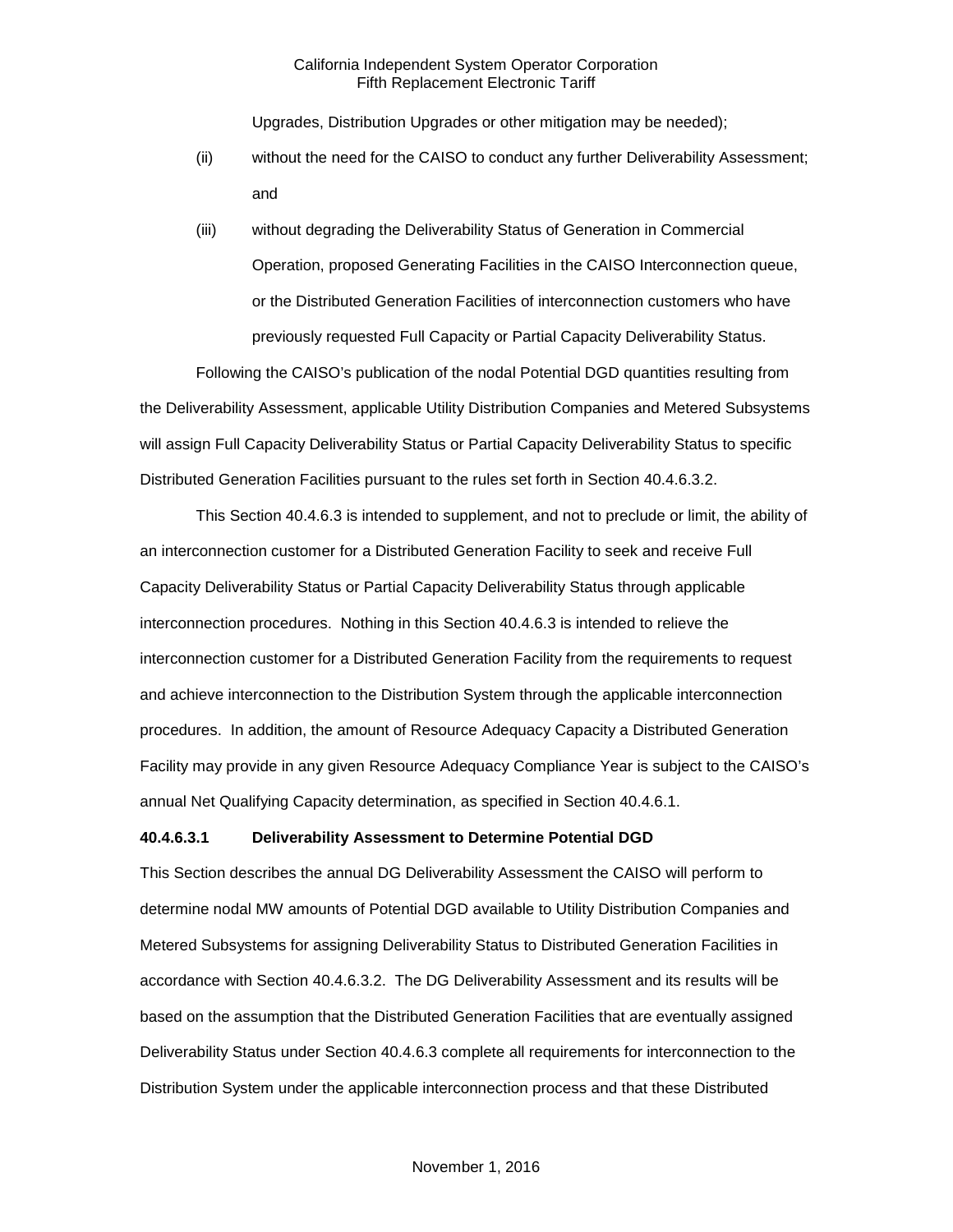Generation Facilities will be supported by needed Reliability Network Upgrades, Distribution Upgrades or other mitigation that would be needed to safely and reliably interconnect to the Distribution System and deliver Energy from the Distribution System to the appropriate CAISO Controlled Grid Node.

#### **40.4.6.3.1.1 Developing the Assessment Model**

To develop the base case model for the DG Deliverability Assessment, the CAISO will include:

- (i) The most recent GIP or GIDAP Queue Cluster Phase II Interconnection Study deliverability power flow base case, which includes Distributed Generation Facilities of interconnection customers with active interconnection requests who have requested Full Capacity or Partial Capacity Deliverability Status;
- (ii) Those Generating Facilities that have obtained Deliverability using the annual full capacity deliverability option under either Section 8.2 of the GIP, Section 9.2 of the GIDAP, or equivalent process(es) under the applicable Utility Distribution Company tariffs;
- (iii) Transmission additions and upgrades approved in the final comprehensive Transmission Plan for the most recent Transmission Planning Process cycle;
- (iv) Any Generating Facilities in the most recent GIDAP Phase I Interconnection Study that have been determined to be deliverable in accordance with their requested Deliverability Status (including Distributed Generation Facilities of interconnection customers with active interconnection requests who have requested Full Capacity or Partial Capacity Deliverability Status) and were not assigned any Delivery Network Upgrade costs in the Phase I Interconnection Study;
- (v) Delivery Network Upgrades that have received governmental approvals or for which Construction Activities have commenced;
- (vi) The MW amounts of resources interconnected to the Distribution System below specific Nodes of the CAISO Controlled Grid contained in the most recent Transmission Planning Process base portfolio, except that the CAISO will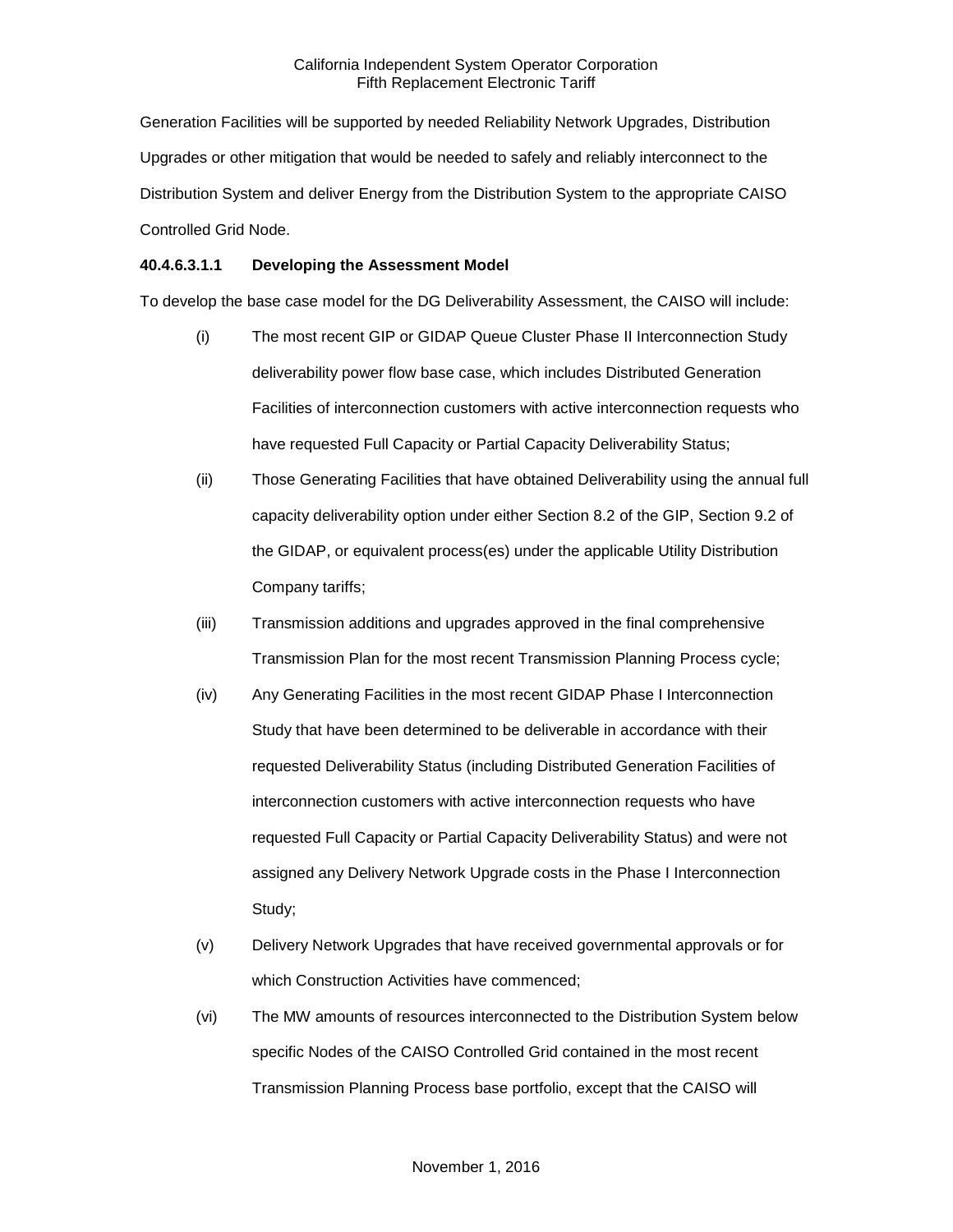remove each Node (by using a zero MW value) located within electrical areas for which the most recently completed GIP or GIDAP Phase I or Phase II Interconnection Study has identified a need for a Delivery Network Upgrade or for which the most recent Phase II Interconnection Study identified and then removed a Delivery Network Upgrade to support Deliverability for MW amounts in the Interconnection queue;

- (vii) Actual distributed generation development based on the MW amount of distributed generation in applicable Utility Distribution Company and Metered Subsystem interconnection queues including non-net-energy-metering resources requesting interconnection through state-jurisdictional interconnection processes;
- (viii) Any additional information provided by each Utility Distribution Company and Metered Subsystem regarding anticipated distributed generation development on its Distribution System; and
- (ix) Other information that the CAISO, in its reasonable discretion, determines is necessary.

#### **40.4.6.3.1.2 Performing the DG Deliverability Assessment**

The CAISO will perform the DG Deliverability Assessment using the Deliverability Assessment procedures described in GIDAP Section 6.3.2 to determine the availability of transmission system capability, as reflected in the study model described above, to provide Deliverability Status for targeted amounts of additional distributed generation at given Nodes of the CAISO Controlled Grid. Except for Nodes that the CAISO removes by assigning a zero MW value pursuant to Section 40.4.6.3.1.1(vi), the targeted amounts of additional distributed generation at each Node shall be at least as large as the maximum of the corresponding nodal MW amounts determined in accordance with Sections 40.4.6.3.1.1(vi), 40.4.6.3.1.1(vii) or 40.4.6.3.1.1(viii). The CAISO may use larger targeted amounts as it deems appropriate to enhance the information provided by the DG Deliverability Assessment. The DG Deliverability Assessment will preserve modeled transmission system capability to provide requested levels of deliverability for the Generating Facilities of Interconnection Customers or the Distributed Generation Facilities of interconnection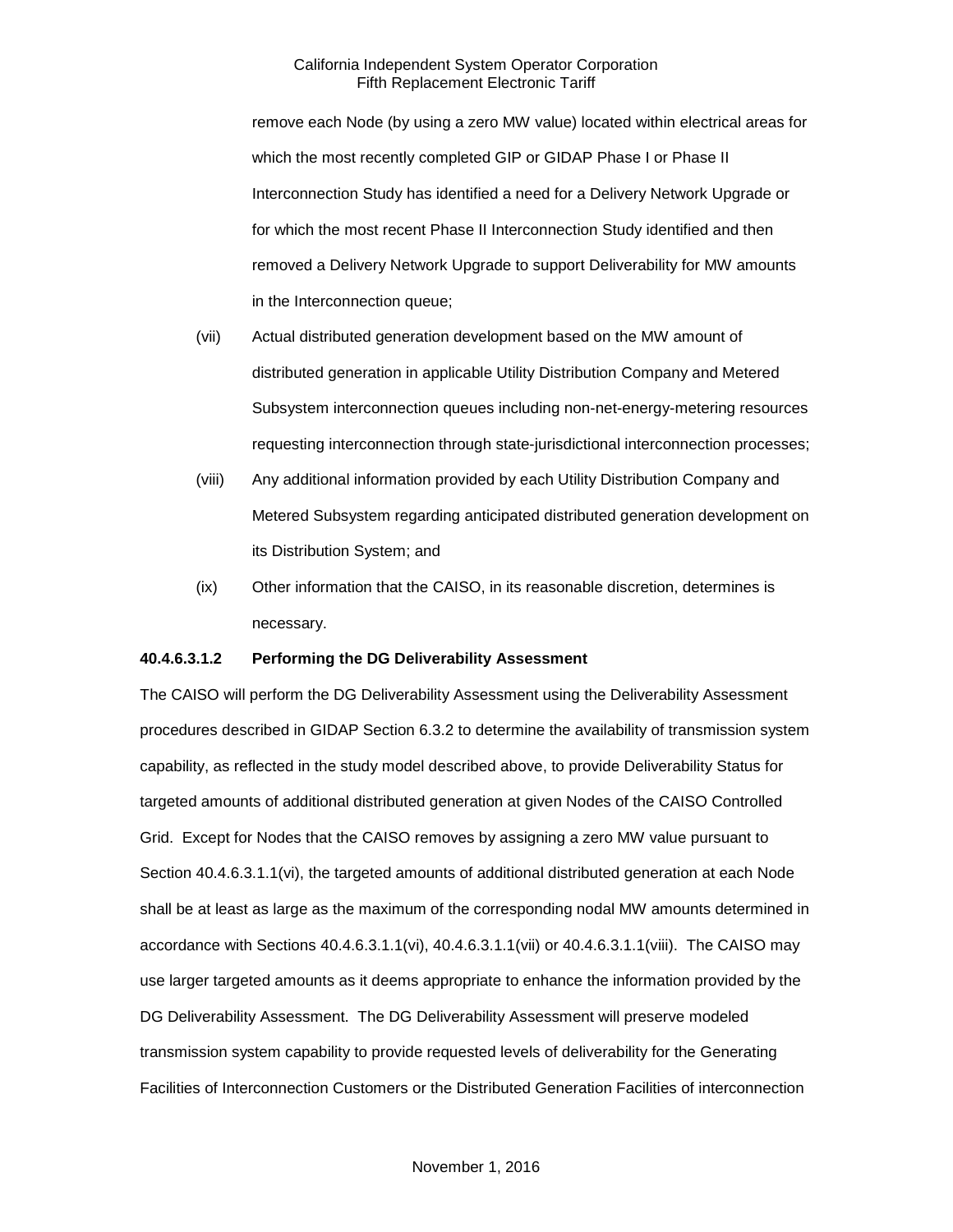customers under a wholesale distribution access tariff who have previously requested Full Capacity or Partial Capacity Deliverability Status. Therefore, at each Node where all modeled Generating Facilities, including the distributed generation target amounts, cannot be simultaneously dispatched to the modeled output levels corresponding to their Full Capacity or Partial Capacity Deliverability Status without violating operating limits of the CAISO Controlled Grid, the CAISO will reduce the modeled distributed generation target amounts as needed to achieve a feasible Dispatch.

#### **40.4.6.3.1.3 Publishing Results of the DG Deliverability Assessment**

The CAISO will publish the results of the DG Deliverability Assessment by posting on the CAISO Website. The results will identify all Nodes modeled in the assessment with the corresponding nodal MW amounts of Potential DGD that (a) were studied as targeted amounts in the DG Deliverability Assessment; (b) were found to be deliverable in the DG Deliverability Assessment; and (c) are available for use by Utility Distribution Companies and Metered Subsystems to assign Deliverability Status to Distributed Generation Facilities in accordance with Section 40.4.6.3.2. The nodal MW amounts of Potential DGD available for assignment of Deliverability Status by Utility Distribution Companies and Metered Subsystems to individual Distributed Generation Facilities will be denominated in 0.01 MW increments and will not exceed the maximum of the corresponding nodal MW amounts determined in accordance with Sections 40.4.6.3.1.1(vi), 40.4.6.3.1.1(vii) or 40.4.6.3.1.1(viii), even though the amounts that were studied and found to be deliverable may be larger.

With respect to those Nodes at which more than one Utility Distribution Company's or Metered Subsystem's Distribution System is connected, the CAISO will publish, at the same time it publishes the results of the DG Deliverability Assessment, each Utility Distribution Company's or Metered Subsystem's respective share of the Potential DGD available to provide Deliverability Status to Distributed Generation Facilities at these Nodes based on the ratio of Load served via the facilities of each affected Utility Distribution Company and Metered Subsystem at such Nodes.

#### **40.4.6.3.1.4 Bilateral Transfers of Potential DGD at Shared Nodes**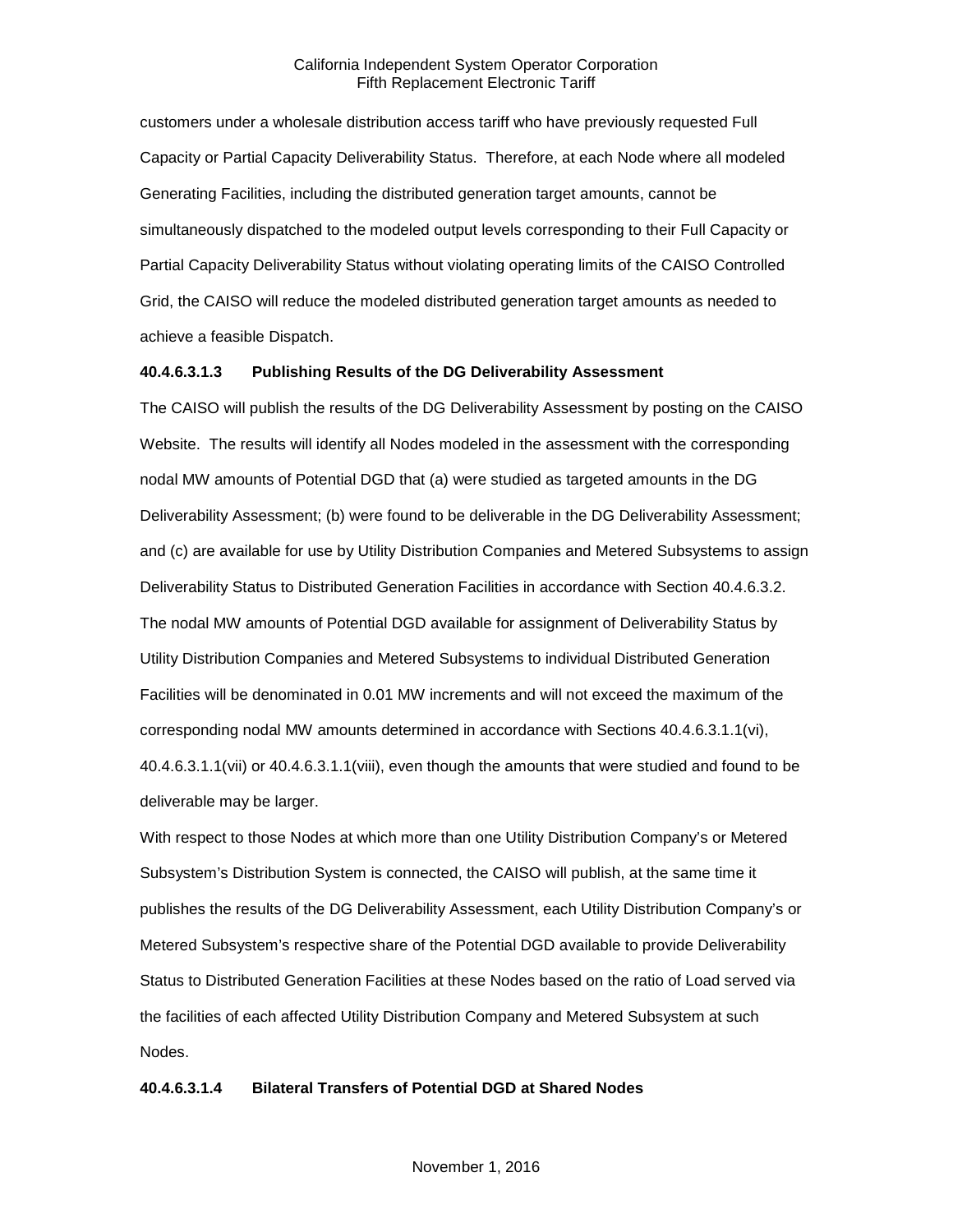A Utility Distribution Company or Metered Subsystem shall be entitled to transfer all or a portion of its MW share of Potential DGD at a Node that is shared with the Distribution System of another Utility Distribution Company or Metered Subsystem, in quantities no smaller than 0.01 MW. A Utility Distribution Company that is also an IOU Participating Transmission Owner shall be entitled to transfer a MW share of Potential DGD to another Utility Distribution Company or Metered Subsystem only to the extent that the total MW quantity associated with Distributed Generation Facilities connected or seeking interconnection to the IOU Participating Transmission Owner's Distribution System at the Node that are eligible to receive Deliverability Assignments pursuant to Section 40.4.6.3.2.2.1 is less than the available Potential DGD for that Node as indicated in the DG Deliverability Assessment for the current cycle. Both Utility Distribution Companies or Metered Subsystems participating in a transfer pursuant to this Section 40.4.6.3.1.4 shall notify the CAISO of the transfer. Utility Distribution Companies and Metered Subsystems may engage in such transfers during the period from the date they received notification of their shares of Potential DGD at shared Nodes under Section 40.4.6.3.1.3 through the date on which Deliverability Status assignments must be provided to the CAISO, pursuant to Section 40.4.6.3.2.

#### **40.4.6.3.2 Assignment of Deliverability Status to Distributed Generation Facilities**

After completion of the DG Deliverability Assessment associated with the current cycle of the process described in Section 40.4.6.3, and in accordance with a Market Notice setting out the schedule for the cycle, each Utility Distribution Company and Metered Subsystem will assign Deliverability Status to individual Distributed Generation Facilities interconnected, or seeking interconnection, to the Distribution System of the Utility Distribution Company or Metered Subsystem below each Node where the CAISO's DG Deliverability Assessment for the current cycle has indicated the availability of Potential DGD, consistent with the rules set forth in this Section 40.4.6.3.2, and will report all such assignments to the CAISO in accordance with the schedule for the cycle.

Upon receipt of this information the CAISO will validate that the Utility Distribution Company's or Metered Subsystem's assignments of Deliverability Status to specific Distributed Generation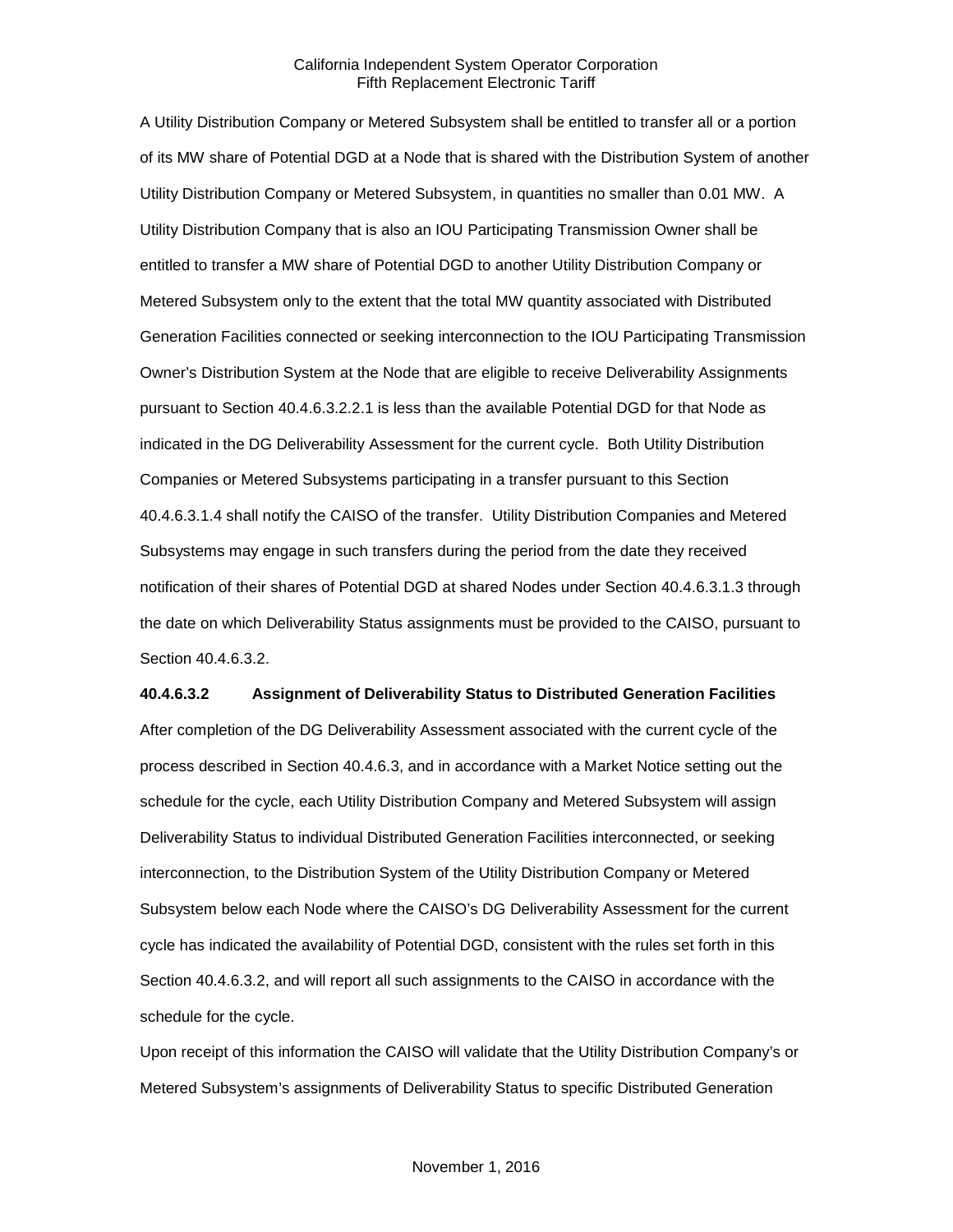Facilities is consistent with (i) the MW quantities of Potential DGD available to that Utility Distribution Company or Metered Subsystem at specific Nodes; the CAISO's methodology for associating the Deliverability Status of a specific generating resource type with a MW quantity of Potential DGD, as set forth in Section 40.4.6.3.2.1; and (iii) the time limit on a Distributed Generation Facility's expected future Commercial Operation date, as set forth in Section 40.4.6.3.2.2. If the CAISO identifies an inconsistency between a Utility Distribution Company's or Metered Subsystem's assignment of Deliverability Status to a Distributed Generation Facility and any of these requirements, the CAISO will notify the Utility Distribution Company or Metered Subsystem, and the Utility Distribution Company or Metered Subsystem in consultation with the CAISO will adjust its assignments of Deliverability Status as needed. The CAISO will then inform the Utility Distribution Company or Metered Subsystem that the validation process has been completed, and the Utility Distribution Company or Metered Subsystem will notify the Distributed Generation Facilities of their Deliverability Status assignments.

## **40.4.6.3.2.1 Associating MW of Potential DGD with Deliverability Status of a Distributed Generation Facility**

As described further in a Business Practice Manual, Utility Distribution Company's or Metered Subsystem's association of a MW quantity of Potential DGD at a specific Node with the Deliverability Status of a specific Distributed Generation Facility shall be commensurate with the MW Energy production level appropriate to the type of generating resource comprising the facility modeled in the Deliverability Assessment, the qualifying capacity determination method for that resource type, the installed capacity of the facility, and the Deliverability Status (Full Capacity or Partial Capacity) to be assigned to the facility, and shall be consistent with the CAISO's methodology for modeling resources in its deliverability studies.

## **40.4.6.3.2.2 Eligibility of Distributed Generation Facilities to Obtain Deliverability Status Assignment**

To be eligible to receive a Deliverability Status assignment, a Distributed Generation Facility must satisfy the requirements of the applicable application process pursuant to this Section 40.4.6.3.2.2 and, if the Distributed Generation Facility is not in Commercial Operation, it must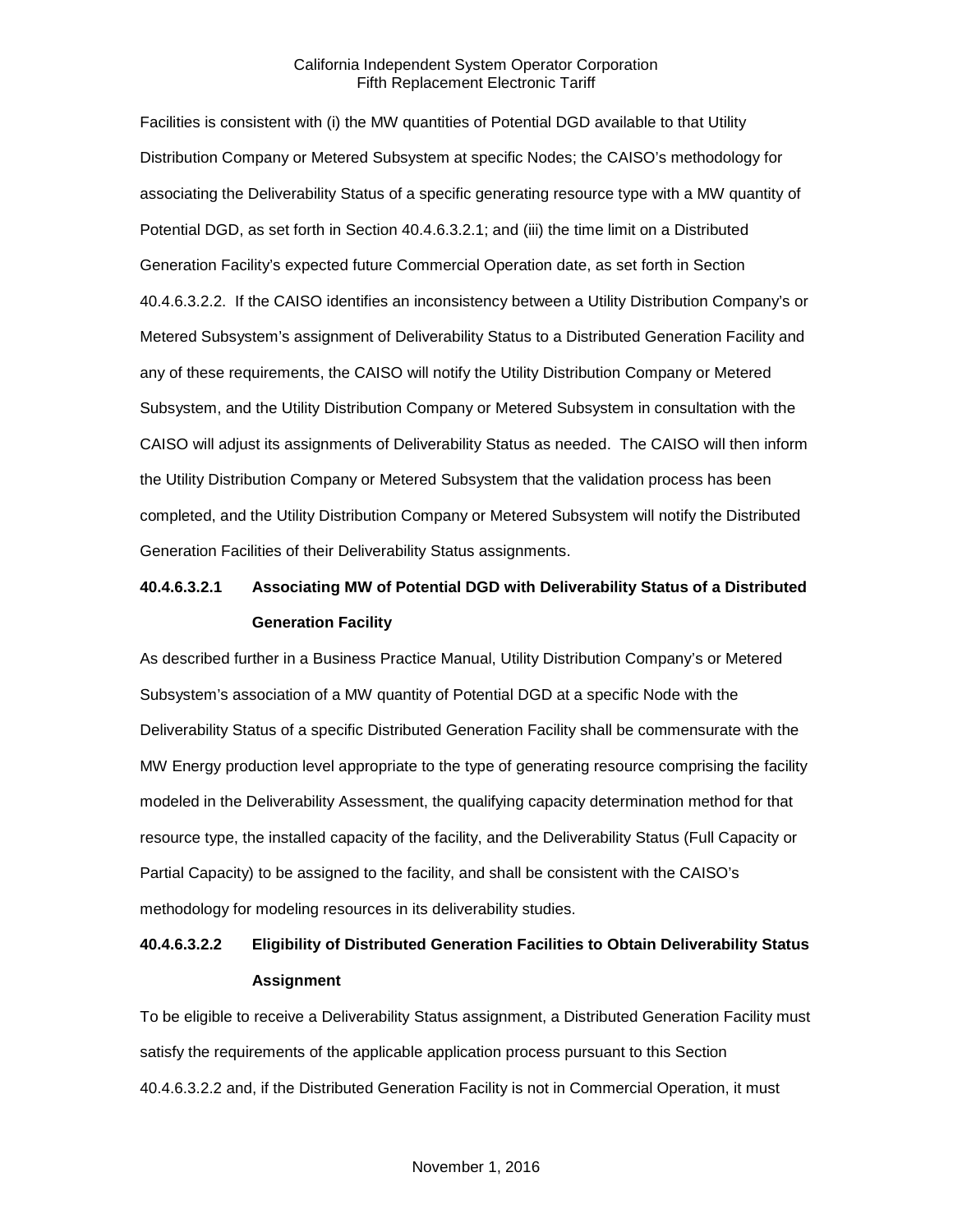have an expected Commercial Operation date set forth in its current interconnection request or interconnection agreement that is no later than three (3) years from the last date on which applications may be submitted for the current DG Deliverability Assessment cycle.

### **40.4.6.3.2.2.1 Eligibility to Obtain Deliverability Status Assignment from IOU Participating**

#### **Transmission Owners**

Distributed Generation Facilities interconnected, or seeking interconnection, to the Distribution System of an IOU Participating Transmission Owner may apply to the applicable IOU Participating Transmission Owner to be eligible to receive a Deliverability Status assignment in the current DG Deliverability Assessment cycle as follows:

- (i) Distributed Generation Facilities that are already in Commercial Operation and interconnected to the Distribution System of an IOU Participating Transmission Owner that do not have Deliverability Status may submit an application to be eligible for Full or Partial Capacity Deliverability Status, and those that have Partial Capacity Deliverability Status may apply to be eligible for a higher level of Partial Capacity Deliverability Status or Full Capacity Deliverability Status.
- (ii) Distributed Generation Facilities with an active interconnection request in the interconnection queue of an IOU Participating Transmission Owner that have not requested Deliverability Status in the underlying interconnection process but have received their Phase I interconnection study results or the equivalent thereof may submit an application to be eligible to receive Partial Capacity Deliverability Status or Full Capacity Deliverability Status.
- (iii) Distributed Generation Facilities with an active interconnection request in the interconnection queue of an IOU Participating Transmission Owner that have not received their Phase I interconnection study results or the equivalent thereof, irrespective of whether they requested Deliverability Status in their interconnection request, may submit an application to be eligible to receive Partial Capacity Deliverability Status or Full Capacity Deliverability Status.

Distributed Generation Facilities with an active interconnection request in the interconnection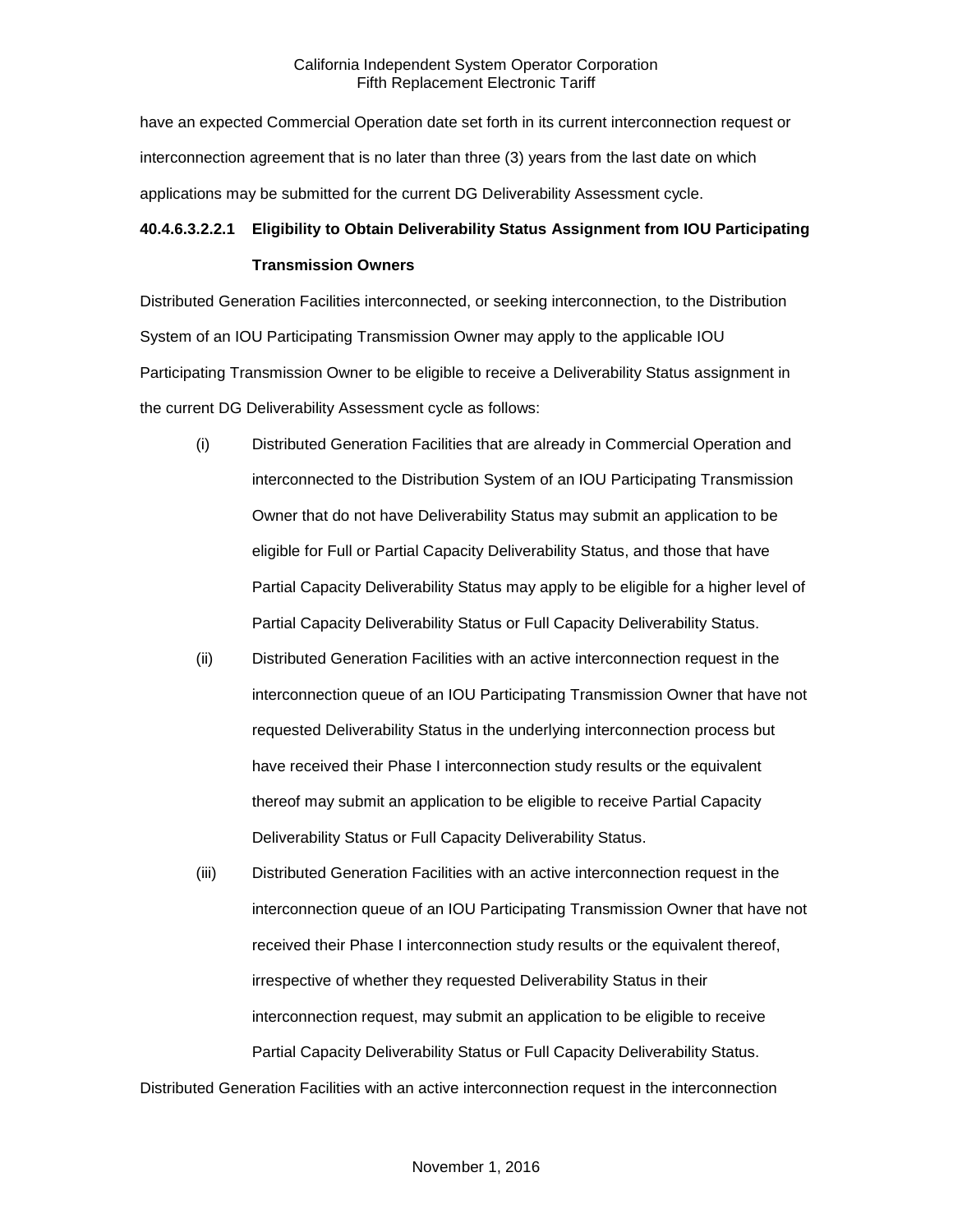queue of an IOU Participating Transmission Owner that have requested Deliverability Status in the underlying interconnection process and have already received Phase I interconnection study results or the equivalent thereof are not eligible to be assigned Deliverability Status pursuant to Section 40.4.6.3 because their Deliverability Status is protected in accordance with the provisions of Section 40.4.6.3.1 and will be assigned through the applicable IOU Participating Transmission Owner's interconnection process.

Applications from Distributed Generation Facilities in the eligible categories specified above must be submitted by the deadline specified in the schedule for the current DG Deliverability Assessment cycle in order for the Distributed Generation Facility to be treated as eligible to receive a Deliverability Status assignment in the current cycle. Distributed Generation Facilities that fail to apply in a timely manner will be assumed not to be seeking Deliverability Status in the current cycle. The CAISO will issue a Market Notice announcing the deadline for submitting applications. The deadline will be no earlier than thirty (30) days after the CAISO publishes the results of the DG Deliverability Assessment. The form of the application shall be specified in a Business Practice Manual. The application shall be submitted to the applicable Participating Transmission Owner, which shall provide a copy of the application to the CAISO within five (5) Business Days after the application was submitted.

# **40.4.6.3.2.2.2 Eligibility to Obtain Deliverability Status Assignment from Utility Distribution Companies and Metered Subsystems that are Not IOU Participating Transmission Owners**

Distributed Generation Facilities interconnected, or seeking interconnection, to the Distribution System of a Utility Distribution Company or Metered Subsystem that is not an IOU Participating Transmission Owner may apply to the applicable Utility Distribution Company or Metered Subsystem to be eligible to receive a Deliverability Status assignment in the current DG Deliverability Assessment cycle pursuant to individual interconnection procedures of the Utility Distribution Company or Metered Subsystem.

## **40.4.6.3.2.3 Assignment of Deliverability Status to Distributed Generation Facilities by IOU Participating Transmission Owners**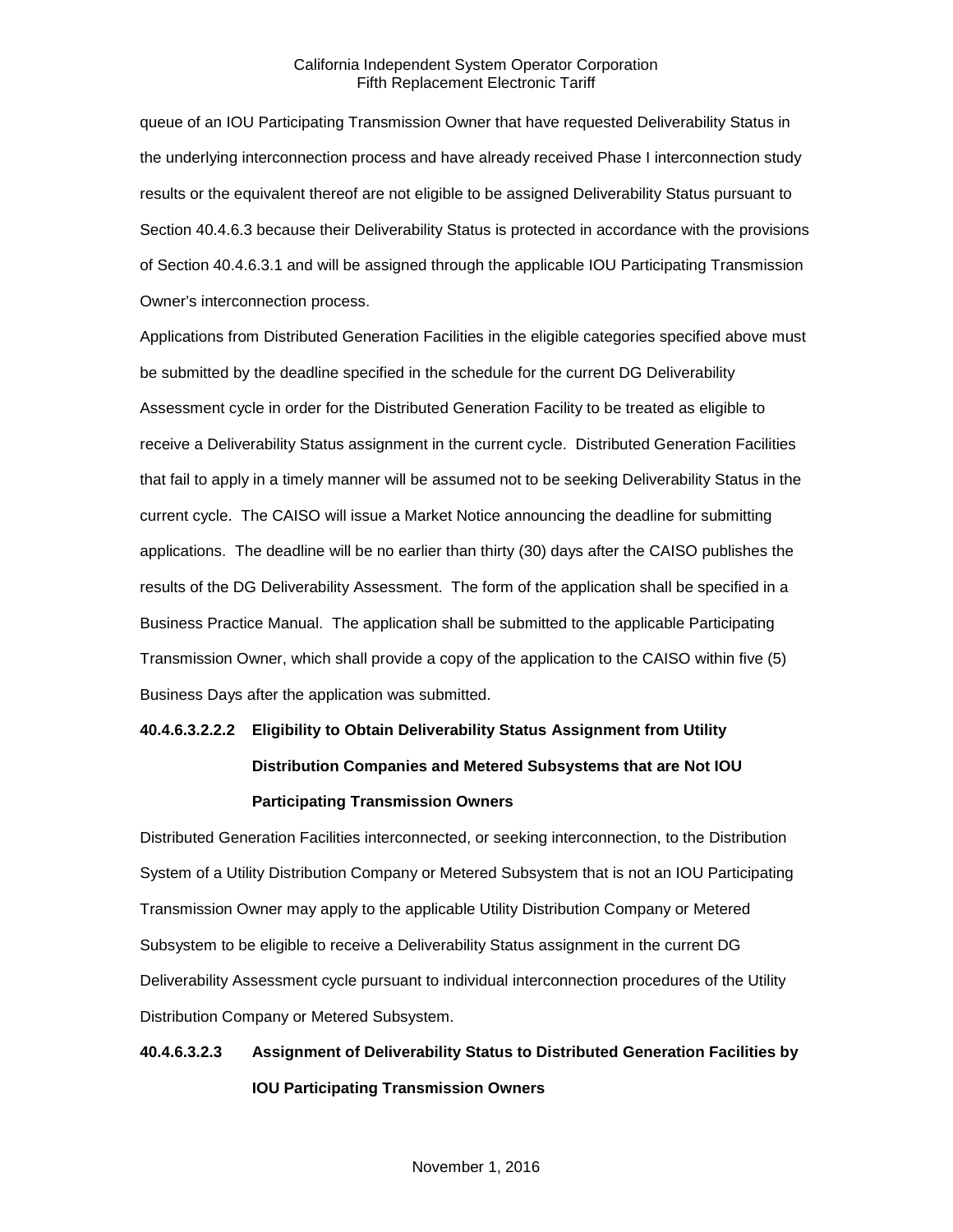Utility Distribution Companies that are also IOU Participating Transmission Owners will assign Deliverability Status on a first-come, first-served basis to those Distributed Generation Facilities either interconnected or seeking interconnection to their Distribution Systems at each applicable Node, and that are eligible for assignment pursuant to Section 40.4.6.3.2.2.1, in the following priority order:

- (1) Distributed Generation Facilities already in Commercial Operation and interconnected to the Distribution System of the applicable IOU Participating Transmission Owner as of the deadline for submitting applications pursuant to Section 40.4.6.3.2.2.1, in order of the date they achieved Commercial Operation, from earliest to most recent. At Nodes where there is insufficient Potential DGD indicated in the DG Deliverability Assessment to fulfill all Deliverability Status applications received during the current cycle from Distributed Generation Facilities already in Commercial Operation, and two or more such Distributed Generation Facilities next in order to obtain the last remaining increment of Potential DGD at a Node have the same Commercial Operation date, each such resource shall receive a pro rata share of the remaining Potential DGD in proportion to its MW Energy production level as modeled by the CAISO for the purpose of the CAISO's Deliverability Assessment methodology, in accordance with the level of Deliverability Status applied for in the current cycle.
- (2) Distributed Generation Facilities with an active interconnection request in the interconnection queue of the applicable IOU Participating Transmission Owner that have submitted an application pursuant to Section 40.4.6.3.2.2.1 to obtain Deliverability Status through the process set forth in Section 40.4.6.3, in order of their queue position in the applicable interconnection process. At Nodes where there is insufficient Potential DGD indicated in the DG Deliverability Assessment to provide Deliverability Status to eligible Distributed Generation Facilities with active interconnection requests, and two or more such Distributed Generation Facilities next in order to obtain the last remaining increment of Potential DGD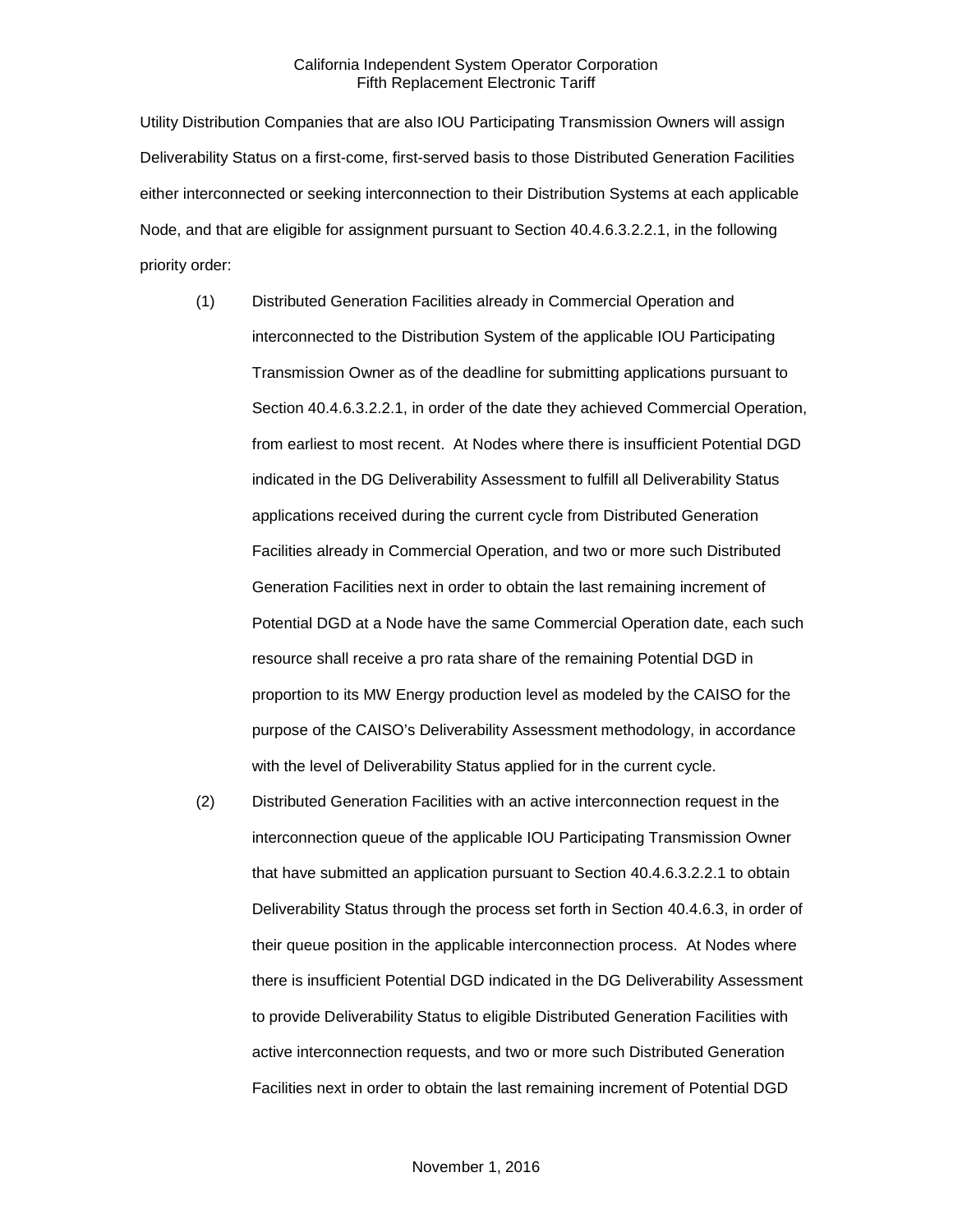have the same interconnection queue position, the remaining amount of Potential DGD will be allocated in order of expected Commercial Operation date, from earliest to furthest in the future. For purposes of this determination, the expected Commercial Operation date shall be the Commercial Operation date specified in the Distributed Generation Facility's interconnection agreement, or if no interconnection agreement has yet been executed, the Distributed Generation Facility's application submitted pursuant to Section 40.4.6.3.2.2.1. If two or more such Distributed Generation Facilities have the same expected Commercial Operation date, each such resource shall receive a pro rata share of the remaining Potential DGD in proportion to its expected MW Energy production level as modeled by the CAISO for the purpose of the CAISO's Deliverability Assessment methodology, in accordance with the level of Deliverability Status requested in the current cycle.

Pursuant to this process, an IOU Participating Transmission Owner shall, during each cycle, fully utilize the maximum amount of Potential DGD available at each Node to provide Deliverability Status to eligible Distributed Generation Resources. If, however, the total MW quantity associated with eligible Distributed Generation Resources at a particular Node is less than the available Potential DGD for that Node as indicated in the DG Deliverability Assessment for the current cycle, then the excess quantity of Potential DGD shall be treated as unassigned Potential DGD in accordance with Section 40.4.6.3.3.

# **40.4.6.3.2.4 Assignment of Deliverability Status to Distributed Generation Facilities by Utility Distribution Companies and Metered Subsystems that are not IOU Participating Transmission Owners**

Utility Distribution Companies and Metered Subsystems that are not IOU Participating Transmission Owners will assign Deliverability Status to individual Distributed Generating Facilities interconnected, or seeking interconnection, to the Distribution System of such Utility Distribution Company or Metered Subsystem based on the Potential DGD available at applicable Nodes pursuant to their individual interconnection procedures. Such Utility Distribution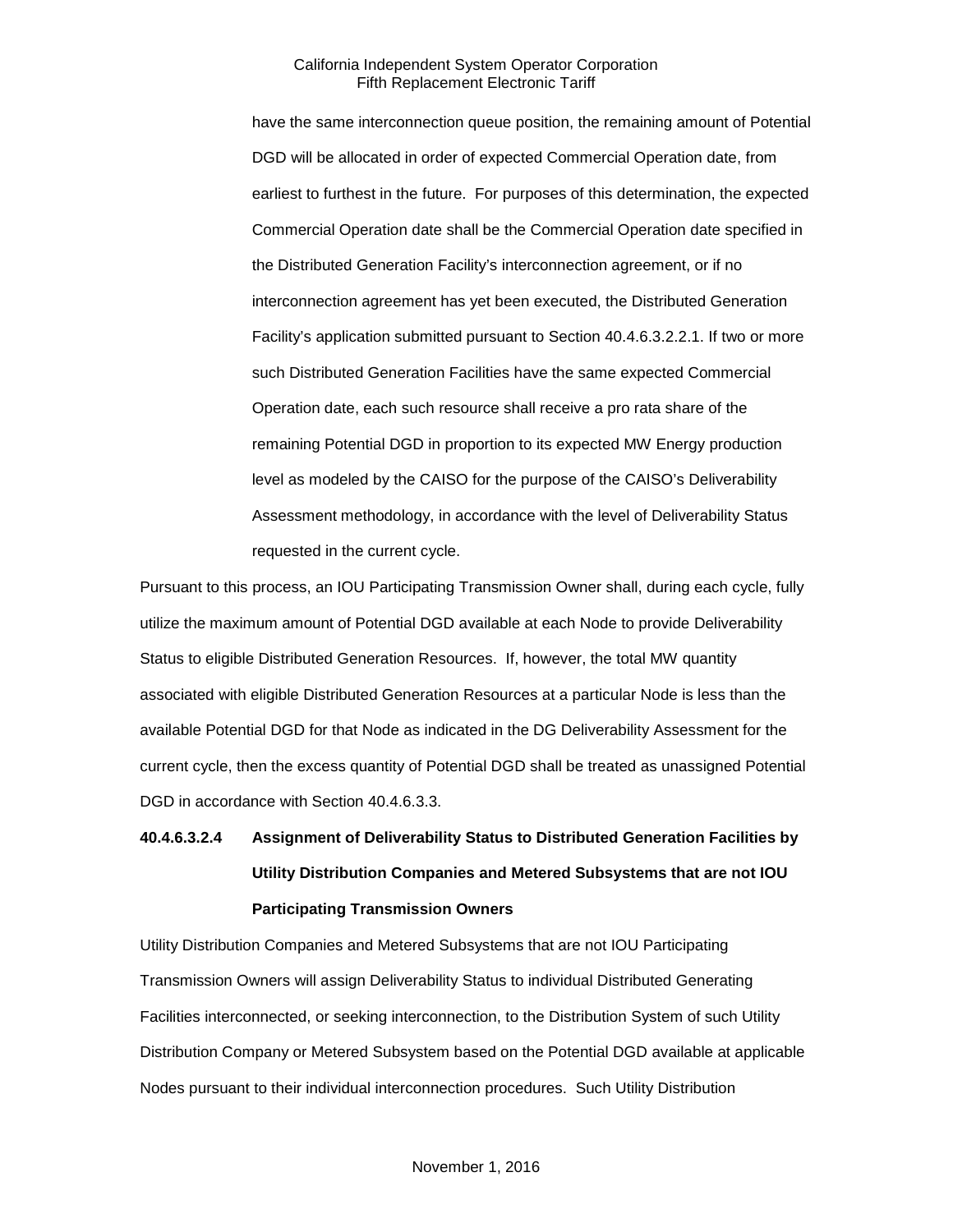Companies and Metered Subsystems may report assignments of Deliverability Status to the CAISO at any time. However, only those assignments of Deliverability Status that are reported to the CAISO in accordance with the assignment schedule established by the CAISO for the current DG Deliverability Assessment cycle will be eligible for inclusion in the CAISO's annual Net Qualifying Capacity determination as specified in Section 40.4.6.1 and thereby eligible to be designated as Resource Adequacy Resources for the next Resource Adequacy Compliance Year.

#### **40.4.6.3.3 Unassigned Potential DGD**

If a Utility Distribution Company or Metered Subsystem does not fully utilize the MW quantity of Potential DGD available to assign Deliverability Status to specific Distributed Generation Facilities during an annual DG Deliverability Assessment cycle, the CAISO will preserve the unassigned Potential DGD for that Utility Distribution Company or Metered Subsystem through the next cycle.

#### **40.4.6.3.4 Deliverability Status of Distributed Generation Facilities**

Once a Utility Distribution Company or Metered Subsystem has assigned Deliverability Status to a specific Distributed Generation Facility and reported such assignment to the CAISO, and the CAISO has validated and accepted the reported information as specified under Section 40.4.6.3.2, the Deliverability Status becomes an attribute of the Distributed Generation Facility to which it was assigned. A Distributed Generation Facility assigned Deliverability Status pursuant to an application submitted under Section 40.4.6.3.2.2.1(iii) will be subject to the provisions of Section 40.4.6.3 with regard to its assigned Deliverability Status and will continue through the interconnection process for all other purposes as a request for Energy-Only Deliverability Status. Distributed Generation Facilities that are assigned Deliverability Status pursuant to Section 40.4.6.3 prior to achieving Commercial Operation must, in order to retain such assignment, achieve Commercial Operation no later than six months after the Commercial Operation date specified in the Distributed Generation Facility's interconnection agreement, or if no interconnection agreement had been executed at the time the assignment was made, the Distributed Generation Facility's application submitted pursuant to Section 40.4.6.3.2.2. However, if the Distributed Generation Facility submitted its application pursuant to Section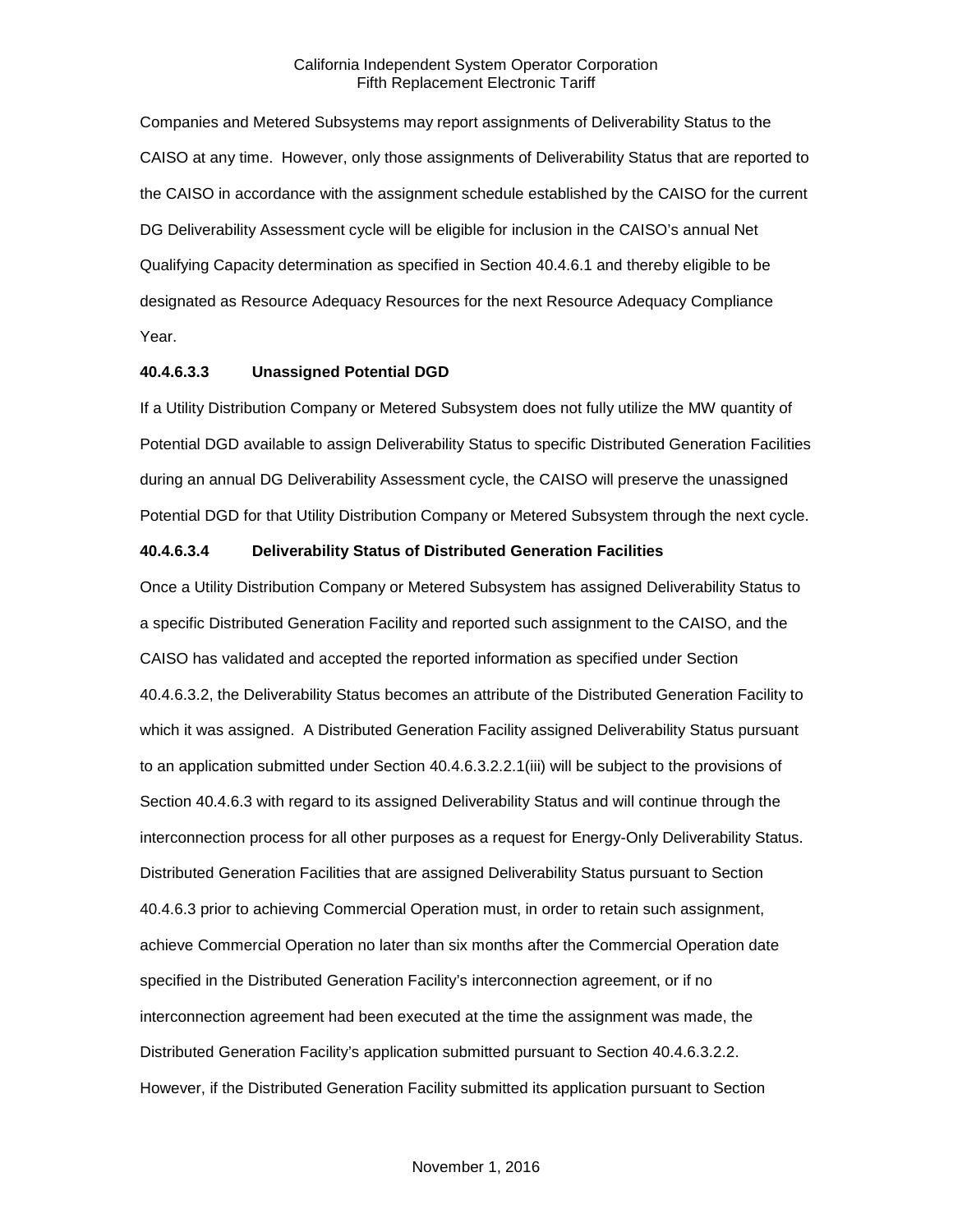40.4.6.3.2.2.1(ii), such assignment shall not be revoked if the Distributed Generation Facility's failure to achieve Commercial Operation within six months of its indicated Commercial Operation date is due to a delay in the Utility Distribution Company's or Metered Subsystem's completion of the upgrades necessary for the Distributed Generation Facility's interconnection. The applicable Utility Distribution Company or Metered Subsystem must report any such revocations and delays to the CAISO in accordance with the date set forth in a Business Practice Manual or in a Market Notice establishing the schedule for the annual DG Deliverability Assessment cycle.

With respect to a Distributed Generation Facility that meets this retention requirement, once that Distributed Generation Facility has achieved Commercial Operation, it will retain its assigned Deliverability Status for as long it remains in Commercial Operation. This also applies to Distributed Generation Facilities that were already in Commercial Operation at the time the assignment was made.

Any loss of Deliverability Status granted pursuant to Section 40.4.6.3, due to either permanent cessation of commercial operation of a Distributed Generation Facility or revocation due to failure to meet the Commercial Operation date requirement set forth above, will be appropriately modeled by the CAISO in the next DG Deliverability Assessment cycle. Depending on other changes that may have occurred on the CAISO Controlled Grid and connected Distribution Systems, or in associated interconnection queues, additional Potential DGD may be available in the next cycle for assignment of Deliverability Status in accordance with the process set forth in Section 40.4.6.3.

#### <span id="page-34-0"></span>**40.4.7 Submission Of Supply Plans**

#### **40.4.7.1 Schedule for Submission of Supply Plans**

Scheduling Coordinators representing Resource Adequacy Resources supplying Resource Adequacy Capacity shall provide the CAISO with annual and monthly Supply Plans, as follows:

(a) The annual Supply Plan shall be submitted to the CAISO on the schedule set forth in the Business Practice Manual and shall verify their agreement to provide Resource Adequacy Capacity during the next Resource Adequacy Compliance Year.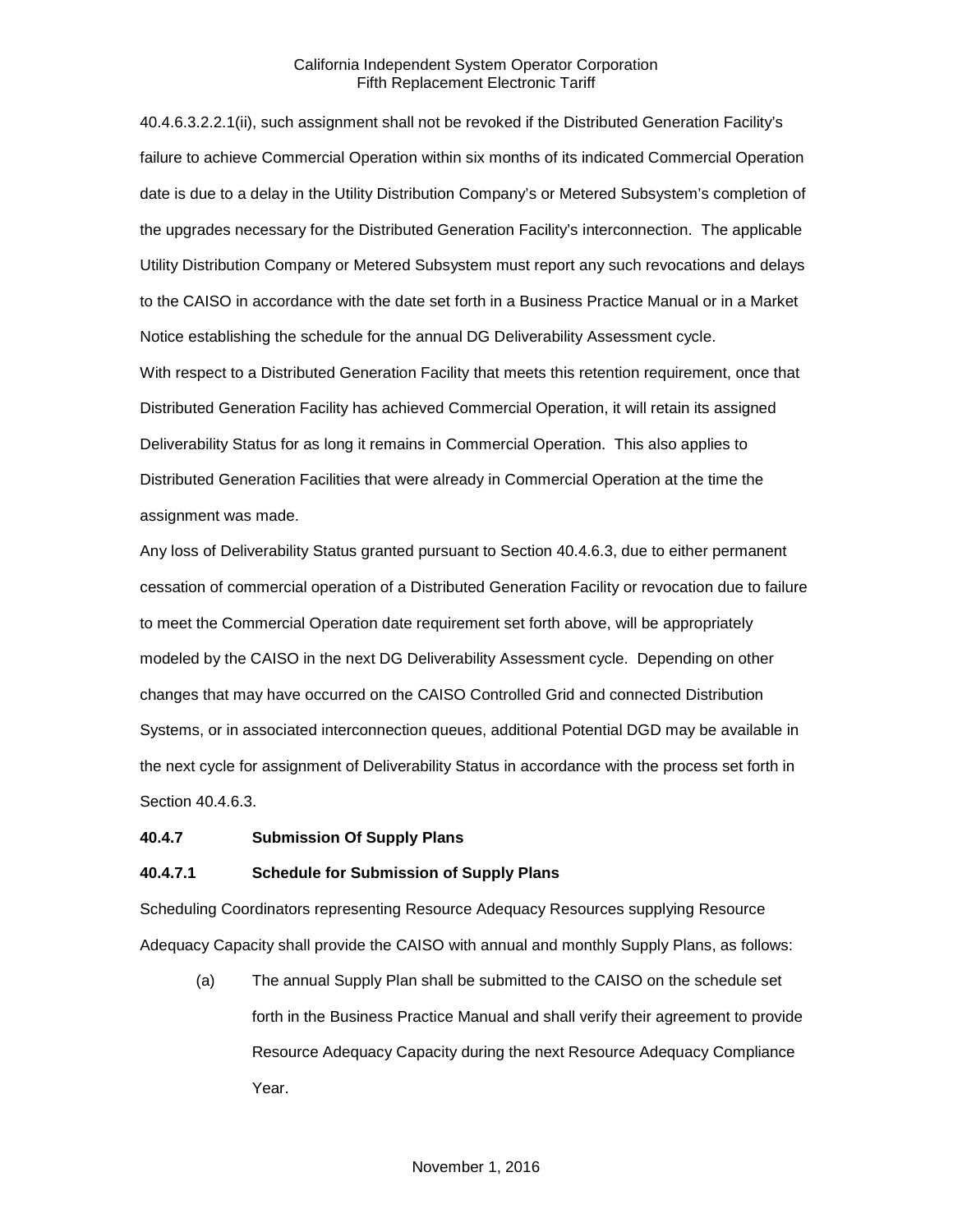- (b) The monthly Supply Plans or the same information as required to be included in the monthly Supply Plan, plus any other information the CAISO requires as identified in the Business Practice Manual, shall be submitted to the CAISO at least 45 days in advance of the first day of the month covered by the plan, and in accordance with the schedule and in the reporting format(s) set forth in the Business Practice Manual, and shall verify their agreement to provide Resource Adequacy Capacity during that resource adequacy month.
- (c) The Scheduling Coordinator for the Resource Adequacy Resource may submit, at any time from 45 days through 11 days in advance of the relevant month, a revision to its monthly Supply Plan to correct an error in the plan. The CAISO will not accept any revisions to a monthly Supply Plan from 10 days in advance of the relevant month through the end of the month, unless the Scheduling Coordinator for the Resource Adequacy Resource demonstrates good cause for the change and explains why it was not possible to submit the change earlier.
- (d) The monthly Supply Plan may indicate the willingness of the resource to offer capacity for procurement as backstop capacity under the Capacity Procurement Mechanism pursuant to Section 43, and provide the identity of the resource, the available capacity amount, the time periods when the capacity is available, and other information as may be specified in the Business Practice Manual.

## **40.4.7.2 Form of Supply Plans**

The Supply Plan must be in the form of the template provided on the CAISO Website, which shall include an affirmative representation by the Scheduling Coordinator submitting the Supply Plan that the CAISO is entitled to rely on the accuracy of the information provided in the Supply Plan to perform those functions set forth in this Section 40.

#### **40.4.7.3 Validation of Supply Plans**

The CAISO shall be entitled to take reasonable measures to validate the accuracy of the information submitted in Supply Plans under this Section. Supply Plan validation measures may include the following: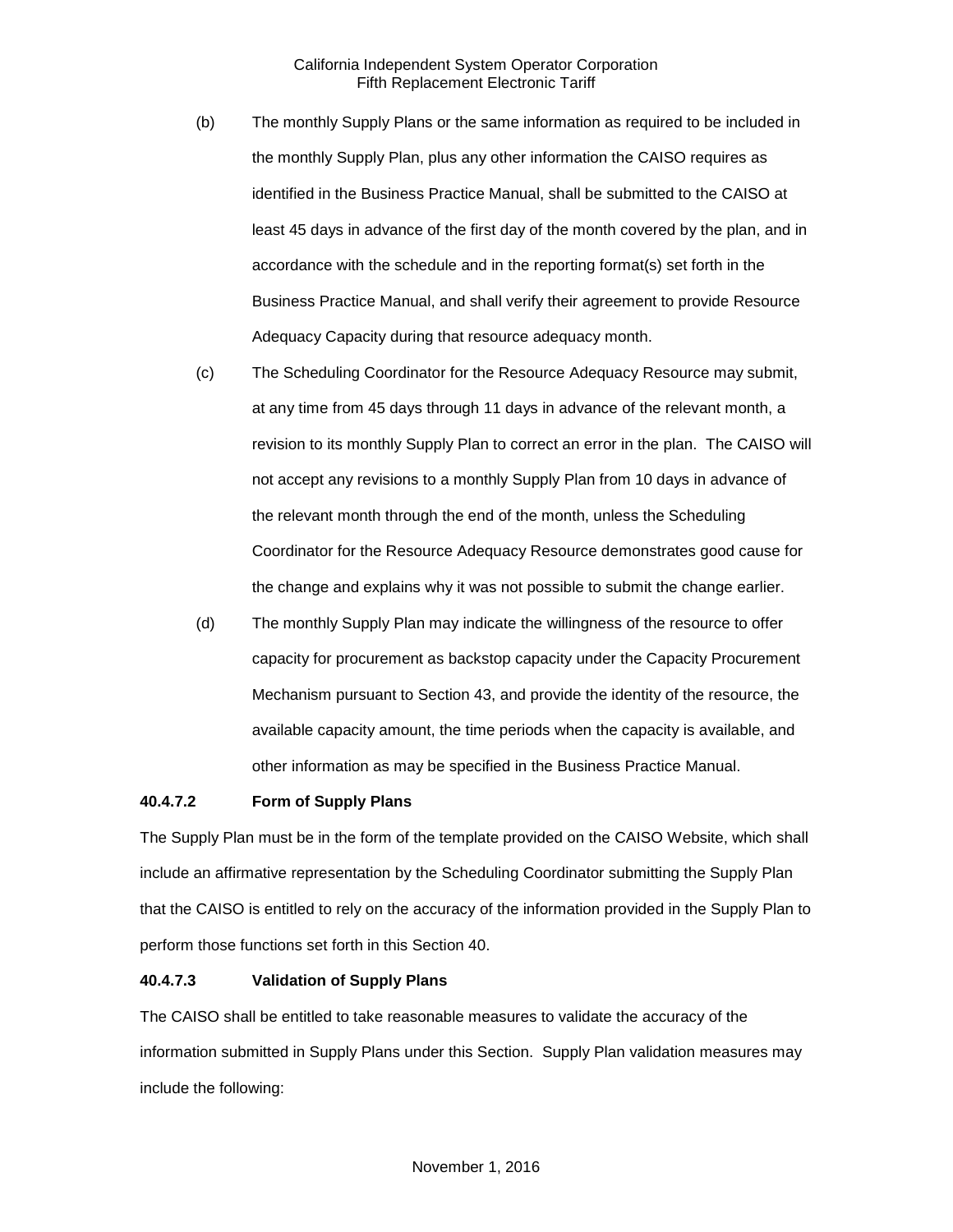- (a) The CAISO may compare a Resource Adequacy Resource's Resource Adequacy Capacity against the Resource Adequacy Resource's Net Qualifying Capacity, if applicable. To the extent the Resource Adequacy Capacity of a Resource Adequacy Resource included in a Supply Plan is greater than the Resource Adequacy Resource's Net Qualifying Capacity, the CAISO will notify the respective Scheduling Coordinators for the Resource Adequacy Resource and each Load Serving Entity that has included the Resource Adequacy Resource in its Resource Adequacy Plan that the Resource Adequacy Capacity from the Resource Adequacy Resource shall be reduced to the Resource Adequacy Resource's Net Qualifying Capacity and that it will be considered a mismatch under Section 40.7. If the CAISO is not advised as to how the reduction in Resource Adequacy Capacity to conform with the Resource Adequacy Resource's Net Qualifying Capacity shall be allocated among each Load Serving Entity that included the Resource Adequacy Resource on its Resource Adequacy Plan, the CAISO will apply a pro rata reduction based on the Supply Plan.
- (b) The CAISO may verify whether the Resource Adequacy Capacity listed in the monthly Supply Plan is scheduled to take an Approved Maintenance Outage during the month. To the extent the Resource Adequacy Capacity of a Resource Adequacy Resource included in a Supply Plan is greater than the Resource Adequacy Capacity designated for the resource in the Resource Adequacy Plan, or includes Resource Adequacy Capacity that is scheduled to take an Approved Maintenance Outage during the month, the CAISO will notify the Scheduling Coordinator for the Resource Adequacy Resource and the respective Scheduling Coordinators for each Load Serving Entity that has included the Resource Adequacy Resource in its Resource Adequacy Plan that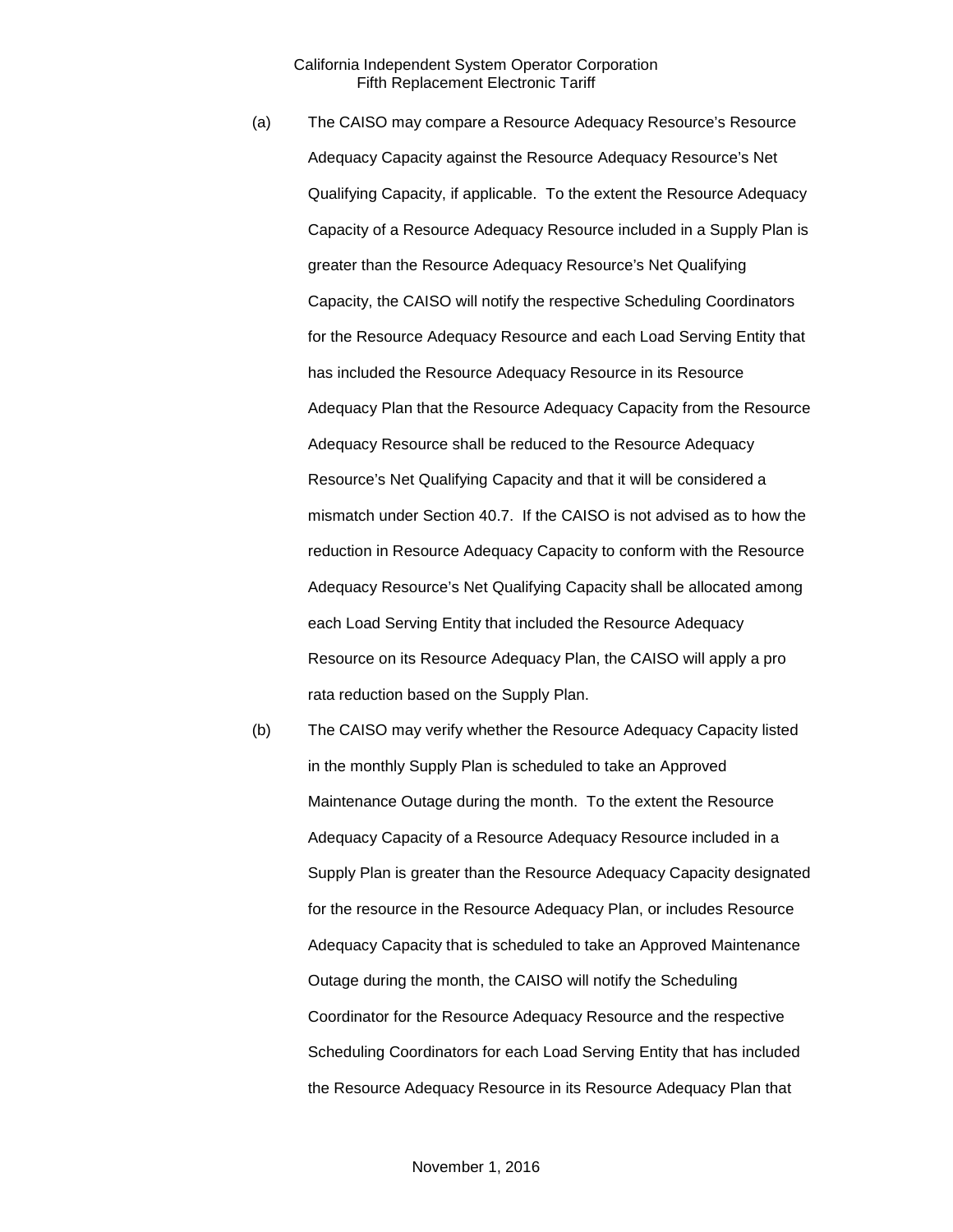there is a discrepancy, which will be treated as a mismatch under Section 40.7. To the extent the Resource Adequacy Capacity of a Resource Adequacy Resource included in a Supply Plan is less than the Resource Adequacy Capacity designated for the resource in the Resource Adequacy Plan, or includes Resource Adequacy Capacity that is scheduled for an Approved Maintenance Outage during the month, the CAISO will notify the Local Regulatory Authority, the Scheduling Coordinator for the Resource Adequacy Resource, and the respective Scheduling Coordinators for each Load Serving Entity that has included the Resource Adequacy Resource in its Resource Adequacy Plan that there is a discrepancy, which will be treated as a mismatch under Section 40.7.

(c) Other errors or inaccuracies identified by the CAISO in a Supply Plan shall be treated as a mismatch under Section 40.7.

Disputes regarding the CAISO's determination of Net Qualifying Capacity shall be subject to Section 40.5.2. The provisions of this Section shall not affect a Resource Adequacy Resource's Net Qualifying Capacity posted by the CAISO under Section 40.5.2.

| 40.5   | [Not Used]                                         |
|--------|----------------------------------------------------|
| 40.5.1 | [Not Used]                                         |
| 40.5.2 | [Not Used]                                         |
| 40.5.3 | [Not Used]                                         |
| 40.5.4 | [Not Used]                                         |
| 40.5.5 | [Not Used]                                         |
| 40.6   | <b>Requirements For SCs And Resources For LSEs</b> |

This Section 40.6 does not apply to Resource Adequacy Resources of Load-following MSSs. Scheduling Coordinators supplying Resource Adequacy Capacity shall make the Resource Adequacy Capacity listed in the Scheduling Coordinator's monthly Supply Plans under Section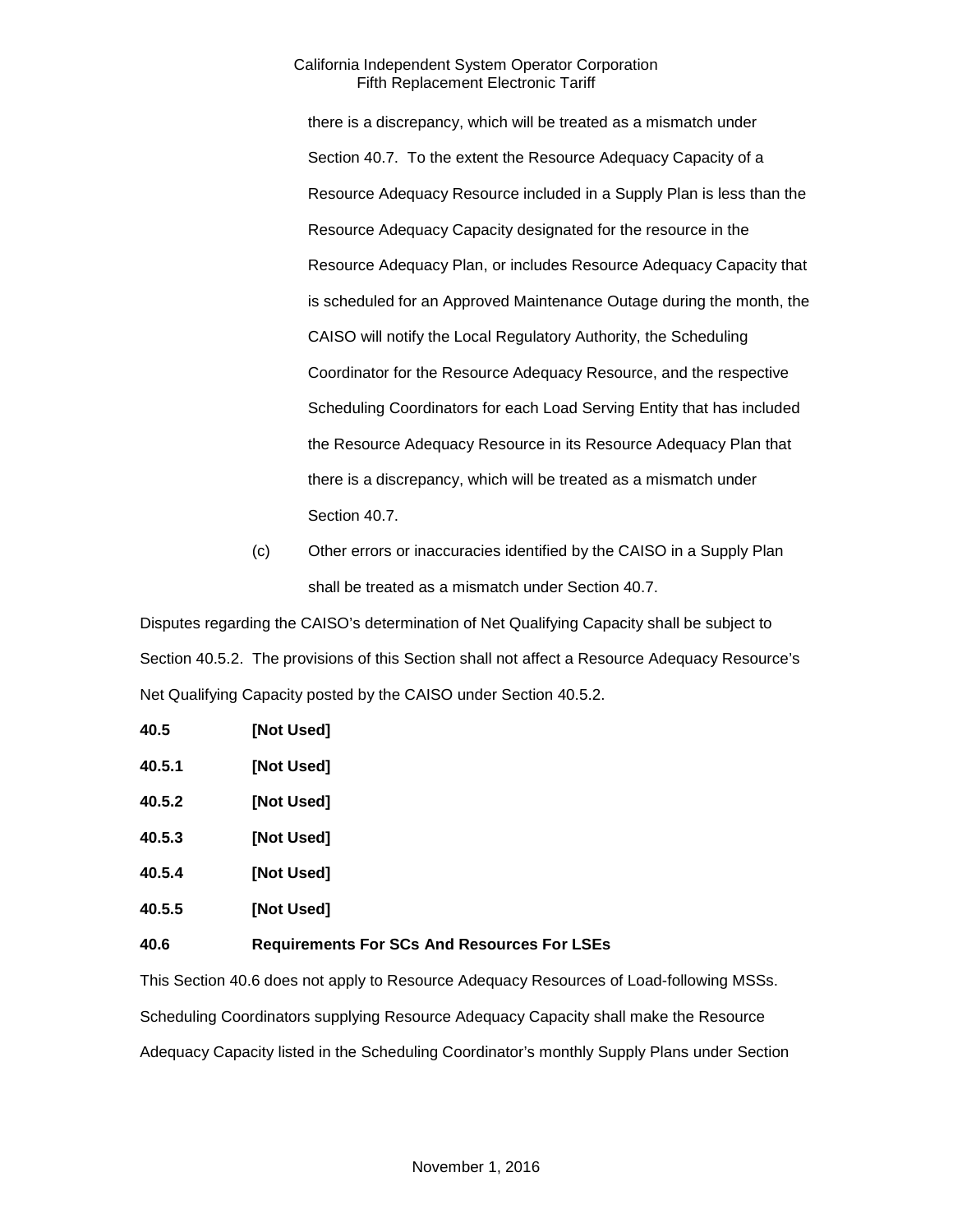40.4.7 available to the CAISO each hour of each day of the reporting month in accordance with this Section 40.6 and Section 9.3.1.3.

#### **40.6.1 Day-Ahead Availability**

Scheduling Coordinators supplying Resource Adequacy Capacity shall make the Resource Adequacy Capacity, available Day-Ahead to the CAISO, except as provided in Section 40.6.1.1 for specific resource types, and Section 40.6.14 for Use-Limited Resources, as follows:

- (1) Resource Adequacy Resources physically capable of operating must submit: (a) Economic Bids for Energy and/or Self-Schedules for all their Resource Adequacy Capacity and (b) Economic Bids for Ancillary Services and/or a Submission to Self-Provide Ancillary Services in the IFM for all of their Resource Adequacy Capacity that is certified to provide Ancillary Services. For Resource Adequacy Capacity that is certified to provide Ancillary Services and is not covered by a Submission to Self-Provide Ancillary Services, the resource must submit Economic Bids for each Ancillary Service for which the resource is certified. For Resource Adequacy Capacity subject to this requirement for which no Economic Energy Bid or Self-Schedule has been submitted, the CAISO shall insert a Generated Bid in accordance with Section 40.6.8. For Resource Adequacy Capacity subject to this requirement for which no Economic Bids for Ancillary Services or Submissions to Self-Provide Ancillary Services have been submitted, the CAISO shall insert a Generated Bid in accordance with Section 40.6.8 for each Ancillary Service the resource is certified to provide.
- (2) Resource Adequacy Resources must be available except for limitations specified in the Master File, legal or regulatory prohibitions or as otherwise required by this CAISO Tariff or by Good Utility Practice.
- (3) Through the IFM co-optimization process, the CAISO will utilize available Resource Adequacy Capacity to provide Energy or Ancillary Services in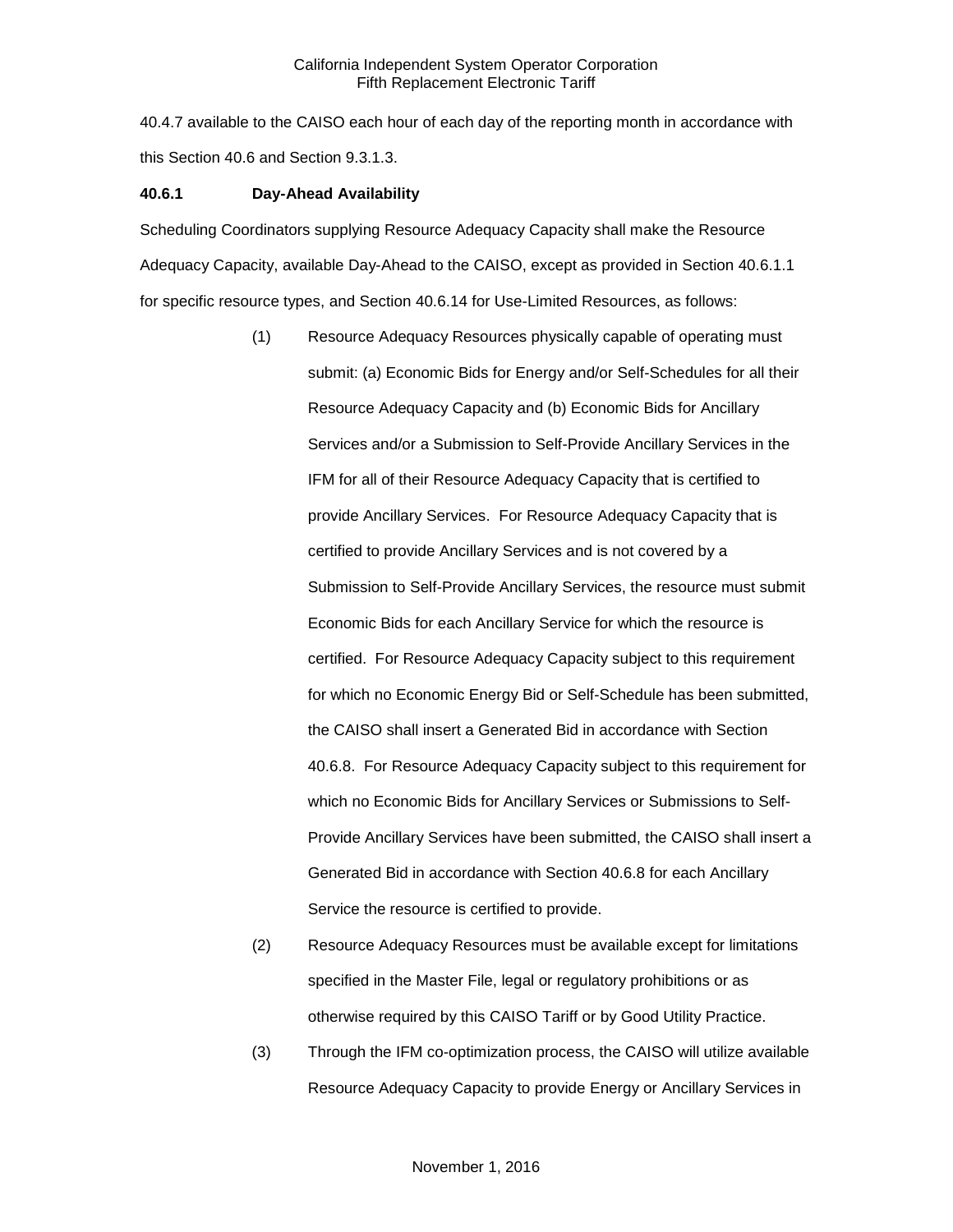the most efficient manner to clear the Energy market, manage congestion and procure required Ancillary Services. In so doing, the IFM will honor submitted Energy Self-Schedules of Resource Adequacy Capacity unless the CAISO is unable to satisfy one hundred percent (100%) of the Ancillary Services requirements. In such cases, the CAISO may curtail all or a portion of a submitted Energy Self-Schedule to allow Ancillary Service-certified Resource Adequacy Capacity to be used to meet the Ancillary Service requirements. The CAISO will not curtail for the purpose of meeting Ancillary Service requirements a Self-Schedule of a resource internal to a Metered Subsystem that was submitted by the Scheduling Coordinator for that Metered Subsystem. If the IFM reduces the Energy Self-Schedule of Resource Adequacy Capacity to provide an Ancillary Service, the Ancillary Service Marginal Price for that Ancillary Service will be calculated in accordance with Section 27.1.2 using the Ancillary Service Bids submitted by the Scheduling Coordinator for the Resource Adequacy Resource or inserted by the CAISO pursuant to this Section 40.6.1, and using the resource's Generated Energy Bid to determine the Resource Adequacy Resource's opportunity cost of Energy. If the Scheduling Coordinator for the Resource Adequacy Resource believes that the opportunity cost of Energy based on the Resource Adequacy Resource's Generated Energy Bid is insufficient to compensate for the resource's actual opportunity cost, the Scheduling Coordinator may submit evidence justifying the increased amount to the CAISO and to the FERC no later than seven (7) days after the end of the month in which the submitted Energy Self-Schedule was reduced by the CAISO to provide an Ancillary Service. The CAISO will treat such information as confidential and will apply the procedures in Section 20.4 of this CAISO Tariff with regard to requests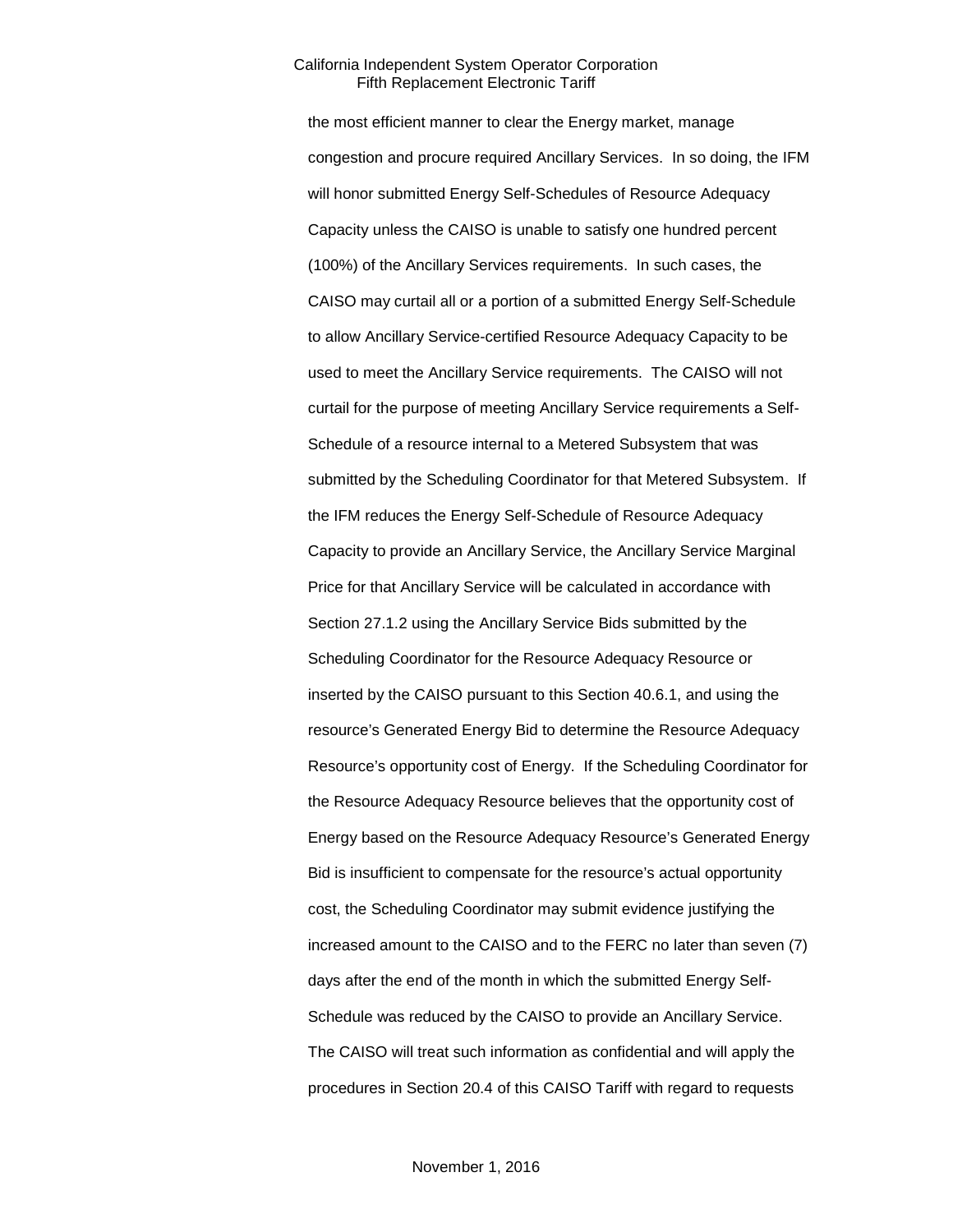for disclosure of such information. The CAISO shall pay any higher opportunity costs approved by FERC.

- (4) A Resource Adequacy Resources must participate in the RUC to the extent that the resource has available Resource Adequacy Capacity that is not reflected in an IFM Schedule. Resource Adequacy Capacity participating in RUC will be optimized using a zero dollar (\$0/MW-hour) RUC Availability Bid.
- (5) Capacity from Resource Adequacy Resources selected in RUC will not be eligible to receive a RUC Availability Payment.

# **40.6.1.11 Day-Ahead Availability – Specific RA Resource Types**

# (a) **Distributed Generation Facilities**

- (1) Distributed Generation Facilities that are not Use-Limited Resources under Section 40.6.4.1 shall comply with the IFM and RUC bidding requirements that apply to the same technology type of a resource connected to the CAISO Controlled Grid.
- (2) Distributed Generation Facilities that are Use-Limited Resources under Section 40.6.4.1 shall comply with the applicable IFM and RUC bidding requirements for Use-Limited Resources under Section 40.6.4.3.

# (b) **Non-Generator Resources**

- (1) Non-Generator Resources that do not use Regulation Energy Management and are not Use-Limited Resources under Section 40.6.4.1 shall submit –
	- (A) Economic Bids or Self-Schedules into the IFM for all RA Capacity for all hours of the month the resource is physically capable of operating; and
	- (B) \$0/MW RUC Availability Bids for all RA Capacity for all hours of the month the resource is physically capable of operating.
- (2) Non-Generator Resources using Regulation Energy Management that are not Use-Limited Resources under Section 40.4.6.1 shall submit –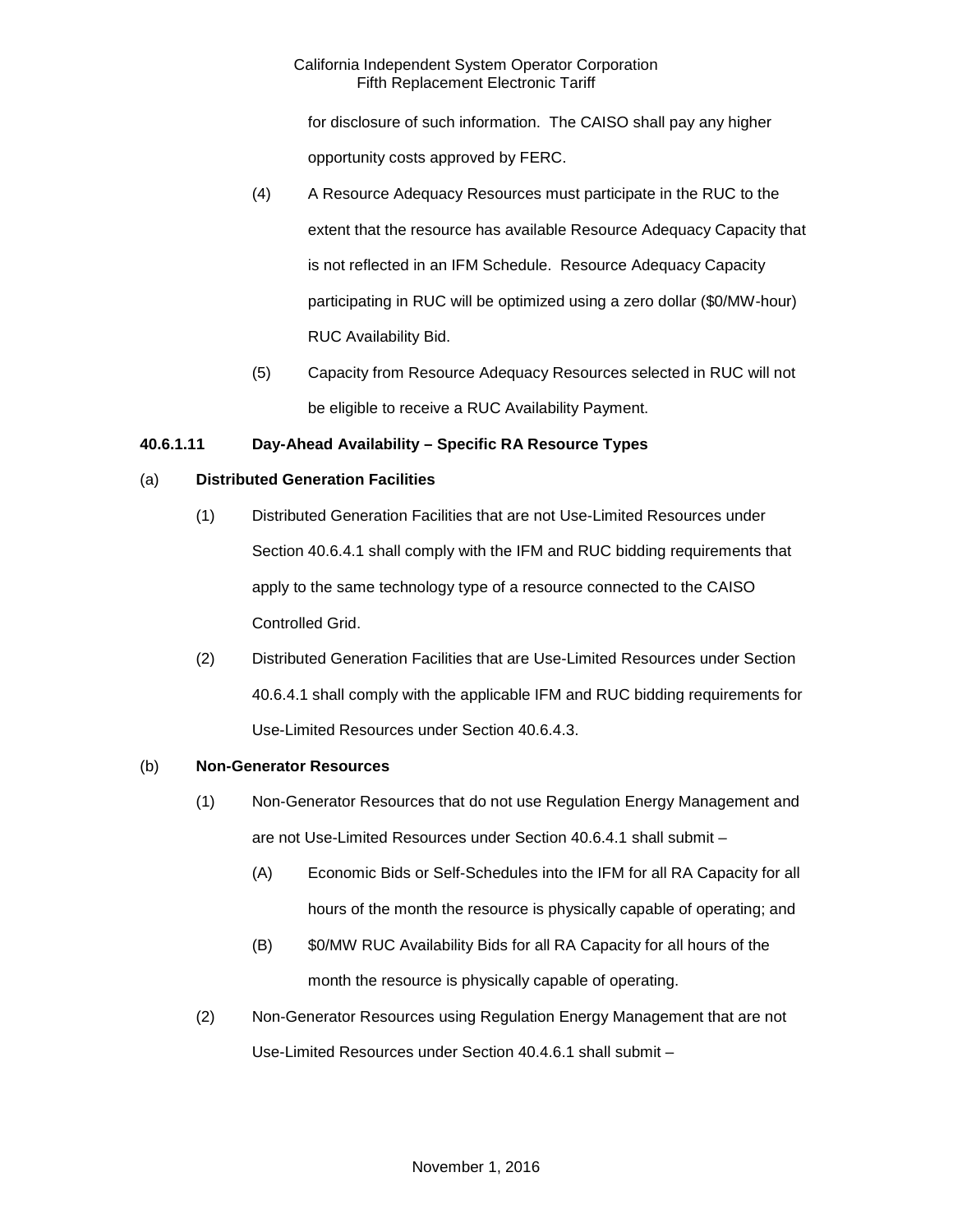- (A) Economic Bids or Self-Schedules into the IFM for all RA Capacity for Regulation for all hours of the month the resource is physically capable of operating; and
- (B) \$0/MW RUC Availability Bids for all RA Capacity for all hours of the month the resource is physically capable of operating.
- (3) Non-Generator Resources that are Use-Limited Resources under Section 40.6.4.1 shall comply with the applicable IFM and RUC bidding requirements for Use-Limited Resources under Section 40.6.4.3.
- (c) **Extremely Long-Start Resources**. Extremely Long-Start Resources that are Resource Adequacy Resources must make themselves available to the CAISO by complying with –
	- (1) the Extremely Long-Start Commitment Process under Section 31.7 or otherwise committing the ELS Resource upon instruction from the CAISO, if physically capable; and
	- (2) the applicable provisions of Section 40.6.1 regarding Day-Ahead availability for the Trading Days for which it was committed.

# **40.6.2 Real-Time Availability**

- (a) **General Requirement.** Resource Adequacy Resources that have received an IFM Schedule for Energy or Ancillary Services or a RUC Schedule for all or part of their Resource Adequacy Capacity must remain available to the CAISO through Real-Time for Trading Hours for which they receive an IFM or RUC Schedule, including any Resource Adequacy Capacity of such resources that is not included in an IFM Schedule or RUC Schedule, except for Resource Adequacy Capacity that is subject to Section 40.6.4.
- (b) **Short Start Units or Long Start Units.** Short Start Units or Long Start Units that are Resource Adequacy Resources that do not have an IFM Schedule or a RUC Schedule for any of their Resource Adequacy Capacity for a given Trading Hour may be required to be available to the CAISO through Real-Time as specified in Sections 40.6.3 and 40.6.7. Resource Adequacy Resources with Resource Adequacy Capacity that is required to be available to the CAISO through Real-Time and does not have an IFM Schedule or a RUC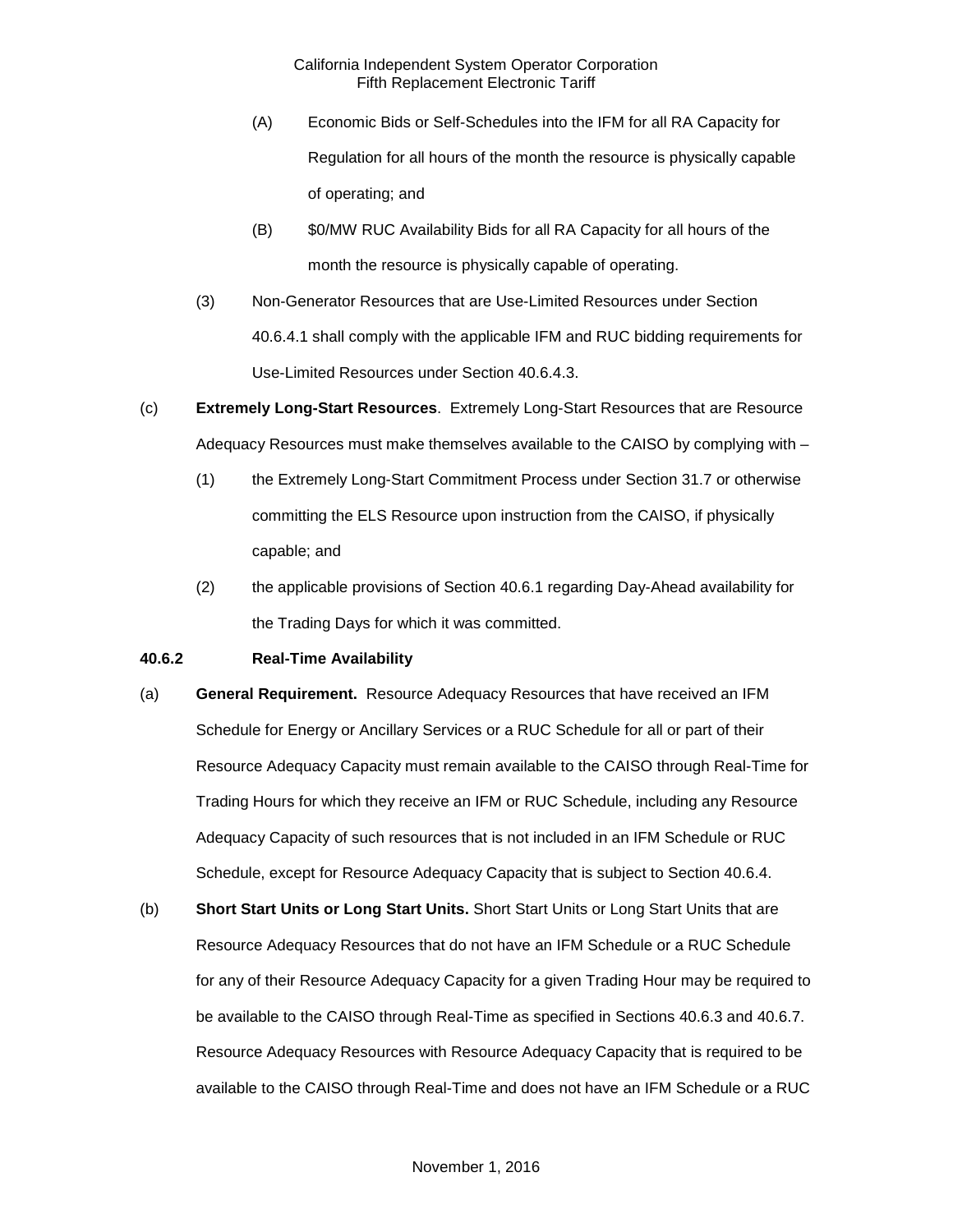Schedule for a given Trading Hour must submit to the RTM for that Trading hour: (a) Energy Bids and Self-Schedules for the full amount of the available Resource Adequacy Capacity, including capacity for which it has submitted Ancillary Services Bids or Submissions to Self-Provide Ancillary Services; and (b) Ancillary Services Bids and Submissions to Self-Provide Ancillary Services for the full amount of the available Ancillary Service-certified Resource Adequacy Capacity and for each Ancillary Service for which the resource is certified, including capacity for which it has submitted Energy Bids and Self-Schedules. The CAISO will insert Generated Bids in accordance with Section 40.6.8 for any Resource Adequacy Capacity subject to the above requirements for which the resource has failed to submit the appropriate bids to the RTM.

(c) **Self Schedules.** The CAISO will honor submitted Energy Self-Schedules of Resource Adequacy Capacity unless the CAISO is unable to satisfy one hundred (100) percent of its Ancillary Services requirements. In such cases, the CAISO may curtail all or a portion of a submitted Energy Self-Schedule to allow Ancillary Service-certified Resource Adequacy Capacity to be used to meet the Ancillary Service requirements, as long as such curtailment does not lead to a real-time shortfall in energy supply. If the CAISO reduces a submitted Real-Time Energy Self-Schedule for Resource Adequacy Capacity when that capacity is needed to meet an Ancillary Services requirement, the Ancillary Service Marginal Price for that capacity will be calculated in accordance with Sections 27.1.2 and 40.6.1.

#### (d) **Distributed Generation Facilities**

- (1) Distributed Generation Facilities that are not Use-Limited Resources under Section 40.6.4.1 shall comply with the RTM bidding requirements that apply to the same technology type of resource connected to the CAISO Controlled Grid.
- (2) Distributed Generation Facilities that are Use-Limited Resources under Section 40.6.4.1 shall comply with the applicable RTM bidding requirements for Use-Limited Resources under Section 40.6.4.3.

#### (e) **Non-Generator Resources**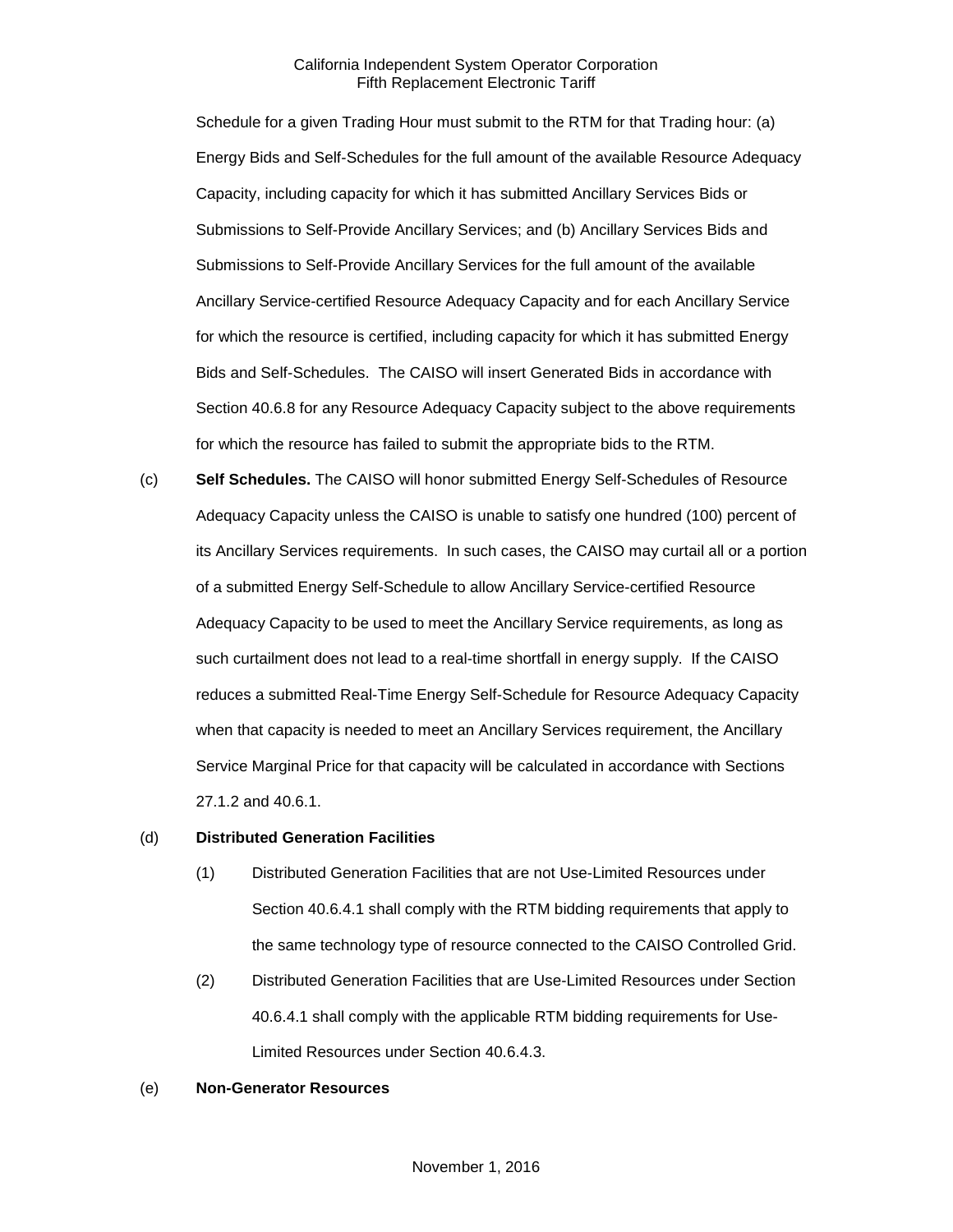(1) Non-Generator Resources that do not use Regulation Energy Management and

are not Use-Limited Resources under Section 40.6.4.1 shall submit –

- (A) Economic Bids or Self-Schedules into the RTM for any remaining RA Capacity scheduled in the IFM or RUC; and
- (B) Economic Bids or Self-Schedules into the RTM for all RA Capacity not scheduled in the IFM.
- (2) Non-Generator Resources using Regulation Energy Management that are not Use-Limited Resources under Section 40.4.6.1 shall submit –
	- (A) Economic Bids or Self-Schedules into the RTM for any remaining RA Capacity from resource scheduled in IFM or RUC; and
	- (B) Economic Bids or Self-Schedules into the RTM for all RA Capacity not scheduled in IFM.
- (3) Non-Generator Resources that are Use-Limited Resources under Section 40.6.4.1 shall comply with the applicable RTM bidding requirements for Use-Limited Resources under Section 40.6.4.3.

(f) **Extremely Long Start Resources.** Once an Extremely Long Start Resource providing Resource Adequacy Capacity is committed by the CAISO, it shall comply with the applicable provisions of Section 40.6.2 requiring Real-Time availability for the Trading Days for which it was committed.

# **40.6.3 Additional Availability Requirements For Resources that Are Not Long Start Units or Extremely Long Start Resources**

A resource that is not a Long Start Unit or an Extremely Long Start Resurce that is a Resource Adequacy Resource and that does not have an IFM Schedule or a RUC Schedule for any of its capacity for a given Trading Hour is required to participate in the Real Time Market in accordance with Section 40.6.2. Such a resource that is also a Use-Limited Resource subject to Section 40.6.4 is required, consistent with their applicable use plan, to submit Economic Bids or Self Schedules for Resource Adequacy Capacity into the Real Time Market.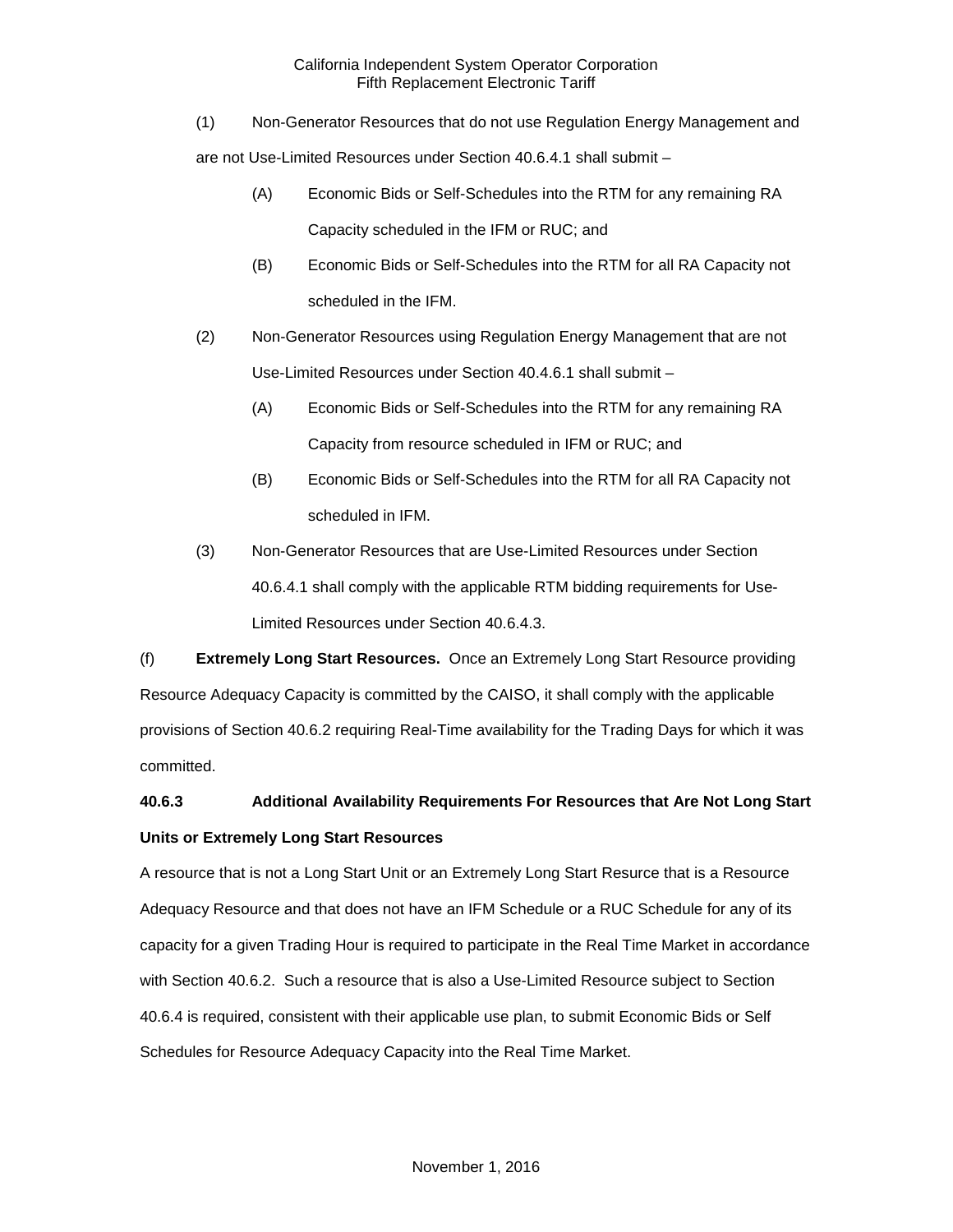The CAISO may waive these availability obligations for a resource that is not a Long Start Unit or an Extremely Long Start Resource that does not have an IFM Schedule or a RUC Schedule based on the procedure to be published on the CAISO Website.

# **40.6.4 Use-Limited Resources Additional Availability Requirements**

# **40.6.4.1 Registration of Use-Limited Resources**

Hydroelectric Generating Units, Proxy Demand Resources, Reliability Demand Response Resources, and Participating Load, including Pumping Load, are deemed to be Use-Limited Resources for purposes of this Section 40 and are not required to submit the application described in this Section 40.6.4.1. Scheduling Coordinators for other Use-Limited Resources must provide the CAISO an application in the form specified on the CAISO Website requesting registration of a specifically identified resource as a Use-Limited Resource. This application shall include specific operating data and supporting documentation including, but not limited to:

- (1) a detailed explanation of why the resource is subject to operating limitations;
- (2) historical data to show attainable MWhs for each 24-hour period during the preceding year, including, as applicable, environmental restrictions for NOx, SOx, or other factors; and
- (3) further data or other information as may be requested by the CAISO to understand the operating characteristics of the unit.

Within five (5) Business Days after receipt of the application, the CAISO will respond to the Scheduling Coordinator as to whether or not the CAISO agrees that the facility is eligible to be a Use-Limited Resource. If the CAISO determines the facility is not a Use-Limited Resource, the Scheduling Coordinator may challenge that determination in accordance with the CAISO ADR Procedures.

#### **40.6.4.2 Use Plan**

The Scheduling Coordinator shall provide for the following Resource Adequacy Compliance Year a proposed annual use plan for each Use-Limited Resource that is a Resource Adequacy Resource. For each Use-Limited Resource that is a Resource Adequacy Resource but is not a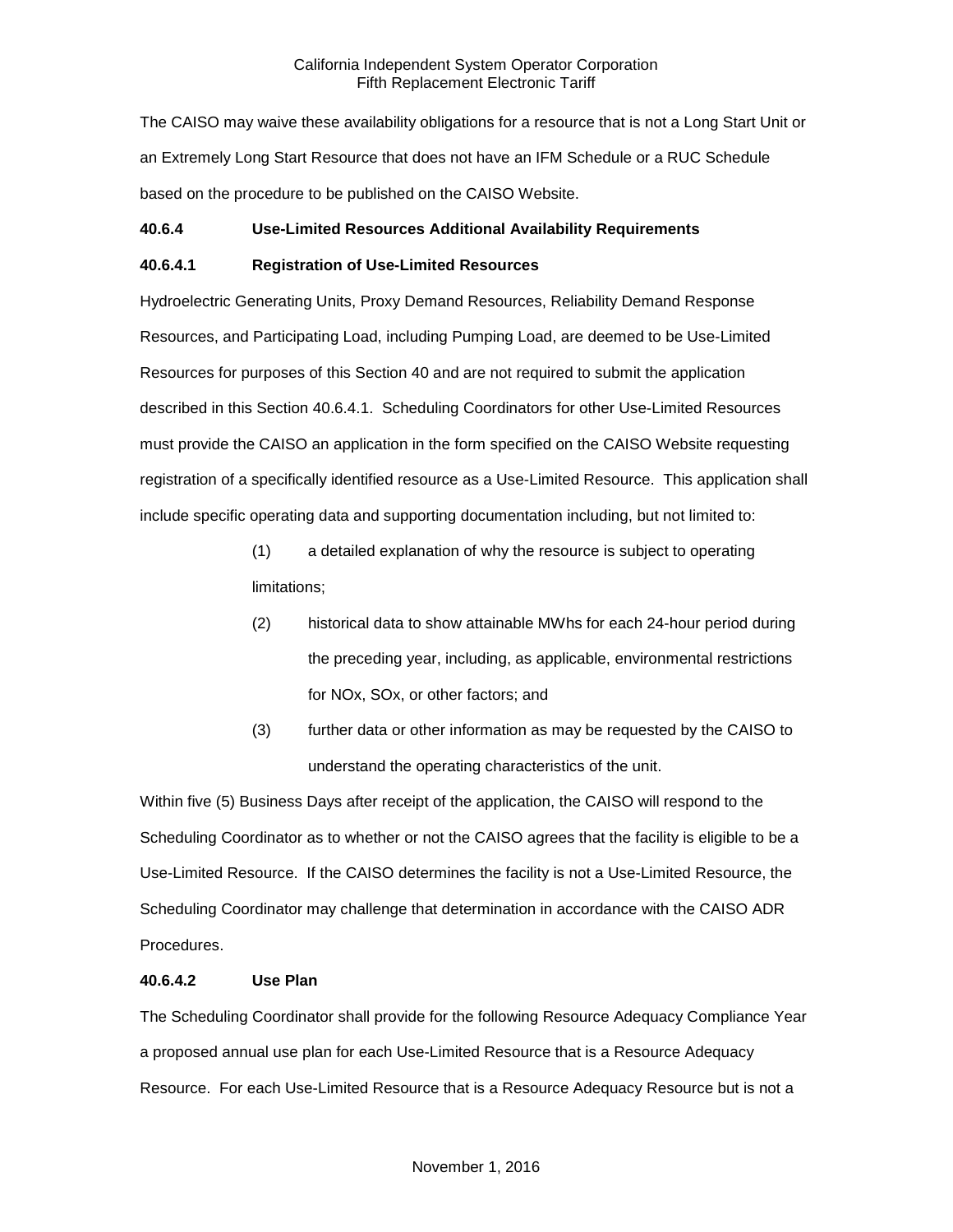Reliability Demand Response Resource, the proposed annual use plan will provide the information described in the Business Practice Mnaual. The CAISO will have an opportunity to discuss the proposed annual use plan with the Scheduling Coordinator and suggest potential revisions to meet reliability needs of the system. The Scheduling Coordinator shall then submit its final annual use plan. Scheduling Coordinators for Use-Limited Resources must submit the proposed and final annual use plans, and any updates to those use plans, in accordance with the schedule set forth in the Business Practice Manual. The annual use plan must reflect the potential operation of the Use-Limited Resource at a level no less than the minimum criteria set forth by the Local Regulatory Authority for qualification of the resource.

#### **40.6.4.3 Bidding Requirements on Use-Limited Resources**

#### **40.6.4.3.1 Non-Hydro, Non-RDRR, and Dispatchable Use-Limited Resources**

Use-Limited Resources, other than those subject to the provisions of 40.6.4.3.2, must submit a Supply Bid or Self-Schedule for their Resource Adequacy Capacity in the Day-Ahead Market whenever the Use-Limited Resources are physically capable of operating in accordance with their operating criteria, including environmental or other regulatory requirements. Use-Limited Resources will also provide a daily Energy limit as part of their Day-Ahead Market offer to enable the CAISO to schedule them for the period in which they are capable of providing the Energy. To the extent that the daily Energy limit has been reached through Self-Schedules, no further action will be taken by the CAISO, unless rescheduling of the Energy is necessary for System Reliability. Use-Limited Resources will attempt to reschedule the Energy in recognition of the System Reliability concern, to the extent that the change is possible without violating a Use-Limited Resource's operating criteria.

#### **40.6.4.3.2 Hydro, RDRR, and Non-Dispatchable Use-Limited Resources**

#### (a) **Must-Offer Obligation**

(1) Hydroelectric Generating Units, Pumping Load, and Non-Dispatchable Use-Limited Resources, but not Reliability Demand Response Resources, shall submit Self-Schedules or Bids in the Day-Ahead Market for their expected available Energy or their expected as-available Energy, as applicable, in the Day-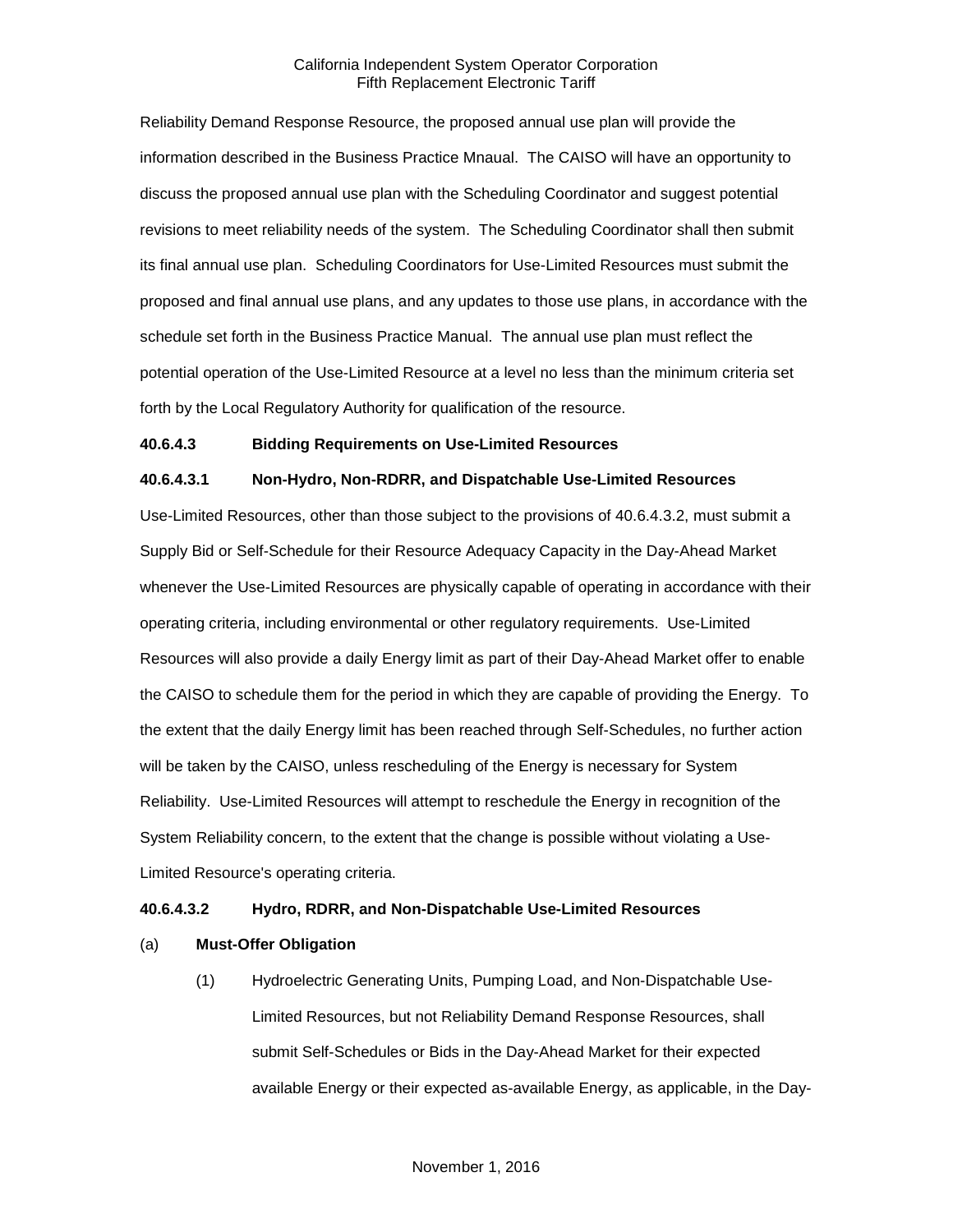Ahead Market and RTM. Such resources shall also revise their Self-Schedules or submit additional Bids in RTM based on the most current information available regarding Expected Energy deliveries.

- (2) Hydroelectric Generating Units, Pumping Load, Reliability Demand Response Resources, Non-Dispatchable Use-Limited Resources, and Resource Adequacy Resources providing Regulatory Must-Take Capacity are not required to submit RUC Availability Bids for that capacity, but any such bids they do submit must be \$0/MW RUC Availability Bids.
- (3) Participating Load that is a Pumping Load shall submit Economic Bids for Energy and/or a Submission to Self-Provide Ancillary Services in the Day-Ahead Market for its Resource Adequacy Capacity that is certified to provide Non-Spinning Reserve Ancillary Services, and Economic Bids in the Real-Time Market for its Non-Spinning Reserve Capacity that receives an Ancillary Service Award in the Day-Ahead Market.

(b) **Determination of Non-Dispatchable Status.** The CAISO will retain discretion as to whether a particular resource should be considered a Non-Dispatchable Use-Limited Resource, and this decision will be made in accordance with the provisions of Section 40.6.4.1.

# **40.6.4.3.3 Availability of Use-Limited Resources During System Emergencies**

All Use-Limited Resources remain subject to Section 7.7.2.3 regarding System Emergencies to the extent the Use-Limited Resource is owned or controlled by a Participating Generator.

#### **40.6.4.3.4 Availability of Intermittent Resources**

Any Eligible Intermittent Resource that provides Resource Adequacy Capacity may, but is not required to, submit Bids in the Day-Ahead Market.

#### **40.6.4.3.5 Proxy Demand Resources**

(a) Short Start and Medium Start Proxy Demand Resources that provide Resource Adequacy Capacity shall submit \$0/MW RUC Availability Bids for all of their Resource Adequacy Capacity for all hours of the month the resource is physically available; however, any RUC schedule for these resources will not be binding.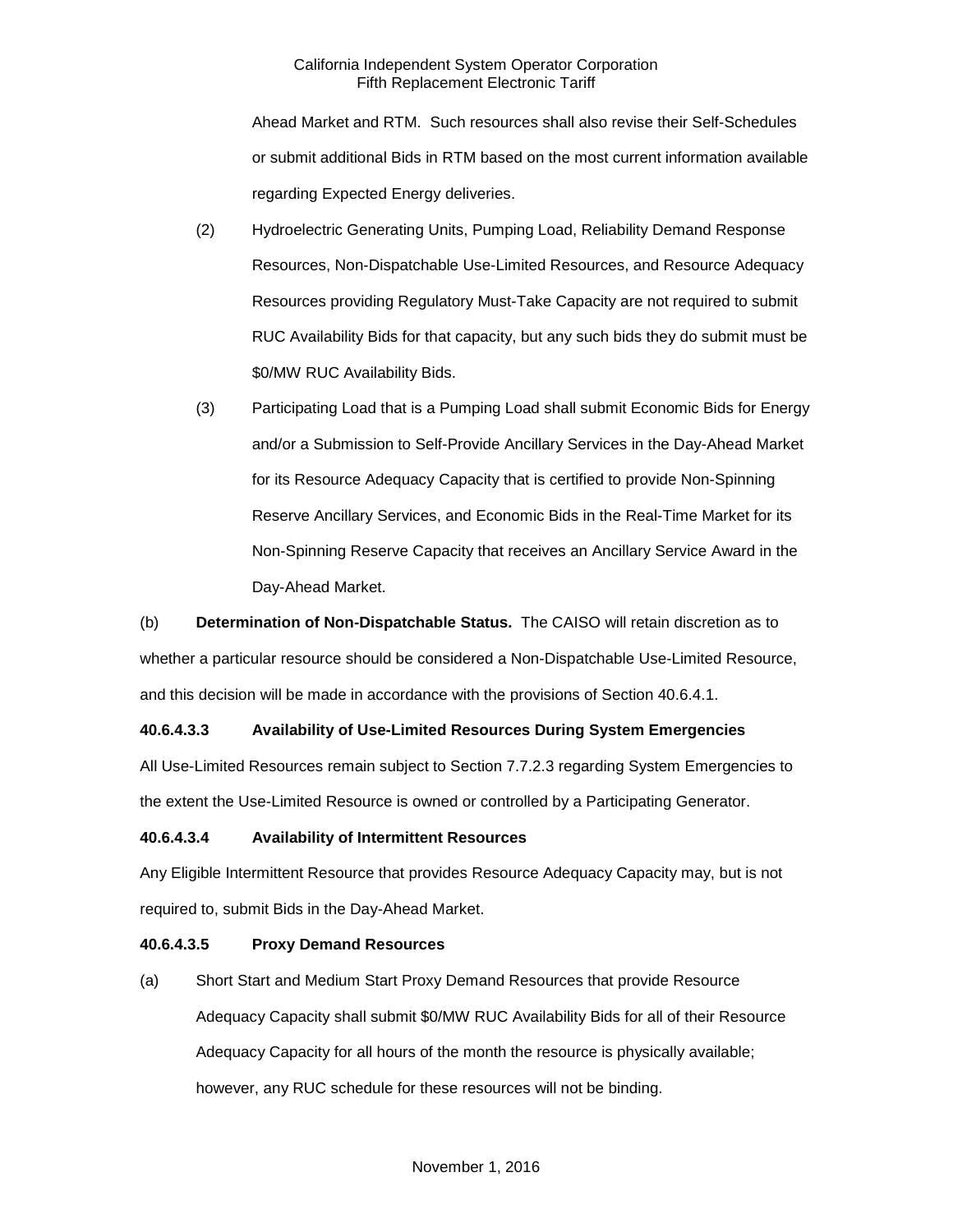(b) Long Start Proxy Demand Resources are not required to submit Bids or Self Schedules in the RUC for their Resource Adequacy Capacity.

### **40.6.5 Additional Availability Requirements For System Resources**

In the IFM, the multi-hour block constraints of a System Resource, other than a System Resource capable of submitting a Dynamic Schedule or a Resource-Specific System Resource, are honored in the optimization. Such a resource that is also a Resource Adequacy Resource must be capable of hourly scheduling by the CAISO in RUC if it is not fully scheduled in the IFM. If such a Resource Adequacy Resource is scheduled in the RUC, the CAISO will schedule the resource in the RTM for each hour of the resource's RUC schedule without regard to the multihour block constraint that was submitted to the IFM. For an existing System Resource that provides Resource Adequacy Capacity through a call-option that expires prior to the close of the IFM, such a System Resource listed on a Resource Adequacy Plan must be reported to the CAISO for consideration in the Extremely Long-Start Commitment Process.

# **40.6.5.1 Additional Availability Requirements for Dynamic and Non-Dynamic Resource-Specific System Resources**

A Dynamic or Non-Dynamic Resource-Specific System Resource that supplies Resource Adequacy Capacity, and is not otherwise a Use-Limited Resource under Section 40.6.4, will be subject to the requirements of Sections 40.6.1, 40.6.2 and either Section 40.6.3 as a Short Start Unit or Section 40.6.7 as a Long Start Unit based upon the Dynamic Resource-Specific System Resource's registered physical operating characteristics.

#### **40.6.5.2 Dynamic Non-Resource-Specific System Resources**

A Dynamic non-Resource-Specific System Resource that provides Resource Adequacy Capacity will be subject to the provisions of 40.6.1 and 40.6.2.

#### **40.6.6 Requirements For Partial Resource Adequacy Resources**

Only that output of a Partial Resource Adequacy Resource that is designated by a Scheduling Coordinator as Resource Adequacy Capacity in its monthly or annual Supply Plan shall have an availability obligation to the CAISO. Exports being supported by non-Resource Adequacy Capacity from a Partial Resource Adequacy Resource that becomes unavailable or unusable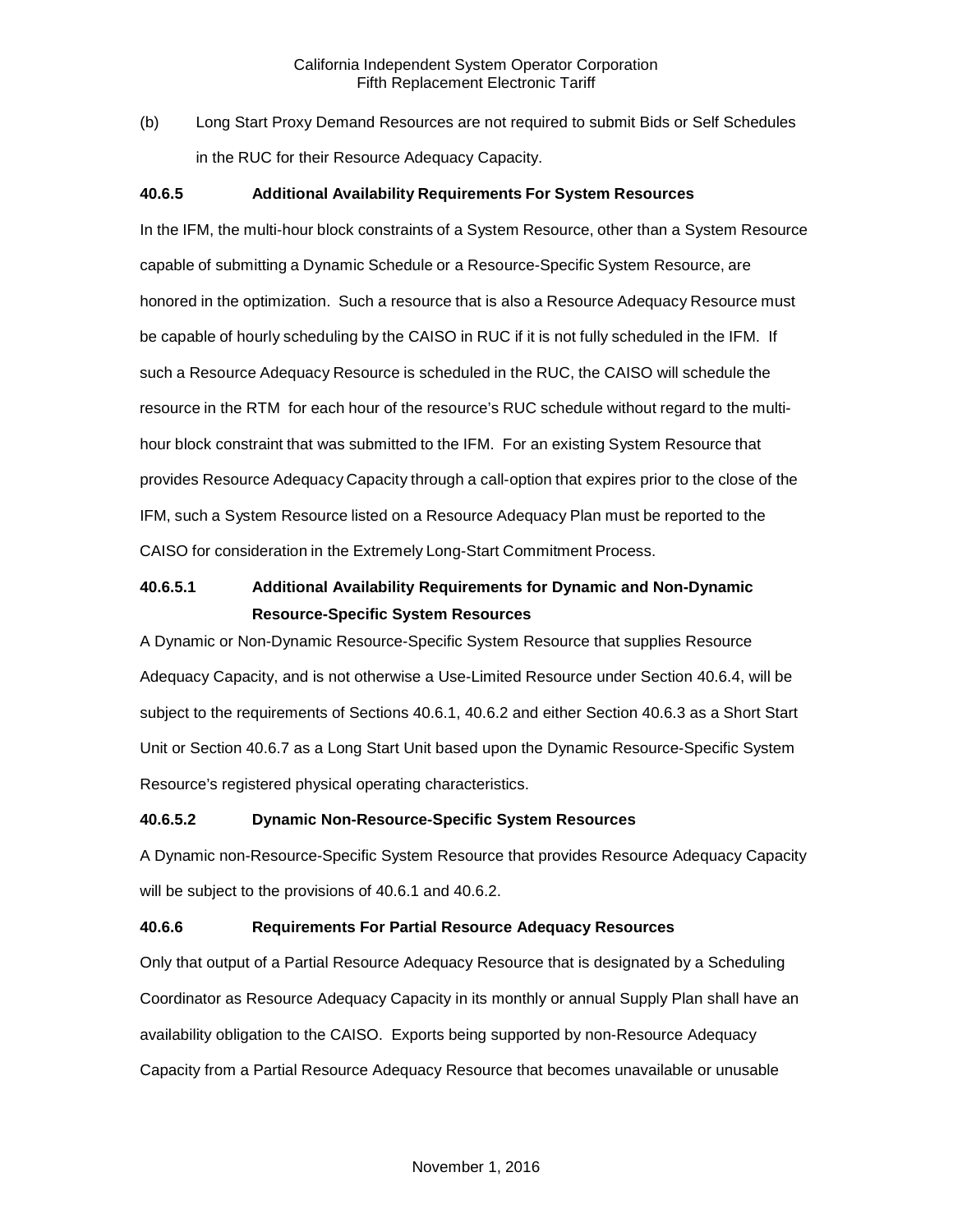shall be considered as an export of non-Resource Adequacy Capacity based on the pro-rata allocation of derated capacity of the Partial Resource Adequacy Resource as follows:

- (a) Resource Adequacy Capacity [(Resource Adequacy Capacity/PMax Capacity of Resource Adequacy Resource) x MW Derate or Outage]; or
- (b) [1- (Resource Adequacy Capacity/PMax Capacity of Resource Adequacy Resource)] x De-rated PMax].

# **40.6.7 Release Of Long Start Units**

Long Start Units not committed in the Day-Ahead Market will be released from any further obligation to submit Self-Schedules or Bids for the relevant Operating Day. Scheduling Coordinators for Long Start Units are not precluded from self-committing the unit after the Day-Ahead Market and submitting a Self-Schedule for Wheeling-Out in the RTM, unless precluded by terms of their contracts.

# **40.6.8 Use Of Generated Bids**

- (a) **Day-Ahead Market.** Prior to completion of the Day-Ahead Market, the CAISO will determine if Resource Adequacy Capacity subject to the requirements of Sections 40.5.1 or 40.6.1 and for which the CAISO has not received notification of an Outage has not been reflected in a Bid and will insert a Generated Bid for such capacity into the CAISO Day-Ahead Market.
- (b) **Real-Time Market.** Prior to running the Real-Time Market, the CAISO will determine if Resource Adequacy Capacity subject to the requirements of Section 40.6.2 and for which the CAISO has not received notification of an Outage has not been reflected in a Bid and will insert a Generated Bid for such capacity into the Real-Time Market.
- (c) **Partial Bids for RA Capacity.** If a Scheduling Coordinator for an RA Resource submits a partial bid for the resource's RA Capacity, the CAISO will insert a Generated Bid only for the remaining RA Capacity. In addition, the CAISO will determine if all dispatchable Resource Adequacy Capacity from Short Start Units, not otherwise selected in the IFM or RUC, is reflected in a Bid into the Real-Time Market and will insert a Generated Bid for any remaining dispatchable Resource Adequacy Capacity for which the CAISO has not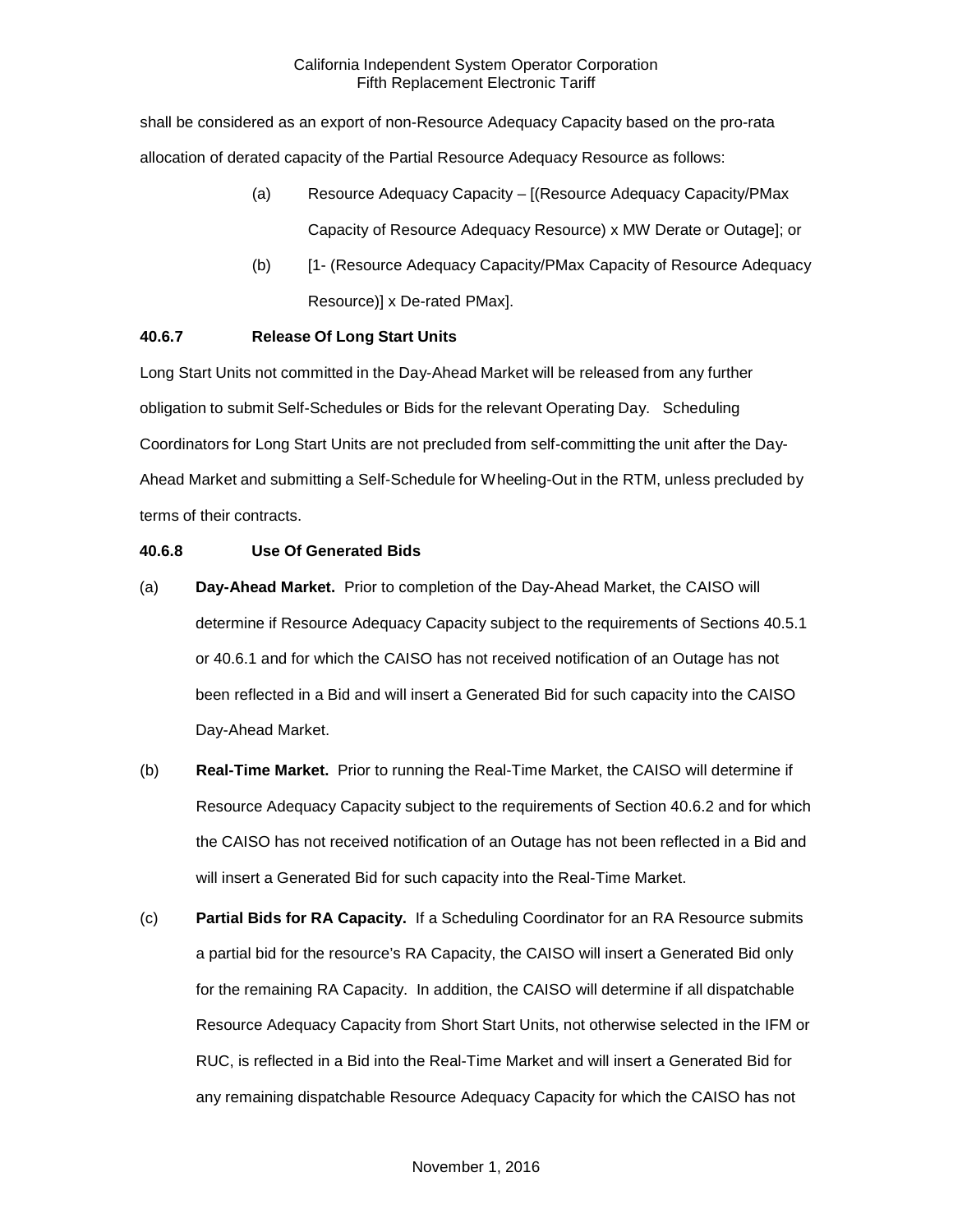received notification of an Outage.

- (d) **Calculation on Generated Bids.** As provided in the Business Practice Manuals, a Generated Bid for Energy will be calculated and will include: (i) a greenhouse gas cost adder for a resource registered with the California Air Resources Board as having a greenhouse gas compliance obligation; and (ii) a volumetric Grid Management Charge adder that consists of: (i) the Market Services Charge; (ii) the System Operations Charge; and (iii) the Bid Segment Fee divided by the MW in the Bid segment. A Generated Bid for Ancillary Services will equal zero dollars (\$0/MW-hour).
- (e) **Exemptions.** Notwithstanding any of the provisions of Section 40.6.8 s, the CAISO will not insert any Bid in the Day-Ahead Market or Real-Time Market required under this Section 40 for Resource Adequacy Capacity of a Use-Limited Resource, Non-Generator Resource, Variable Energy Resource, or resource providing Regulatory Must-Take Generation unless the resource submits an Energy Bid and fails to submit an Ancillary Service Bid.
- (f) **NRS-RA Resources.** The CAISO will submit a Generated Bid in the Day-Ahead Market or Real-Time Market for a non-Resource Specific System Resource in each RAAIM assessment hour, to the extent that the resource provides Resource Adequacy Capacity subject to the requirements of Sections 40.6.1 or 40.6.2 and does not submit an outage request or Bid for the entire amount of that Resource Adequacy Capacity.

#### **40.6.8.1 Generated Bids for NRS-RA Resources**

Generated Bids to be submitted by the CAISO pursuant to Section 40.6.8 for non-Resource-Specific System Resources that provide Resource Adequacy capacity shall be calculated in accordance with this Section.

# **40.6.8.1.1 Calculation Options for Generated Bids**

The Scheduling Coordinator for each non-Resource Specific System Resource that provides Resource Adequacy Capacity shall select the price taker option, LMP-based option, or negotiated price option as the methodology for calculating the Generated Bids to be submitted by the CAISO under Section 40.6.8 for both the DAM and RTMs. If no selection is made, the CAISO will apply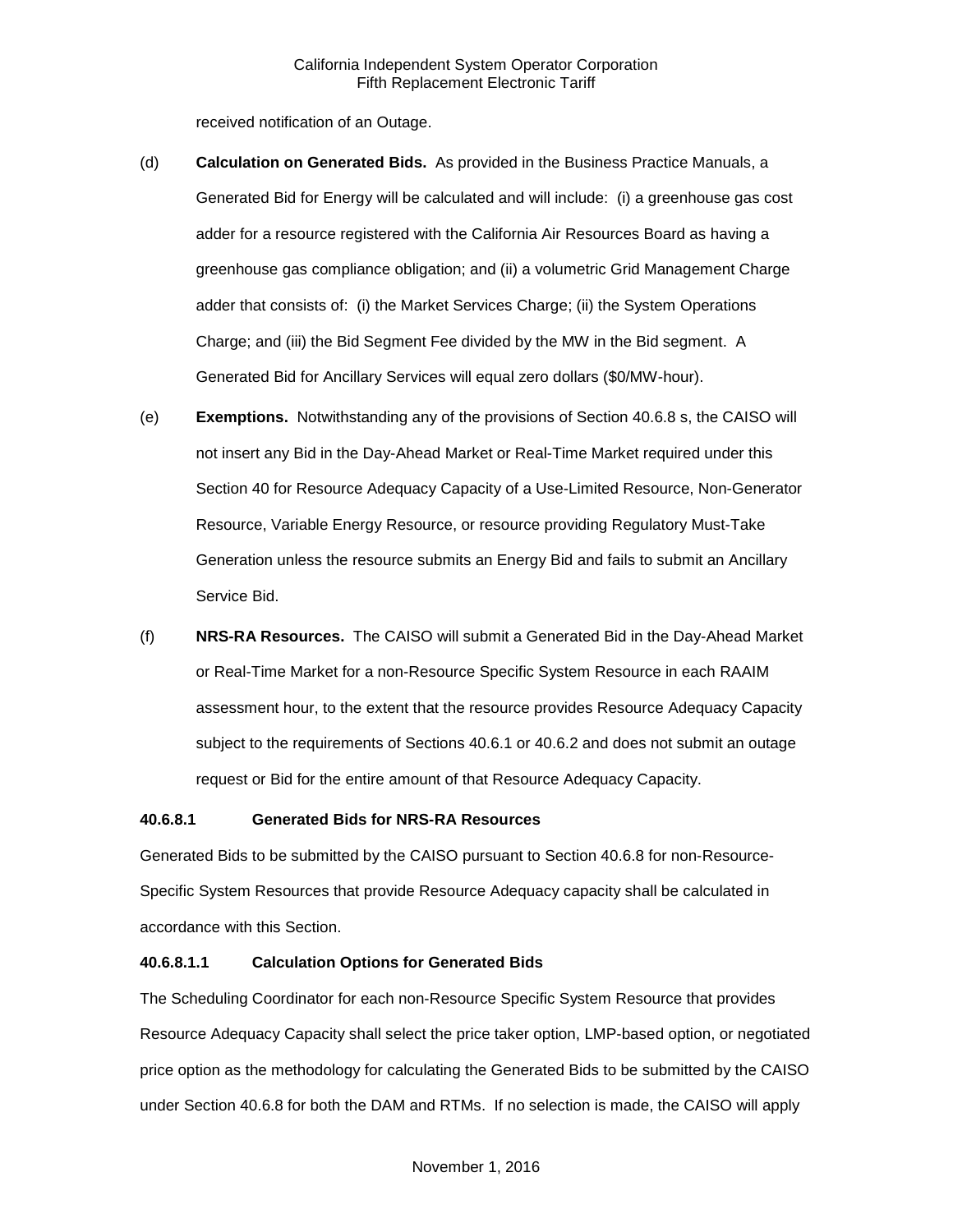the price taker option to calculate the Generated Bids. For the first ninety (90) days after a resource becomes a non-Resource-Specific System Resource, the calculation of Generated Bids for Resource Adequacy capacity is limited to the price taker option or negotiated price option.

#### **40.6.8.1.2 Price Taker Option**

The price taker option is a Generated Bid of \$0/MWh plus the CAISO's estimate of the applicable grid management charge per MWh based on the gross amount of MWh scheduled in the DAM and RTM.

#### **40.6.8.1.3 LMP-Based Option**

The LMP-based option calculates the Generated Bid as the weighted average of the lowest quartile of LMPs, at the Intertie point designated for the non-Resource-Specific System Resource's Resource Adequacy Capacity in the Supply Plan, during periods in which the resource was dispatched in the preceding ninety (90) days for which LMPs that have passed the price validation and correction process set forth in Section 35 are available. The weighted average will be calculated based on the quantities Dispatched within each segment of the Generated Bid curve. Each Bid segment created under the LMP-based option for Generated Bids will be subject to a feasibility test, as set forth in a Business Practice Manual, to determine whether there are a sufficient number of data points to allow for the calculation of an LMP-based Generated Bid. The feasibility test is designed to avoid excessive volatility of the Generated Bid under the LMP-based option that could result when calculated based on a relatively small number of prices. If the Scheduling Coordinator for the non-Resource Specific System Resource elects the LMP-based method, it must additionally select either the price-taker method or the negotiated-rate method as the alternative calculation method for the Generated Bids in the event that the feasibility test fails for the LMP-based method.

#### **40.6.8.1.4 Negotiated Price Option**

Under the negotiated price option, a Scheduling Coordinator shall submit a proposed Generated Bid along with supporting information and documentation as described in a Business Practice Manual. Within ten (10) Business Days of receipt, the CAISO or an Independent Entity selected by the CAISO will provide a written response. If the CAISO or Independent Entity accepts the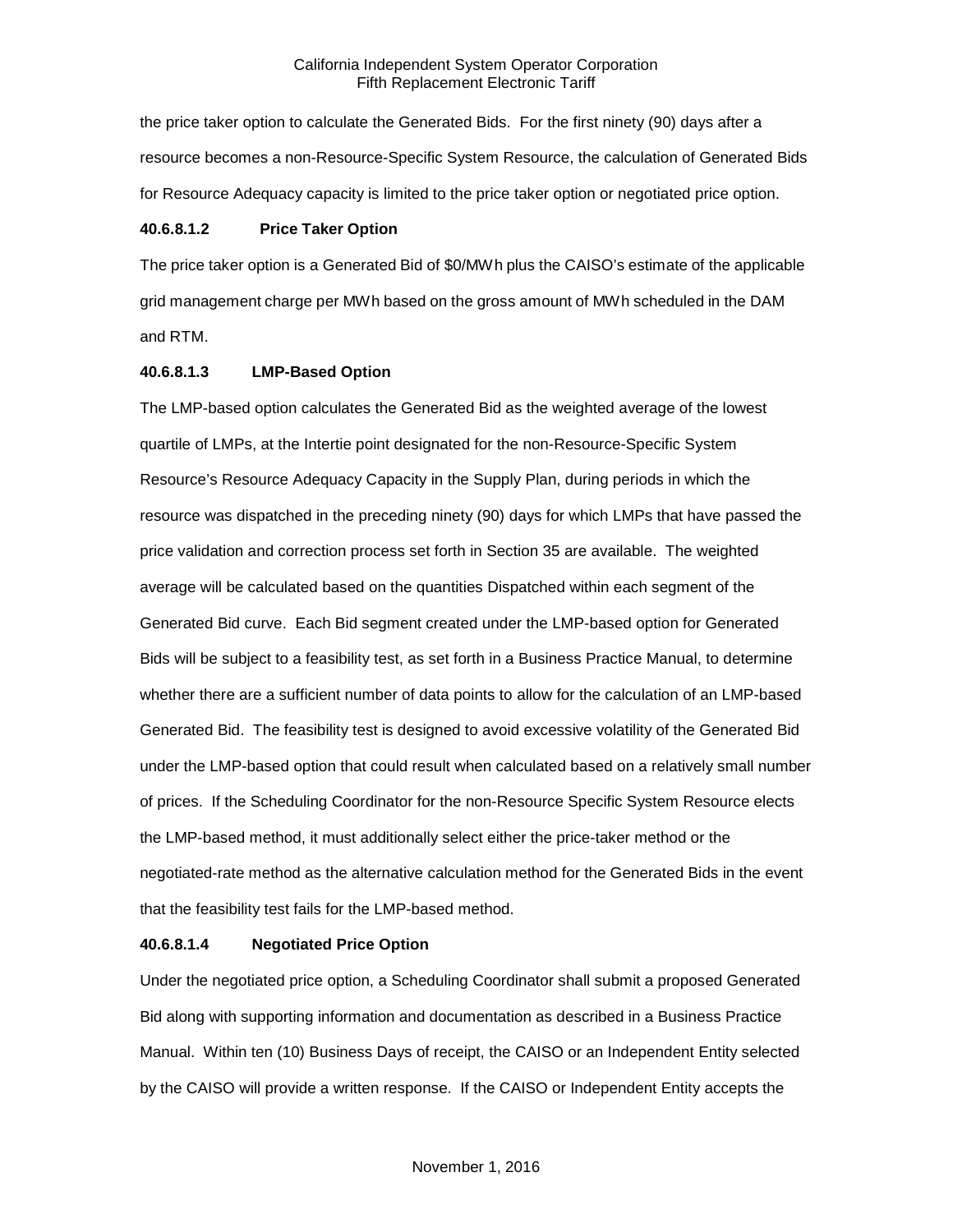proposed Generated Bid, it will become effective within three (3) Business Days from the date of acceptance by the CAISO and remain in effect until: (1) the Generated Bid is modified by FERC; (2) the Generated Bid is modified by mutual agreement of the CAISO and the Scheduling Coordinator; or (3) the Generated Bid expires, is terminated or is modified pursuant to any agreed upon term or condition or pertinent FERC order.

If the CAISO or Independent Entity selected by the CAISO does not accept the proposed Generated Bid, the CAISO or Independent Entity selected by the CAISO and the Scheduling Coordinator shall enter a period of good faith negotiations that terminates sixty (60) days following the date of submission of a proposed Generated Bid by a Scheduling Coordinator. If at any time during this period, the CAISO or Independent Entity selected by the CAISO and the Scheduling Coordinator agree upon the Generated Bid, it will be become effective within three (3) Business Days of the date of agreement and remain in effect until: (1) the Generated Bid is modified by FERC; (2) the Generated Bid is modified by mutual agreement of the CAISO and the Scheduling Coordinator; or (3) the Generated Bid expires, is terminated or is modified pursuant to any agreed upon term or condition or pertinent FERC order.

If by the end of the sixty (60) day period the CAISO or Independent Entity selected by the CAISO and the Scheduling Coordinator fail to agree on the Generated Bid to be used under the negotiated price option, the Scheduling Coordinator has the right to file a proposed Generated Bid with FERC pursuant to Section 205 of the Federal Power Act.

During the sixty (60) day period following the submission of a proposed negotiated Generated Bid by a Scheduling Coordinator, and pending FERC's acceptance in cases where the CAISO or Independent Entity selected by the CAISO fail to agree on the Generated Bid for use under the negotiated price option and the Scheduling Coordinator filed a proposed Generated Bid with FERC pursuant to Section 205 of the Federal Power Act, the Scheduling Coordinator has the option of electing to use any of the other options available pursuant to this Section. The CAISO shall make an informational filing with FERC of any Generated Bids negotiated

pursuant to this Section no later than seven (7) days after the end of the month in which the Generated Bids were established.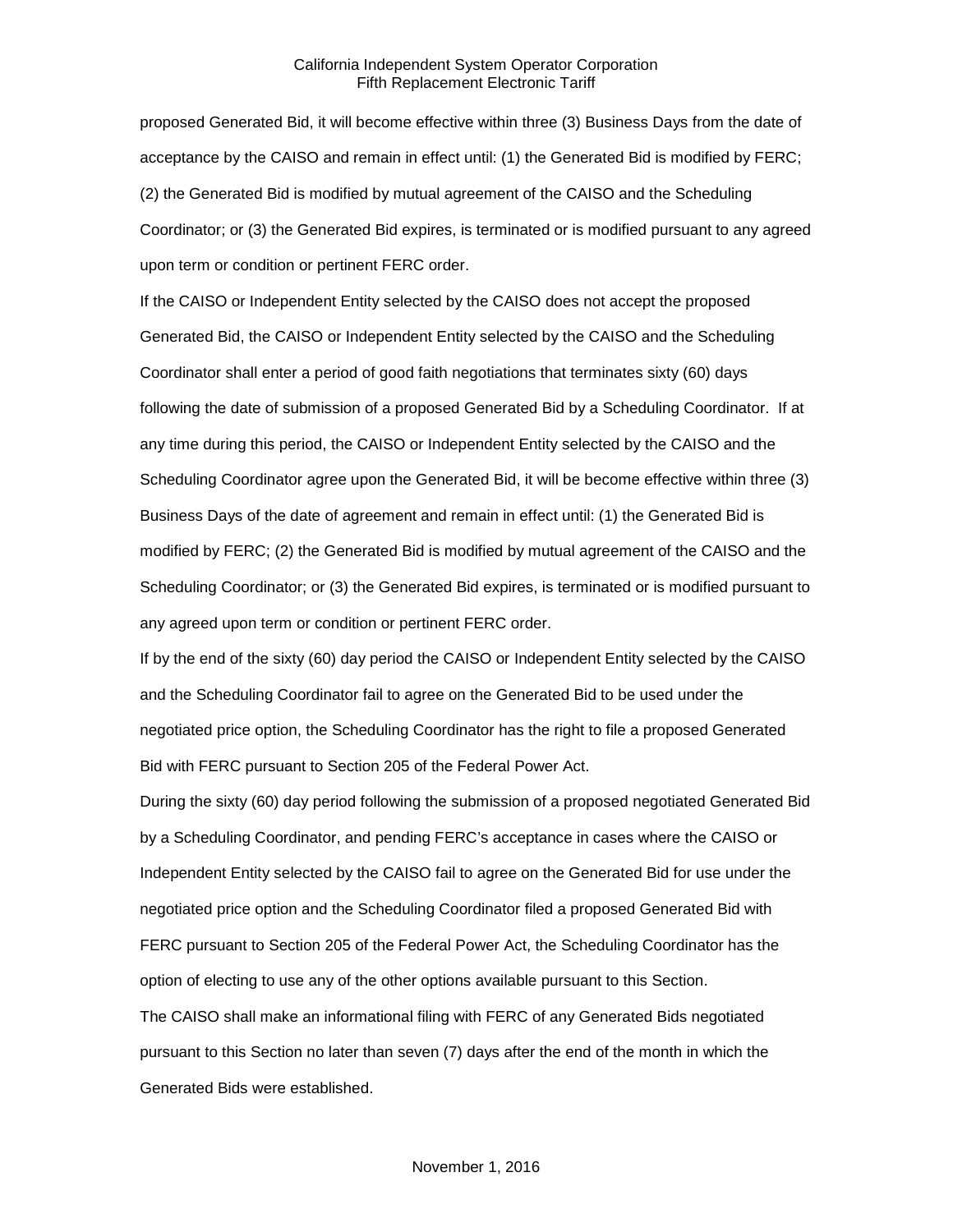# **40.6.8.1.5 Partial Bids**

If a Scheduling Coordinator for a non-Resource-Specific System Resource that provides Resource Adequacy Capacity submits a bid for a MW quantity less than the Resource Adequacy Capacity identified in the resource's Supply Plan, the CAISO will insert a Generated Bid only for the remaining Resource Adequacy Capacity by extending the last segment of the resource's bid curve to the full quantity (MWh) of the Resource Adequacy obligation.

# **40.6.8.1.6 Filings with FERC to Recover Actual Marginal Fuel Procurement Costs**

A Scheduling Coordinator for a resource subject to a Generated Bid may seek to recover actual marginal fuel procurement costs pursuant to a filing with FERC in accordance with Section 30.11.

# **40.6.9 Firm Liquidated Damages Contracts Requirements**

Resource Adequacy Capacity represented by a Firm Liquidated Damages Contract and relied upon by a Scheduling Coordinator in a monthly or annual Resource Adequacy Plan shall be submitted as a Self-Schedule or Bid in the Day-Ahead IFM to the extent such scheduling right exists under the Firm Liquidated Damages Contract.

# **40.6.10 Exports Of Energy From Resource Adequacy Capacity**

Resource Adequacy Capacity may be utilized to serve an Export Bid. An Export Bid may be submitted into the CAISO Markets and be cleared by the Energy being provided by Resource Adequacy Capacity.

# **40.6.11 Curtailment Of Exports In Emergency Situations**

At its sole discretion, the CAISO may curtail exports from Resource Adequacy Capacity to prevent or alleviate a System Emergency. An Export Bid or a Self-Schedule to provide exports included in a binding Schedule accepted in the IFM or RTM will not be distinguished from a Demand Bid or Self-Schedule to serve Load within the CAISO Balancing Authority Area included in a binding Schedule accepted in the IFM or RTM for purposes of curtailment under this Section, except as consistent with Good Utility Practice.

# **40.6.12 Participating Loads, PDRs, and RDRRs**

Participating Loads, Reliability Demand Response Resources, or Proxy Demand Resources that are included in a Resource Adequacy Plan and Supply Plan, if the Scheduling Coordinator for the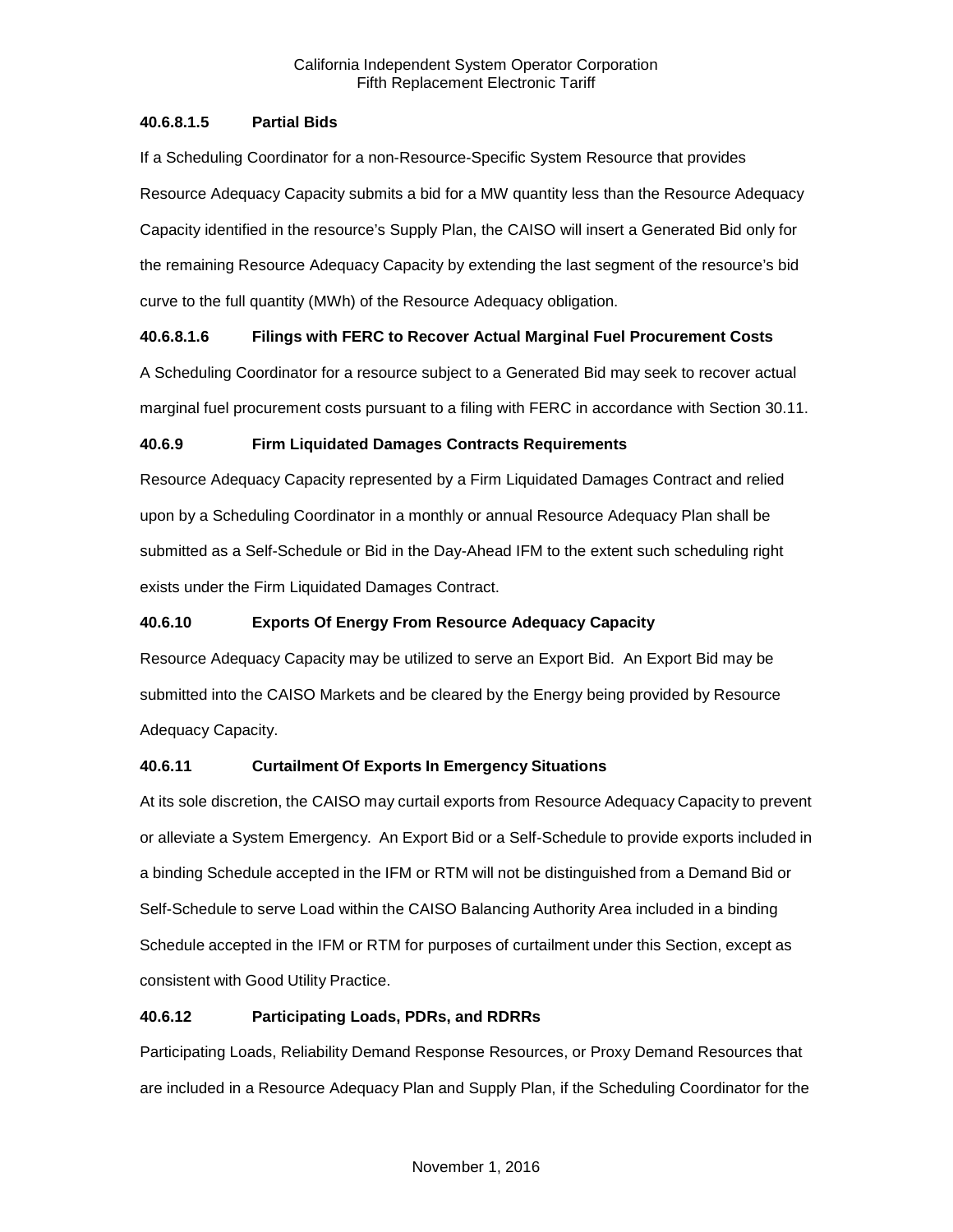Participating Loads, Reliability Demand Response Resources, or Proxy Demand Resources is not the same as that for the Load Serving Entity, will be administered by the CAISO in accordance with the terms and conditions established by the CPUC or the Local Regulatory Authority.

#### **40.7 Compliance**

The CAISO will evaluate Resource Adequacy Plans and Supply Plans as follows:

(a) The CAISO will evaluate whether each annual and monthly Resource Adequacy Plan submitted by a Scheduling Coordinator on behalf of a Load Serving Entity demonstrates Resource Adequacy Capacity sufficient to satisfy the Load Serving Entity's (i) allocated responsibility for Local Capacity Area Resources under Section 40.3.2 and (ii) applicable Demand and Reserve Margin requirements. If the CAISO determines that a Resource Adequacy Plan does not demonstrate Local Capacity Area Resources sufficient to meet its allocated responsibility under Section 40.3.2, compliance with applicable Demand and Reserve Margin requirements, or compliance with any other resource adequacy requirement in this Section 40 or adopted by the CPUC, Local Regulatory Authority, or federal agency, as applicable, the CAISO will notify the relevant Scheduling Coordinator, CPUC, Local Regulatory Authority, or federal agency with jurisdiction over the relevant Load Serving Entity, or in the case of a mismatch between Resource Adequacy Plan(s) and Supply Plan(s), the relevant Scheduling Coordinators, in an attempt to resolve any deficiency in accordance with the procedures set forth in the Business Practice Manual. The notification will be made at least 25 days in advance of the first day of the month covered by the plan and will include the reasons the CAISO believes a deficiency exists. If the deficiency relates to the demonstration of Local Capacity Area Resources in a Load Serving Entity's annual Resource Adequacy Plan, and the CAISO does not provide a written notice of resolution of the deficiency as set forth in the Business Practice Manual, the Scheduling Coordinator for the Load Serving Entity may demonstrate that the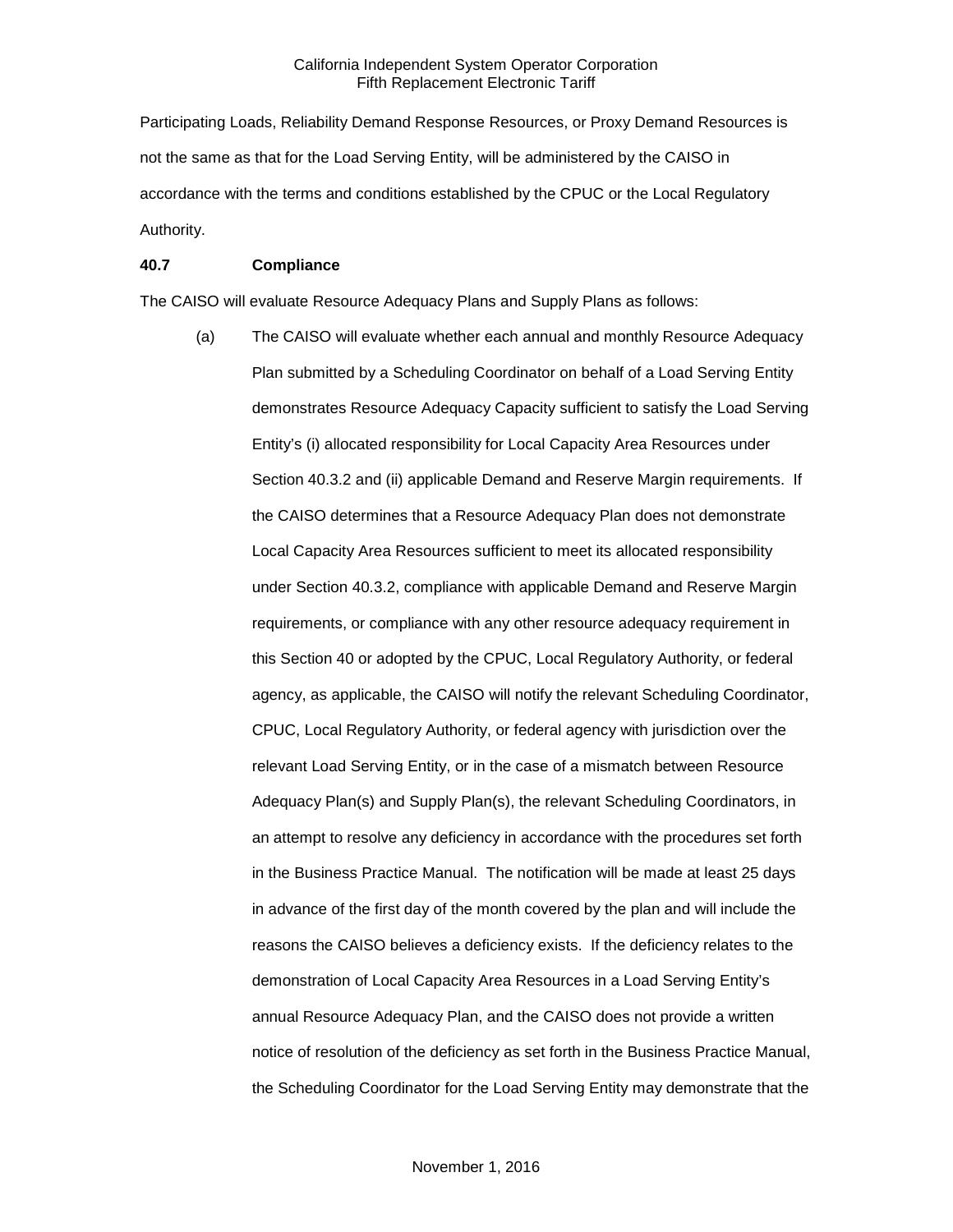identified deficiency is cured by submitting a revised annual Resource Adequacy Plan within thirty (30) days of the beginning of the Resource Adequacy Compliance Year. For all other identified deficiencies, at least ten (10) days prior the effective month of the relevant Resource Adequacy Plan, the Scheduling Coordinator for the Load Serving Entity shall (i) demonstrate that the identified deficiency is cured by submitting a revised Resource Adequacy Plan or (ii) advise the CAISO that the CPUC, Local Regulatory Authority, or federal agency, as appropriate, has determined that no deficiency exists.

(b) The CAISO will evaluate whether each monthly Resource Adequacy Plan submitted by a Scheduling Coordinator on behalf of a Load Serving Entity demonstrates operationally available Resource Adequacy Capacity, excluding capacity scheduled to take an Approved Maintenance Outage during the resource adequacy month, that is equal to or greater than the Load Serving Entity's applicable forecasted monthly Demand and Reserve Margin. For each day of the month where the CAISO determines that the criteria set forth in Section 9.3.1.3.2.3(b) is not met, if a monthly Resource Adequacy Plan (i) includes capacity scheduled to take an Approved Maintenance Outage on that day that has not been replaced pursuant to Sections 9.3.1.3.1, or 9.3.1.3.2, and (ii) does not demonstrate operationally available Resource Adequacy Capacity equal to or greater than the Load Serving Entity's applicable forecasted monthly Demand and Reserve Margin, the CAISO will require outage replacement and will provide notice of the outage replacement requirement to the Local Regulatory Authority, the Scheduling Coordinator for the Load Serving Entity, and the Scheduling Coordinator for the Resource Adequacy Resource scheduled to take the Approved Maintenance Outage. The notification will be made at least 25 days in advance of the first day of the month covered by the plan and will include the reasons why the CAISO believes an outage replacement requirement exists. At least eleven (11) days prior to the resource adequacy month, the Scheduling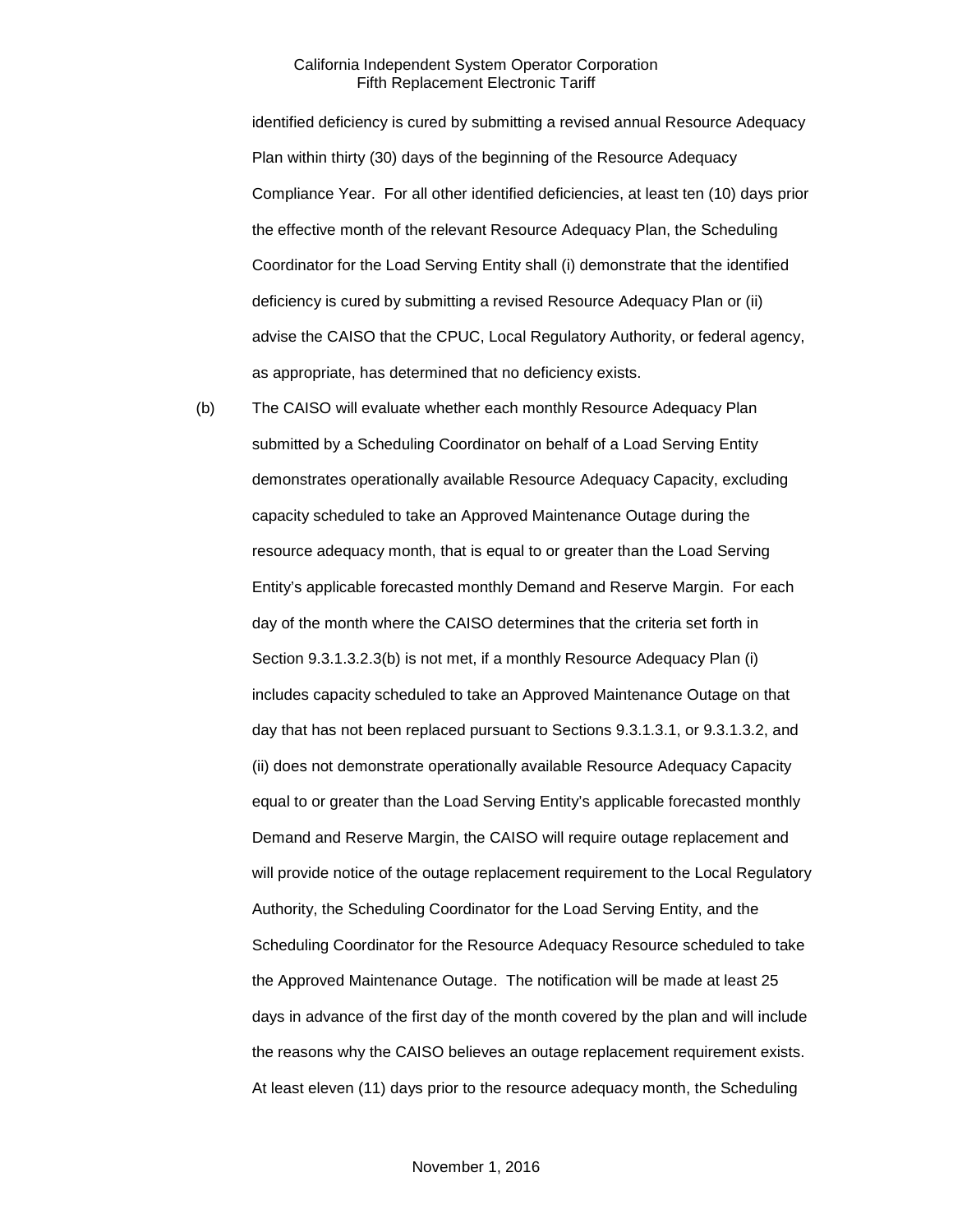Coordinator for either the Load Serving Entity or the Resource Adequacy Resource may demonstrate that the identified outage replacement requirement is cured by submitting to the CAISO a revision or update to the monthly Resource Adequacy Plan or Supply Plan, as applicable. If neither the Scheduling Coordinator for the Load Serving Entity nor the Scheduling Coordinator for the Resource Adequacy Resource timely advises the CAISO that the identified outage replacement requirement is cured, the CAISO may exercise its authority to procure backstop capacity under the Capacity Procurement Mechanism pursuant to Section 43.

(c) In the case of a mismatch between Resource Adequacy Plan(s) and Supply Plan(s), if resolved, the relevant Scheduling Coordinator(s) must provide the CAISO with revised Resource Adequacy Plan(s) or Supply Plans, as applicable, at least ten (10) days prior to the effective month. If the CAISO is not advised that the deficiency or mismatch is resolved at least ten (10) days prior to the effective month, the CAISO will use the information contained in the Supply Plan to set the obligations of Resource Adequacy Resources under this Section 40 and/or to assign any costs incurred under this Section 40 and Section 43.

#### **40.7.1 Other Compliance Issues**

Scheduling Coordinators representing Generating Units, System Units or System Resources supplying Resource Adequacy Capacity that fail to provide the CAISO with an annual or monthly Supply Plan, as applicable, as set forth in Section 40.7, shall be subject to Section 37.6.1. Further, Scheduling Coordinators representing Generating Units, System Units or System Resources supplying Resource Adequacy Capacity that fail to provide the CAISO with information required for the CAISO to determine Net Qualifying Capacity shall not be eligible for inclusion in the Net Qualifying Capacity annual report under Section 40.4.2 for the next Resource Adequacy Compliance Year and shall be subject to any applicable Sanctions under Section 37.6.1.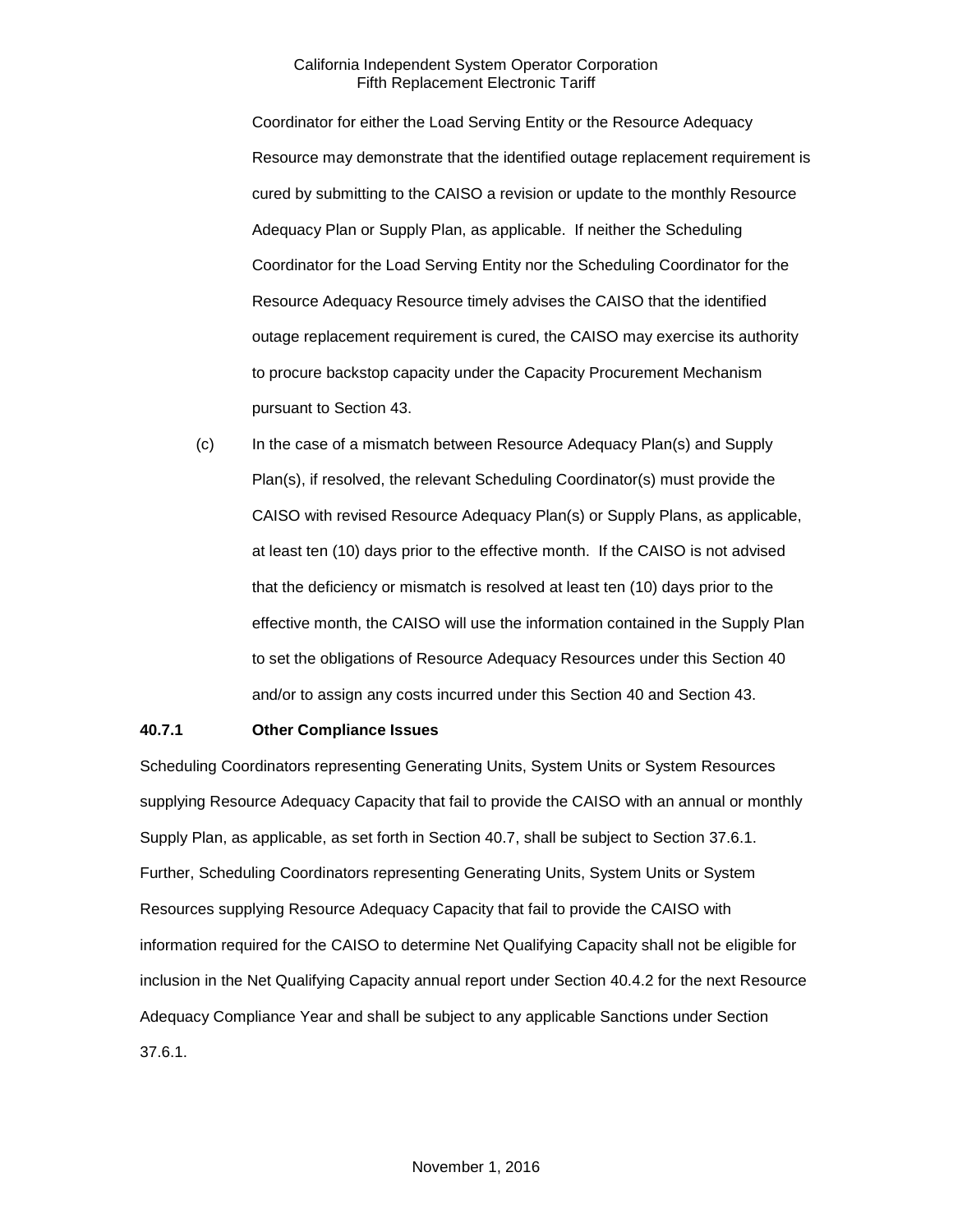#### **40.7.2 Penalties For Non-Compliance**

The failure of a Resource Adequacy Resource or Resource Adequacy Capacity to be available to the CAISO in accordance with the requirements of this Section 40 or Section 9.3.1.3, and the failure to operate a Resource Adequacy Resource by placing it online or in a manner consistent with a submitted Bid or Generated Bid shall be subject to the applicable Sanctions set forth in Section 37.2.4. However, any failure of the Resource Adequacy Resource to satisfy any obligations prescribed under this Section 40 or Section 9.3.1.3 during a Resource Adequacy Compliance Year for which Resource Adequacy Capacity has been committed to a Load Serving Entity shall not limit in any way, except as otherwise established under Section 40.4.5 or requirements of the CPUC, Local Regulatory Authority, or federal agency, as applicable, the ability of the Load Serving Entity to whom the Resource Adequacy Capacity has been committed to use such Resource Adequacy Capacity for purposes of satisfying the resource adequacy requirements of the CPUC, Local Regulatory Authority, or federal agency, as applicable. In addition, an LSE shall not be subject to any sanctions, penalties, or other compensatory obligations under this Section 40 on account of a Resource Adequacy Resource's satisfaction or failure to satisfy its obligations under this Section 40 or Section 9.3.1.3.

#### **40.8 CAISO Default Qualifying Capacity Criteria**

#### **40.8.1 Applicability**

The criteria in this Section 40.8 shall apply only: (i) where the CPUC or Local Regulatory Authority has not established and provided to the CAISO criteria to determine the types of resources that may be eligible to provide Qualifying Capacity and for calculating Qualifying Capacity for such eligible resource types and (ii) until the CAISO has been notified in writing by the CPUC of its intent to overturn, reject or fundamentally modify the capacity-based framework in CPUC Decisions 04-01-050 (Jan. 10, 2004), 04-10-035 (Oct. 28, 2004), and 05-10-042 (Oct. 31, 2005). The types of resources specified in this Section 40.8.1 will be eligible to provide Qualifying Capacity to the extent they meet the criteria for each type of resource set forth in this Section 40.8.1.

#### **40.8.1.2 Nuclear and Thermal**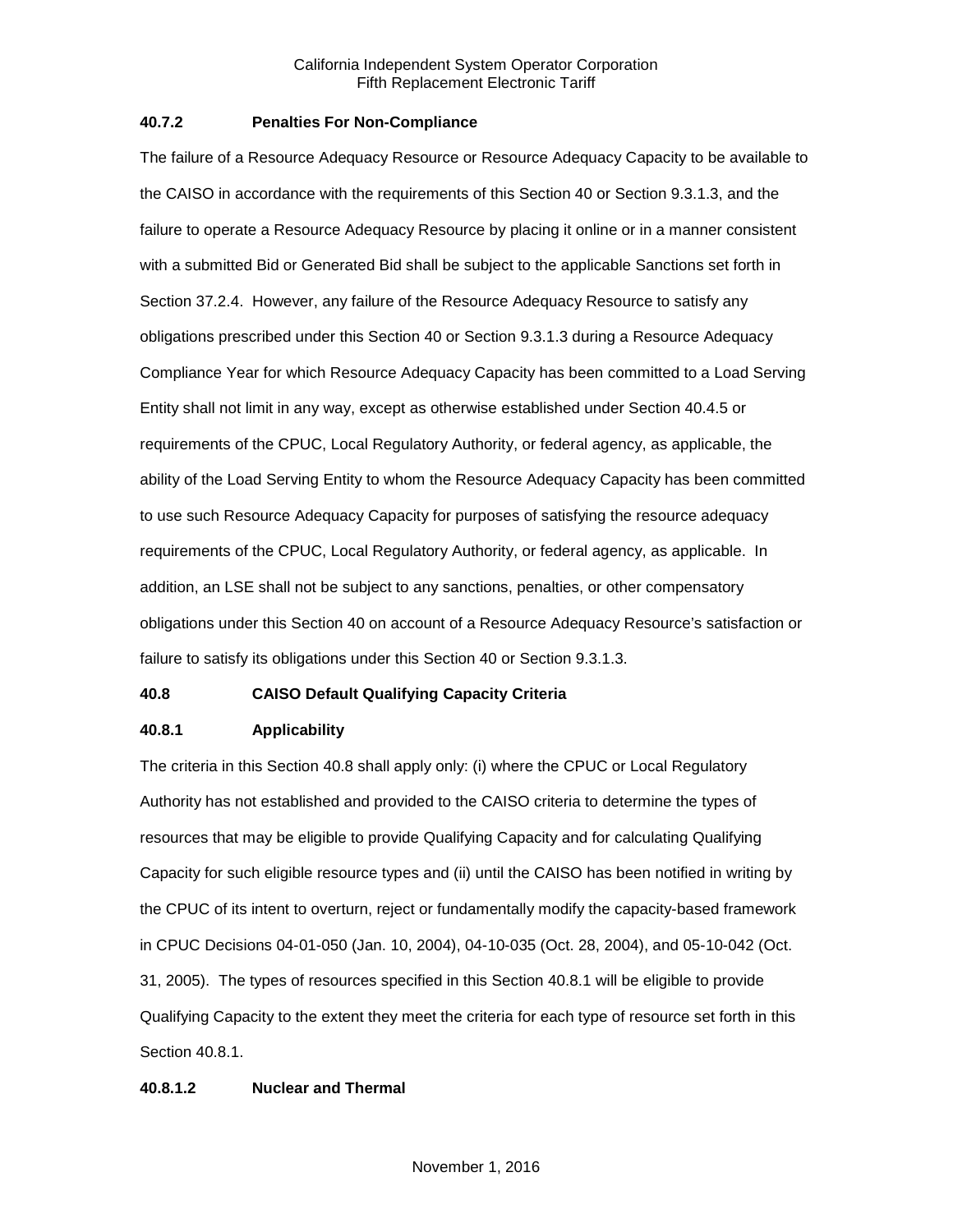Nuclear and thermal Generating Units, other than Qualifying Facilities with Existing QF Contracts addressed in Section 40.8.1.8 below, must be a Participating Generator or a System Unit. The Qualifying Capacity of nuclear and thermal units, other than Qualifying Facilities addressed in Section 40.8.1.8, will be based on net dependable capacity defined by NERC Generating Availability Data System information.

#### **40.8.1.3 Hydro**

Hydroelectric Generating Units, other than Qualifying Facilities with Existing QF Contracts, must be either Participating Generators or System Units. The Qualifying Capacity of a pond or Pumped-Storage Hydro Unit, other than a QF, will be determined based on net dependable capacity defined by NERC GADS minus variable head derate based on an average dry year reservoir level. The Qualifying Capacity of a pond or Pumped-Storage Hydro Unit that is a QF will be determined based on historic performance during the hours of noon to 6:00 p.m., using a three-year rolling average.

The Qualifying Capacity of all run-of-river hydro units, including Qualifying Facilities, will be based on net dependable capacity defined by NERC GADS minus an average dry year conveyance flow, stream flow, or canal head derate. As used in this section, average dry year reflects a onein-five year dry hydro scenario (for example, using the 4th driest year from the last 20 years on record).

#### **40.8.1.4 Unit-Specific Contracts**

Unit-specific contracts with Participating Generators or System Units will qualify as Resource Adequacy Capacity subject to the verification that the total MW quantity of all contracts from a specific unit do not exceed the total Net Qualifying Capacity (MW) consistent with the Net Qualifying Capacity determination for that unit.

#### **40.8.1.5 Contracts with Liquidated Damage Provisions**

Firm Energy contracts with liquidated damages provisions, as generally reflected in Service Schedule C of the Western Systems Power Pool Agreement or the Firm LD product of the Edison Electric Institute pro forma agreement, or any other similar firm Energy contract that does not require the seller to source the Energy from a particular unit, and specifies a delivery point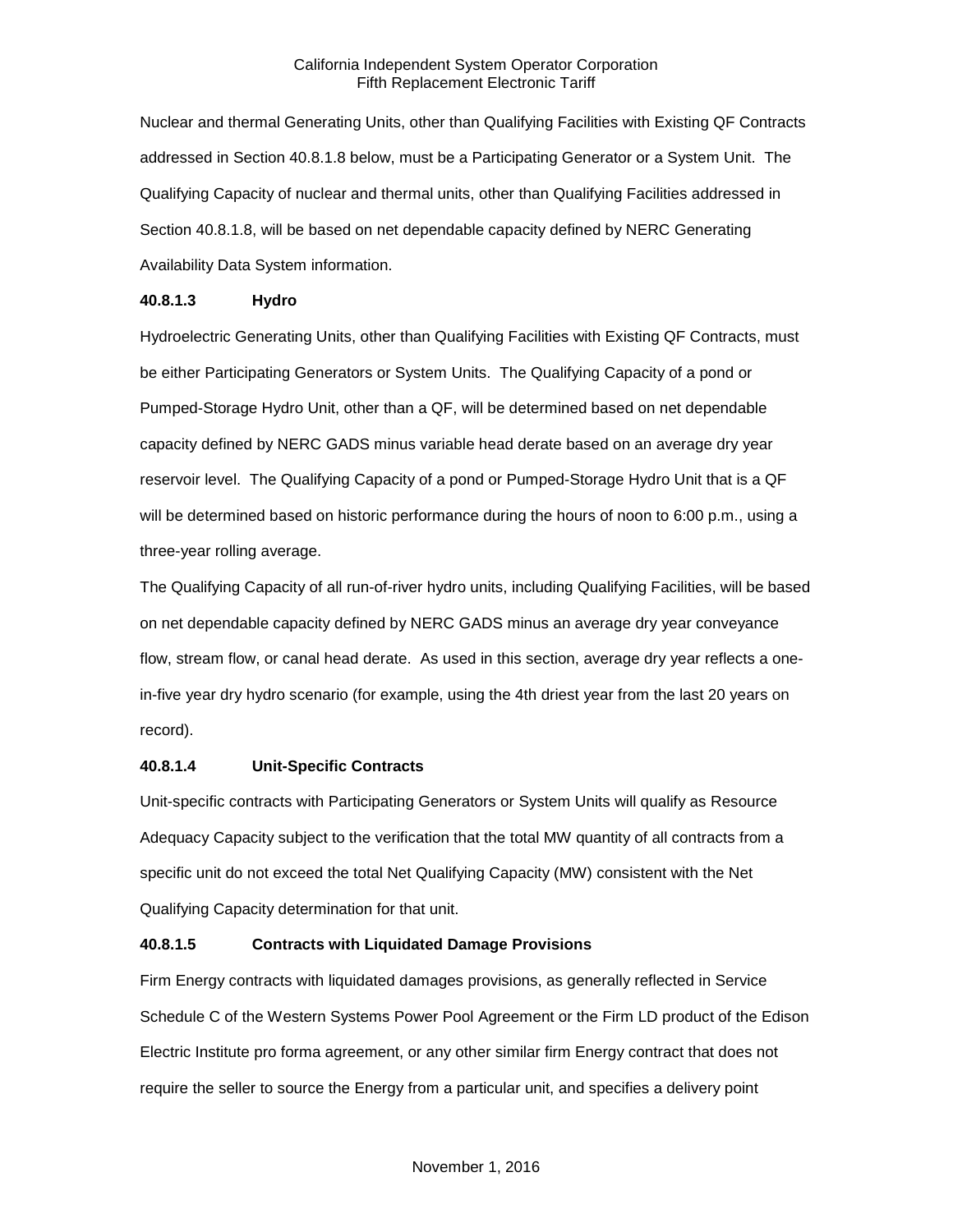internal to the CAISO Balancing Authority Area entered into before October 27, 2005 shall be eligible to count as Qualifying Capacity until the end of 2008. A Scheduling Coordinator, however, cannot have more than twenty-five percent (25%) of its portfolio of Qualifying Capacity met by contracts with liquidated damage provisions for 2008.

#### **40.8.1.6 Wind and Solar**

As used in this Section, wind units are those wind Generating Units without backup sources of Generation and solar units are those solar Generating Units without backup sources of Generation. Wind and solar units, other than Qualifying Facilities with Existing QF Contracts, must be Participating Intermittent Resources or subject to availability provisions of Section 40.6.4.3.4.

The Qualifying Capacity of all wind or solar units, including Qualifying Facilities, for each month will be based on their monthly historic performance during that same month during the hours of noon to 6:00 p.m., using a three-year rolling average. For wind or solar units with less than three years operating history, all months for which there is no historic performance data will utilize the monthly average production factor of all units (wind or solar, as applicable) within the TAC Area, or other production data from another area determined by the CAISO to be appropriate if the unit is not within a TAC Area, in which the Generating Unit is located.

#### **40.8.1.7 Geothermal**

Geothermal Generating Units, other than Qualifying Facilities with Existing QF Contracts addressed in Section 40.8.1.8, must be Participating Generators or System Units. The Qualifying Capacity of geothermal units, other than Qualifying Facilities addressed in Section 40.8.1.8, will be based on NERC GADS net dependable capacity minus a derate for steam field degradation.

#### **40.8.1.8 Treatment of Qualifying Capacity for Qualifying Facilities**

Qualifying Facilities must be subject to an effective Participating Generator Agreement or Net Scheduled Participating Generator Agreement or must be System Units, unless they have an Existing QF Contract. Except for hydro, wind, and solar Qualifying Facilities addressed pursuant to Sections 40.8.1.3 and 40.8.1.6, the Qualifying Capacity of Qualifying Facilities under Existing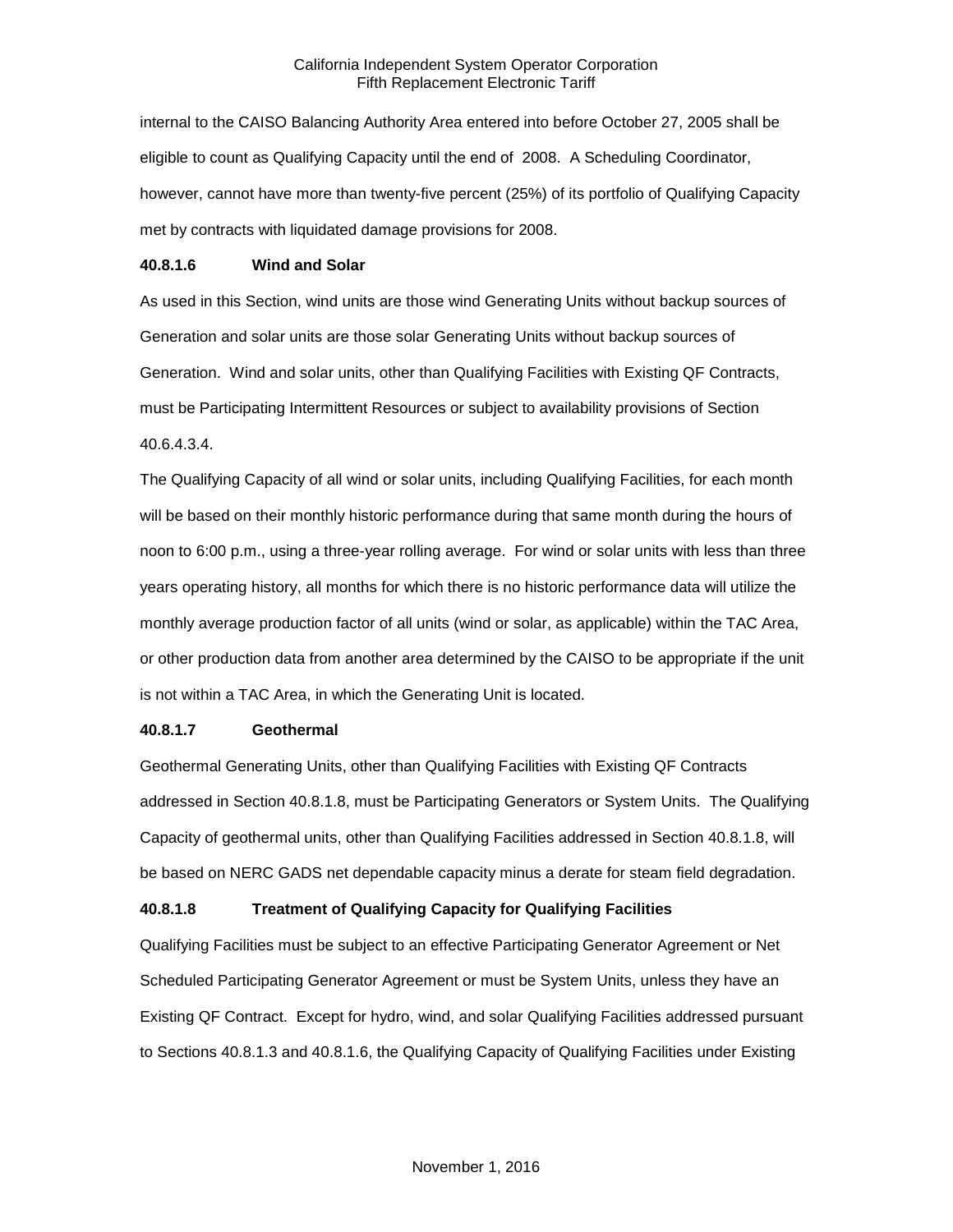QF Contracts, will be based on historic monthly Generation output during the hours of noon to 6:00 p.m. (net of Self-provided Load) during a three-year rolling average.

#### **40.8.1.9 Participating Loads**

The Qualifying Capacity of Participating Loads shall be the average reduction in Demand over a three-year period on a per Dispatch basis or, if the Load does not have three years of performance history, based on comparable evaluation data using similar programs. Loads of Participating Loads must be available at least 48 hours, and if the Loads can only be dispatched for a maximum of two hours per event, then only 0.89 percent of a Scheduling Coordinator's portfolio may be made up of such Loads.

#### **40.8.1.10 Jointly-Owned Facilities**

A jointly-owned facility must be either a Participating Generator or a System Unit. The Qualifying Capacity for the entire facility will be determined based on the type of resource as described elsewhere in this Section 40.8.1. In addition, the Scheduling Coordinator must provide the CAISO with a demonstration of its entitlement to the output of the jointly-owned facility's Qualified Capacity and an explanation of how that entitlement may change if the facility's output is restricted.

#### **40.8.1.11 Facilities under Construction**

The Qualifying Capacity for facilities under construction will be determined based on the type of resource as described elsewhere in this Section 40.8. In addition, the facility must have been in commercial operation for no less than one month to be eligible to be included as a Resource Adequacy Resource in a Scheduling Coordinator's monthly Resource Adequacy Plan.

#### **40.8.1.12 System Resources and Pseudo-Ties**

#### **40.8.1.12.1 Dynamic System Resources and Pseudo-Ties**

Dynamic System Resources and Pseudo-Ties of Generating Units to the CAISO Balancing Authority Area shall be treated similar to resources within the CAISO Balancing Authority Area, except with respect to the deliverability screen under Section 40.4.6.1 and with respect to the limitation on the Qualifying Capacity of wind and solar resources set forth in Section 40.8.1.6. However, eligibility as a Resource Adequacy Resource is contingent upon a showing by the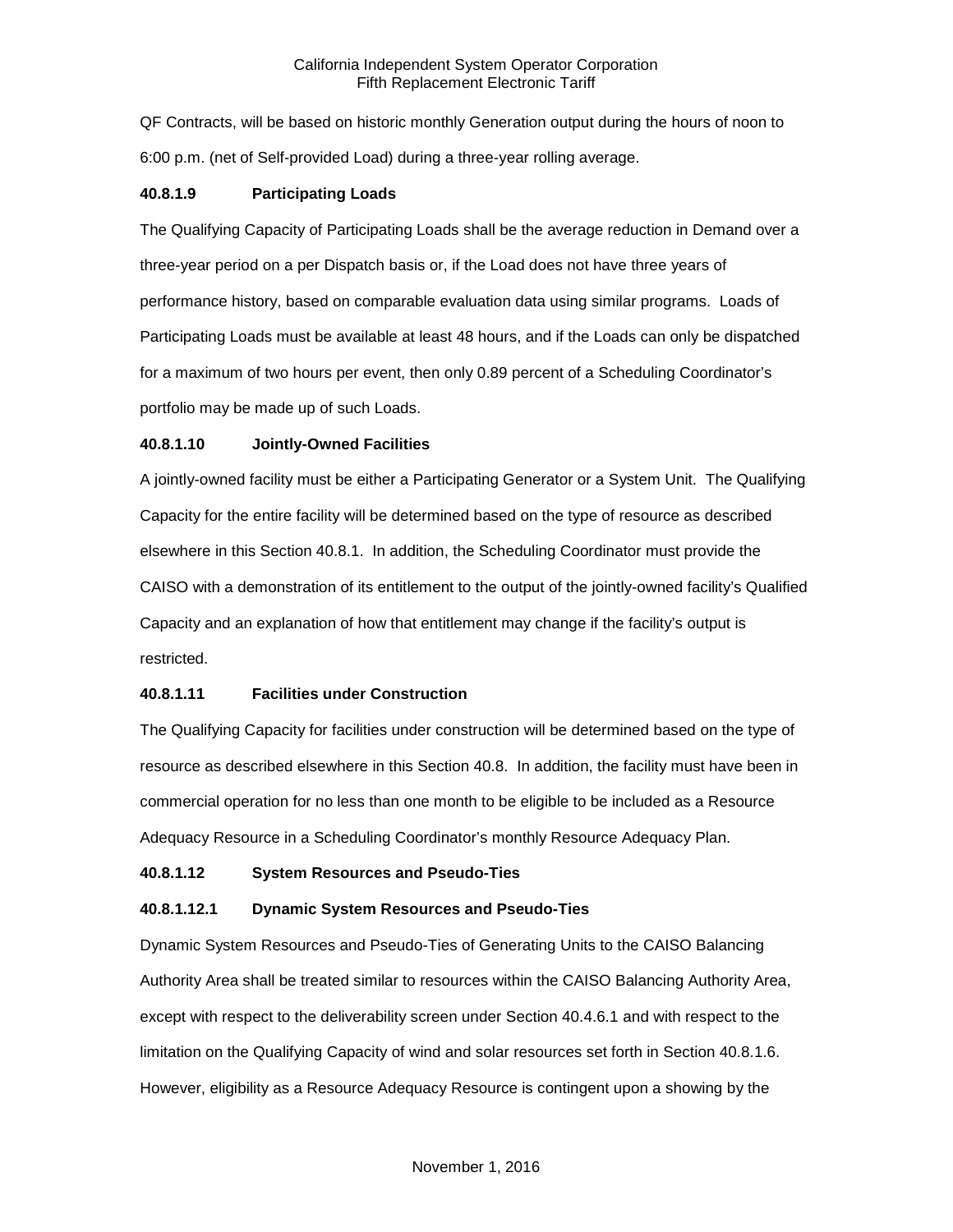Scheduling Coordinator that the Dynamic System Resource or Pseudo-Tie of a Generating Unit to the CAISO Balancing Authority Area has secured transmission through any intervening Balancing Authority Areas for the Operating Hours that cannot be curtailed for economic reasons or bumped by higher priority transmission and that the Load Serving Entity for which the Scheduling Coordinator is submitting Demand Bids has an allocation of import capacity at the import Scheduling Point under Section 40.4.6.2 that is not less than the Resource Adequacy Capacity provided by the Dynamic System Resource or Pseudo-Tie of a Generating Unit to the CAISO Balancing Authority Area.

#### **40.8.1.12.2 Non-Dynamic System Resources**

For Non-Dynamic System Resources, the Scheduling Coordinator must demonstrate that the Load Serving Entity for which the Scheduling Coordinator is scheduling Demand has an allocation of import capacity at the import Scheduling Point under Section 40.4.6.2 that is not less than the Resource Adequacy Capacity from the Non-Dynamic System Resource. The Scheduling Coordinator must also demonstrate that the Non-Dynamic System Resource is covered by Operating Reserves, unless unit contingent, in the sending Balancing Authority Area. Eligibility as Resource Adequacy Capacity is contingent upon a showing by the Scheduling Coordinator of the System Resource that it has secured transmission through any intervening Balancing Authority Areas for the Operating Hours that cannot be curtailed for economic reasons or bumped by higher priority transmission. With respect to Non-Dynamic System Resources, any inter-temporal constraints, such as multi-hour run blocks, must be explicitly identified in the monthly Resource Adequacy Plan, and no constraints may be imposed beyond those explicitly stated in the plan.

#### **40.8.1.13 Proxy Demand Resources**

A Proxy Demand Resource must have the ability to (i) be dispatched for at least twenty-four hours per month, (ii) be dispatched on at least three consecutive days, and (iii) respond for at least four hours per dispatch in order to qualify as Resource Adequacy Capacity. The Qualifying Capacity of a Proxy Demand Resource, for each month, will be based on the resource's average monthly historic demand reduction performance during that same month during the Availability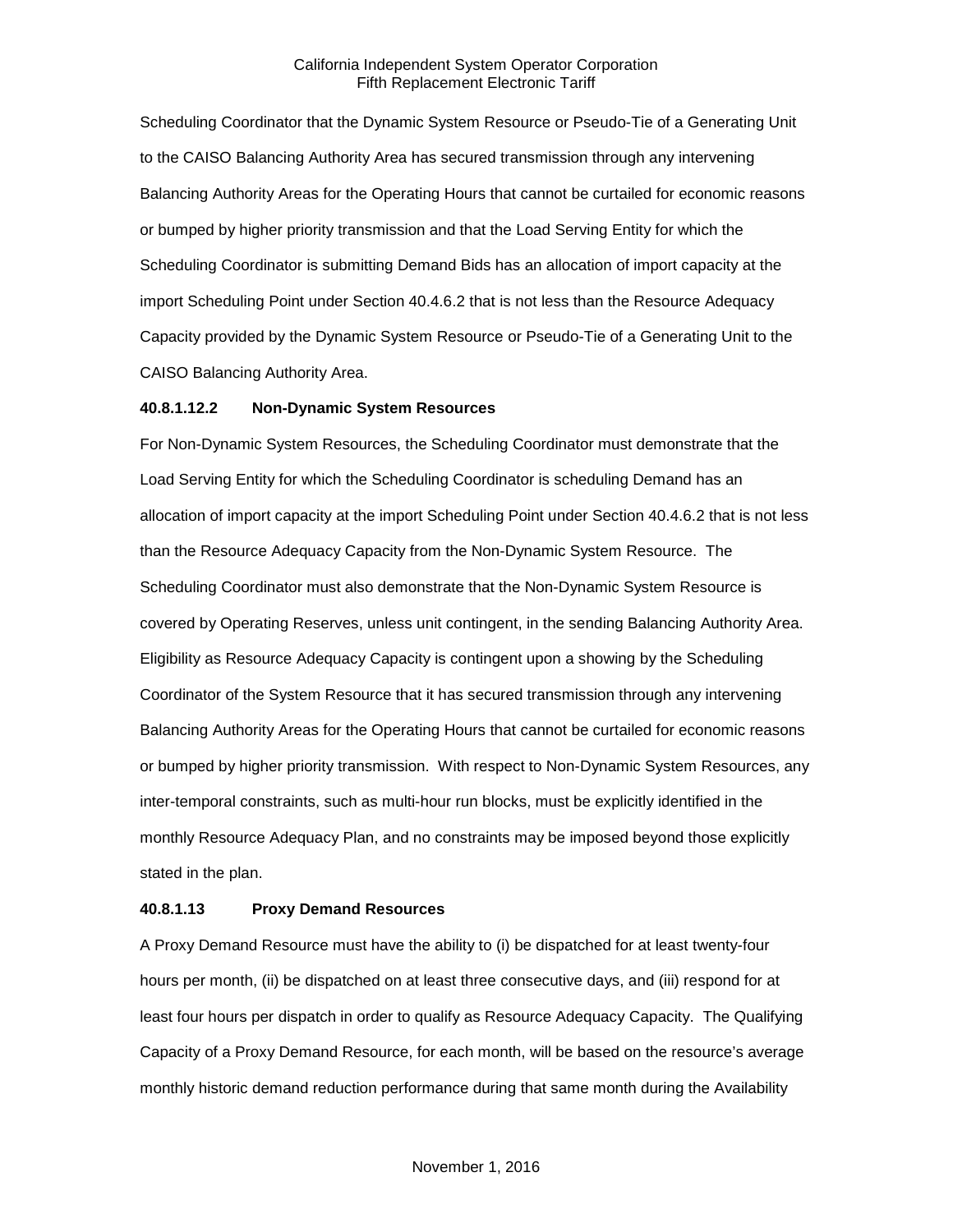Assessment Hours, as described in Section 40.9.3, using a three-year rolling average. For a Proxy Demand Resource with fewer than three years of performance history, for all months for which there is no historic data, the CAISO will utilize a monthly megawatt value as certified and reported to the CAISO by the Demand Response Provider; otherwise, where available, the CAISO will use the average of historic demand reduction performance data available, by month, for a Proxy Demand Resource.

#### **40.8.1.14 Reliability Demand Response Resources**

The Net Qualifying Capacity of a Reliability Demand Response Resource, for each month, will be based on the resource's average monthly historic demand reduction performance during that same month during the Availability Assessment Hours, as described in Section 40.9.3, using a three-year rolling average. For a Reliability Demand Response Resource with fewer than three years of performance history, for all months for which there is no historic data, the CAISO will use a monthly megawatt value as certified and reported to the CAISO by the Demand Response Provider; otherwise, where available, the CAISO will use the average of historic demand reduction performance data available, by month, for a Reliability Demand Response Resource.

#### **4.8.1.15 Distributed Generation Facilities**

- (a) Distributed Generation Facilities that meet the applicable requirements in Section 4.6 qualify as Resource Adequacy Capacity.
- (b) The CAISO will determine the Net Qualifying Capacity of each Distributed Generation Facility for each Resource Adequacy Compliance Year consistent with similar resource classifications connected to the transmission system, as provided in Section 40.4.6.1.
- (c) The Scheduling Coordinator for individual Distributed Generation Facilities, with the same resource type and PMax values less than 0.5 MW, that seek to operate as a combined Distributed Generation Facility, must submit to the CAISO a request that the initial Net Qualifying Capacity be determined and approved as a combined Distributed Generation Facility.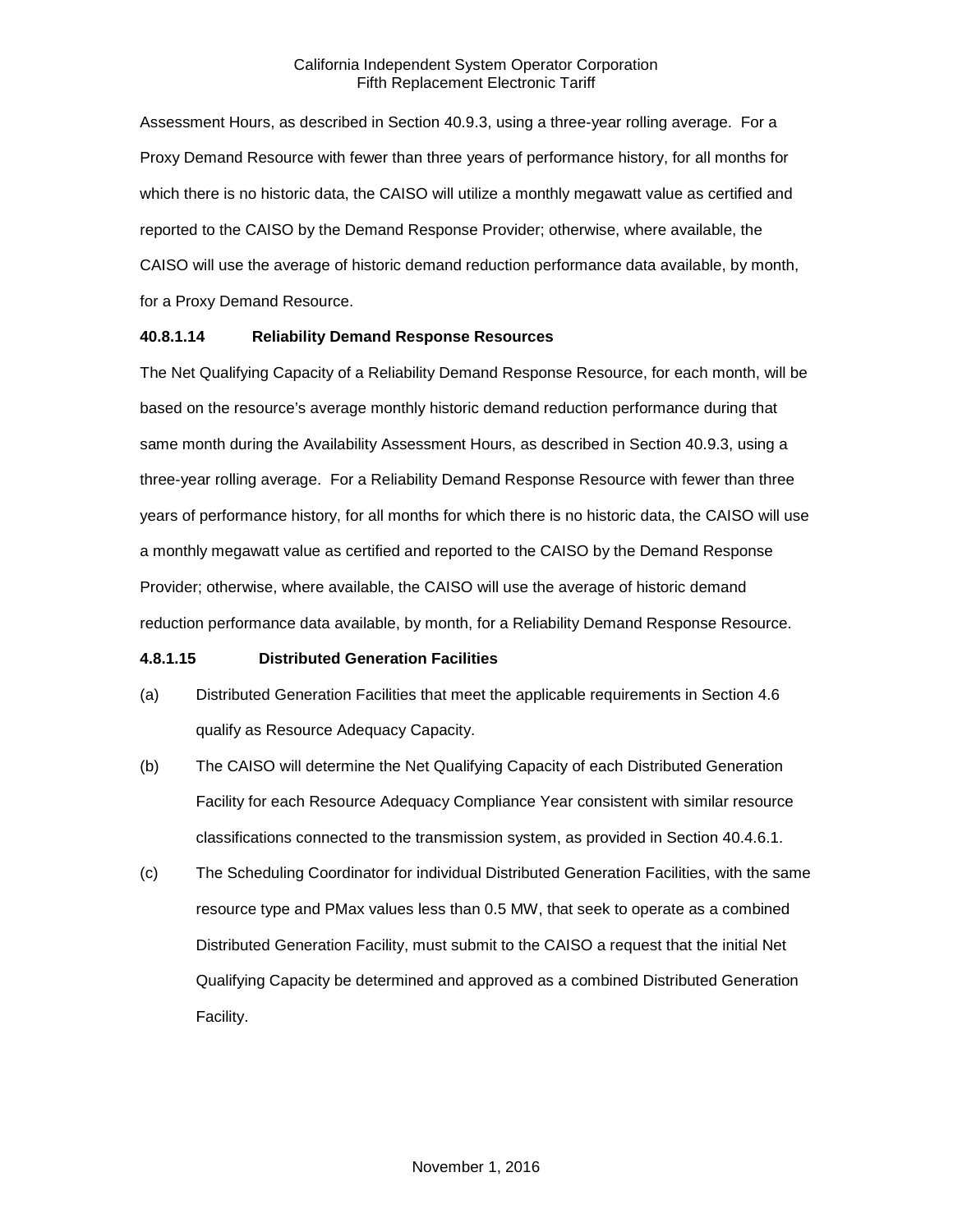# **40.9. Resource Adequacy Availability**

# **40.9.1 Transition to RAAIM**

The CAISO shall use RAIIM to determine the availability of resources providing local and/or system Resource Adequacy Capacity and Flexible RA Capacity during the Availability Assessment Hours each month and then assess the resultant Availability Incentive Payments and Non-Availability Charges through the CAISO's settlements process; except that, for an advisory period of two calendar months following the effective date of RAAIM, the CAISO will calculate and publish the Availability Incentive Payments and Non-Availability Charges on Settlement Statements but will not include those payments and charges on Invoices for financial settlement.

#### **40.9.2 Exemptions**

- (a) **Capacity Exempt from RAAIM-All Provisions.** The entire capacity of a resource in any of the following categories is exempt from the RAAIM provisions in Section 40.9 –
	- (1) Resources with PMax less than 1.0 MW;
	- (2) Non-specified resources that provide Resource Adequacy Capacity under contracts for Energy delivered within the CAISO Balancing Authority Area;
	- (3) Participating Load that is also Pumping Load; and
	- (4) RMR Units.

#### (b) **Capacity Exempt from RAAIM-Local/System**

- (1) The entire capacity of a resource in any of the following categories is exempt from the RAAIM provisions in Section 40.9 applicable to local and system Resource Adequacy Capacity –
	- (A) Variable Energy Resources; and
	- (B) Combined Heat and Power Resources.
- (2) The capacity of a resource with a Load-following MSS as its Scheduling Coordinator that is designated on a Load-following MSS's monthly Resource Adequacy Plan is exempt from the RAAIM provisions in Section 40.9 applicable to local and system Resource Adequacy Capacity, to the extent that the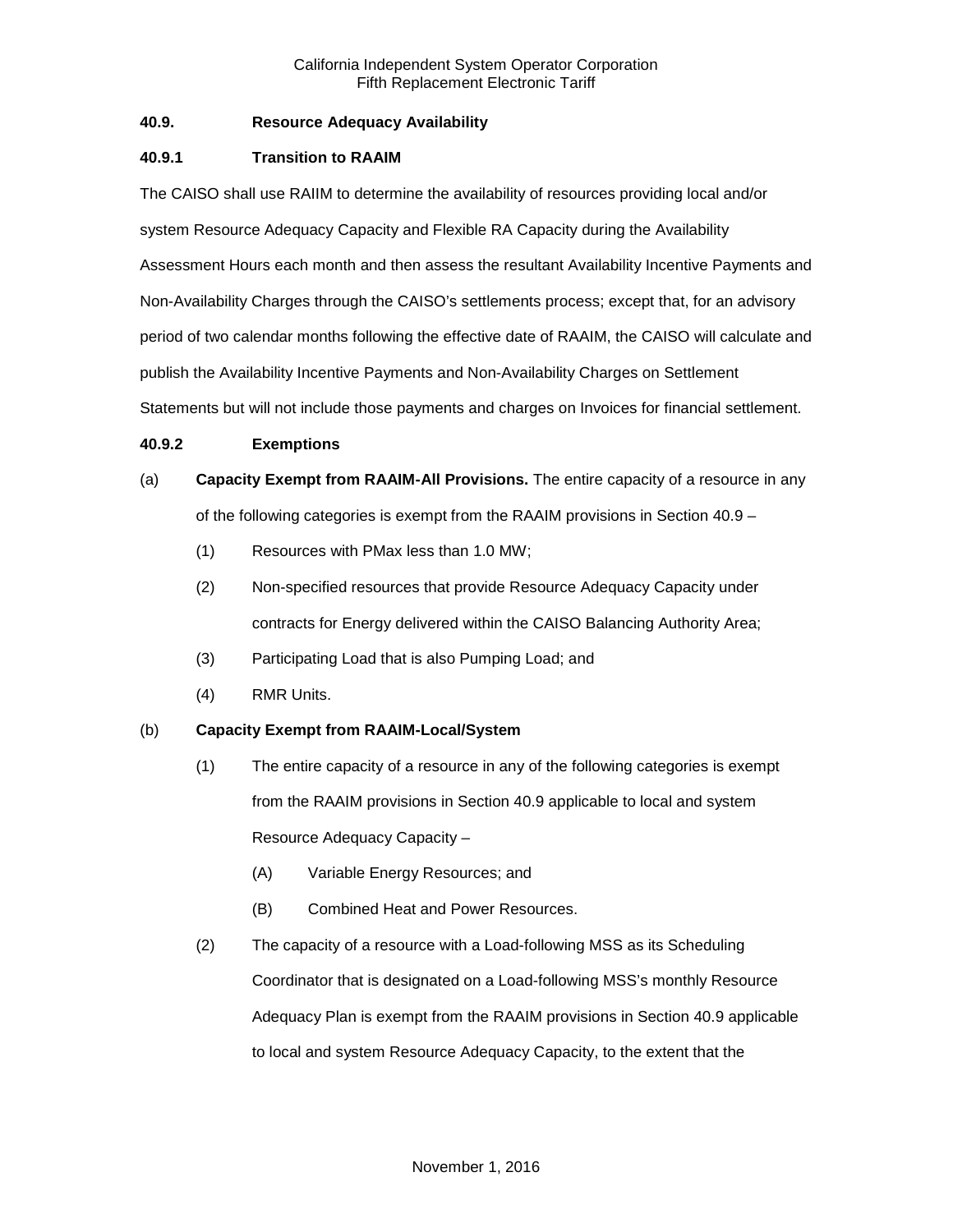resource's capacity is also designated as Resource Adequacy Capacity on the monthly Supply Plan of that Load-following MSS or another Load-following MSS.

- (3) Resources with Existing QF Contracts or Amended QF Contracts that are Resource Adequacy Resources are exempt from the RAAIM provisions in Section 40.9 applicable to local and system capacity –
	- (A) if the QF resource previously provided Resource Adequacy Capacity pursuant to an Existing QF Contract that was executed prior to August 22, 2010 and remained in effect pursuant to California Public Utilities Commission Decision 07-09-040 that extended the term of expiring contracts until such time as the new contracts resulting from that decision are available; or
	- (B) until the QF Resource's Existing QF Contract or Amended QF Contract terminates or if requested by the Scheduling Coordinator for the resource, whichever is earlier.

### (c) **Capacity Exempt from RAAIM – Flexible Capacity.**

- (1) The capacity of Use-Limited Resources in a combination under Section 40.10.3.2(b), 40.10.3.3(b) or 40.10.3.4(b) is exempt from the RAAIM provisions in Section 40.9 applicable to Flexible RA Capacity to the extent that the resources are committed to provide Flexible RA Capacity as a combination on their respective monthly Supply Plans.
- (2) The Capacity of a resource with a Load-following MSS as its Scheduling Coordinator that is designated on a Load-following MSS's monthly Flexible RA Plan is exempt from the RAAIM provisions in Section 40.10 applicable to Flexible RA Capacity, to the extent that the resource's capacity is also designated as Flexible RA Capacity on the monthly Supply Plan of that Load-following MSS or another Load-following MSS.

#### **40.9.2.1 Acquired Resources.**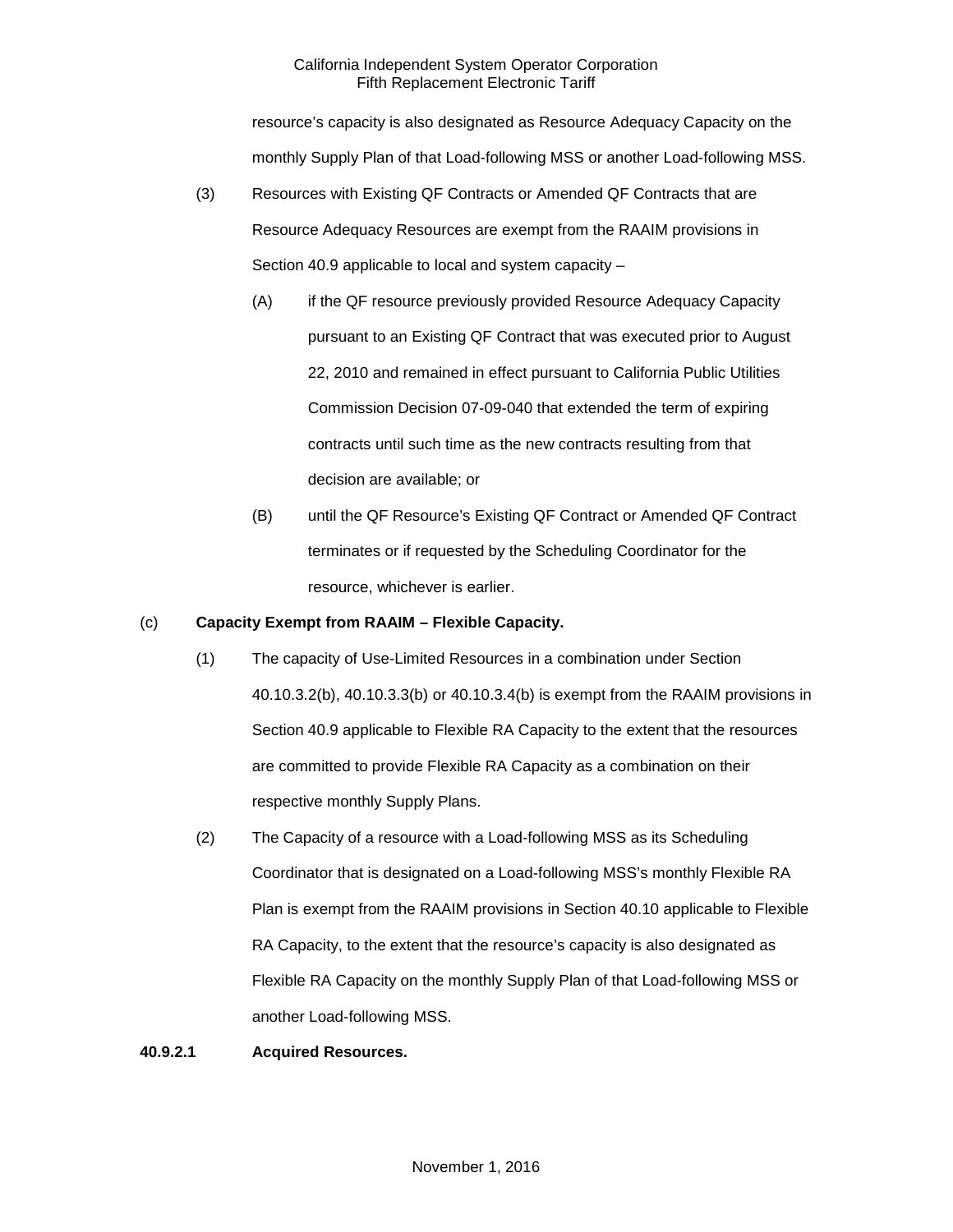- (a) **Exemption.** The entire capacity of an Acquired Resource is exempt from the RAAIM provisions in Section 40.9 applicable to local and system Resource Adequacy Capacity if the resource provides Resource Adequacy Capacity under a resource-specific power supply contract that –
	- (1) was exempt from the prior standard capacity product in Section 40.9 as of the RAAIM effective date, and continues to meet the requirements for that exemption, under the provisions of Sections 40.9.2(1) or 40.9.2(2) contained in Appendix J.
	- (2) includes an availability provision, or the resource under the power supply contract is located outside of the CAISO Balancing Authority Area and jointly operated with project participants located outside of the CAISO Balancing Authority Area, such that no single Load Serving Entity with contractual rights for the resource's output has the ability to effect changes to the resource's availability; and
	- (3) does not contain a provision that allows the contract to be modified for regulatory changes.
- (b) **Request.** To maintain the exemption, the Scheduling Coordinator for the Acquired Resource must annually request renewal of the exemption and –
	- (1) for Resource Adequacy Compliance Year 2016, submit an affidavit to the CAISO, by either the Scheduling Coordinator or resource owner, demonstrating that the Acquired Resource meets the eligibility criteria in Section 40.9.2.1(a), in accordance with the process and schedule in the Business Practice Manual;
	- (2) for each Resource Adequacy Compliance Year thereafter until the contract terminates, submit confirmation to the CAISO that the information in the affidavit is still accurate and the Acquired Resource continues to meet the eligibility criteria in Section 40.9.2.1(a), in accordance with the process and schedule in Business Practice Manual.
- (c) **Approval.** The CAISO shall review the information submitted and –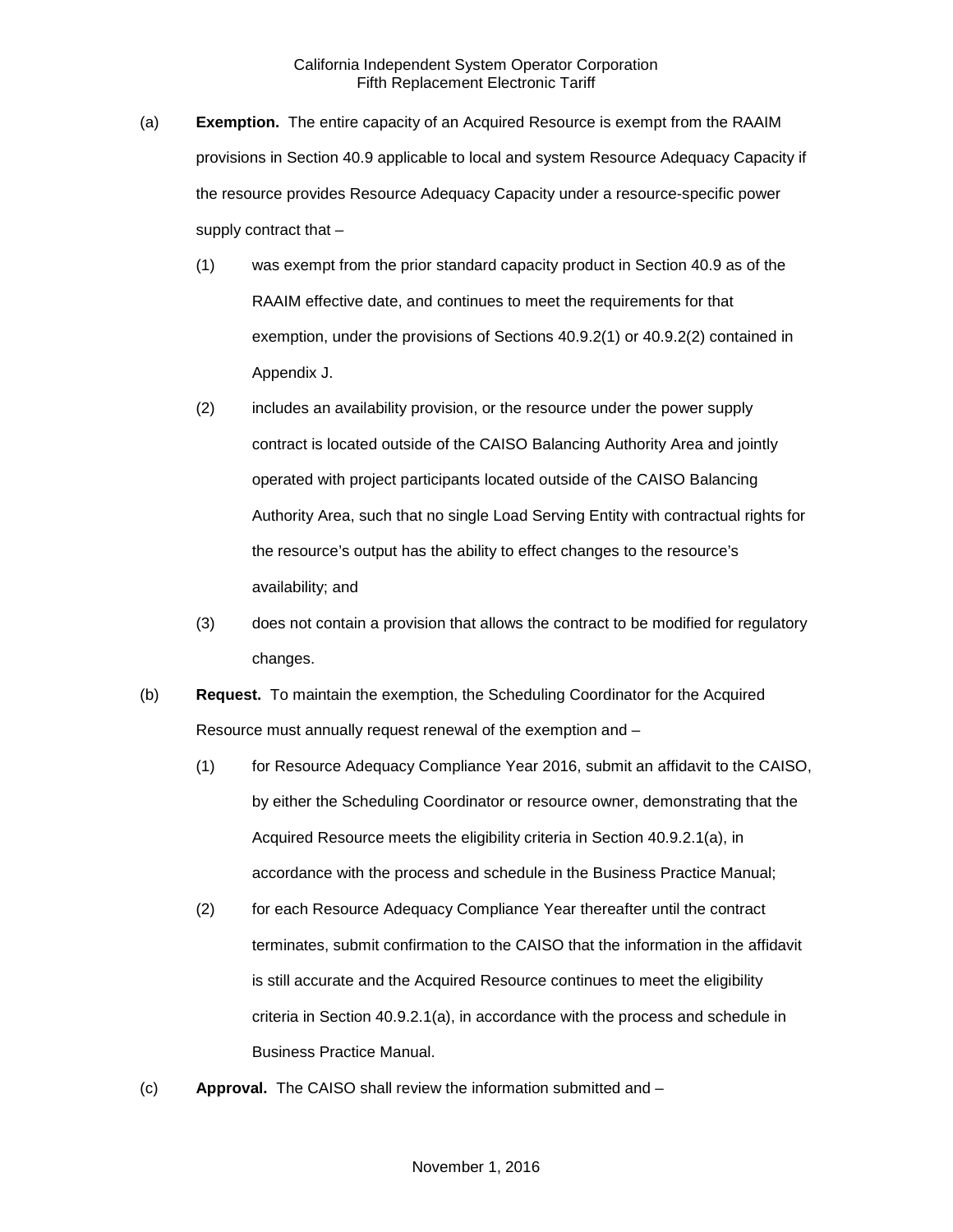- (1) approve a request that contains the information required by Section 40.9.2.1(a) and (b) and that demonstrates the resource meets the eligibility criteria in Section 40.9.2.1(a);
- (2) advise the Scheduling Coordinator for the resource if the request does not contain all of the information required by Sections 40.9.2.1(a) and (b), and allow the opportunity for the Scheduling Coordinator to submit the additional required information, in accordance with the process and schedule in the Business Practice Manual; or
- (3) deny the request and permanently terminate the exemption if
	- (A) the Scheduling Coordinator for the resource does not timely submit a request under Section 40.9.2.1(b);
	- (B) the Scheduling Coordinator for the resource does not submit, or does not timely submit, additional information required to complete the request under Section 40.9.2(c)(2); or
	- (C) the CAISO determines the resource does not meet the eligibility criteria in Section 40.9.2.1(a).
- (d) **Failure to Request Renewal.** If the Scheduling Coordinator for the resource does not submit a request to renew the exemption under Section 40.9.2.1(b), the exemption shall terminate and the CAISO shall notify the Scheduling Coordinator of the termination in accordance with the process and schedule in Business Practice Manual.
- (e) **Notice of Termination.** The Scheduling Coordinator for an Acquired Resource must notify the CAISO within 10 days if the contract terminates or no longer meets the eligibility criteria in Section 40.9.2.1(a).

#### **40.9.3 Availability Assessment**

**40.9.3.1 Local and System RA Capacity Availability** 

#### (a) **Availability Assessment Hours**

(1) Prior to the start of each Resource Adequacy Compliance Year, the CAISO shall establish and publish in the Business Practice Manual the Availability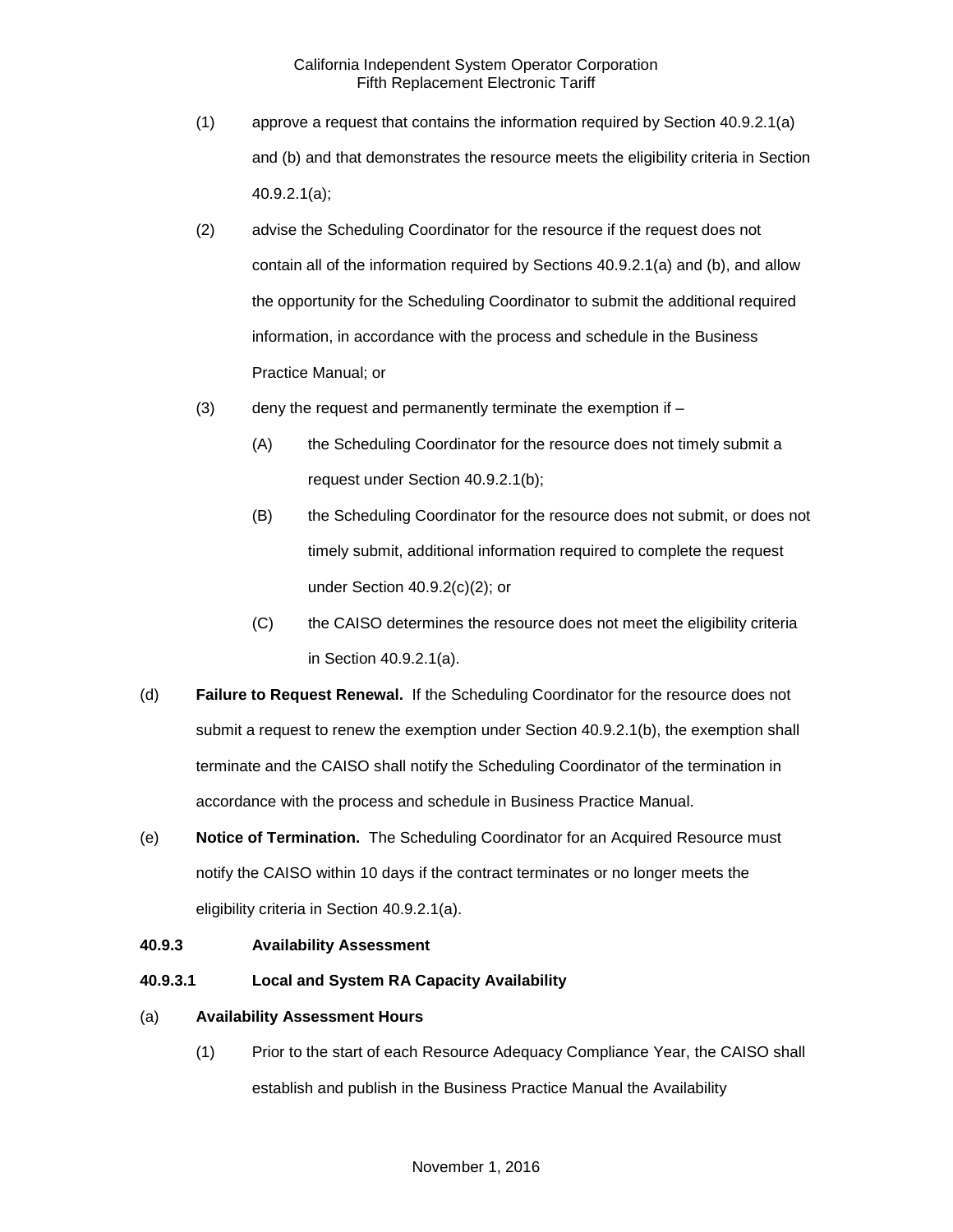Assessment Hours applicable for resources providing local and/or system Resource Adequacy Capacity for each month of that year.

- (2) The Availability Assessment Hours shall be a pre-defined set of five consecutive hours for each month that –
	- (A) correspond to the operating periods when high demand conditions typically occur and when the availability of Resource Adequacy Capacity is most critical to maintaining system reliability;
	- (B) vary by season as necessary so that the coincident peak load hour typically falls within the five-hour range each day during the month, based on historical actual load data; and
	- (C) apply to each Trading Day that is a weekday and not a federal holiday.
- (b) **Must Offer Availability Assessment.** The CAIS shall determine the extent to which each resource providing local and/or system Resource Adequacy Capacity made that capacity available to the CAISO in each Availability Assessment Hour of the day by comparing –
	- (1) the MWs of local and/or system Resource Adequacy Capacity for which the Scheduling Coordinator for the resource submitted Economic Bids or Self-Schedules in the Day-Ahead Market and the Real-Time Market; and
	- (2) the MWs of local and/or system Resource Adequacy Capacity for which the Scheduling Coordinator for the resource was required to submit Economic Bids or Self-Schedules in the CAISO Markets under the must-offer requirements applicable under Section 40.6.

# **40.9.3.2 Flexible RA Capacity Availability**

(a) **Availability Assessment Hours.** The Availability Assessment Hours for a Flexible RA Resource shall be the same period as the must-offer obligation for the Flexible Capacity Category that is designated on the Resource Flexible RA Capacity Plan for that month, as set forth in Section 40.10.6.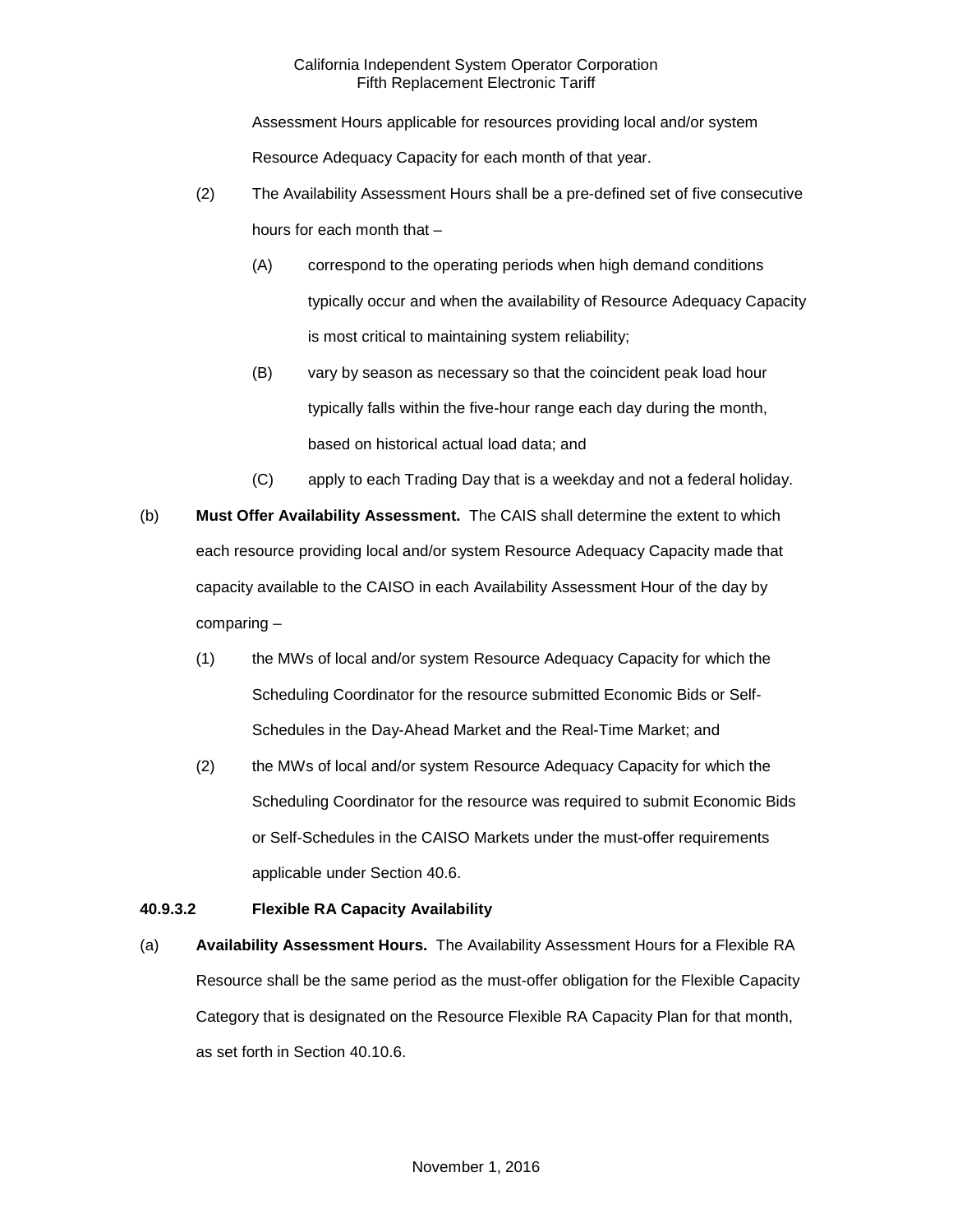- (b) **Must-Offer Availability Assessment.** The CAISO shall determine the extent to which each Flexible RA Resource made that capacity available in each Availability Assessment Hour of the day by comparing –
	- (A) the MWs of Flexible RA Capacity for which the Scheduling Coordinator for the resource submitted Economic Bids in the Day-Ahead Market and the Real-Time Market; and
	- (B) the MWs of Flexible RA Capacity for which the Scheduling Coordinator for the resource was required to submit Economic Bids in the CAISO Markets under the must-offer requirements applicable under Section 40.10.6.
- (c) **Flexible Capacity Category.** If a Flexible RA Resource is designated to provide Flexible RA Capacity and/or RA Substitute Capacity in more than one Flexible Capacity Category, the CAISO will assess the availability of the resource using the must-offer obligation for the highest quality of Flexible Capacity Category designated.
- (d) **Start-Up Less Than 90 Minutes.** For resources with a start-up time less than 90 minutes, the CAISO will use the resource's MWs of capacity from zero to the EFC value to assess the availability of the designated Flexible RA Capacity; provided that the Scheduling Coordinator for the resource does not submit Self-Schedules for the capacity from zero to PMin or for any portion of the capacity under the must-offer obligation for Energy. If the Scheduling Coordinator for the resource submits a Self-Schedule, the CAISO will deduct the MW value of PMin from the calculation of the resource's Flexible RA Capacity availability,
- (e) **Start-Up Greater Than 90 Minutes.** For resources with a start-up time greater than 90 minutes, the CAISO will use the MWs of capacity between the resource's PMin and EFC value in the availability assessment and validate whether the Scheduling Coordinator for the resource submitted Economic Bids for all MWs designated on the Resource Flexible RA Capacity Plan.

#### (f) **Variable Energy Resources**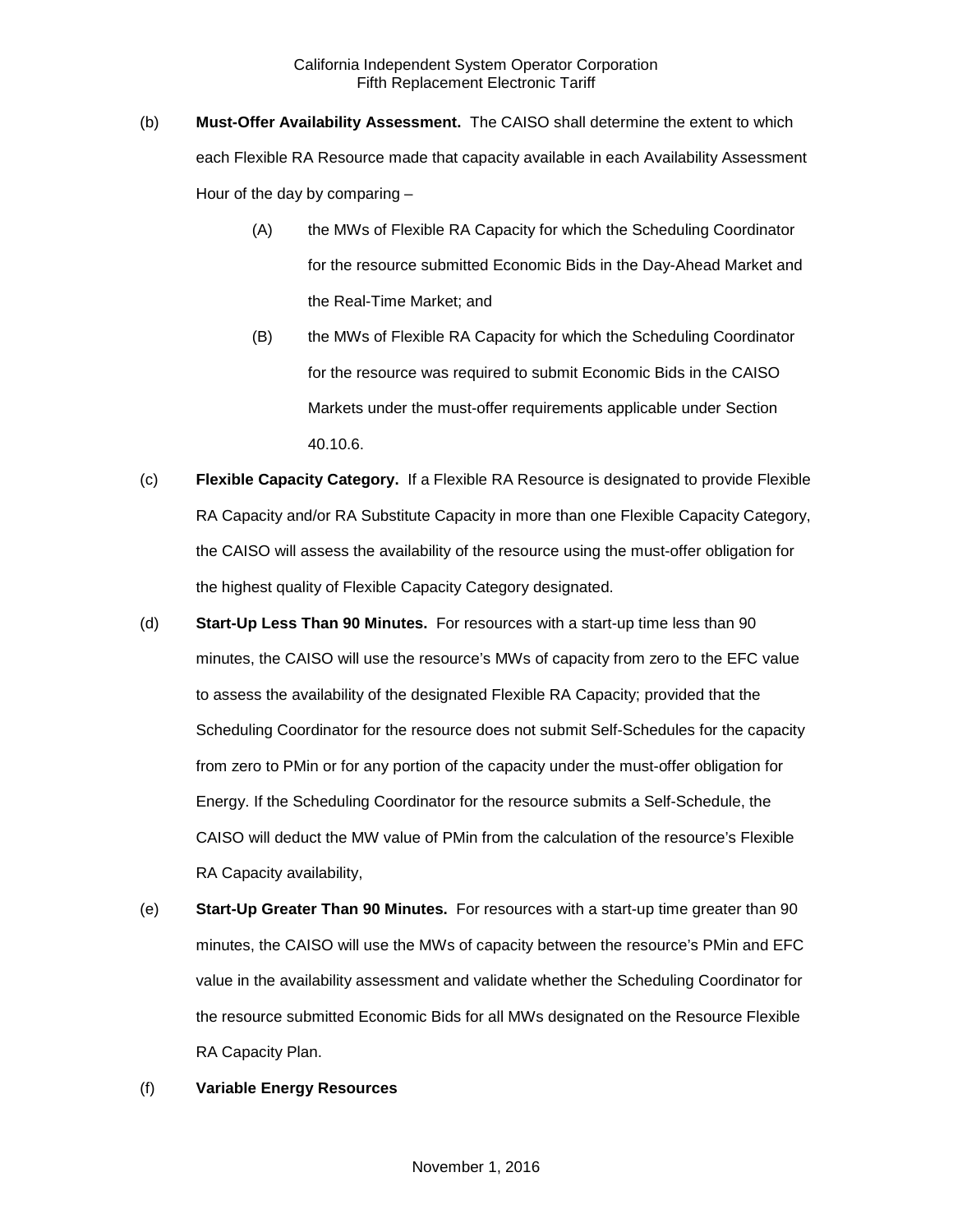- (1) **Flexible RA Capacity Equal to EFC.** If the Flexible RA Capacity designated on the monthly Resource Flexible RA Capacity Plan is equal to the resource's EFC value, the CAISO will assess the availability of the designated Flexible RA Capacity based on the Economic Bids for Flexible RA Capacity the Scheduling Coordinator for the resource submitted up to the MWs in the Variable Energy Resource forecast applicable under Section 4.8.2.
- (2) **Flexible RA Capaity Less Than EFC.** If the Flexible RA Capacity designated in the monthly Resource Flexible RA Capacity Plan is less than the EFC value for the resource, the CAISO will assess availability using the ratio of the amount shown on the monthly plan to the relevant EFC value, and applies that ratio to the MWs of Economic Bids and the Variable Energy Resource forecast.
- (3) **VER Forecast Less Than Flexible RA Capacity.** If the MWs in the Variable Energy Resource forecast are less than the MWs of Flexible RA Capacity designated in the monthly Resource Flexible RA Capacity Plan, and the Economic Bids are greater than or equal to the forecast amount for that hour, the resource is 100 percent available up to the forecast amount.
- (4) **VER Forecast Greater Than Flexible RA Capacity.** If the MWs in the Variable Energy Resource forecast are greater than the MWs of Flexible RA Capacity designated in the monthly Resource Flexible RA Capacity Plan, the Scheduling Coordinator for the resource must submit Economic Bids equal to the forecast amount. If the Scheduling Coordinator for the resource submits Economic Bids for MWs above the forecast, or the resource generates above the forecast, the CAISO will limit the calculated availability to the forecast amount.
- (5) **No Day-Ahead Market Obligation.** For Variable Energy Resources that do not have an obligation to submit Economic Bids into the Day-Ahead Market, the CAISO will base the availability assessment of the Flexible RA Capacity only on the resource's Economic Bids in the Real-Time Market.

**40.9.3.3 Availability of Overlapping Local/System and Flexible RA Capacity**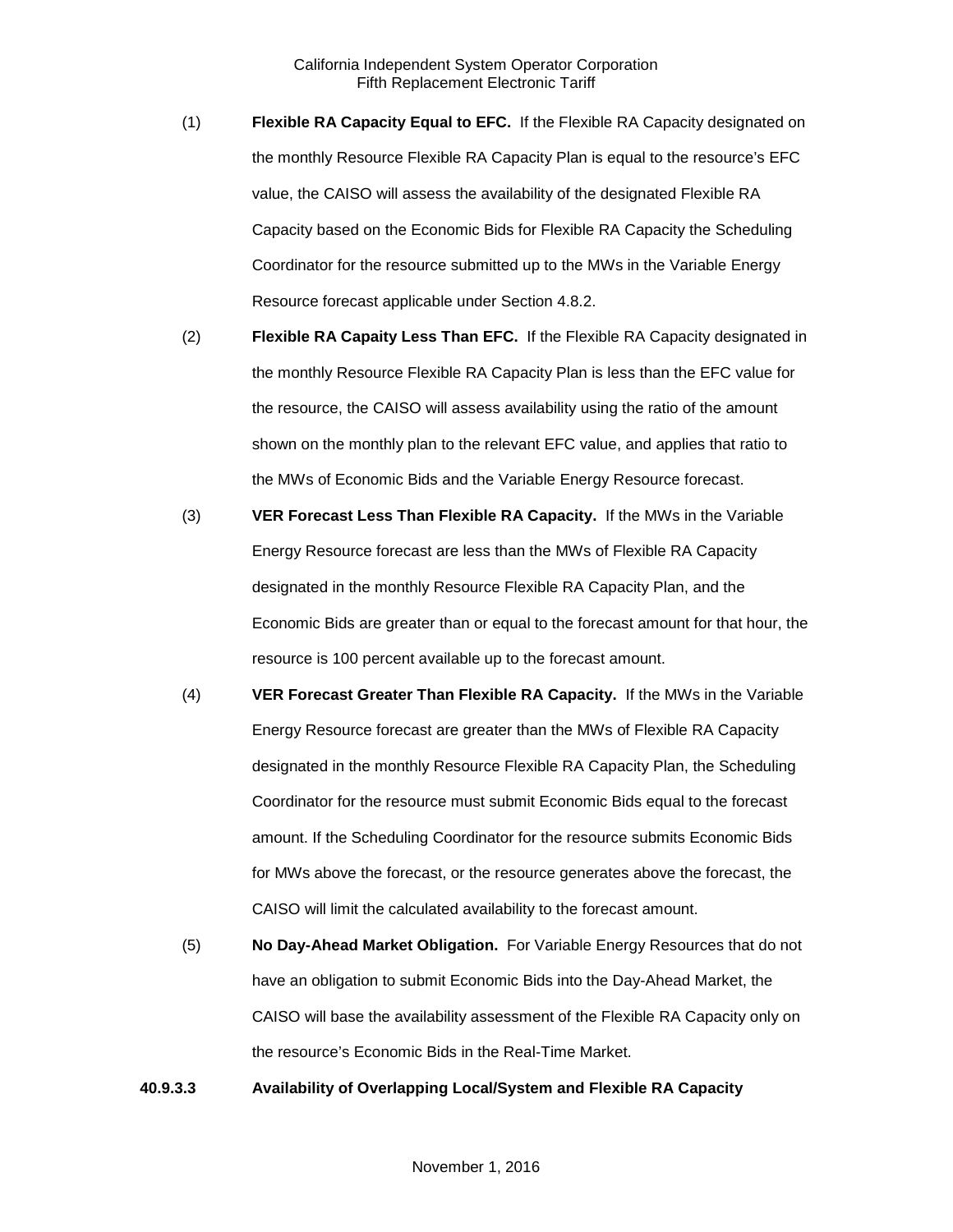- (a) **Overlap Determination.** The availability assessment for overlapping Resource Adequacy commitments shall apply to those hours in which a resource was subject to the must-offer obligations for local and/or system Resource Adequacy Capacity and Flexible RA Capacity in any Availability Assessment Hour and for any portion of the same capacity.
- (b) **Must-Offer Availability Assessment.** The CAISO shall determine the extent to which each resource with overlapping Resource Adequacy commitments made that capacity available to the CAISO in each overlapping Availability Assessment Hour of the day by comparing –
	- (1) the MWs of local and/or system Resource Adequacy Capacity and Flexible RA Capacity for which the Scheduling Coordinator for the resource submitted Economic Bids in the Day-Ahead Market and the Real-Time Market; and
	- (2) the MWs of local and/or system Resource Adequacy Capacity and Flexible RA Capacity for which the Scheduling Coordinator for the resource was required to submit Economic Bids in the CAISO Markets, in accordance with the applicable must -offer requirements in Sections 40.6 and 40.10.6.
- (d) **Calculation.** The CAISO's calculation of the Availability Assessment for overlapping RA commitments shall count –
	- (1) any portion of the overlapping MW only once; and
	- (2) the total MWs of capacity at the higher of the Resource Adequacy Capacity commitment or the Flexible RA Capacity commitment.

# **40.9.3.4 Treatment of Maintenance Outages**

- (a) **Replacement Not Required.** The RAAIM Availability Assessment for a Resource Adequacy Resource excludes the capacity, duration, and must-offer requirements for Resource Adequacy Capacity –
	- (1) with an Approved Maintenance Outage or pending request for a Maintenance Outage as of 45 days prior to the start date of the Resource Adequacy month; however any subsequent incremental increase in the MWs or duration of the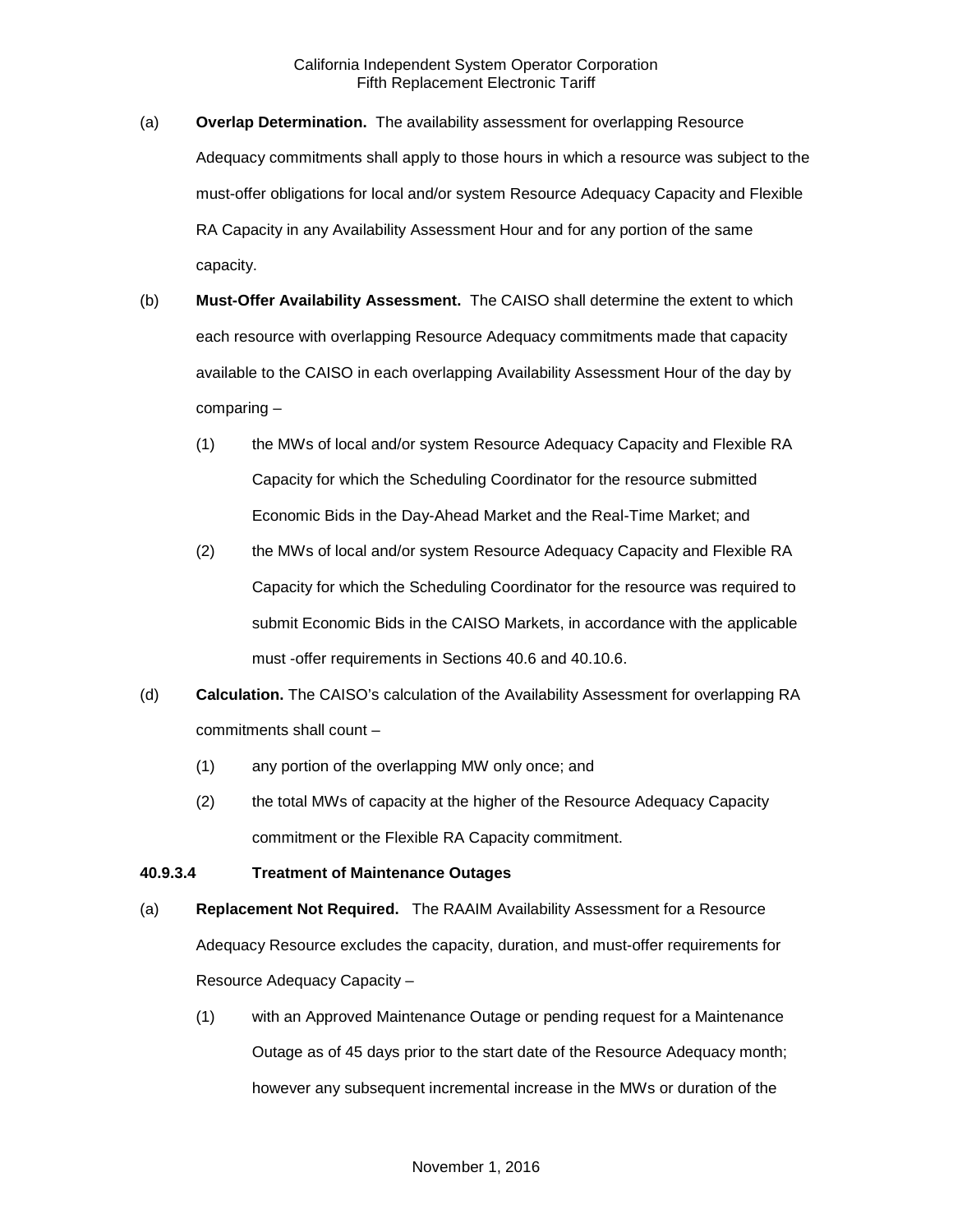outage will be subject to RAAIM unless RA Replacement Capacity for the incremental outage is required and provided or is not required; or

- (2) on an Approved Maintenance Outage during the Resource Adequacy month that does not require RA Replacement Capacity under Section 9.3.1.3.3.
- (b) **Replacement Requirement Provided.** For each Maintenance Outage that a Resource Adequacy Resource requests less than 45 days prior to the start of the relevant resource adequacy month and that requires RA Replacement Capacity –
	- (1) the RAAIM Availability Assessment for the resource excludes the capacity, duration, and must-offer requirement for Resource Adequacy Capacity on an Approved Maintenance Outage to the extent the resource provides RA Replacement Capacity for that outage as required under Section 9.3.1.3.3; and
	- (2) the RAAIM Availability Assessment for the replacement resource includes the capacity, duration, and must-offer requirement for the RA Replacement Capacity commitment.
- (c) **Replacement Requirement Not Provided.** For each Maintenance Outage that a Resource Adequacy Resource requests less than 45 days prior to the start of the relevant resource adequacy month, the RAAIM Availability Assessment for the resource includes the capacity, duration, and must-offer requirement for Resource Adequacy Capacity on an Approved Maintenance Outage to the extent the resource does not provide RA Replacement Capacity for the outage as required under Section 9.3.1.3.3.

#### **40.9.3.5 Treatment of Forced Outages**

#### (a) **RA Substitute Capacity – Local And System**

- (1) The RAAIM Availability Assessment for a Resource Adequacy Resource includes the capacity, duration, and must-offer requirement for Resource Adequacy Capacity on a Forced Outage, except to extent the resource provides RA Substitute Capacity for the outage in accordance with Section 40.9.3.6.
- (2) The RAAIM Availability Assessment for the substitute resource includes the capacity, duration, and must-offer requirement for the RA Substitute Capacity.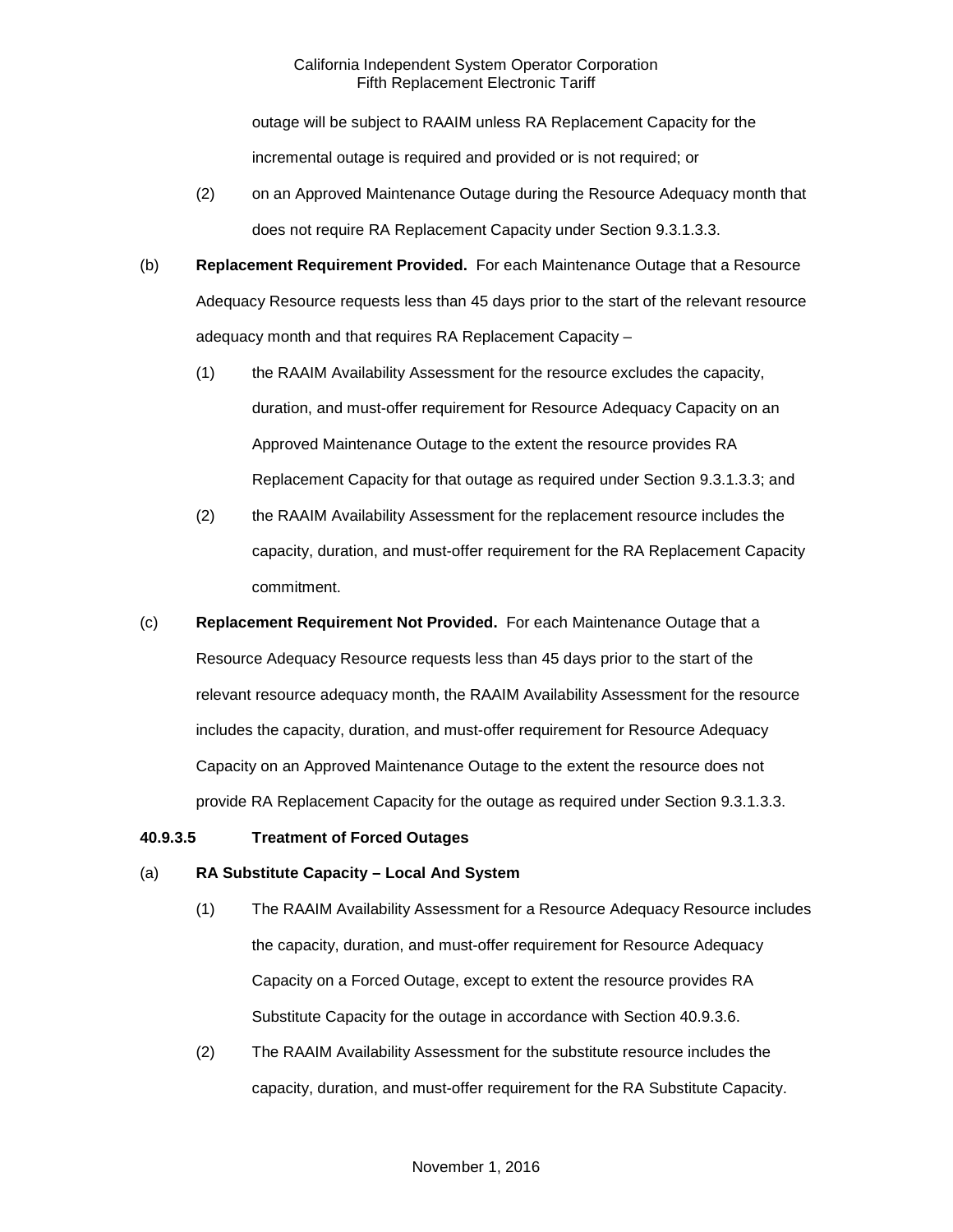### (b) **RA Substitute Capacity – Flexible**

- (1) The RAAIM Availability Assessment for a Flexible RA Resource includes the capacity, duration, and must-offer requirement for Flexible RA Capacity on a Forced Outage, except to extent the resource provides RA Substitute Capacity for that outage in accordance with Section 40.9.3.6.
- (2) The RAAIM Availability Assessment for the substitute resource includes the capacity, duration, and must-offer requirement for the RA Substitute Capacity.
- (3) For each day the substitute resource is committed to provide Flexible RA Capacity and/or RA Substitute Capacity in more than one Flexible Capacity Category, the RAAIM Availability Assessment applies the must-offer obligation for the highest quality Flexible Capacity Category to the total MWs of the flexible capacity requirement.
- (c) **Exclusions from RAAIM.** The RAAIM Availability Assessment excludes the capacity, duration, and must-offer requirement for local and/or system Resource Adequacy Capacity or Flexible RA Capacity on a Forced Outage in a nature of work category relating to an administrative action by the resource owner, a cause outside of the control of the resource owner, or a short-term use limitation, as those categories are specified in the Business Practice Manual.
- (d) Scheduling Coordinators for Resource Adequacy Resources with a PMax of at least one (1) MW but less than 10 MWs that do not meet the requirement to provide information on Forced Outages in accordance with Section 9.3.10 shall report outages and de-rates in accordance with the process set forth the Business Practice Manual.

# **40.9.3.6 Substitute Capacity**

# (a) **Substitution**

(1) The Scheduling Coordinator for a Resource Adequacy Resource may provide RA Substitute Capacity for its local and/or system Resource Adequacy Capacity or Flexible RA Capacity on a Forced Outage or de-rate.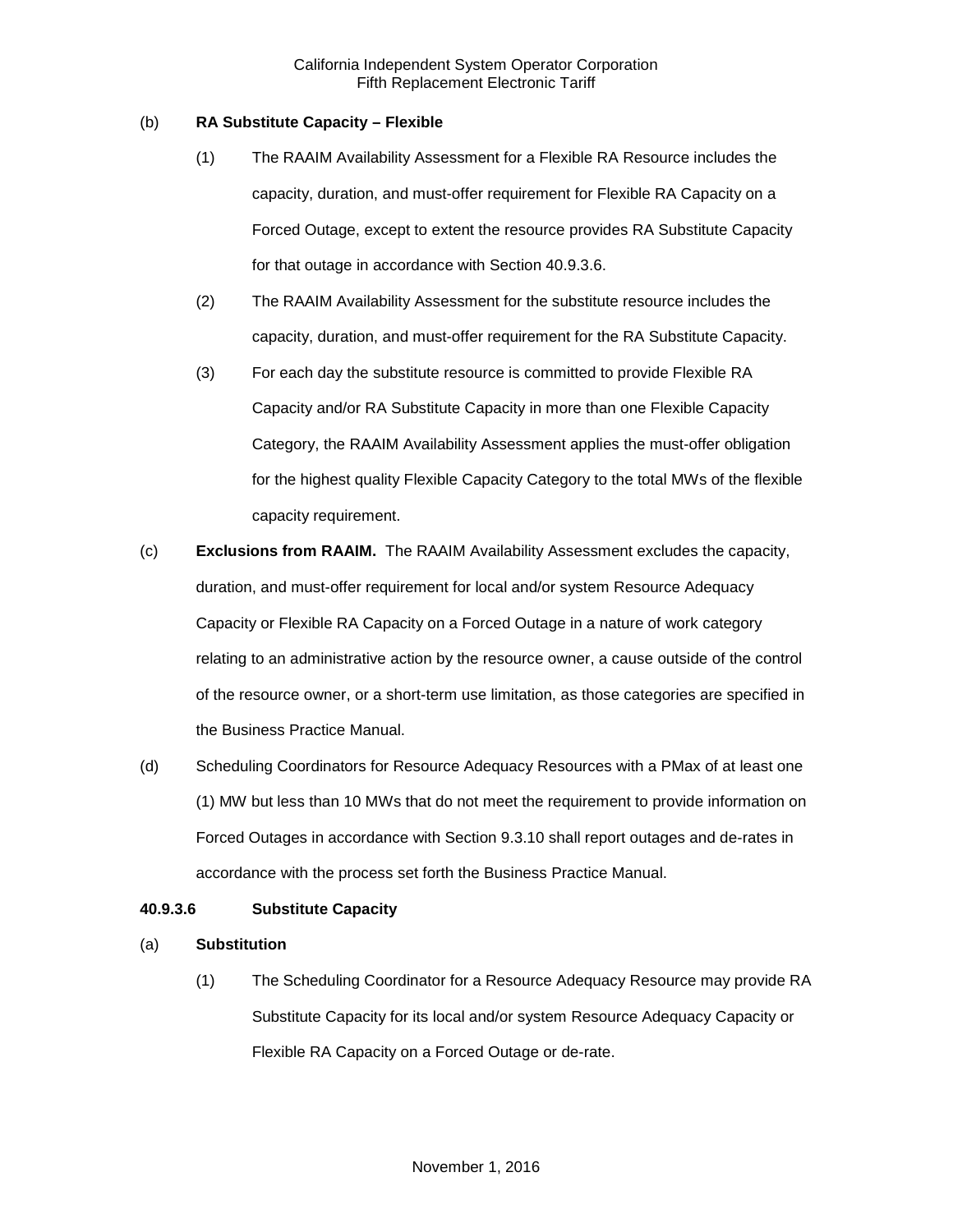(2) If the Resource Adequacy Resource on outage and the substituting resource do not have the same Scheduling Coordinator, the Scheduling Coordinator for the substituting resource must confirm and approve the proposed substitution in accordance with the process set forth in the Business Practice Manual.

### (b) **Availability**

- (1) RA Substitute Capacity must be operationally available to the CAISO:
- (2) Capacity on, or scheduled to be on, a Forced Outage, Approved Maintenance Outage, or de-rate, is not operationally available and shall not qualify to be RA Substitute Capacity for the duration of the period that it is unavailable.
- (3) RA Replacement Capacity, RMR Capacity, CPM Capacity, and capacity committed to be Resource Adequacy Capacity in a monthly Supply Plan shall not qualify to be RA Substitute Capacity for the duration of that commitment.
- (4) RA Substitute Capacity shall not qualify to be RA Replacement Capacity, RMR Capacity, CPM Capacity, or Resource Adequacy Capacity in a monthly Supply Plan, for the duration of the substitution.
- (5) If a resource provides RA Substitute Capacity for multiple Resource Adequacy Resources under Section 40.9.3.6.3, the same capacity committed as RA Substitute Capacity for one Resource Adequacy Resource shall not qualify as RA Substitute Capacity for a different Resource Adequacy Resource during the same substitution period.
- (6) RA Substitute Capacity will be treated as Resource Adequacy Capacity during the period of substitution for purposes of a Forced Outage or de-rate allocation.

### (c) **Timing of Substitution Request**

(1) **Day-Ahead Market.** Requests for substitution in the Day-Ahead Market must be submitted in accordance with the timeline specified in the Business Practice Manual and be approved by the CAISO to be included in the Day-Ahead Market for the next Trading Day. Requests for substitution in the Day-Ahead Market submitted at or after the timeline specified in the Business Practice Manual and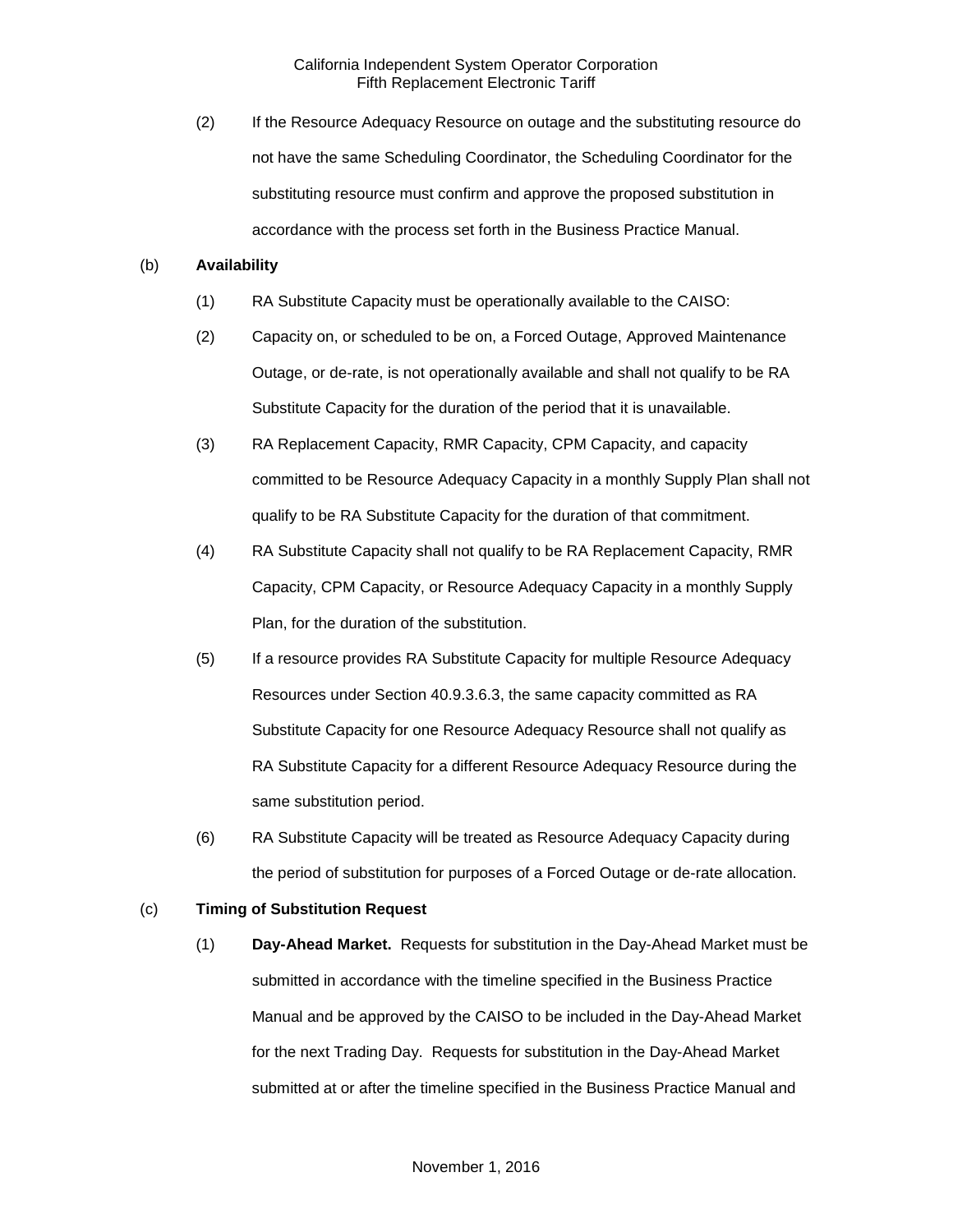that are approved by the CAISO will be included in the Day-Ahead Market for the second Trading Day.

(2) **Real-Time Market.** Requests for substitution in the Real-Time Market must be submitted in accordance with the timeline in the Business Practice Manual.

# **40.9.3.6.1 RA Substitute Capacity From A Single Resource**

(a) **Option.** The Scheduling Coordinator for a Resource Adequacy Resource that is on a Forced Outage or de-rate may provide RA Substitute Capacity for that capacity from a single resource.

# (b) **Local Capacity Area Resource Substitution**

# (1) **Pre-Qualified Substitution.**

- (A) **Annual Process.** The CAISO will annually conduct a process to assess the eligibility of resources to pre-qualify as RA Substitute Capacity for Local Capacity Resource Adequacy Resources. The CAISO will publish a list of the pre-qualified resources in accordance with the timeline in the Business Practice Manual.
- (B) **Pre-Qualification Requirement.** The CAISO will pre-qualify a resource to provide RA Substitute Capacity that is located at the same bus as, or a compatible bus to, that of the Local Capacity Area Resource Adequacy Resource for which it could substitute.
- (C) **Request.** To use a pre-qualified resource in the Day-Ahead Market or Real-Time Market as RA Substitute Capacity, the Scheduling Coordinator for the Local Capacity Area Resource Adequacy Resource on a Forced Outage or de-rate must submit a timely substitution request in accordance with Section 40.9.3.6(c).
- (D) **Approval.** The CAISO will grant a request that meets the requirements in Sections 40.9.3.6.1(b)(1)(C) and 40.9.3.6(b).
- (2) **Non-Pre-Qualified Substitution.** 
	- (A) **Day-Ahead Market.** The Scheduling Coordinator for a Local Capacity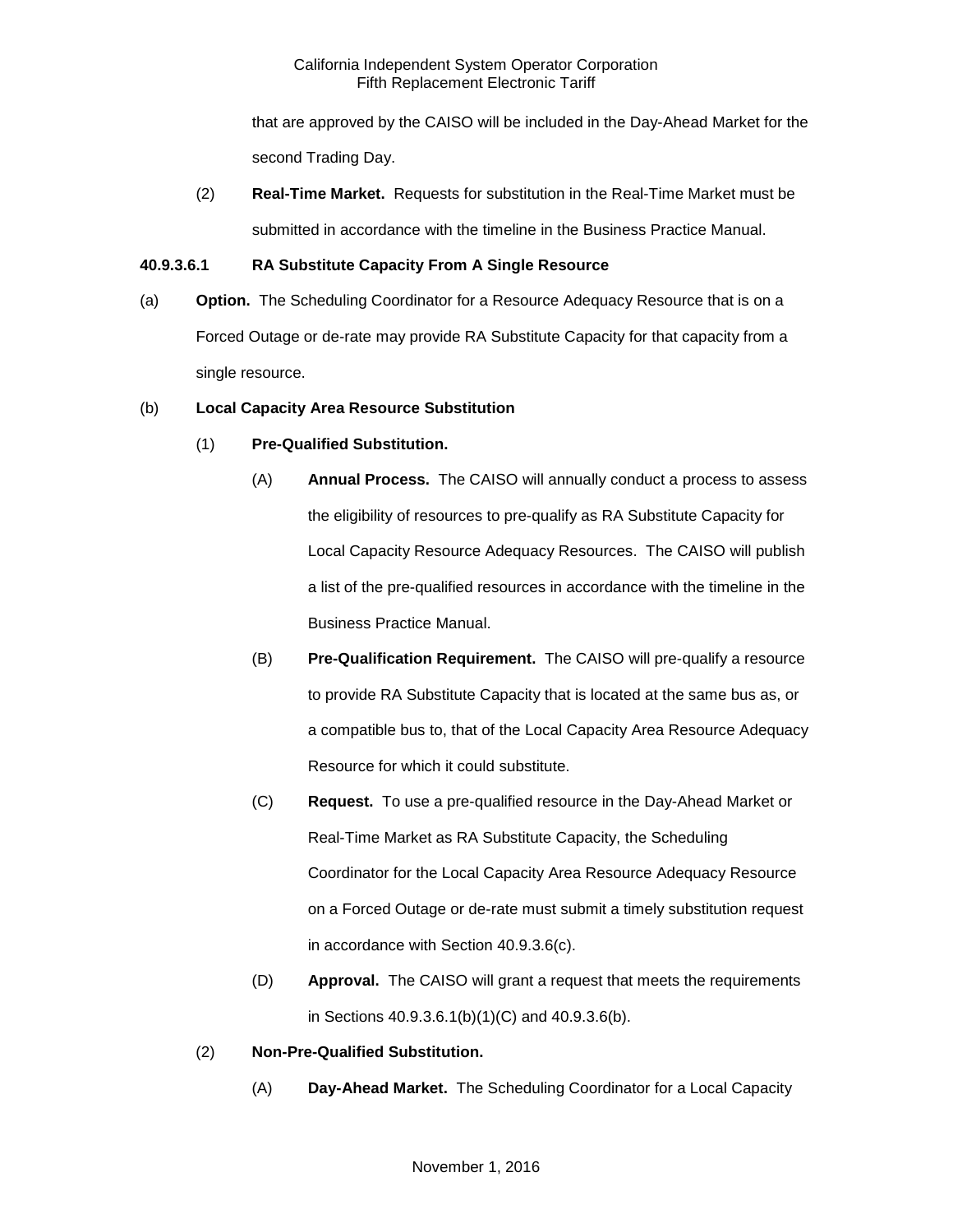Area Resource Adequacy Resource on a Forced Outage or de-rate may submit a request to substitute a non-pre-qualified resource only in the Day-Ahead Market.

- (B) **Request.** To use a non-pre-qualified resource as RA Substitute Capacity, the Scheduling Coordinator for the Local Capacity Area Resource Adequacy Resource must submit a timely substitution request in accordance with Section 40.9.3.6(c), and the alternate resource must be located in the same Local Capacity Area.
- (C) **Approval.** The CAISO will grant a request that meets the requirements in Sections 40.9.3.6.1(b)(2)(A) and (B), and 40.9.3.6(b).

# (c) **Non-Local Capacity Area Resource Substitution**

- (1) **Request.** To use a resource as RA Substitute Capacity, the Scheduling Coordinator for a non-Local Capacity Area Resource Adequacy Resource that has a Forced Outage or de-rate must submit a timely substitution request in the Day-Ahead Market or Real-Time Market in accordance with Section 40.9.3.6(c).
- (2) **Approval.** The CAISO will grant the request if the alternate resource has adequate deliverable capacity to provide the RA Substitute Capacity and meets the requirements in Sections 40.9.3.6.1(c)(1) and 40.9.3.6(b).

# (d) **External Resources**

- (1) **Request.** To use a Dynamic System Resource, Non-Dynamic System Resource, NRS-RA Resource, or Pseudo-Tie as RA Substitute Capacity, the Scheduling Coordinator for a Resource Adequacy Resource that has a Forced Outage or de-rate must submit a timely substitution request in the Day-Ahead Market in accordance with Section 40.9.3.6(c).
- (2) **Approval.** The CAISO will grant the request if the alternate resource is external to the CAISO Balancing Authority Area (including Pseudo-Ties), the Scheduling Coordinator for the resource has an adequate available import allocation at the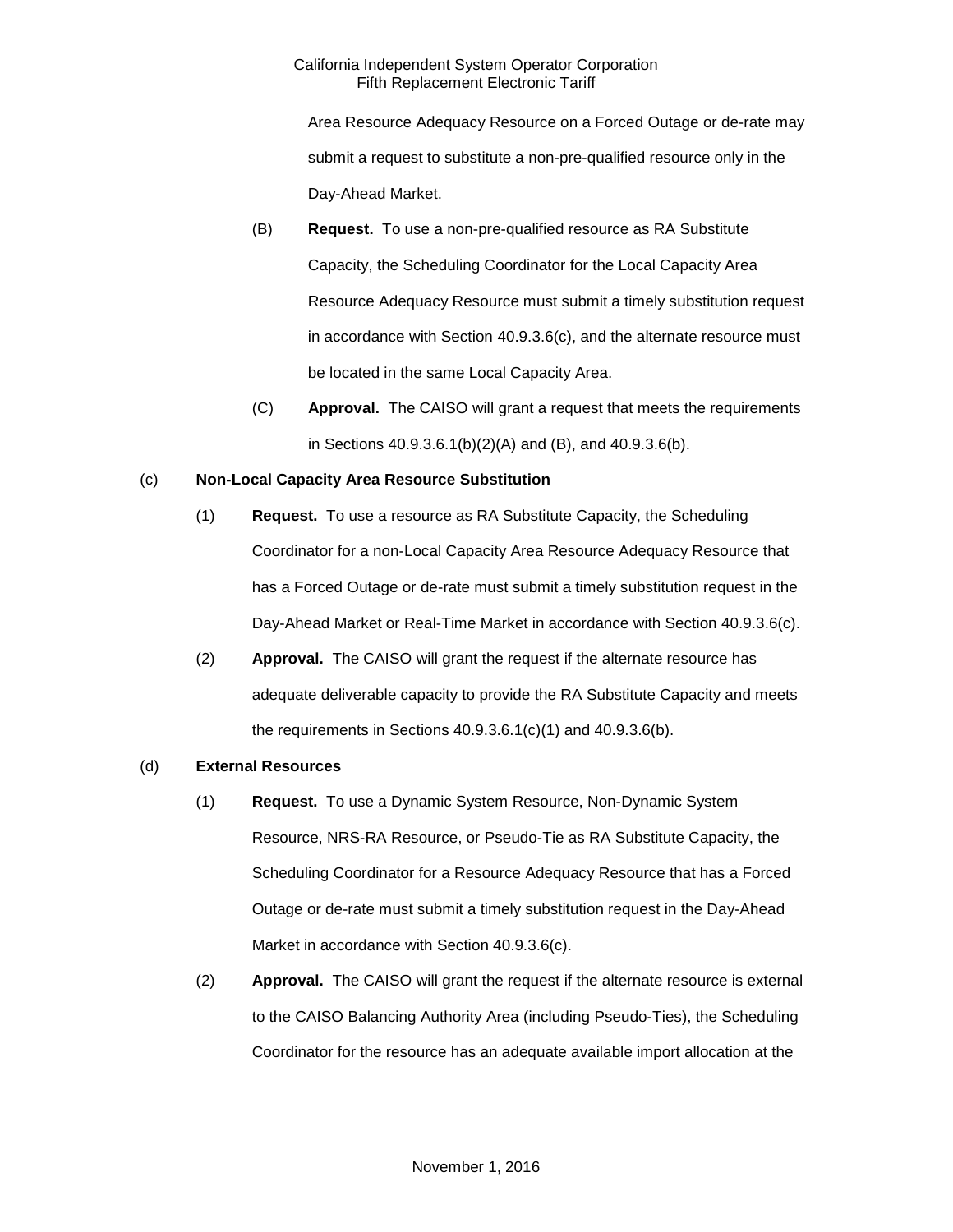resource's Scheduling Point to provide the RA Substitute Capacity, and meets the requirements in Sections 40.9.3.6.1(d)(1) and 40.9.3.6(b).

### (e) **Flexible RA Capacity**

- (1) **Request.** To use a resource as RA Substitute Capacity, the Scheduling Coordinator for the Flexible RA Resource that has a Forced Outage or de-rate must submit a timely substitution request in the Day-Ahead Market or Real-Time Market in accordance with Section 40.9.3.6(c) and specify the MW of RA Substitute Capacity to be provided, which may not exceed the MWs of the outage.
- (2) **Approval.** The CAISO will grant the request if the alternate resource has adequate deliverable capacity to provide the RA Substitute Capacity, meets the applicable requirements in Sections 40.9.3.6.1(e) and 40.9.3.6(b), and is capable of meeting the must-offer obligation in Section 40.10.6 applicable to the highest quality Flexible Capacity Category for the MWs of the Flexible RA Capacity commitments of the resource on outage and the alternate resource.

#### **40.9.3.6.2 RA Substitute Capacity From Multiple Resources**

(a) **Option.** The Scheduling Coordinator for a Resource Adequacy Resource on a Forced Outage or de-rate may submit a request to substitute that capacity with RA Substitute Capacity from multiple alternate resources, including a resource already providing RA Substitute Capacity for one or more Resource Adequacy Resources.

#### (b) **Local Capacity Area Resource Substitution**

(1) **Request.** To use RA Substitute Capacity from multiple resources, the Scheduling Coordinator for the Local Capacity Area Resource Adequacy Resource on a Forced Outage or de-rate must submit a timely substitution request in the Day-Ahead Market in accordance with Section 40.9.3.6(c) if any of the alternate resources are not pre-qualified to substitute for the resource on the outage; however, if all of the alternate resources are pre-qualified to provide RA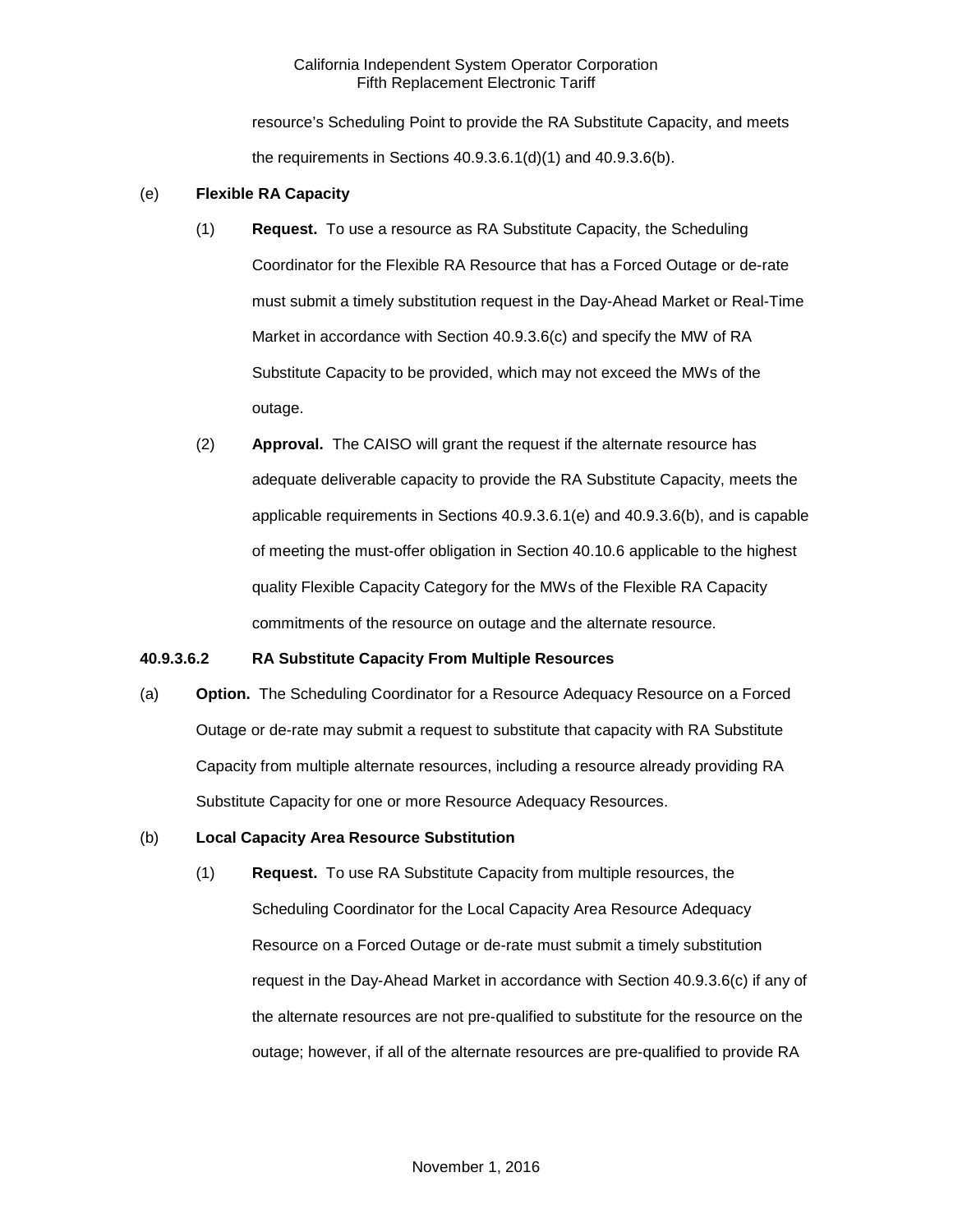Substitute Capacity for that resource, the request may be submitted in the Day-Ahead Market or Real-Time Market.

(2) **Approval.** The CAISO will grant the request if it meets the requirements in Sections 40.9.3.6.2(b)(1) and 40.9.3.6(c) and the alternate resources are either pre-qualified, or are not pre-qualified but are located in the same Local Capacity Area as the Resource Adequacy Resource.

# (c) **Non-Local Capacity Area Resources**

- (1) **Request.** To use RA Substitute Capacity from multiple resources, the Scheduling Coordinator for a non-Local Capacity Area Resource Adequacy Resource on a Forced Outage or de-rate must submit a timely substitution request in the Day-Ahead Market or the Real-Time Market in accordance with Section 40.9.3.6(c).
- (2) **Approval.** The CAISO will grant the request if all of the alternate resources meet the requirements in Sections 40.9.3.6.2(c)(1) and 40.9.3.6(c).

# (d) **External Resources**

- (1) **Request.** To use multiple Dynamic System Resources, Non-Dynamic System Resources, NRS-RA Resources, or Pseudo-Ties as RA Substitute Capacity, the Scheduling Coordinator for a Resource Adequacy Resource that has a Forced Outage or de-rate must submit a timely substitution request in the Day-Ahead Market in accordance with Section 40.9.3.6(c).
- (2) **Approval.** The CAISO will grant the request if the alternate resources are external to the CAISO Balancing Authority Area (including Pseudo-Ties), and the Scheduling Coordinator of each alternate resource has an adequate available import allocation at the resource's Scheduling Point to provide the RA Substitute Capacity, and meet the requirements in Sections 40.9.3.6.e(d)(1) and 40.9.3.6(b).

# (e) **Flexible RA Capacity**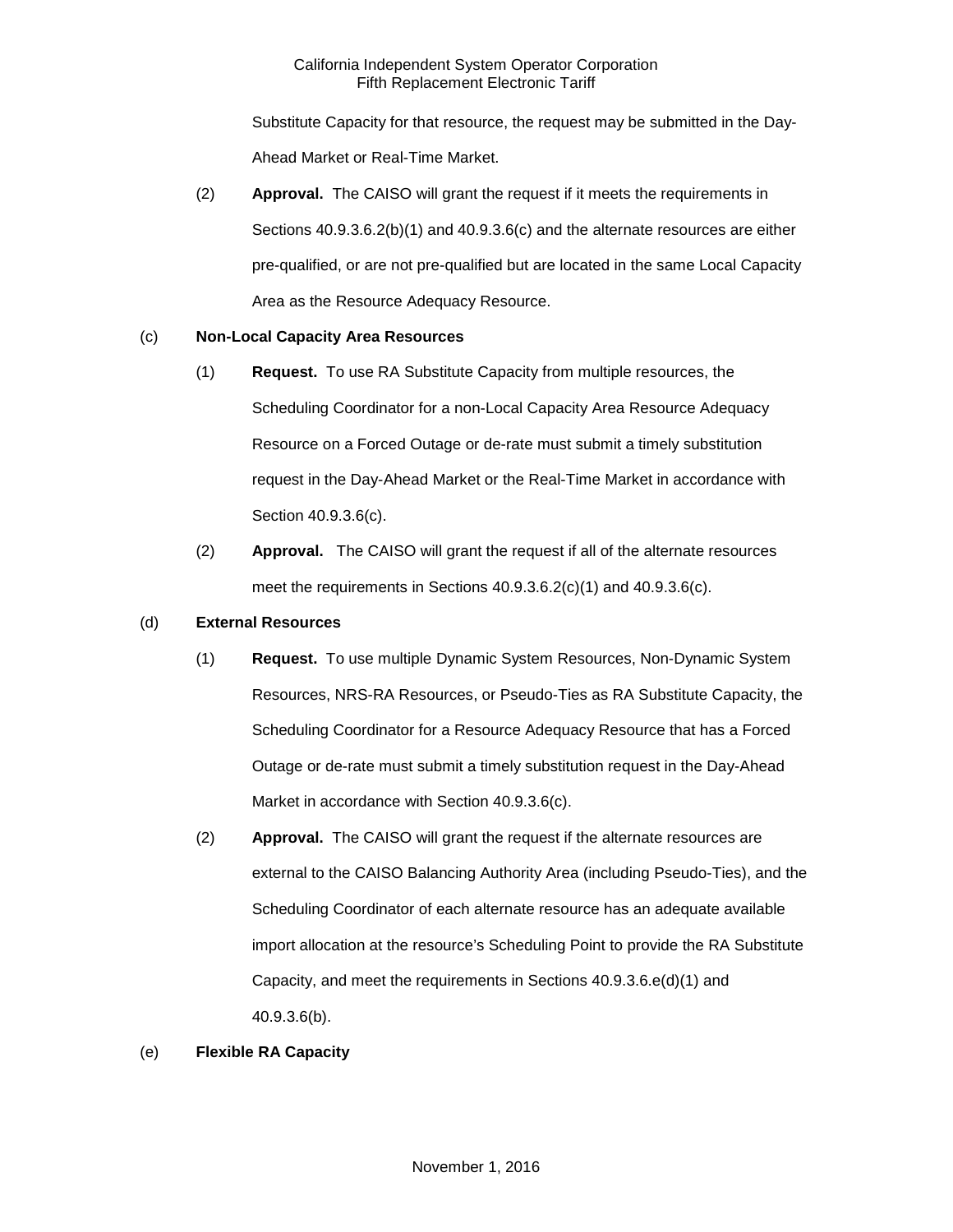- (1) **Request.** To use RA Substitute Capacity from multiple resources, the Scheduling Coordinator for a resource providing Flexible RA Capacity on a Forced Outage or de-rate must submit a timely substitution request in the Day-Ahead Market or the Real-Time Market and the alternate resources must be located in the CAISO Balancing Authority Area, which does not include a Pseudo-Tie of a Generating Unit or a Resource-Specific System Resource.
- (2) **Approval.** The CAISO will grant the request if the alternate resources meet the requirements in Sections 40.9.3.6.2(d)(1) and 40.9.3.6(c).

**40.9.3.6.3 Multiple Substitution by One Resource.** The Scheduling Coordinator for a resource already providing RA Substitute Capacity may provide RA Substitute Capacity for one or more additional Resource Adequacy Resources on a Forced Outage or de-rate, subject to approval by the CAISO pursuant to Section 40.9.3.6.1 or 40.9.3.6.2.

**40.9.3.6.4 Resource Adequacy Obligation.** To the extent a resource provides RA Substitute Capacity, the resource must meet and comply with all requirements in Section 40 applicable to RA Substitute Capacity for the duration of the substitution; except that RA Substitute Capacity shall be released from this obligation and the substitution requirements in Section 40.9 –

(a) at the end of the approved substitution period; or

(b) upon request by either the Scheduling Coordinator for the resource on Forced Outage or the Scheduling Coordinator for the substitute resource, and approval by the other Scheduling Coordinator, in accordance with the process set forth in the Business Practice Manual.

**40.9.3.6.5 Treatment of Unbid Capacity.** If the Scheduling Coordinator for RA Substitute Capacity does not submit Bids or Self-Schedules for all or a portion of that capacity in accordance with Section 40.6 or 40.10.6, the CAISO --

- (1) will treat the unbid capacity as unavailable for purposes of Section 40.9; and
- (2) will reflect that unavailability in the RAAIM availability calculation for the Resource Adequacy Resource providing the RA Substitute Capacity.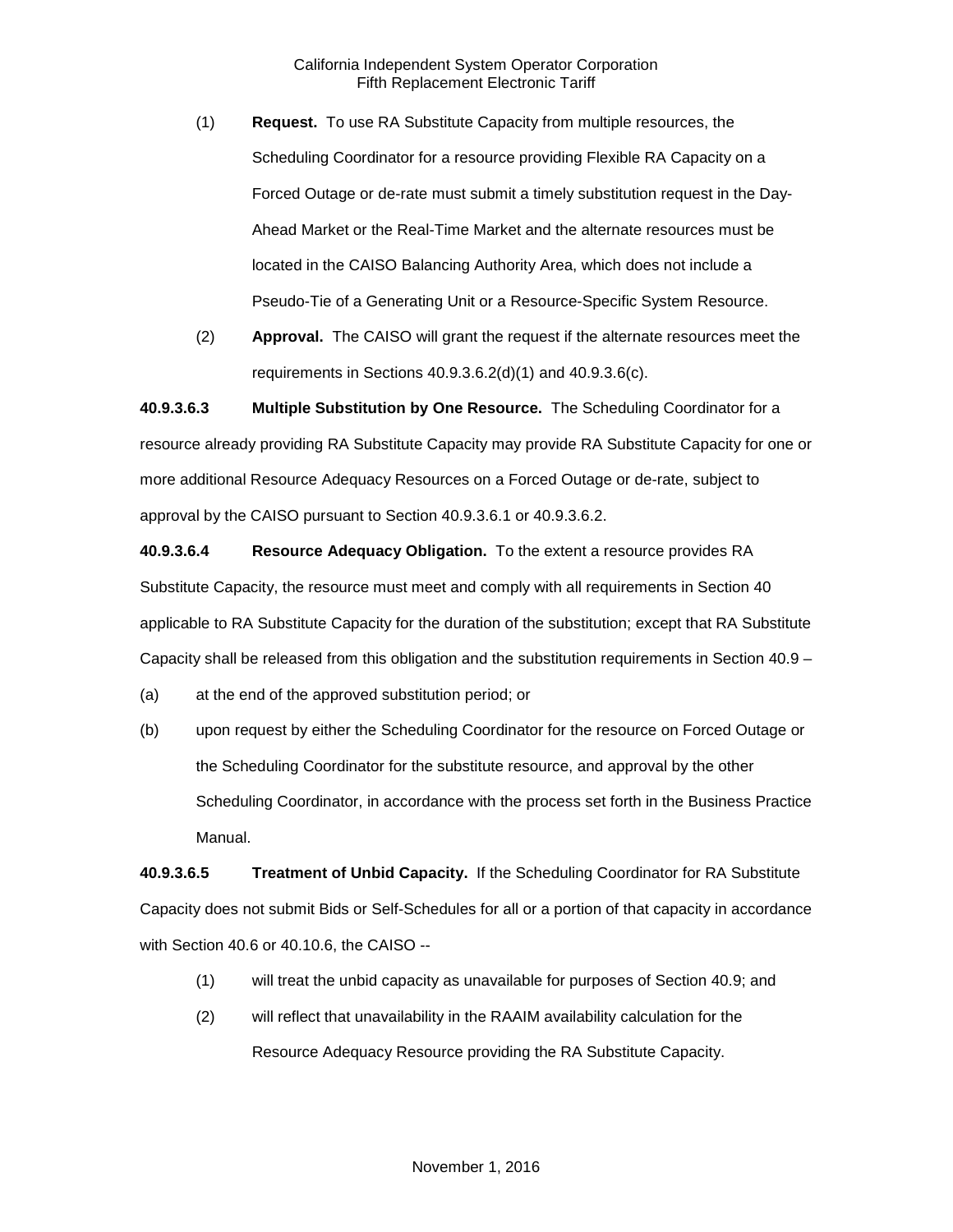### **40.9.4 Availability Assessment**

- (a) The CAISO shall determine a resource's monthly average availability on a percentage basis, based on –
	- (1) the availability assessment of the resource's minimum daily availability of local and/or system Resource Adequacy Capacity under Section 40.9.3.1, Flexible RA Capacity under Section 40.9.3.2, and overlapping Resource Adequacy commitments under Section 40.9.3.3, in the Day-Ahead Market and Real-Time Market;
	- (2) including the capacity, duration, and must-offer requirement for local and/or system Resource Adequacy Capacity or Flexible RA Capacity on a Forced Outage, except to the extent the resource provides RA Substitute Capacity for the outage in accordance with Section 40.9.3.6, or the Forced Outage is excluded from RAAIM under Section 40.9.3.5;
	- (3) including the capacity, duration, and must-offer requirement for any RA Substitute Capacity, RA Replacement Capacity, or CPM Capacity the resource is committed to provide; and
	- (4) excluding the Maintenance Outages specified in Section 40.9.3.4.
- (b) If the resource's minimum daily availability is the same in the Day-Ahead Market and the Real-Time Market, the CAISO will use the availability in the Real-Time Market in the calculation of the monthly average availability.
- (c) If the resource is committed to provide local and/or system RA capacity and Flexible RA Capacity in a month, but does not provide both for the full month, the CAISO prorates the number of days that local and/or system Resource Adequacy Capacity and Flexible RA Capacity was provided against the total number of days in the month.

### **40.9.5 Availability Standard**

(a) Percentage. The Availability Standard shall be 96.5 percent each month.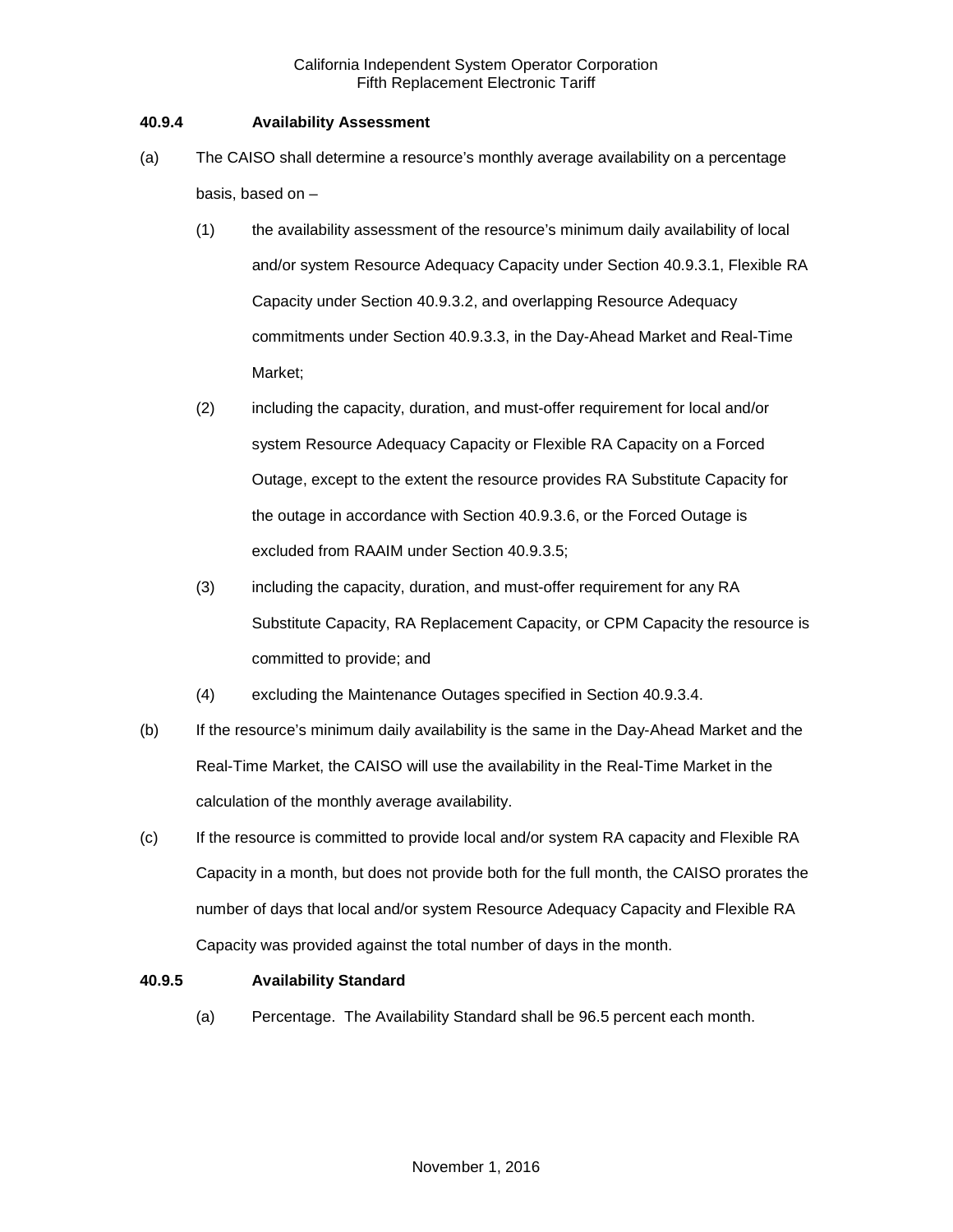(b) Availability Range. The CAISO shall apply the Availability Standard with a bandwidth of plus and minus two percent, which produces a range with a lower bound of 94.5 percent and an upper bound of 98.5 percent.

#### **40.9.6 Non-Availability Charges And Availability Incentive Payments**

- (a) **Non-Availability Charges.** A resource providing local and/or system Resource Adequacy Capacity, Flexible RA Capacity, or CPM Capacity that is subject to the availability assessment in accordance with Section 40.9.3 and whose monthly availability calculation under Section 40.9.4 is below the lower bound of the monthly Availability Standard of 94.5 percent will be subject to a Non-Availability Charge for the month.
- (b) **Availability Incentive Payments.** A resource providing local and/or system Resource Adequacy Capacity, Flexible RA Capacity, or CPM Capacity that is subject to the availability assessment under Section 40.9.3 and whose availability calculation under Section 40.9.4 is above the upper bound of the monthly Availability Standard of 98.5 percent will be eligible for an Availability Incentive Payment for the month.
- (c) **No Payment or Charge.** A resource providing local and/or system Resource Adequacy Capacity, Flexible RA Capacity, or CPM Capacity that is subject to the availability assessment under Section 40.9.3 and whose monthly availability calculation under Section 40.9.4 is equal to or between the lower bound of 94.5 percent and the upper bound of 98.5 percent of the Availability Standard will not be assessed a Non-Availability Charge nor paid an Availability Incentive Payment.(d) **Advisory Period.** During the advisory period of March 1, 2016 through April 30, 2016, the CAISO will show the Non-Availability Charges and Availability Incentive Payments on Settlement Statements but will not include those Non-Availability Charges and Availability Incentive Payments on Invoices for financial settlement.

#### **40.9.6.1 Determination of Non-Availability Charge**

- (a) **Calculation** 
	- (1) **RA Capacity.** The Non-Availability Charge for a Resource Adequacy Resource providing local, system, or Flexible RA Capacity shall be determined by the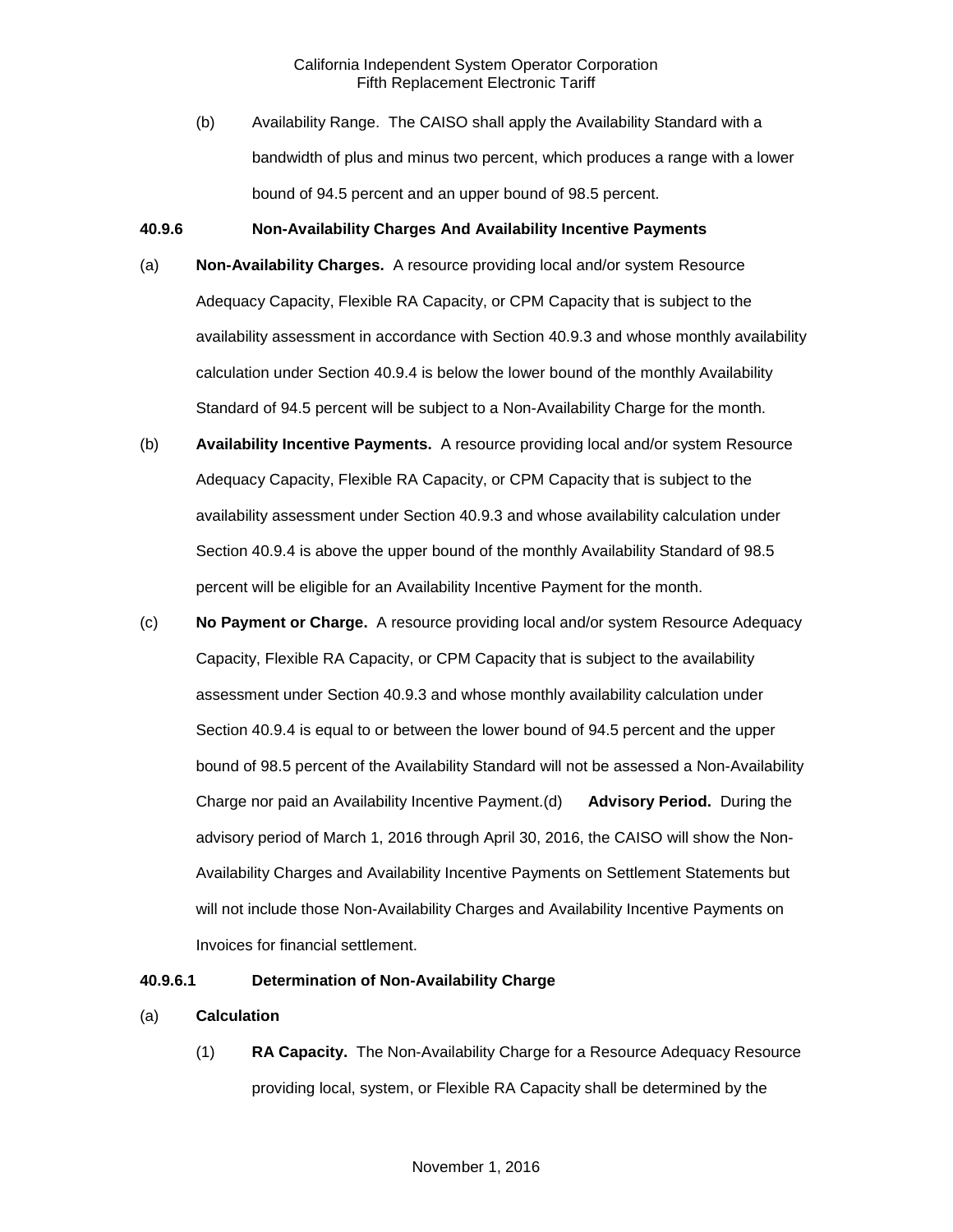resource's average monthly RA and Flexible RA MWs multiplied by the difference between the lower bound of the monthly Availability Standard of 94.5 percent and the resource's monthly availability percentage, and multiplying the product by the RAAIM price.

- (2) **CPM Capacity.** The Non-Availability Charge for a Resource Adequacy Resource providing CPM Capacity shall be determined by the resource's average monthly CPM MWs multiplied by the difference between the lower bound of the monthly Availability Standard of 94.5 percent and the resource's monthly availability percentage, and multiplying the product by the maximum of the resource's CPM price and the RAAIM price.
- (b) **RAAIM Price.** The RAAIM price shall be 60 percent of the CPM Soft-Cap Price in Section 43.4.1.1.

## **40.9.6.2 Determination of Availability Incentive Payment**

- (a) **Self-Funding.** The Availability Incentive Payment will be funded entirely through the monthly Non-Availability Charges assessed.
- (b) **Eligible Capacity**. The capacity of a Resource Adequacy Resource providing local, system or Flexible RA Capacity that is eligible to receive an Availability Incentive Payment shall be the resource's average monthly MWs of capacity that exceed the upper bound of the Availability Standard.
- (c) **Calculation.** 
	- (1) The monthly Availability Incentive Payment rate will equal the total Non-Availability Charges assessed for the month plus any unpaid funds under Section 40.9.6.2(d), divided by the total Resource Adequacy Capacity eligible to receive the Availability Incentive Payment that month.
	- (2) The Availability Incentive Payment rate shall not exceed three times the Non-Availability Charge rate.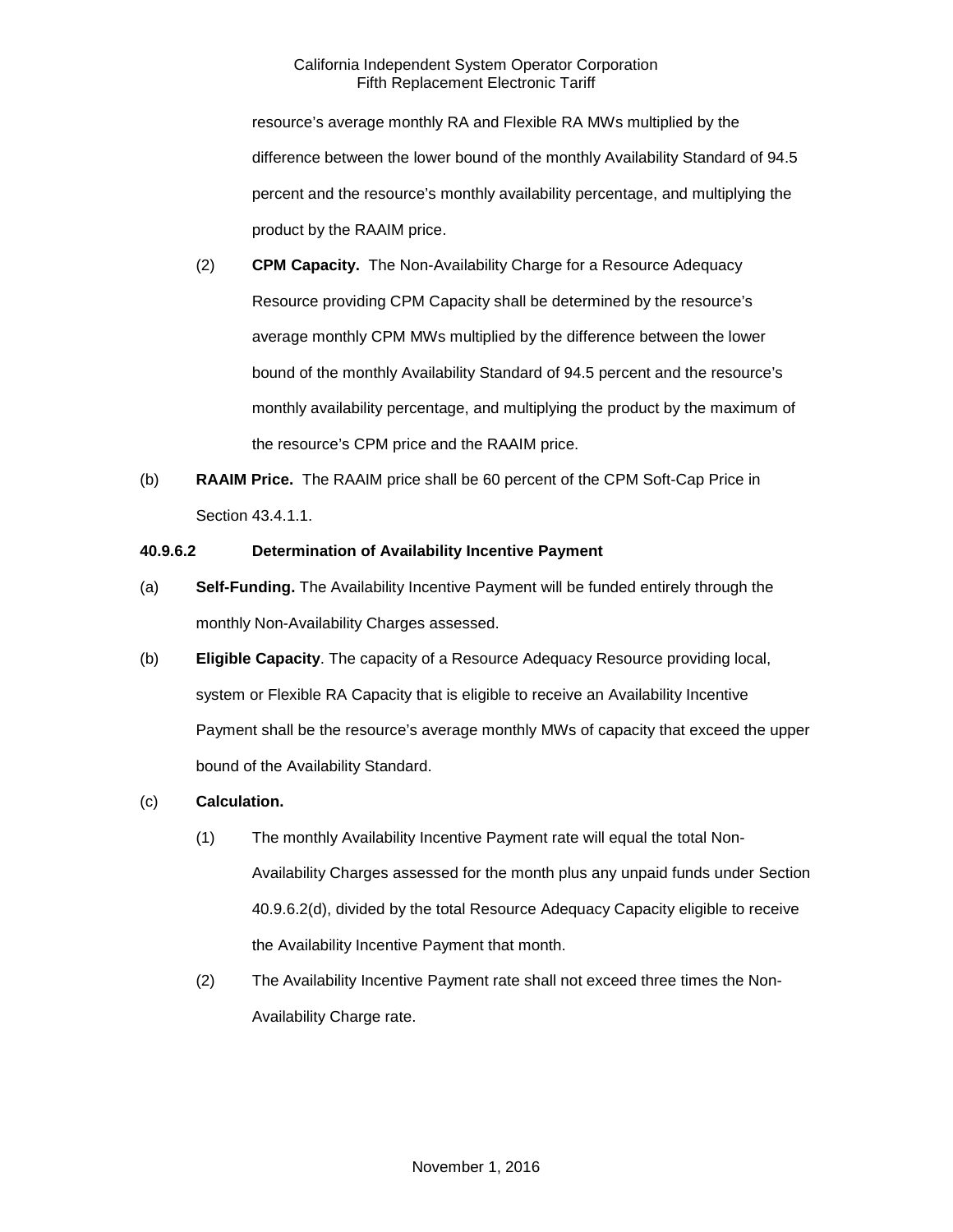- (3) The Availability Incentive Payment the CAISO shall pay to each eligible resource shall equal the product of its eligible capacity and the Availability Incentive Payment rate.
- (d) **Unpaid Funds.** Any Non-Availability Charge funds that are not distributed to Resource Adequacy Resources eligible to receive Availability Incentive Payments in a month will be added to the funds available for Availability Incentive Payments in the next month and will continue to roll over to the successive month until paid out or December 31, at which time the funds will be distributed to Load Serving Entities based on their load ratio share for the year.

#### **40.9.7 Reporting**

By July 1 of each year, the CAISO will provide an informational report that will be posted on the CAISO website and include information on the average actual availability each month of Resource Adequacy Resources, the total amount of Non-Availability Charges assessed and the total amount of Availability Incentive Payments made.

#### **40.10 Flexible RA Capacity**

#### **40.10.1 Flexible Capacity Needs Assessment**

The CAISO shall annually conduct a study to determine the Flexible Capacity Need of the CAISO Balancing Authority Area for each month of the next calendar year and provide the results of the study in the Flexible Capacity Needs Assessment.

#### **40.10.1.1 Process**

- (a) **Schedule.** The CAISO shall conduct the study pursuant to the schedule set forth in the Business Practice Manual, which shall include a process for stakeholders to review and provide input on the study methodology and assumptions and on the draft study results.
- (b) **Completion and Distribution.** The CAISO shall provide the final results of the Flexible Capacity Needs Assessment to each Local Regulatory Authority in the CAISO Balancing Authority Area and post the Flexible Capacity Needs Assessment on the CAISO Website no later than 120 days prior to the date that the annual Flexible RA Capacity Plans must be submitted under Section 40.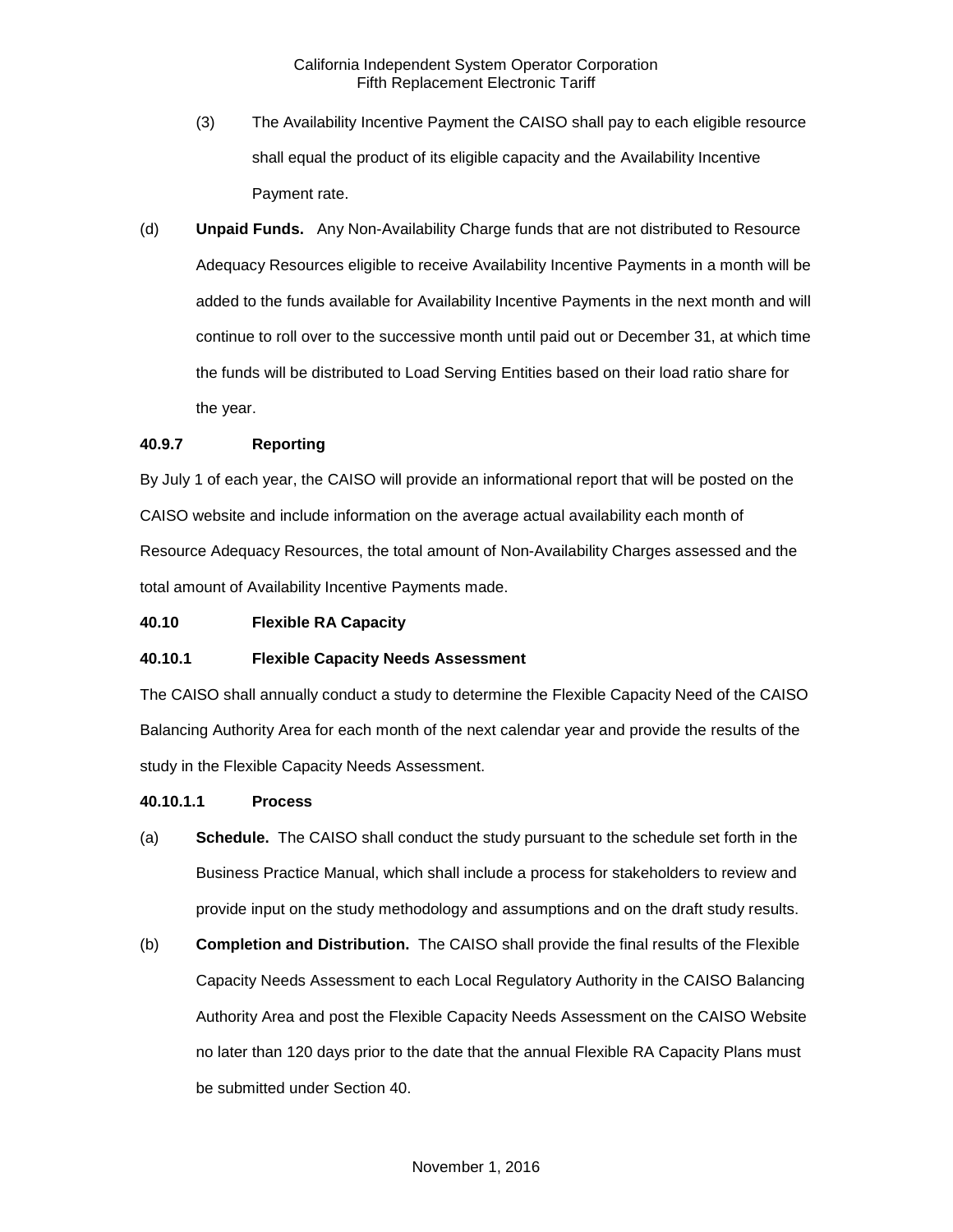## **40.10.1.2 Required Information From LSEs**

- (a) **Submission Requirement.** The Scheduling Coordinator for each Load Serving Entity in the CAISO Balancing Authority Area shall submit the information required by this Section, no later than January 15 each year, for use in the CAISO's study to generate minute-byminute net-load data that will be used to determine the Maximum Three-Hour Net-Load Ramp for each month.
- (b) **Required Information.** The Scheduling Coordinator for each Load Serving Entity in the CAISO Balancing Authority Area must submit information that --
	- (1) covers the calendar year in which the information is submitted and each year in the next five-year period;
	- (2) identifies each wind and solar resource connected to the CAISO Controlled Grid, and distributed wind and solar resources, that is owned, in whole or in part, by the Load Serving Entity, or under contractual commitment to the Load Serving Entity or the Load-following MSS Load Serving Entity, for all or a portion of its capacity;
	- (3) indicates the status of the resource as either in service or in development with its expected commercial operation date;
	- (4) for each wind and solar resource, specifies the MWs of installed capacity, renewable energy area location, MWs of flexible capacity owned by or contractually committed to the Load Serving Entity, and other information required by the Business Practice Manual;
	- (5) describes the balancing services, if any, provided by another balancing authority area for a wind or solar resource that is located outside of the CAISO Balancing Authority Area and that is owned by or contractually committed to the Load Serving Entity; and
	- (6) forecasts the MW of installed, behind-the-meter solar capacity in the Load Serving Entity's service area or part of its forecast served load.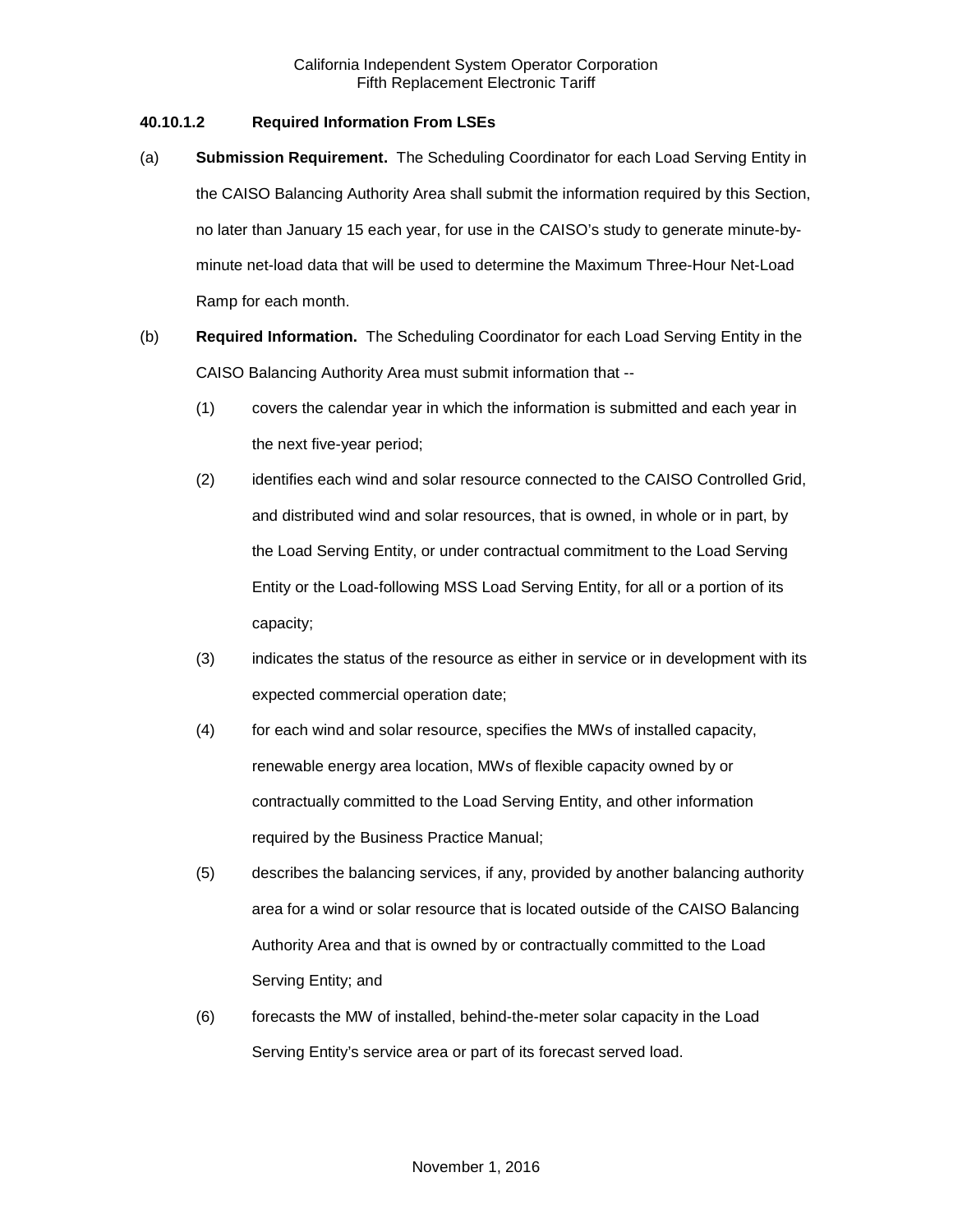- (c) **Confidential Treatment.** The CAISO will treat the resource-specific information provided under Section 40.10.1.2(b) as confidential under Section 20.
- (d) **Aggregated Information.** In addition to the required resource-specific information, the Scheduling Coordinator for each Load Serving Entity in the CAISO Balancing Authority Area shall submit the information required in Section 40.10.1.2(b) on an aggregated basis, as described in the Business Practice Manual, for inclusion in the Flexible Capacity Needs Assessment that will be posted on the CAISO Website.

#### **40.10.1.2.1 Incomplete or Inaccurate Information.**

- (a) **Rerun of Study.** If the CAISO finds that a Load Serving Entity submitted incomplete or inaccurate information under Section 40.10.1.2(b), which was used in the calculation of the Flexible Capacity Need for the next calendar year, the CAISO may rerun its study using corrected information to recalculate Flexible Capacity Need for the entire year.
- (b) **Criteria for Rerun.** The CAISO will not rerun its study to recalculate the Flexible Capacity Need unless:
	- (1) the incomplete or inaccurate information represents a net error in excess of either (i) 200 MW; or (ii) one percent of the total MWs of wind and solar capacity submitted under Section 40.10.1.2(b) for any month; and
	- (2) the CAISO has sufficient time to obtain corrected information and complete rerunning the study for the next calendar year by May 1.
- (c) **Revised Flexible Capacity Need.** If the CAISO determines that the requirements in Sections 40.10.1.2.1(a) and (b) are met, the CAISO will recalculate the Flexible Capacity Need for the next calendar year and will no later than May 1 post a revised Flexible Capacity Needs Assessment on the CAISO Website.

### **40.10.1.3 Flexible Capacity Need Methodology**

The CAISO shall conduct the study to determine the Flexible Capacity Need for the system for each month of the next calendar year as follows:

(1) forecast the minute-to-minute system load and net-load using actual load data, as adjusted for monthly peak load growth, and generation profiles for wind and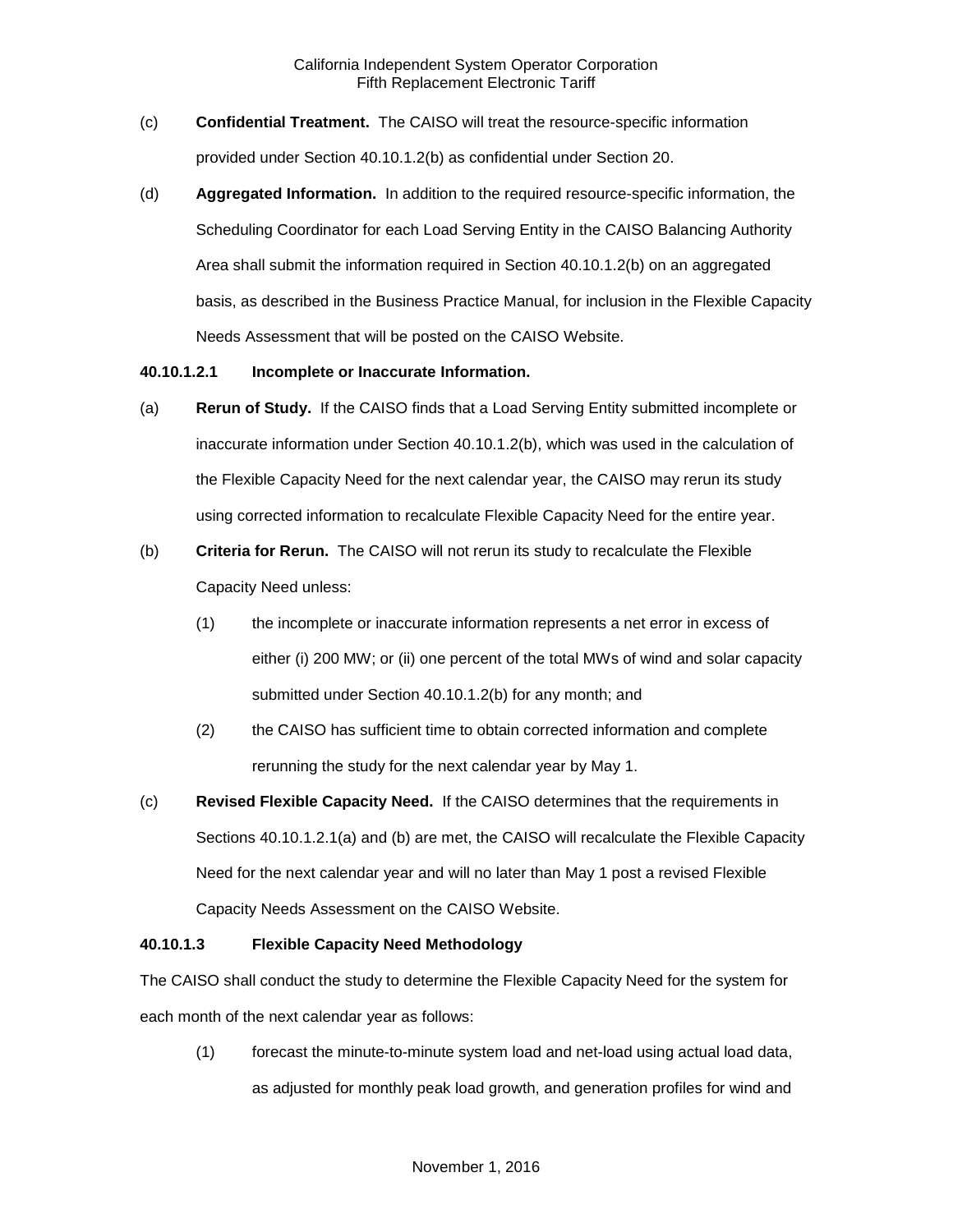solar resources that are in-service or expected to be in-service during the study period;

- (2) calculate the Maximum Three-Hour Net-Load Ramp for each month using the forecasted minute-to-minute system net-load;
- (3) determine the higher of the most severe single contingency or 3.5 percent of forecasted peak load for each month;
- (4) may include a forecast adjustment, as described in Section 40.10.1.4; and
- (5) compute the resultant Flexible Capacity Need for each month based on the sum of the Maximum Three-Hour Net-Load Ramp, and the higher of the most severe single contingency or 3.5 percent of the forecasted monthly peak load.

# **40.10.1.4 Flexible Capacity Need Forecast Adjustment**

- (a) The Flexible Capacity Need determination may include a positive or negative forecast adjustment to capture a systemic difference between the value determined in Section 40.10.1.3(3) and the historic amount of Operating Reserves met by Flexible Capacity:
- (b) The CAISO will determine the need for a forecast adjustment in consultation with the CPUC and other Local Regulatory Authorities, and as part of the stakeholder process under Section 40.10.1.1; and
- (c) The amount of the forecast adjustment calculated for each month shall not exceed the forecasted monthly peak Operating Reserves multiplied by the difference between (i) the historic percentage of Operating Reserves met by Flexible RA Capacity and (ii) the percentage calculation that results from dividing the quantity determined in Section 40.10.1.3(3) by the forecasted monthly peak Operating Reserves.

# **40.10.1.5 Flexible Capacity Category Need**

- (a) The CAISO shall calculate the total system amount of Flexible Capacity needed in each Flexible Capacity Category, for each month of the next calendar year to ensure that forecast system operational needs will be met, as follows:
	- (1) The minimum quantity of Flexible Capacity needed in the Flexible Capacity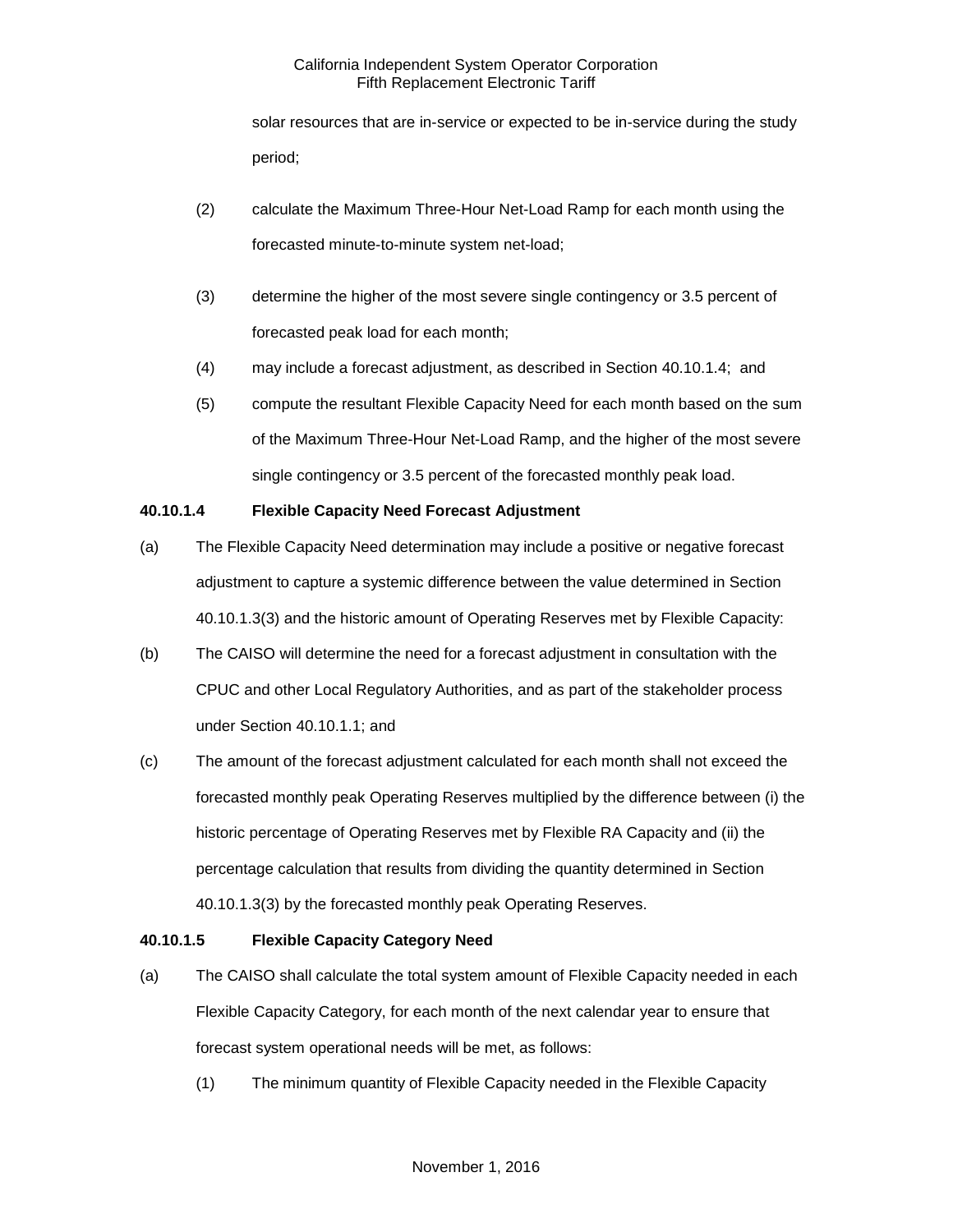Category for base ramping resources for each month will be calculated on a seasonal basis based on the system ramping characteristics identified in the Flexible Capacity Needs Assessment and the changes in MWs of the Maximum Secondary Three-Hour Net-Load Ramps for each month within a season, and will be specified in MW and as the percentage of total Flexible Capacity Needs.

- (2) The maximum quantity of Flexible Capacity in the Flexible Capacity Category for peak ramping resources will be calculated for each month as the difference between the minimum quantity needed in the Flexible Capacity Category for base ramping resources and the total Flexible Capacity Need, and will be specified in MW and as the percentage of total Flexible Capacity Needs.
- (3) The maximum quantity of Flexible Capacity in the Flexible Capacity Category for super-peak ramping resources will be five percent of the total Flexible Capacity Need.
- (b) The CAISO shall provide the results of the Flexible Capacity Category need determination with the Flexible Capacity Needs Assessment.

# **40.10.2 Allocation of Flexible Capacity Need**

The CAISO will calculate each Local Regulatory Authority's allocable share of the total system Flexible Capacity Need, and the contribution of each of the Local Regulatory Authority's jurisdictional Load Serving Entities to the Maximum Three-Hour Net-Load Ramp used to calculate its share of the total system Flexible Capacity Need. The CAISO shall provide these calculations to each Local Regulatory Authority no later than 120 days prior to the date that the annual Flexible RA Capacity Plans must be submitted under Section 40. Nothing in this Section 40 obligates any individual Load Serving Entity to demonstrate that it has procured Flexible Capacity Resources to satisfy a minimum or maximum quantity needed, as applicable, within each Flexible Capacity Category.

# **40.10.2.1 Calculation of LRA Allocations**

(a) **Allocation of Maximum Three-Hour Net-Load Ramp.** The CAISO will calculate the Local Regulatory Authority's allocable share of the Flexible Capacity Need as the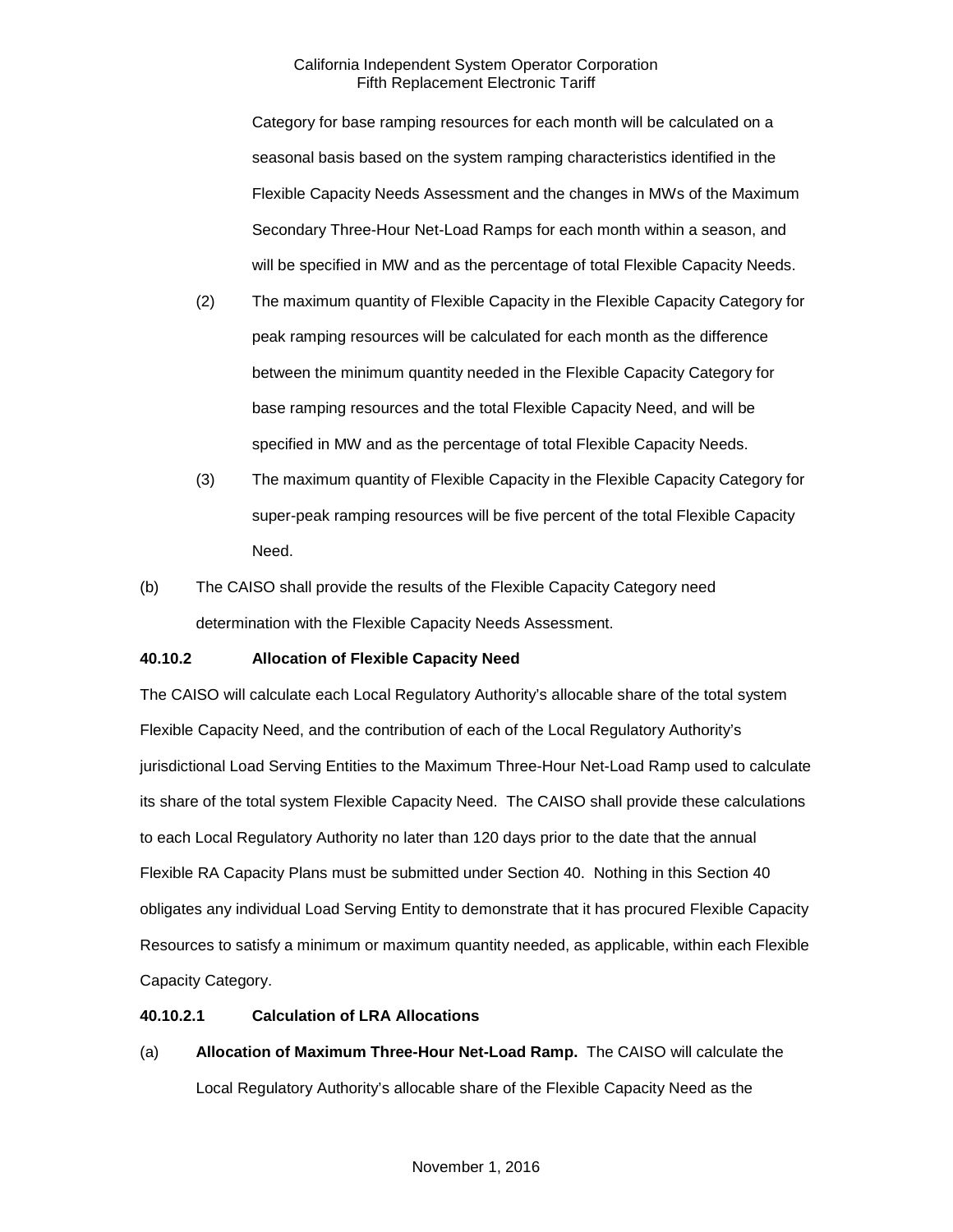average of the sum of its jurisdictional Load Serving Entities' change in load, minus the change in wind output, minus the change in solar PV output, minus the change in solar thermal output during the five highest three-hour net-load changes in the month.

- (b) **Allocation of MSSC or Forecasted Peak Load.** The CAISO will determine the higher of the most severe single contingency or 3.5 percent of forecasted peak load for each Load Serving Entity based on the respective Load Serving Entity's peak load ratio share, and calculate each Local Regulatory Authority's allocable share based on the sum of its jurisdictional Load Serving Entities' shares.
- (c) **Allocation of Forecast Adjustment.** If the CAISO includes a forecast adjustment in its draft study results, it will allocate the forecast adjustment using the same methodology set forth in Section 40.10.2.1(b).

### **40.10.2.2 Allocation to Load-Following MSS**

- (a) The CAISO will calculate the allocable share of the Flexible Capacity Need for each Load-following MSS –
	- (1) the the Local Regulatory Authority's average percent contribution to the change in wind output, minus the change in solar PV output, minus the change in solar thermal output, during the five highest three-hour net-load changes in the month, for resources not included in the Load-following MSS Load Serving Entity's resource portfolio; and
	- (2) plus the lesser of the MSS contribution calculated under Section  $40.10.2.2(a)(1)$ or 3.5 percent of its forecasted peak load.
	- (3) plus the Load-following MSS Load Serving Entity's allocable share of any forecast adjustment under Section 40.10.1.4.
- (b) The CAISO will deduct the Flexible Capacity Need allocated to each Load-following MSS from the calculation to determine whether a cumulative deficiency in Flexible RA Capacity exists under Section 43.2.7.
- (c) If the Load-following MSS Load Serving Entity's contribution to the three-hour net-load ramp calculated under Section  $40.10.2.2(a)(1)$  is less than its contribution to the 3.5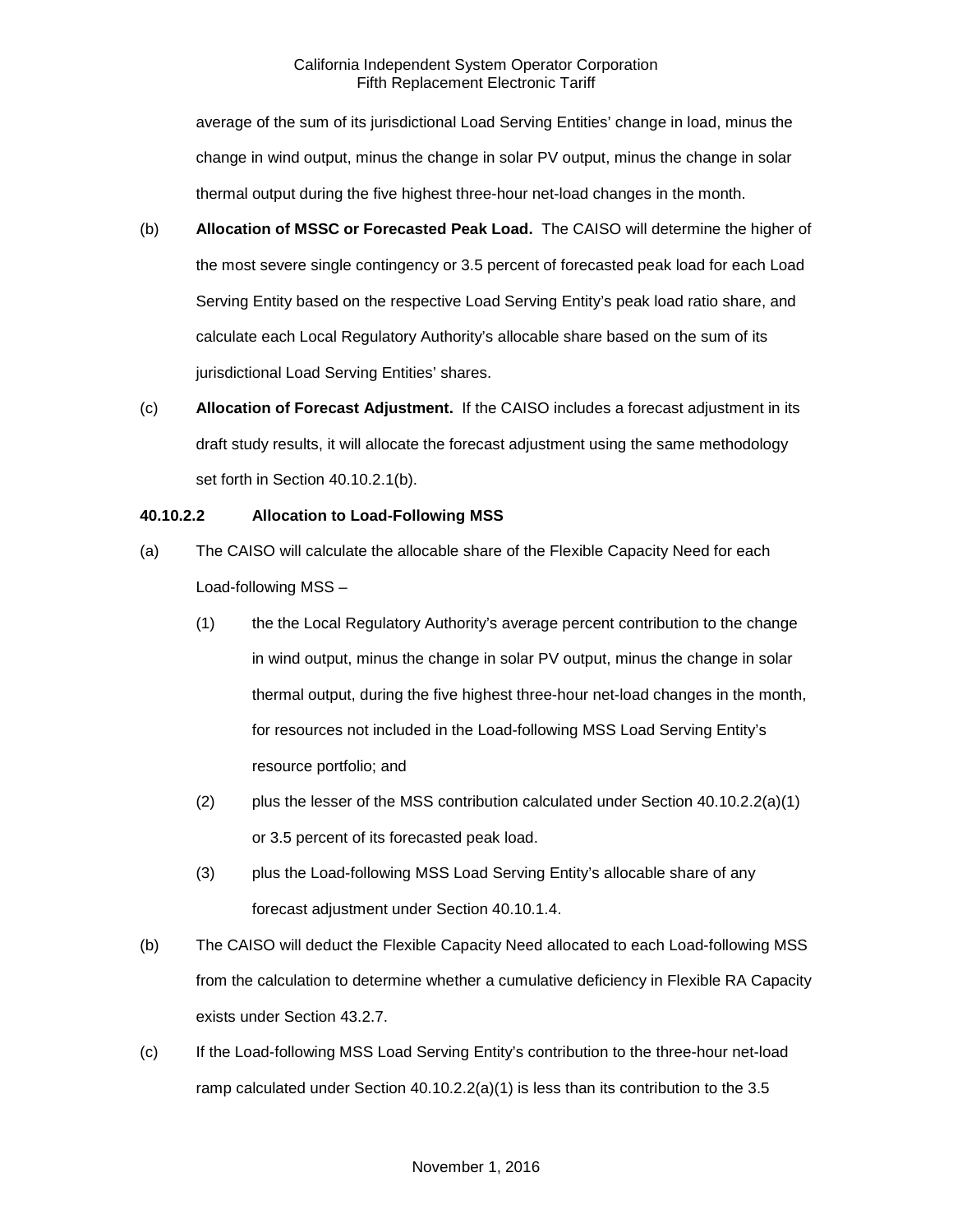percent of expected peak load, the CAISO will not reallocate that difference to other Local Regulatory Authorities to determine whether a cumulative deficiency in Flexible RA Capacity exists under Section 43.2.7.

## **40.10.3 Flexible Capacity Categories**

# **40.10.3.1 Flexible Capacity Category Calculation.** A resource qualifies to provide

Flexible RA Capacity in each Flexible Capacity Category for which it meets the qualifications set forth in this Section 40.10.3.

## **40.10.3.2 Flexible Capacity Category-- Base Ramping Resources**

- (a) **Resource Criteria.** Base ramping resources must meet all of the following criteria, except as provided in Sections 40.10.3.2(b) and (c) --
	- (1) The resource must be capable of providing Flexible RA Capacity to the CAISO Markets through Economic Bids for Energy and Economic Bids for Ancillary Services that are not flagged as Contingency Only in the Day-Ahead Market, if and to the extent the resource is certified to provide Ancillary Services, submitted daily for the 17-hour period from 5:00 a.m. through 10:00 p.m.;
	- (2) The resource must be capable of providing Energy for a minimum of six hours up to its full Effective Flexible Capacity value including PMin;
	- (3) The resource must be capable of being available seven days a week;
	- (4) The resource must be able to provide the minimum of (i) two Start-Ups per day for every day of the month or sixty Start-Ups per month, or (ii) the number of Start-Ups allowed by its operational limits, including minimum up and minimum down time; and
	- (5) The resource must not have annual or monthly limitations on the number of Start-Ups or the amount of energy produced that, on a daily basis, are lower than the requirements in Section 40.10.3.2(a)(1) through (4).

# (b) **Use-Limited Resource**

(1) A Use-Limited Resource may be included in this category if it meets the criteria in Section 40.10.3.2(a), except that use-limited resources providing Flexible RA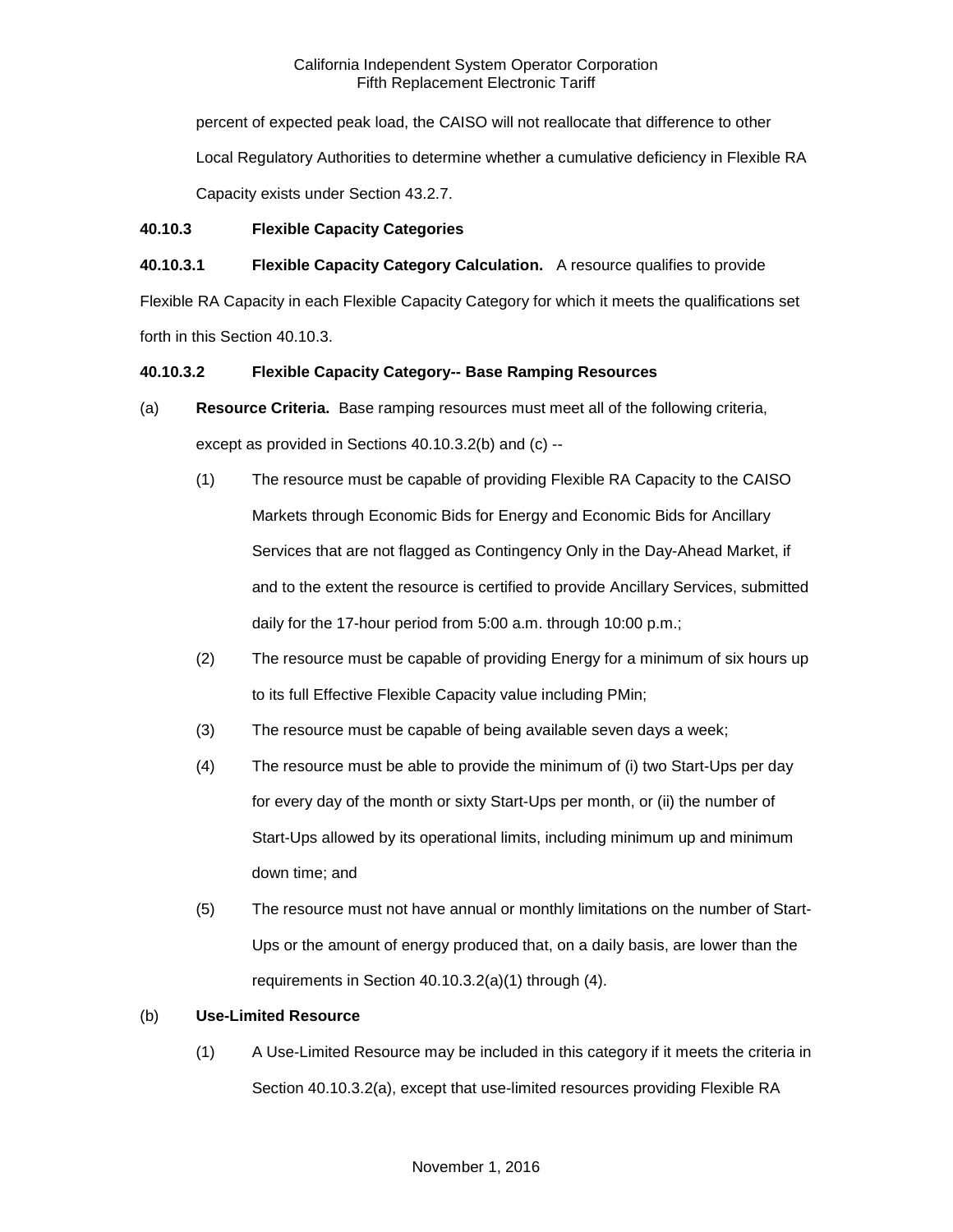Capacity are not required to submit bids for Ancillary Services in the Day-Ahead Market or the Real-Time Market.

- (2) A Load Serving Entity may include in this category a combined resource consisting of two Use-Limited Resources that do not individually meet the minimum operational and availability requirements but in combination meet the criteria in Section 40.10.3.2(a).
- (3) The Flexible RA Capacity amount for the combined resource will be less than or equal to the lowest Effective Flexible Capacity value shown on the Resource Flexible RA Capacity Plan for a resource in the combination.
- (4) The combined resource shall be subject to the must-offer obligation in Section 40.10.6.1(e)(2) for the Flexible RA Capacity amount shown on the monthly Resource Flexible RA Capacity Plan for the combination.
- (c) **Non-Generator Resource.** A Non-Generator Resource that elects to provide Flexible RA Capacity may be included in this category if it meets the criteria in Section 40.10.3.2(a). A Non-Generator Resource that elects to provide Flexible RA Capacity and Regulation Energy Management is not eligible to be included in this category.

# **40.10.3.3 Flexible Capacity Category -- Peak Ramping Resources**

- (a) **Resource Criteria.** Peak ramping resources must meet all of the following criteria, except as provided in Sections 40.10.3.3(b) and (c) --
	- (1) The resource must be capable of providing Flexible RA Capacity to the CAISO Markets through Economic Bids for Energy and Economic Bids for Ancillary Services that are not flagged as Contingency Only in the Day-Ahead Market, if and to the extent the resource is certified to provide Ancillary Services, which must be submitted daily for a five-hour period to be determined by the CAISO on a seasonal basis;
	- (2) The resource must be capable of providing Energy for a minimum of three continuous hours up to its full Effective Flexible Capacity value including PMin;
	- (3) The resource must be capable of being available seven days a week.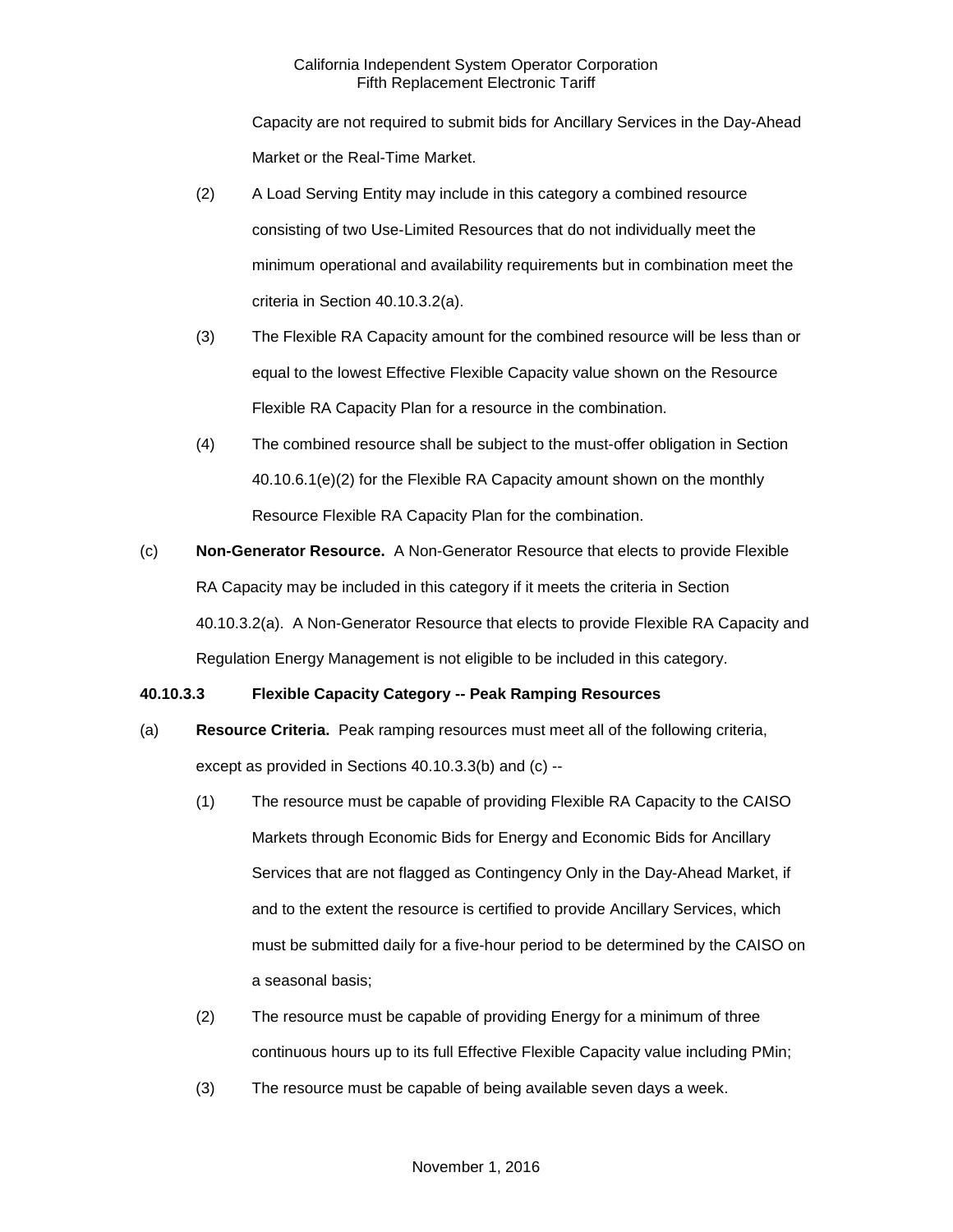- (4) The resource must be capable of at least one Start-Up per day; and
- (5) The resource must not have annual or monthly limitations on the number of unit Start-Ups or the amount of energy produced that, on a daily basis, are lower than the requirements in Section 40.10.3.3(a)(1) through (4).

### (b) **Use-Limited Resource.**

- (1) A Use-Limited Resource may be included in this category if it meets the criteria in Section 40.10.3.3(a), except that use-limited resources providing Flexible RA Capacity are not required to submit bids for Ancillary Services in the Day-Ahead Market or the Real-Time Market.
- (2) A Load Serving Entity may include in this category a combined resource consisting of two Use-Limited Resources that do not individually meet the minimum operational and availability requirements but in combination meet the criteria in Section 40.10.3.3(a).
- (3) The Flexible RA Capacity amount for the combined resource will be less than or equal to the lowest Effective Flexible Capacity value shown on the Resource Flexible RA Capacity Plan for a resource in the combination.
- (4) The combined resource shall be subject to the must-offer obligation in Section 40.10.6.1(e)(2) for the Flexible RA Capacity amount shown on the monthly Resource Flexible RA Capacity Plan for the combination.
- (c) **Non-Generator Resource.** A Non-Generator Resource that elects to provide Flexible RA Capacity may be included in this category if it meets the criteria in Section 40.10.3.3(a). A Non-Generator Resource that elects to provide Flexible RA Capacity and Regulation Energy Management is not eligible to be included in this category.
- (d) **Base Ramping Resource.** A resource that meets the qualifications of the Flexible Capacity Category for base ramping resources also qualifies to be included in this category as a peak ramping resource; however, a resource that meets only the qualifications of a peak ramping resource does not qualify as a base ramping resource.

### **40.10.3.4 Flexible Capacity Category -- Super-Peak Ramping Resources.**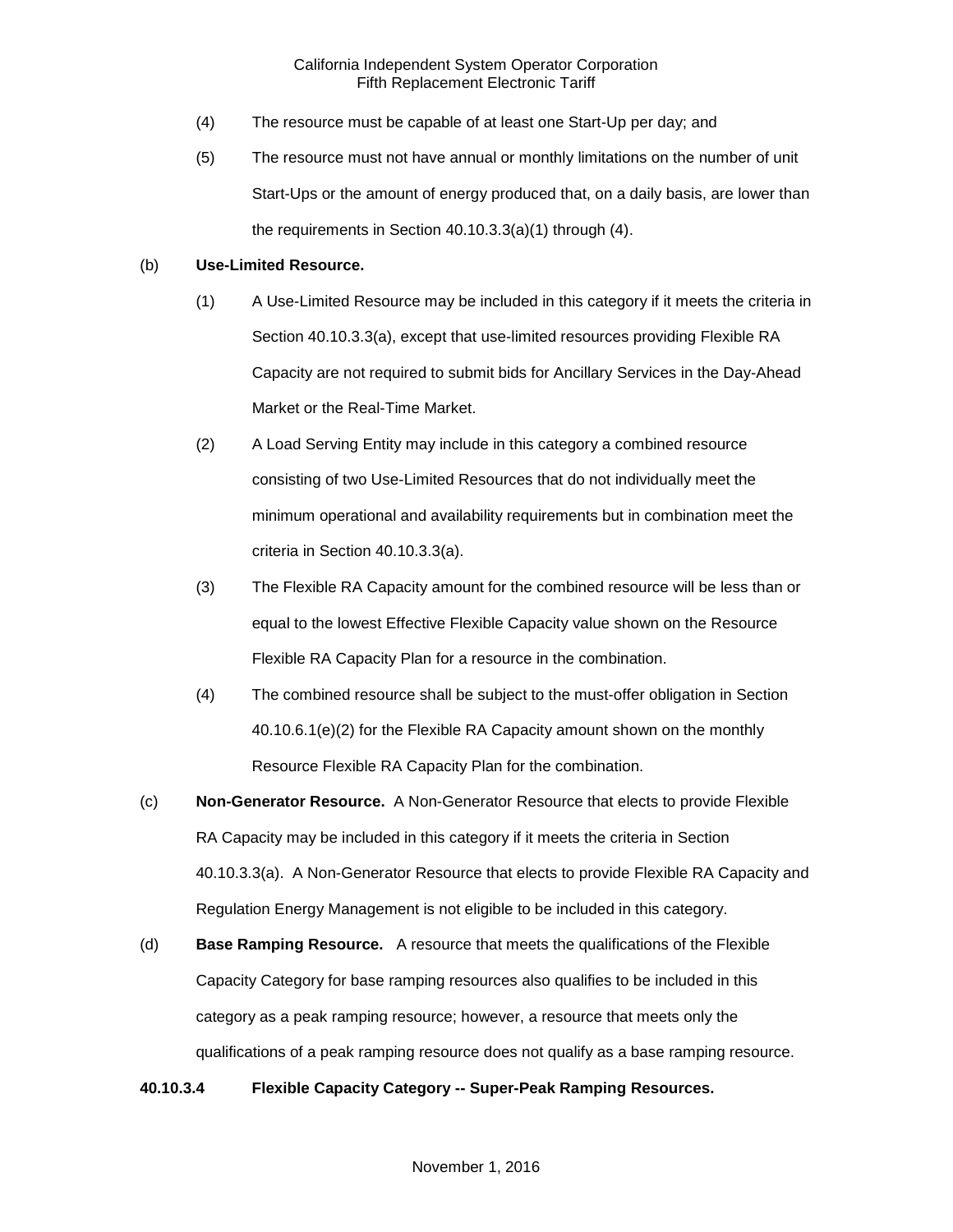- (a) **Resource Criteria.** Super-peak ramping resources must meet all of the following criteria, except as provided in Sections 40.10.3.4(b), (c) and (d) --
	- (1) The resource must be capable of providing Flexible RA Capacity to the CAISO Markets through Economic Bids for Energy and Economic Bids for Ancillary Services Bids that are not flagged as Contingency Only in the Day-Ahead Market, if and to the extent the resource is certified to provide Ancillary Services, which must be submitted each weekday that is not holiday, for a five-hour period to be determined by the CAISO on a seasonal basis;
	- (2) The resource must be capable of providing Energy for a minimum of three continuous hours up to its full Effective Flexible Capacity value including PMin;
	- (3) The resource must be capable of being available on weekdays that are not holidays, as defined in the Business Practice Manual;
	- (4) The resource must be capable of at least one Start-Up per day; and
	- (5) The resource must be capable of responding to at least five CAISO dispatches per month, during the five-hour period of the must offer obligation, for the resource to Start-Up.

### (b) **Use-Limited Resource.**

- (1) A Use-Limited Resource may be included in this category if it meets the criteria in Section 40.10.3.4(a), except that use-limited resources providing Flexible RA Capacity are not required to submit bids for Ancillary Services in the Day-Ahead Market or the Real-Time Market.
- (2) A Load Serving Entity may include in this category a combined resource consisting of two Use-Limited Resources that do not individually meet the minimum operational and availability requirements but in combination meet the criteria in Section 40.10.3.4(a).
- (3) The Flexible RA Capacity amount for the combined resource will be less than or equal to the lowest Effective Flexible Capacity value shown on the Resource Flexible RA Capacity Plan for a resource in the combination.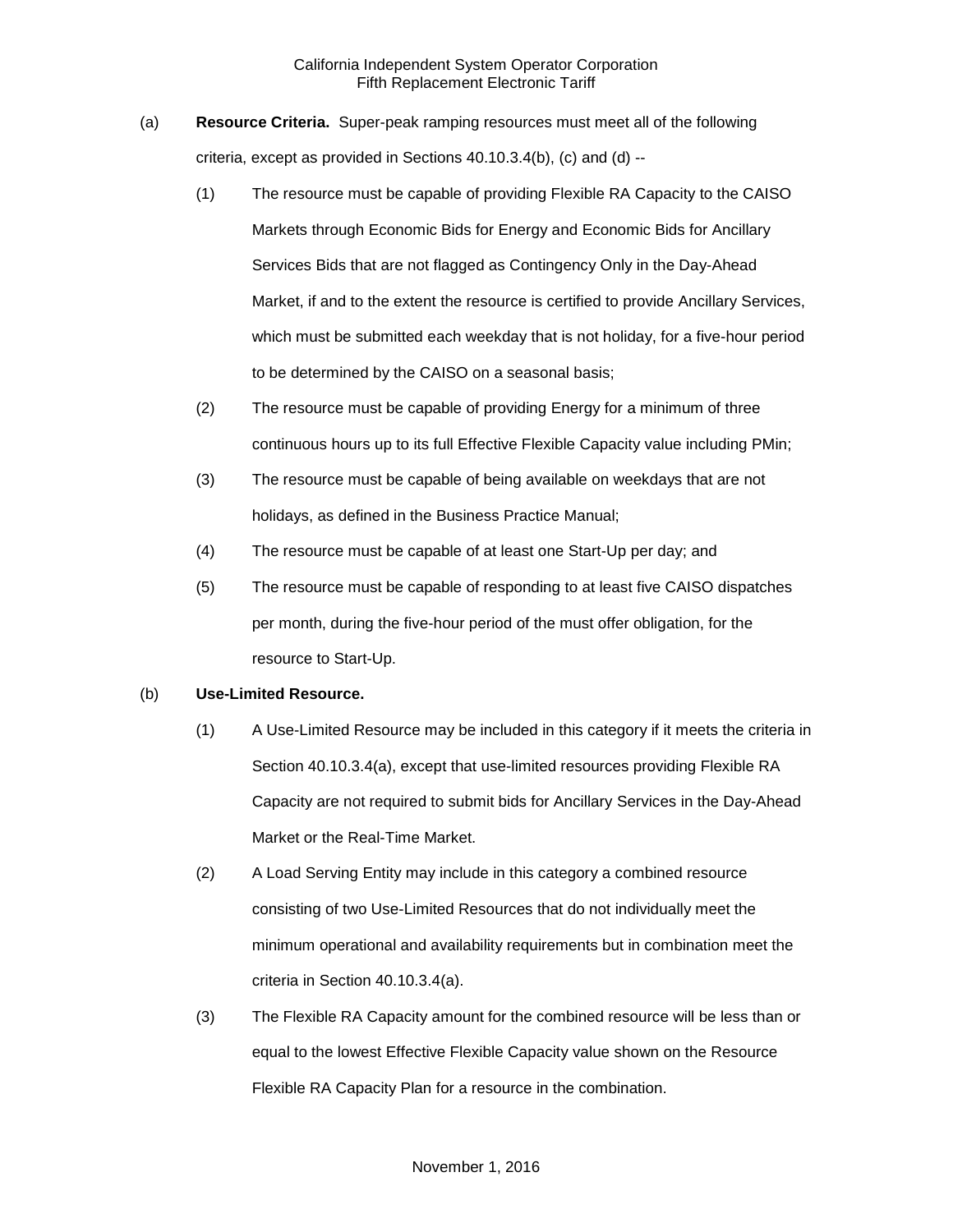- (4) The combined resource shall be subject to the must-offer obligation in Section 40.10.6.1(e)(2) for the Flexible RA Capacity amount shown on the monthly Resource Flexible RA Capacity Plan for the combination.
- (c) **Non-Generator Resource.** A Non-Generator Resource may be included in this category if it meets the criteria in Section 40.10.3.4(a) and is not registered in the CAISO's Master File as a Regulation Energy Management resource.
- (d) **Non-Generator Resource, Regulation Energy Management.** A Non-Generator Resource that is a Regulation Energy Management resource may be included in this category if it meets the following criteria --
	- (1) The resource must be capable of providing Regulation Energy Management to the CAISO Markets through Economic Bids for Regulation Up and Regulation Down submitted daily for a 17-hour period from 5:00 a.m. through 10:00 p.m.;
	- (2) The resource shall not submit bids to provide Energy;
	- (3) The resource must be capable of being available seven days a week;
	- (4) The resource must be capable of unlimited Start-Ups per day; and
	- (5) The resource must be registered as a Non-Generator Resource providing Regulation Energy Management in the CAISO's Master File.
- (e) **Base Ramping and Peak Ramping Resources.** A resource that meets the qualifications of the Flexible Capacity Category for base ramping resources or peak ramping resources also qualifies to be included in this category as a super-peak ramping resource; however, a resource that meets only the qualifications of a super-peak ramping resource does not qualify as a base ramping resource or a peak ramping resource.

# **40.10.3.5 Flexible Capacity Category By Resource**

The CAISO will provide to the Scheduling Coordinator of each resource a non-binding determination of the Flexible Capacity Category with the highest qualifications for which the resource qualifies to provide Flexible Capacity, as provided in Section 40.10.4.

# **40.10.3.6 Non-Eligible Resources**

Intertie resources and imports, other than Pseudo-Ties and Dynamic Scheduled resources, are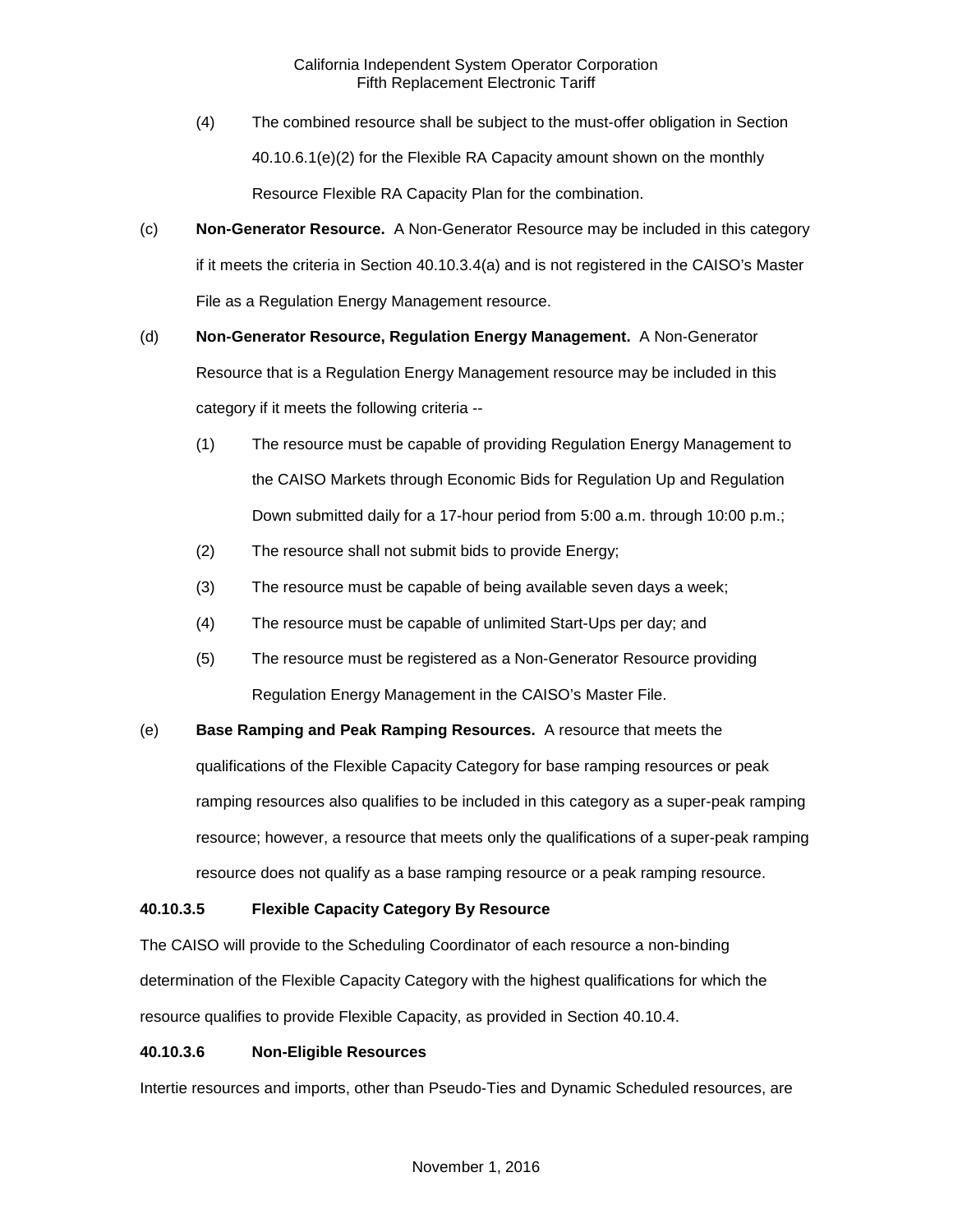not eligible to provide Flexible RA Capacity.

## **40.10.4 Effective Flexible Capacity**

The CAISO shall calculate the Effective Flexible Capacity value for each resource. The CAISO shall publish the draft and final lists of the Effective Flexible Capacity values for such resources and the Flexible Capacity Categories for which each resource qualifies to provide Flexible Capacity on the CAISO Website each year in accordance with the schedule for publishing the Net Qualifying Capacity values, as set forth in the BPM, for use in the next calendar year.

## **40.10.4.1 Effective Flexible Capacity Calculation**

- (a) **Flexible Resources.** The CAISO will calculate the Effective Flexible Capacity value of a resource, for use (i) if a Local Regulatory Authority has not established criteria for calculating the Effective Flexible Capacity value for eligible resource types, and (ii) for determining if a cumulative deficiency exists under Sections 43.2.7(a) and (b), as follows, except as provided in Sections 40.10.4.1 (b) through  $(f)$  –
	- (1) If the Start-Up Time of the resource is greater than 90 minutes, the Effective Flexible Capacity value shall be the weighted average ramp rate of the resource calculated from PMin to Net Qualifying Capacity multiplied by 180 minutes. The Effective Flexible Capacity shall not exceed the difference between the PMin and PMax of the resource.
	- (2) If the Start-Up Time of the resource is less than or equal to 90 minutes, the Effective Flexible Capacity value shall be the weighted average ramp rate of the resource calculated from zero to Net Qualifying Capacity multiplied by 180 minutes. The Effective Flexible Capacity shall not exceed the Net Qualifying Capacity of the resource.
- (b) **Hydroelectric Generating Unit.** The Effective Flexible Capacity of a hydroelectric generating unit will be the amount of capacity from which the resource can produce Energy consistently for 6 hours based upon the resource's physical storage capacity, which shall not exceed its Net Qualifying Capacity.
- (c) **Proxy Demand Resource.** The Effective Flexible Capacity of a Proxy Demand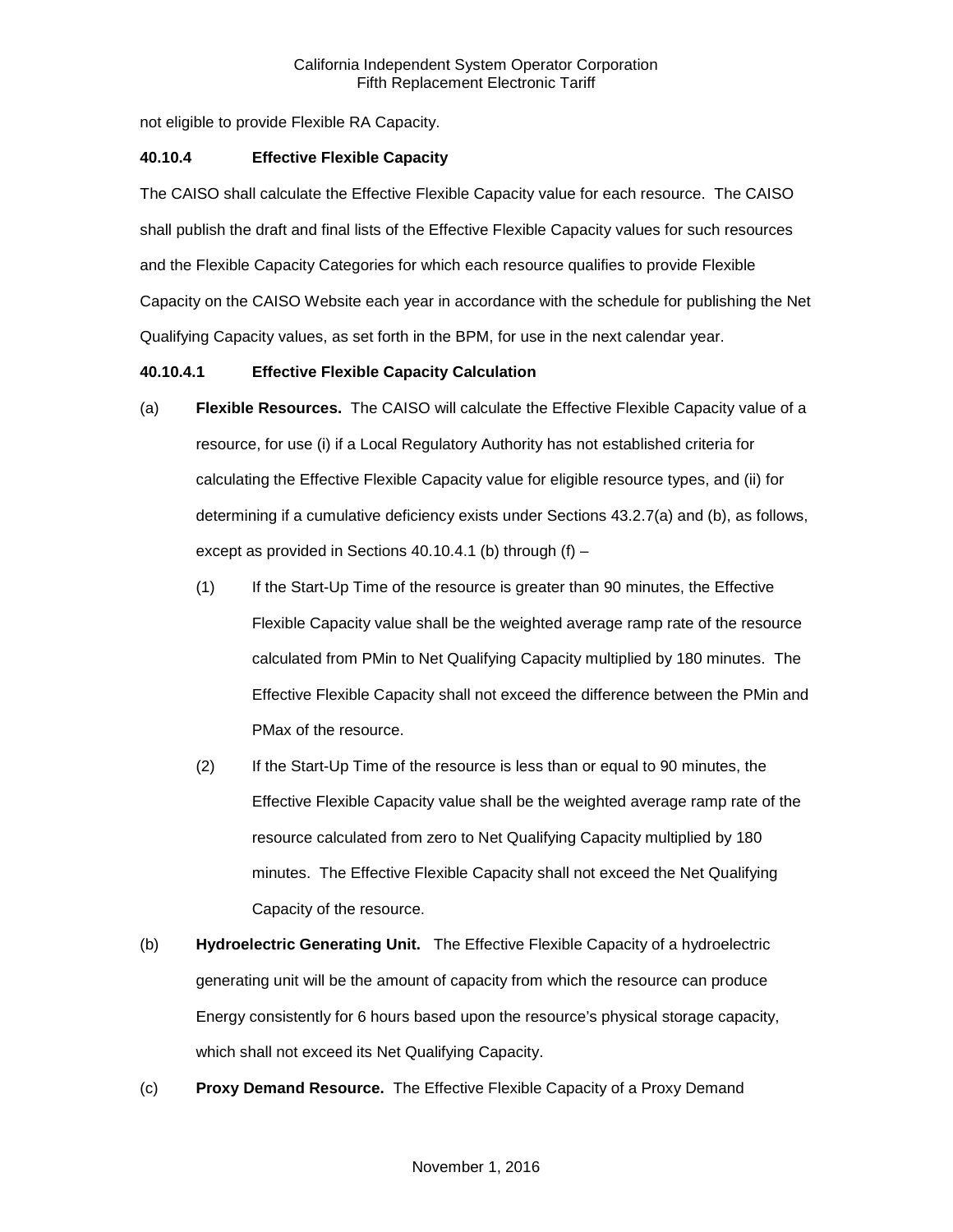Resource will be based on the resource's actual MWs of load modification in response to a dispatch by the CAISO during a test event. In determining the Effective Flexible Capacity of a Proxy Demand Resource, the CAISO will –

- (1) conduct the test at a random time during the flexible capacity must-offer obligation period for the resource;
- (2) use the applicable baseline load data, as described in the CAISO Tariff or Business Practice Manual, to measure the load modification of the Proxy Demand Resource being tested; and
- (3) pay the resource's bid price for the testing period.
- (d) **Energy Storage Resource.** The Effective Flexible Capacity value for an energy storage resource will be determined as follows –
	- (1) for an energy storage resource that provides Flexible RA Capacity but not Regulation Energy Management, the Effective Flexible Capacity value will be the MW output range the resource can provide over three hours of charge/discharge while constantly ramping.
	- (2) for an energy storage resource that provides Flexible RA Capacity and Regulation Energy Management, the Effective Flexible Capacity value will be the resource's 15-minute energy output capability.
- (e) **Multi-Stage Generating Resource.** The Effective Flexible Capacity value for a Multi-Stage Generating Resource will be calculated using the longest Start-Up Time of the resource's configuration that has the lowest PMin.
- (f) **Combined Heat and Power Resource.** The Effective Flexible Capacity value of a Combined Heat and Power Resource will be the lesser of (i) the resource's Net Qualifying Capacity, or (ii) the MW difference between the CHP resource's maximum output and its minimum operating level, such quantity not to exceed the quantity of generating capacity capable of being delivered over a three-hour period.

# **40.10.4.2 EFC Omission or Correction**

(a) **Draft List.** The posted draft list of Effective Flexible Capacity values may be modified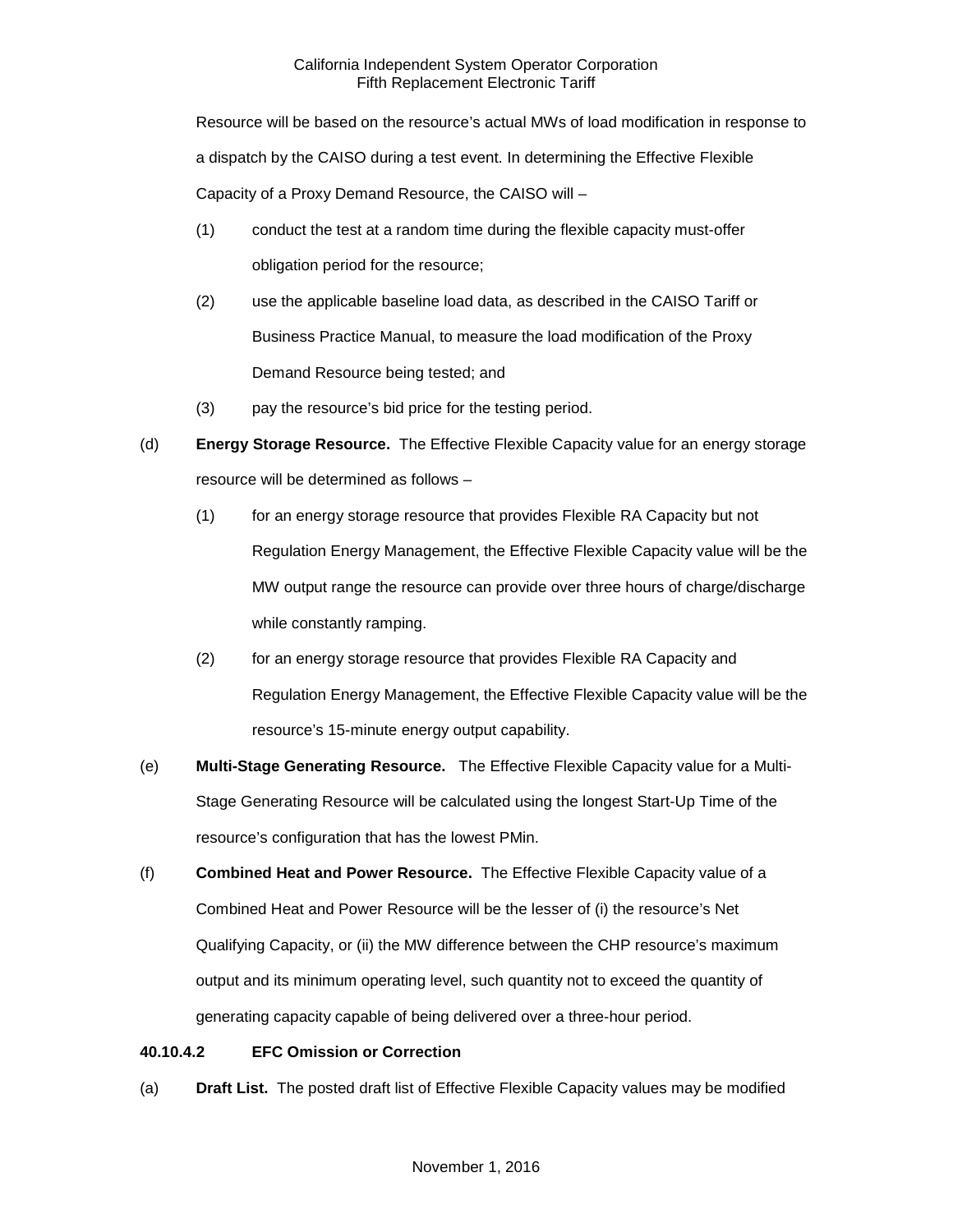only as follows –

- (1) If the Scheduling Coordinator for a resource that was not included on the draft list of Effective Flexible Capacity values seeks to have the resource included on the list, it must no later than September 1 submit a request to the CAISO either showing that the resource meets the criteria in Section in 40.10.4.1 or is capable of meeting the criteria, and provide documentation to enable the CAISO to determine the resource's Effective Flexible Capacity pursuant to the criteria in Section 40.10.4.1.
- (2) If the Scheduling Coordinator for a resource that was included on the draft list of Effective Flexible Capacity values seeks to change the value for that resource, it must submit documentation no later than September 1 that supports such a change.
- (3) The CAISO will review the information submitted and notify the Scheduling Coordinator whether the change was accepted at least 15 days prior to posting the final list of Effective Flexible Capacity values on the CAISO Website.
- (b) **Final List.** The CAISO will post on the CAISO Website the final list of Effective Flexible Capacity values for resources that are in service or that are under construction with an expected in service date during the year and the Flexible Capacity Categories for which each resource qualifies to provide Flexible Capacity. The final list shall be used for the next calendar year and shall not be changed during that year, except as follows –
	- (1) If the Net Qualifying Capacity or PMax of a resource included on the final list increases or decreases during the year, and that value is changed in the Master File, the Scheduling Coordinator for the resource may request that the Effective Flexible Capacity value be recalculated to account for the change; or
	- (2) If a resource identified as under construction on the final list, or other new resource, achieves commercial operation during the year, the Scheduling Coordinator for the resource may request that the CAISO calculate and add its Effective Flexible Capacity value and the Flexible Capacity Categories for which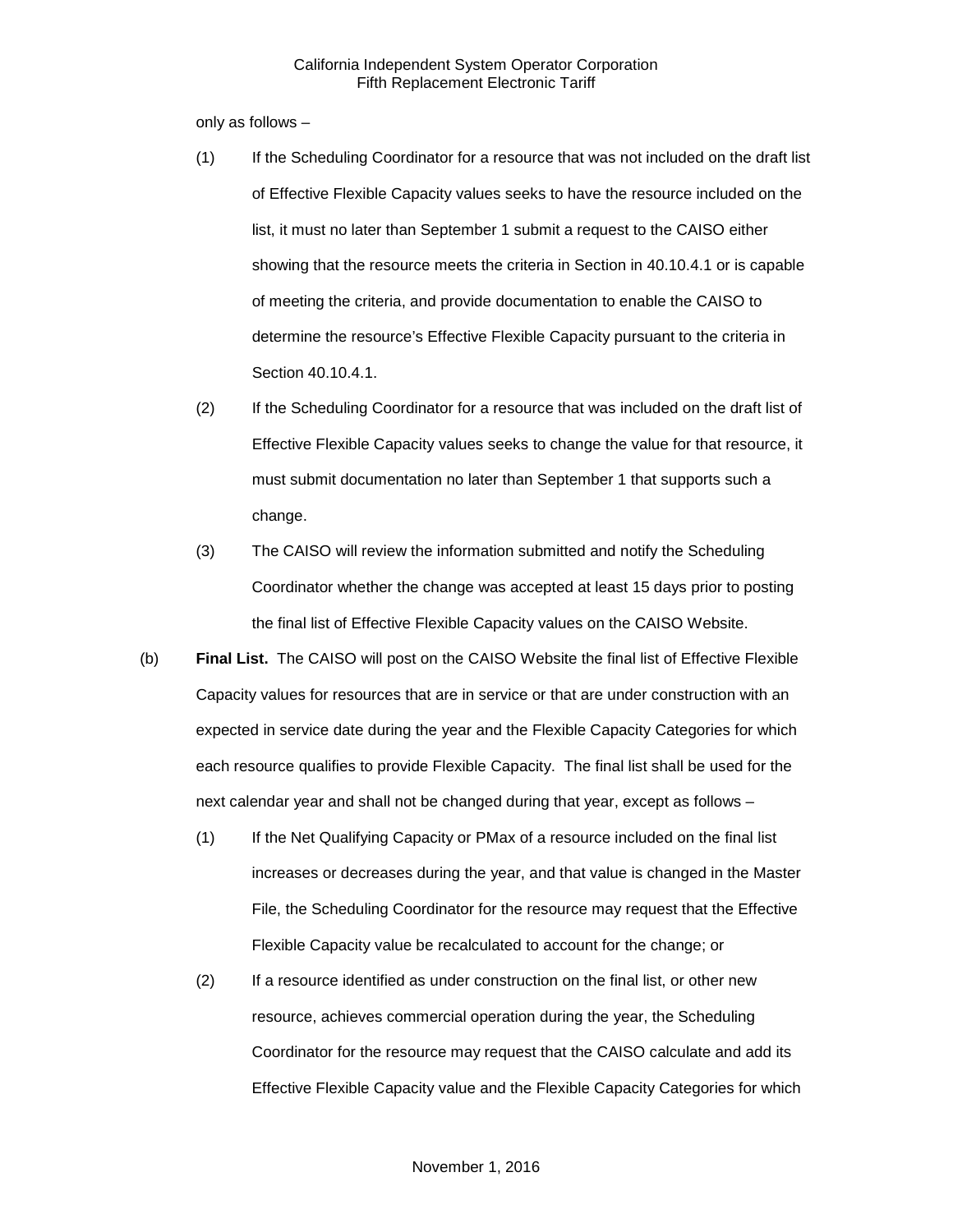the resource qualifies to provide Flexible Capacity to the final list as an in-service resource.

- (c) **Disputes.** Any disputes as to the CAISO's determination regarding Effective Flexible Capacity shall be subject to the CAISO ADR Procedure.
- **40.10.5 Flexible RA Capacity Plans**

## **40.10.5.1 LSE Flexible RA Capacity Plans**

- (a) **Submission Requirement.** A Scheduling Coordinator must submit annual and monthly LSE Flexible RA Capacity Plans for each Load Serving Entity it represents.
- (b) **Annual Plan.** Each annual LSE Flexible RA Capacity Plan must
	- (1) demonstrate that the Load Serving Entity has procured for each month at least 90 percent of the annual Flexible RA Capacity requirement determined by the CAISO; or the amount of Flexible RA Capacity required by the Load Serving Entity's Local Regulatory Authority, if the Local Regulatory Authority has set such requirement;
	- (2) identify the resources the Load Serving Entity intends to rely on to provide the Flexible RA Capacity, but need not identify the flexible resource adequacy categories; and
	- (3) include all information and be submitted no later than the last Business Day in October, in accordance with the reporting requirements and schedule set forth in the Business Practice Manual.
- (c) **Monthly Plan.** The monthly LSE Flexible RA Capacity Plan must
	- (1) demonstrate that the Load Serving Entity procured 100 percent of the total monthly Flexible RA Capacity requirement determined by the CAISO; or the monthly amount of Flexible RA Capacity required by the Local Regulatory Authority, if the Local Regulatory Authority has set such requirement;
	- (2) include information for purposes of the validation under Section 40.10.5.3(a) and the evaluation for cumulative deficiency under Section 40.10.5.3(c) that shows the MW of Flexible RA Capacity the Load Serving Entity designates based on the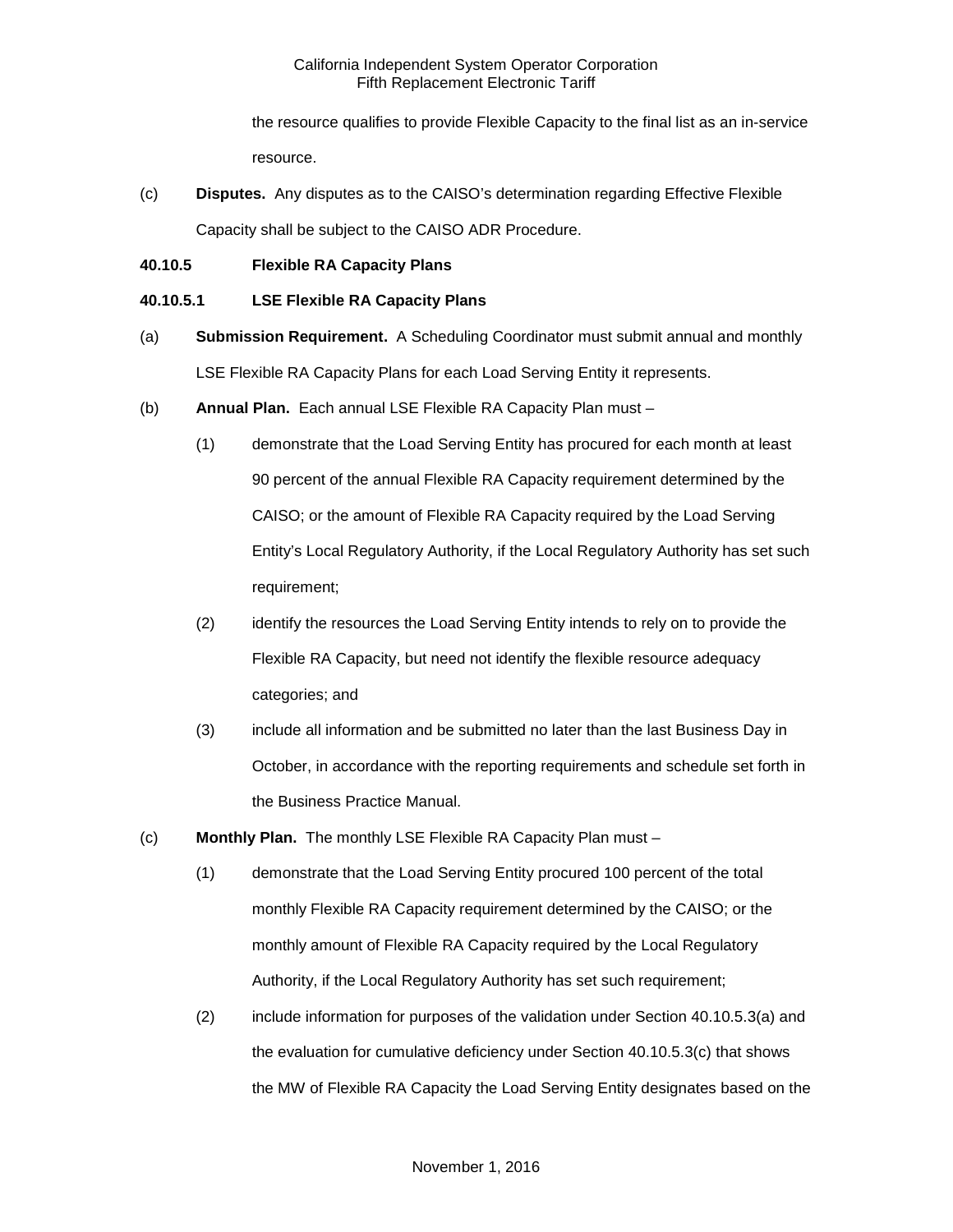total monthly requirement determined by the CAISO within the minimum or maximum quantity, as applicable, for each Flexible Capacity Category; or only if the Local Regulatory Authority has established its own flexible capacity requirement, shows the MW of Flexible RA Capacity the Load Serving Entity designates based on the total monthly requirement determined by the Local Regulatory Authority within the minimum or maximum quantity for each Flexible Capacity Category required by the Local Regulatory Authority, if applicable;

- (3) identify all resources the Load Serving Entity will rely on to provide the Flexible RA Capacity and for each resource specify the Flexible Capacity Category in which the Flexible RA Capacity will be provided; and
- (4) include all information and be submitted to the CAISO at least 45 days in advance of the first day of the month covered by the plan, in accordance with the reporting requirements and schedule set forth in the Business Practice Manual.
- (d) **Correction to Monthly Plan.** The Scheduling Coordinator for the Load Serving Entity may submit at any time from 45 days through 11 days in advance of the first day of the month covered by the plan, a revision to its monthly LSE Flexible RA Capacity Plan to correct an error in the plan. The CAISO will not accept any revisions to a monthly LSE Flexible RA Capacity Plan from 10 days in advance of the relevant month through the end of the month, unless the Scheduling Coordinator for the Load Serving Entity demonstrates good cause for the change and explains why it was not possible to submit the change earlier.

#### **40.10.5.1.1 Load-Following MSS**

- (1) Each Load-following MSS Load Serving Entity for which the CAISO has calculated an allocable share of the Flexible Capacity Need under Section 40.10.2.2 must submit annual and monthly LSE Flexible RA Capacity Plans pursuant to this Section 40.10.5.1 to identify the Flexible RA Capacity it is using to satisfy such requirement.
- (2) The Load-following MSS must increase the Flexible RA Capacity in its monthly plan by the MW amount of Capacity for a Variable Energy Resource that is initially shown as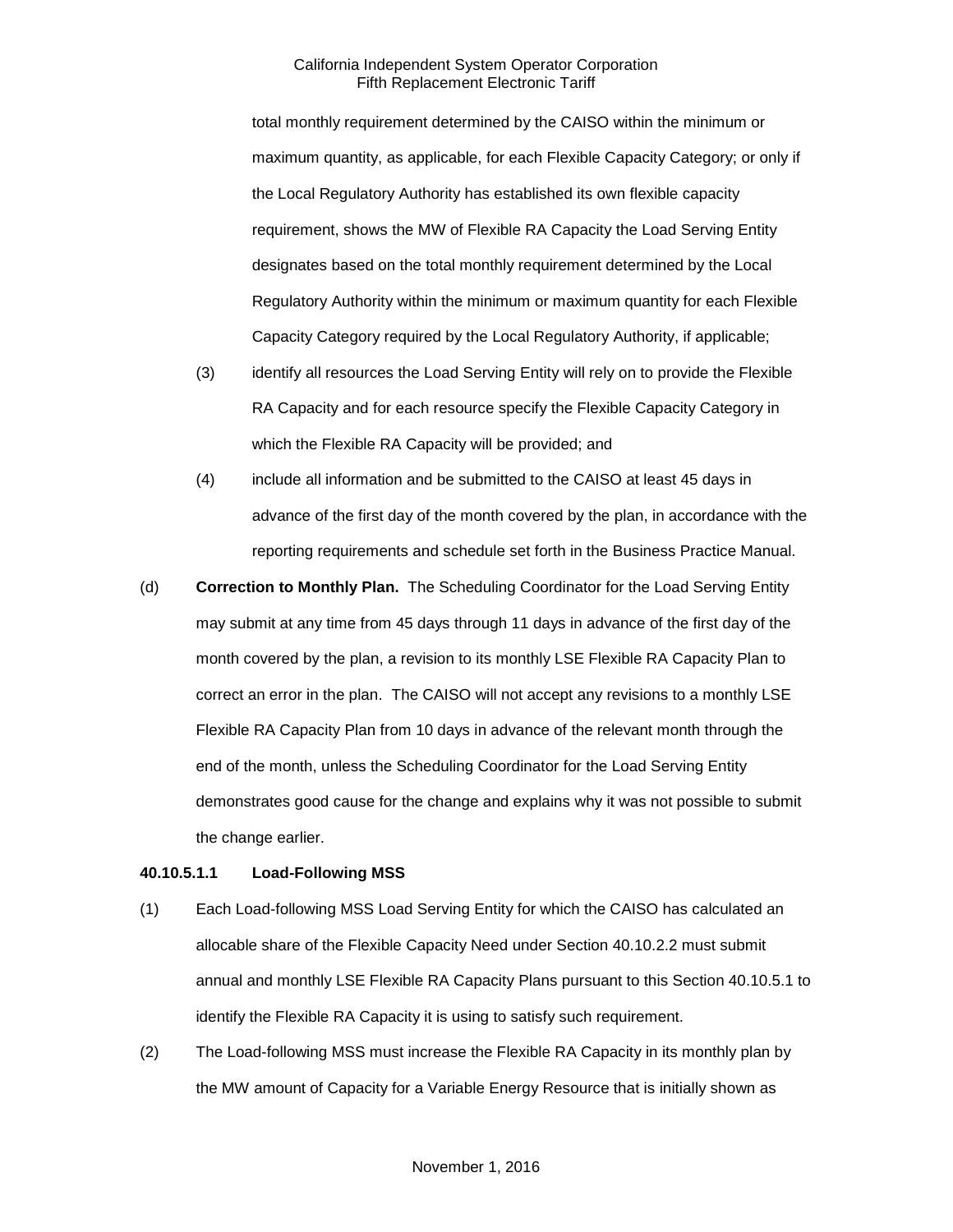being included in the Load-following MSS Load Serving Entity's resource portfolio in the information required pursuant to Section 40.10.1.2, but is subsequently not included in the current MSS resource portfolio at the time the monthly LSE Flexible RA Capacity Plan is due for the applicable month.

## **40.10.5.2 Resource Flexible RA Capacity Plans**

- (a) **Submission Requirement.** A Scheduling Coordinator must submit annual and monthly Resource Flexible RA Capacity Plans for each resource it represents that provides Flexible RA Capacity; except that an annual plan is not required for 2015.
- (b) **Annual Plan.** The annual Resource Flexible RA Capacity Plan shall
	- (1) verify the resource's agreement to provide Flexible RA Capacity during the next Resource Adequacy Compliance Year; and
	- (2) include all information and be submitted no later than the last Business Day in October, in accordance with the reporting requirements and schedule set forth in the Business Practice Manual.
- (c) **Monthly Plan.** The monthly Resource Flexible RA Capacity Plan shall
	- (1) verify the resource's agreement to provide Flexible RA Capacity during the month;
	- (2) include an affirmative representation by the Scheduling Coordinator submitting the plan that the CAISO is entitled to rely on the accuracy of the information provided in the plan to perform those functions set forth in this Section 40; and
	- (3) include all information and be submitted to the CAISO at least 45 days in advance of the first day of the month covered by the plan, in accordance with the reporting requirements and schedule set forth in the Business Practice Manual.
- (d) **Correction to Monthly Plan.** The Scheduling Coordinator for the resource may correct an error in the plan by submitting a revision to its monthly Resource Flexible RA Capacity Plan at any time from 45 days through 11 days in advance of the first day of the month covered by the plan. The CAISO will not accept any revisions to a monthly Resource Flexible RA Capacity Plan from 10 days in advance of the relevant month through the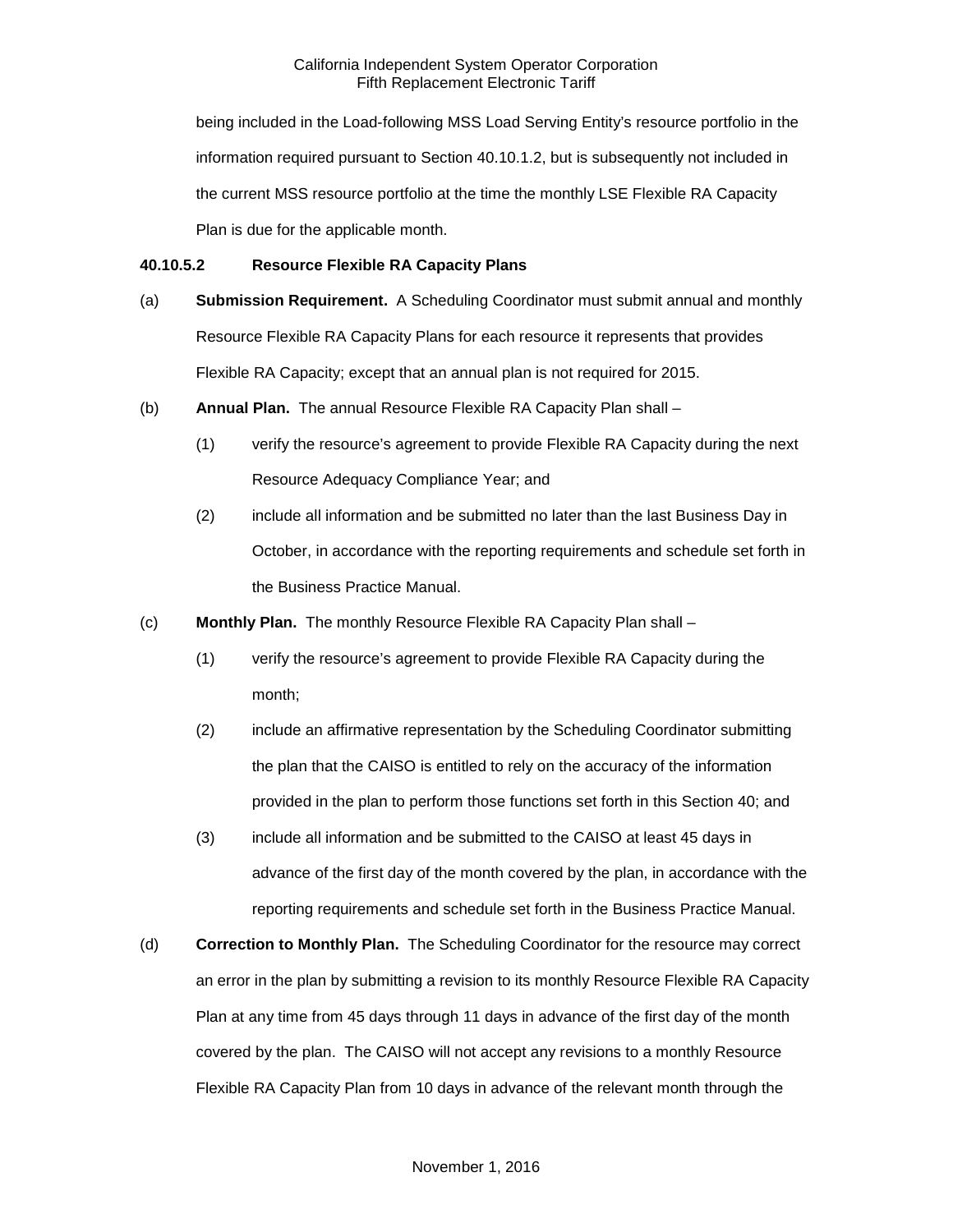end of the month, unless the Scheduling Coordinator for the Resource demonstrates good cause for the change and explains why it was not possible to submit the change earlier.

### **40.10.5.3 Review of Flexible RA Capacity Plans**

## (a) **Validation For Deficiency In An Individual LSE Plan.**

- (1) If the Local Regulatory Authority has not established its own flexible capacity procurement requirements, the CAISO will validate the annual and monthly LSE Flexible RA Capacity Plans for that Local Regulatory Authority's jurisdictional Load Serving Entities, and will use the Effective Flexible Capacity value for each resource calculated under Section 40.10.4. The CAISO will determine whether each Load Serving Entity met its annual or monthly total Flexible RA Capacity Requirement, and for the monthly LSE Flexible RA Capacity Plan, whether it met the total monthly requirement within the minimum or maximum quantity, as applicable, for each Flexible Capacity Category.
- (2) If the Local Regulatory Authority has established its own flexible capacity procurement requirements, the CAISO will not validate the individual LSE Flexible Capacity Plans for that Local Regulatory Authority's jurisdictional Load Serving Entities.
- (b) **Identification of Discrepancy.** The CAISO will compare all LSE Flexible RA Capacity Plans and Resource Flexible RA Capacity Plans to identify any discrepancy in the Resource Adequacy Resources listed or the amount of the Resource Adequacy Capacity committed.

# (c) **Evaluation For Cumulative Deficiency.**

(1) The CAISO will evaluate the annual LSE Flexible RA Capacity Plans of all Load Serving Entities on a cumulative basis to determine whether the total amount of Flexible RA Capacity shown in the plans meets 90 percent of the annual Flexible Capacity Need determined by the CAISO pursuant to Section 40.10.1 or whether a cumulative deficiency may exist under Section 43.2.7(a).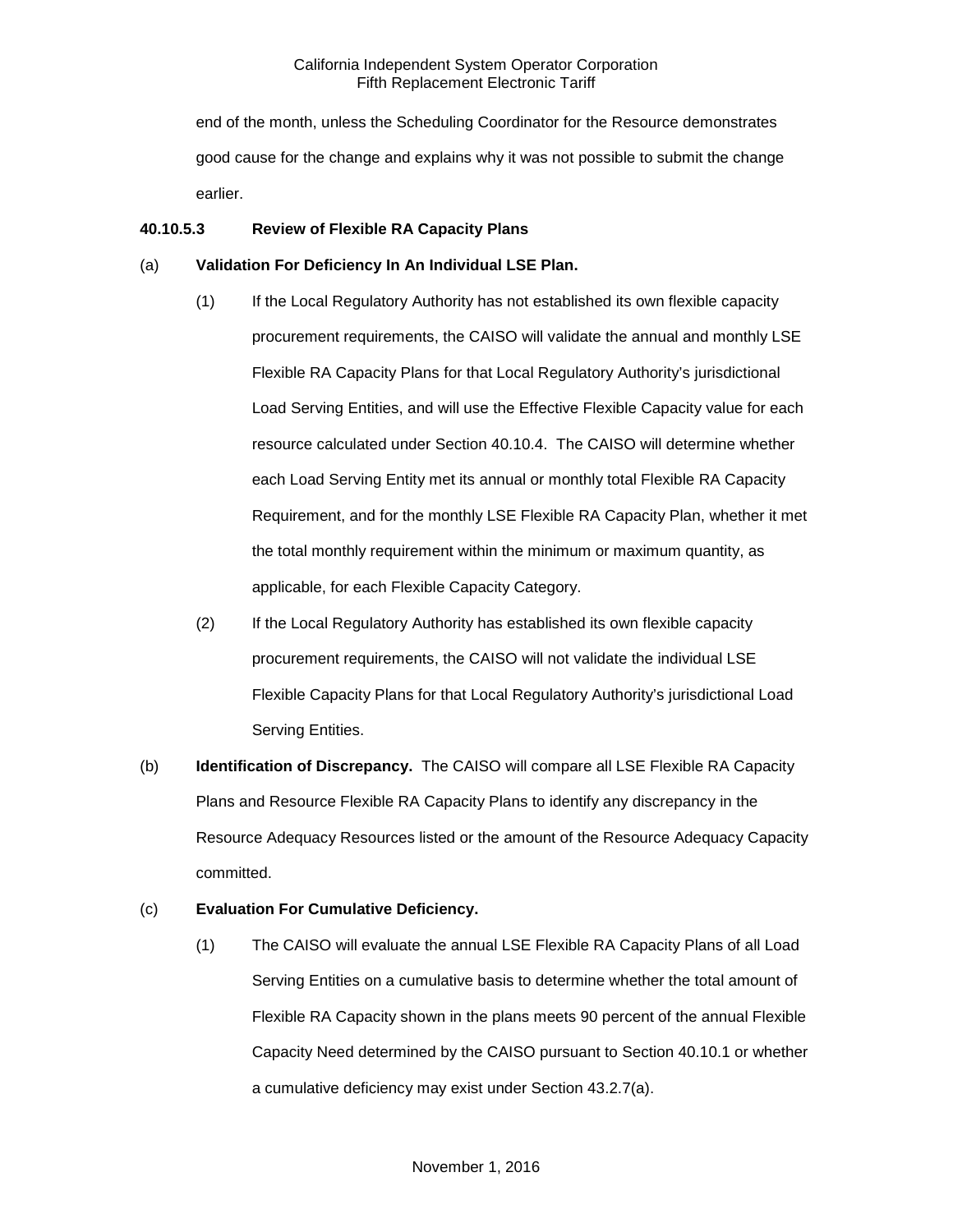- (2) The CAISO will evaluate the monthly Flexible RA Capacity Plans of all Load Serving Entities to determine whether (i) the total amount of Flexible RA Capacity shown in the plans, limited to the maximum monthly requirement for each category, meets the applicable monthly Flexible Capacity Need determined by the CAISO pursuant to Section 40.10.1 or whether a cumulative deficiency may exist under Section 43.2.7(b)(1); or (ii) the total amount of Flexible RA Capacity shown in the base ramping Flexible Capacity Category in the plans meets the minimum monthly requirement for the base ramping Flexible Capacity Category determined by the CAISO pursuant to Section 40.10.1.5 or whether a cumulative deficiency may exist under Section 43.2.7(b)(2).
- (d) **Calculation of Flexible RA Capacity.** The CAISO will calculate the amount of Flexible RA Capacity included in the annual and monthly Flexible RA Capacity Plans using the MW amount of Flexible RA Capacity for each resource designated in a plan as a Flexible RA Capacity Resource up to the Effective Flexible Capacity value for the resource calculated under Section 40.10.4.
- (e) **Allocated Flexible RA Capacity Requirement.** The CAISO will calculate the Load Serving Entity's allocated annual and monthly Flexible RA Capacity Requirement --
	- (1) For Load Serving Entities within a Local Regulatory Authority that has not adopted its own allocation methodology, the CAISO will calculate the Load Serving Entity's allocated requirement based on the CAISO's allocation methodology set forth in Section 40.10.2.
	- (2) For Load Serving Entities within a Local Regulatory Authority that has adopted its own allocation methodology, the CAISO will use that Local Regulatory Authority's methodology for the Local Regulatory Authority's jurisdictional Load Serving Entities.

#### **40.10.5.4 Deficiency in LSE Flexible RA Capacity Plan**

(a) **Finding and Notification.** If the CAISO's validation under Section 40.10.5.3(a) finds either (i) that the total amount of Flexible RA Capacity included in an annual or monthly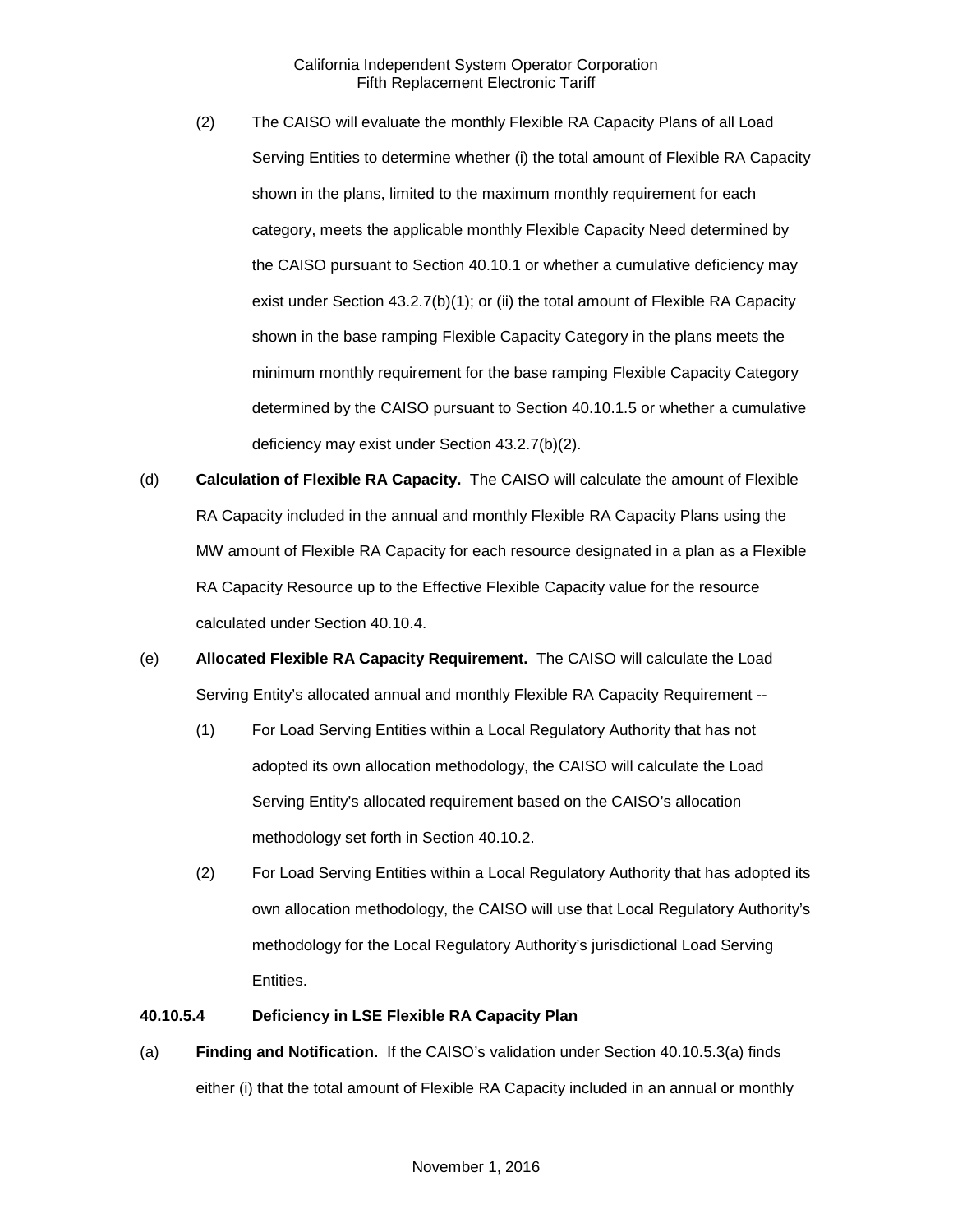LSE Flexible RA Capacity Plan is not sufficient to satisfy the Load Serving Entity's allocated Flexible RA Capacity Requirement or (ii) that the total monthly requirement in a monthly LSE Flexible RA Capacity Plan was not met within the minimum or maximum quantity, as applicable, for each Flexible Capacity Category, the CAISO will –

- (1) notify the relevant Scheduling Coordinator, and the Local Regulatory Authority or federal agency with jurisdiction over the relevant Load Serving Entity, in an attempt to resolve any deficiency in accordance with the procedures set forth in the Business Practice Manual; and
- (2) provide the notice at least 25 days in advance of the first day of the month covered by the plan and include the reasons the CAISO believes a deficiency exists.
- (b) **Resolved Deficiency.** If the CAISO issues a notice of deficiency under Section 40.10.5.4(a), and the deficiency is resolved, the Scheduling Coordinator for the Load Serving Entity shall –
	- (1) demonstrate, no less than 11 days prior to the first day of the month covered by the LSE Flexible RA Capacity Plan, that the identified deficiency is cured by submitting a revised LSE Flexible RA Capacity Plan, or
	- (2) advise the CAISO that the Load Serving Entity's Local Regulatory Authority, or federal agency, as appropriate, has determined that no deficiency exists.
- (c) **Unresolved Deficiency.** If the CAISO issues a notice of deficiency under Section 40.10.5.4(a) and is not advised that the deficiency is resolved, the CAISO will use the information contained in the Resource Flexible RA Capacity Plan to set the obligations of resources under Section 40.10 and/or to assign any costs incurred under this Section 40 and Section 43.

### **40.10.5.5 Discrepancy Between Flexible RA Capacity Plans.**

(a) **Finding and Notification.** If the CAISO's review under Section 40.10.5.3(b) finds a discrepancy between an LSE Flexible RA Capacity Plan and a Resource Flexible RA Capacity Plan, the CAISO will –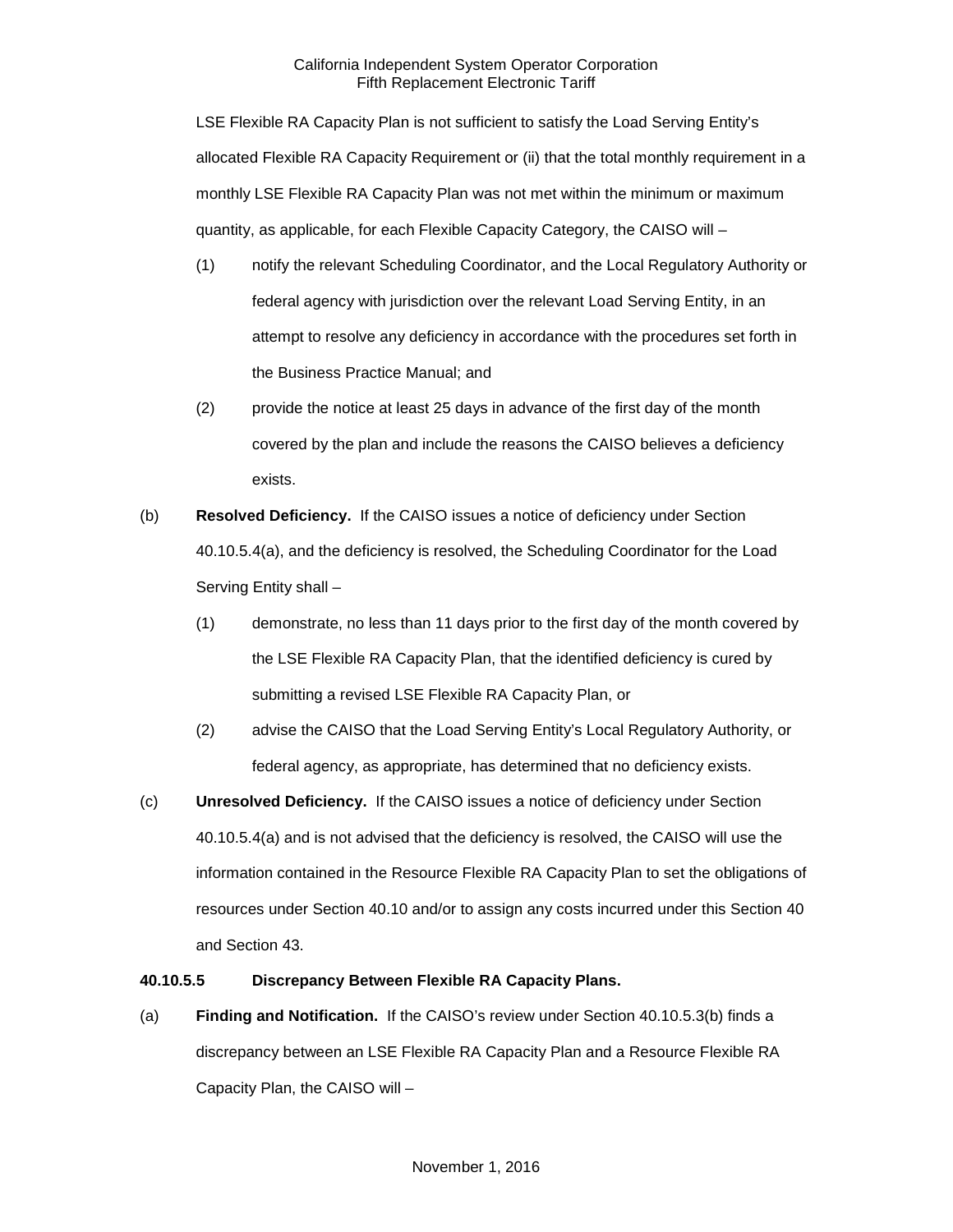- (1) notify the relevant Scheduling Coordinators of the mismatch in an attempt to resolve the discrepancy in accordance with the procedures set forth in the Business Practice Manual; and
- (2) provide the notice at least 25 days in advance of the first day of the month covered by the plans and include the reasons the CAISO believes a discrepancy exists.
- (b) **Resolved Discrepancy.** If the CAISO issues a notice of discrepancy under Section 40.10.5.5(a) and the discrepancy is resolved, the Scheduling Coordinator must provide the CAISO with a revised LSE Flexible RA Capacity Plan or Resource Flexible RA Capacity Plan, as applicable, no less than 11 days prior to the first day of the month covered by the plans.
- (c) **Unresolved Discrepancy.** If the CAISO issues a notice of discrepancy under Section 40.10.5.5(a) and is not advised that the discrepancy is resolved, the CAISO will use the information contained in the Resource Flexible RA Capacity Plan to set the obligations of resources under Section 40.10 and/or to assign any costs incurred under this Section 40 and Section 43.

### **40.10.5.6 LRA Deficiency.**

- (a) **Finding and Notification.** If the CAISO's evaluation under Section 40.10.5.3(c) finds a cumulative deficiency in Flexible RA Capacity, the CAISO will –
	- (1) identify each Local Regulatory Authority that did not meet its allocable share of the Flexible Capacity Need using the cumulative amount of Flexible RA Capacity that the Local Regulatory Authority's jurisdictional Load Serving Entities included in their annual and monthly Flexible RA Capacity Plans in total and, for the monthly Flexible RA Capacity Plans, in each Flexible Capacity Category;
	- (2) identify each Load Serving Entity that (i) is subject to the jurisdiction of a Local Regulatory Authority that did not meet its allocable share of the Flexible Capacity Need under Section 40.10.5.6, and (ii) did not include sufficient Flexible RA Capacity in an annual or monthly plan to meet its allocated Flexible RA Capacity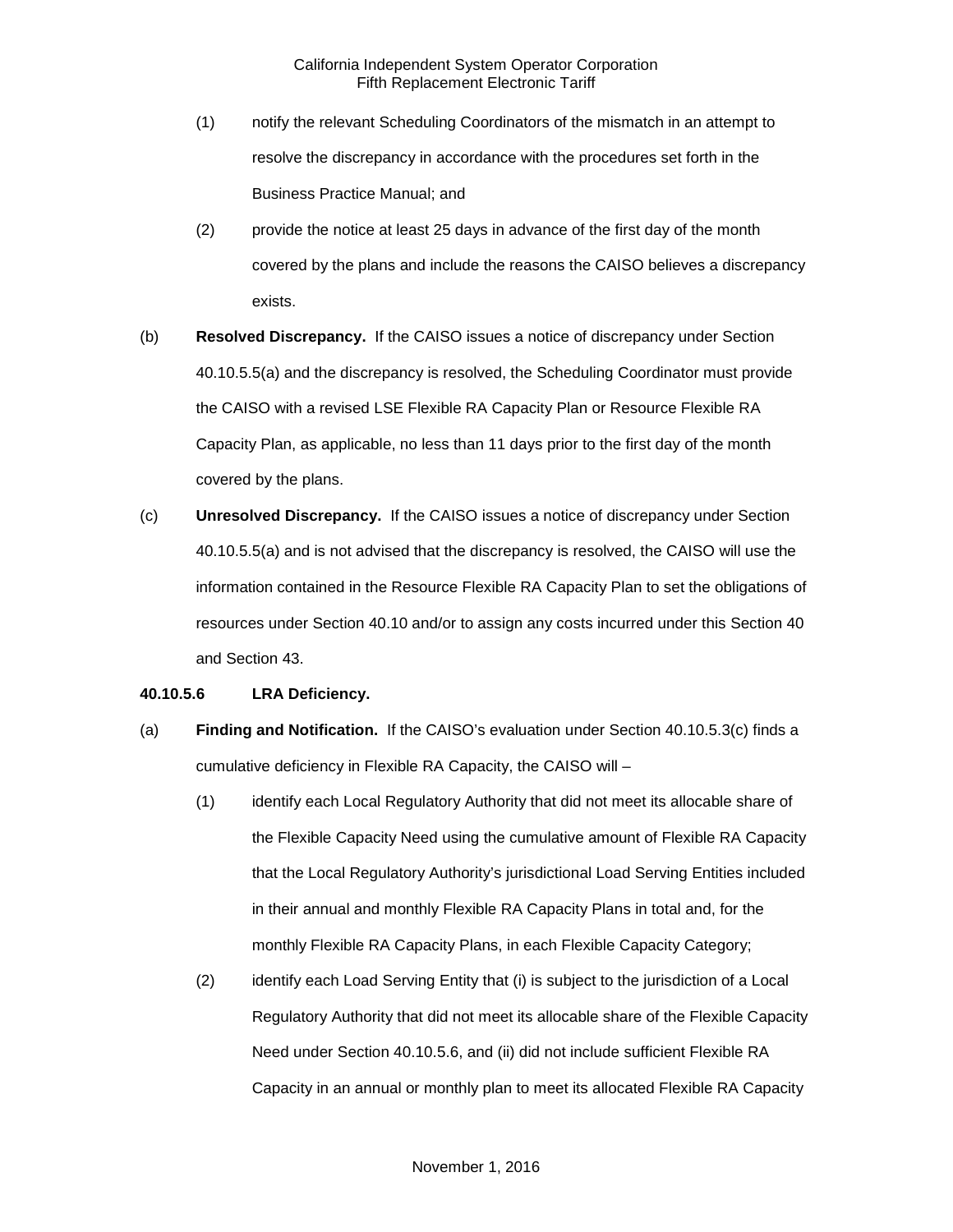Requirement or did not meet the monthly requirement within the minimum or maximum quantity, as applicable, for each Flexible Capacity Category, based on the allocation methodology of the Local Regulatory Authority if it has established its own methodology for allocating the Flexible Capacity Need to its jurisdictional Load Serving Entities;

- (3) notify each Local Regulatory Authority identified under Section 40.10.5.6(a)(1) and the Scheduling Coordinator for each Load Serving Entity identified under Section  $40.10.5.6(a)(2)$  of the cumulative deficiency in an attempt to resolve any deficiency in accordance with the procedures set forth in the Business Practice Manual; and
- (4) provide the notice at least 25 days in advance of the first day of the month covered by the plan and include the reasons the CAISO believes a cumulative deficiency exists.
- (b) **Resolved Deficiency.** If the CAISO provides a notice of cumulative deficiency under Section 40.10.5.6(a), and the deficiency is resolved, the Scheduling Coordinator for the Load Serving Entity shall demonstrate, no less than 11 days prior to the first day of the month covered by the LSE Flexible RA Capacity Plan, that the identified deficiency is cured by submitting a revised LSE Flexible RA Capacity Plan.
- (c) **Unresolved Deficiency.** If the CAISO provides a notice of deficiency under Section 40.10.5.6(a) and is not advised that the deficiency is resolved, the CAISO will use the information contained in the Resource Flexible RA Capacity Plan to set the obligations of resources under Section 40.10 and/or to assign any costs incurred under this Section 40 and Section 43.

### **40.10.6 Flexible RA Capacity Must-Offer Obligation**

### **40.10.6.1 Day-Ahead and Real-Time Availability**

(a) **Must-Offer Obligation.** The Scheduling Coordinator for a resource supplying Flexible RA Capacity must submit Economic Bids for Energy for the full amount of the resource's Flexible RA Capacity, and Economic Bids for Ancillary Services that are not flagged as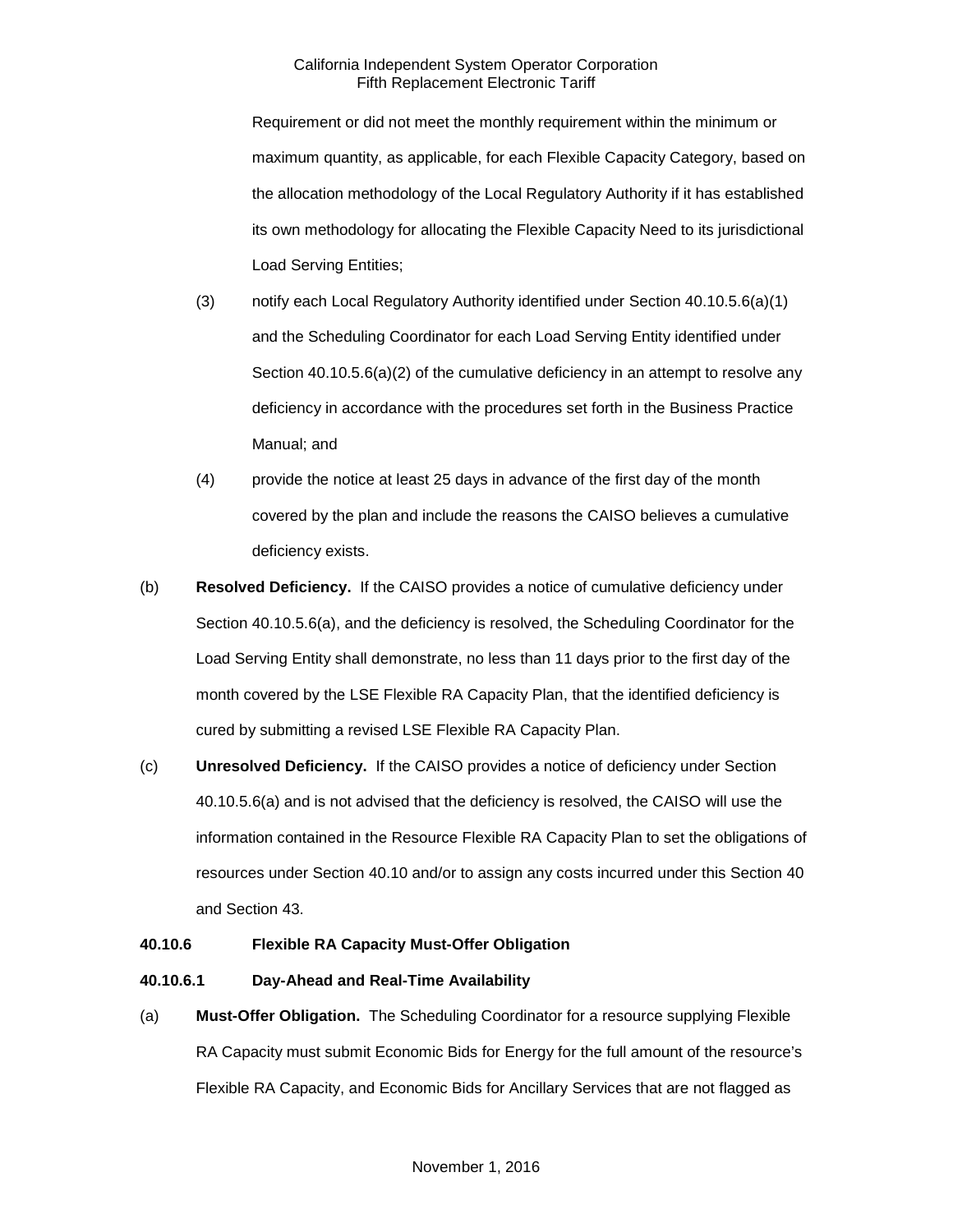Contingency Only in the Day-Ahead Market for the full amount of the resource's Flexible RA Capacity that is certified to provide Ancillary Services, in the Day-Ahead Market and the Real-Time Market for the applicable Trading Hours that is capable of being economically dispatched as follows, except as provided in Section 40.10.6.1(e) through $(h)$  –

- (1) Flexible Capacity Category for base ramping resources the 17-hour period from 5:00 a.m. to 10:00 p.m., seven days a week;
- (2) Flexible Capacity Category for peak ramping resources the five-hour period determined for each season by the CAISO's Flexible Capacity Needs Assessment, seven days a week; and
- (3) Flexible Capacity Category for super-peak ramping resources the five-hour period determined for each season by the CAISO's Flexible Capacity Needs Assessment, weekdays, except holidays and as provided in Section 40.10.6.1(h), until the resource receives during the five-hour period of the must offer obligation and responds to five CAISO dispatches for Start-Up during the month, after which the resource will not be subject to a must-offer obligation as a super-peak ramping resource for the remainder of that month; however, any other must-offer obligations for Resource Adequacy Capacity will still apply.
- (b) **Availability Requirement.** During the period of the applicable must-offer obligation, a Flexible RA Capacity Resource must be operationally available except for limitations specified in the Master File, legal or regulatory prohibitions or as otherwise required by this CAISO Tariff or by Good Utility Practice.
- (c) **Co-optimization.** Through the IFM co-optimization process, the CAISO will utilize available Flexible RA Capacity to provide Energy or Ancillary Services in the most efficient manner to clear the Energy market, manage congestion and procure required Ancillary Services.
- (d) **Participation in RUC.** A Flexible RA Capacity Resource must participate in the RUC to the extent that the resource has available Flexible RA Capacity that is not reflected in an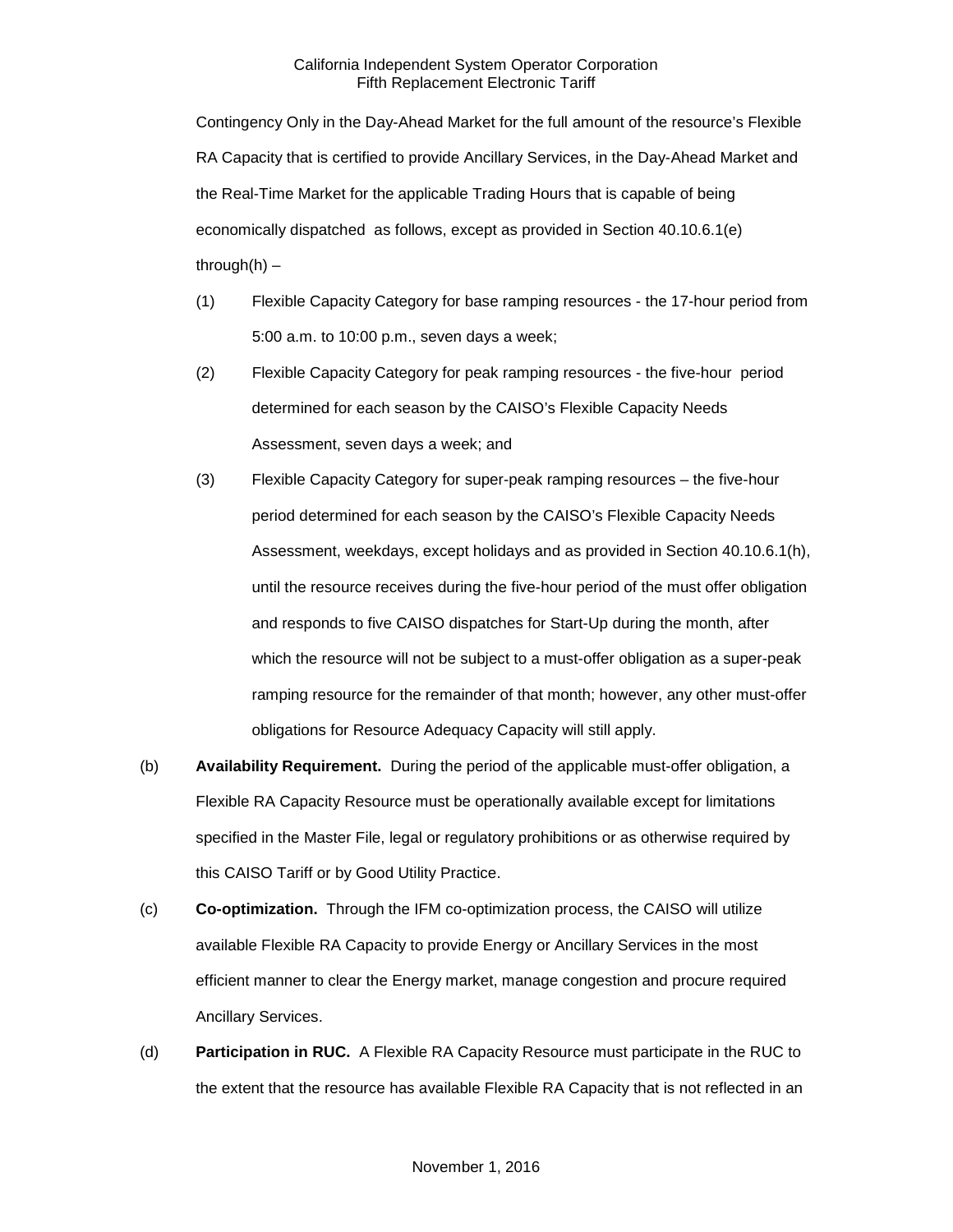IFM Schedule. Resource Adequacy Capacity participating in RUC will be optimized using a zero dollar (\$0/MW-hour) RUC Availability Bid. Flexible RA Capacity selected in RUC will not be eligible to receive a RUC Availability Payment.

### (e) **Use-Limited Resources.**

- (1) A Use-Limited Resource providing Flexible RA Capacity must be capable of responding to Dispatch Instructions and, consistent with its use-limitations, must submit Economic Bids for Energy for the full amount of its Flexible RA Capacity in the Day-Ahead Market and the Real-Time Market for the Trading Hours applicable to the resource's Flexible Capacity Category for that month for the Trading Hours that it is capable of being economically dispatched.
- (2) The Scheduling Coordinator for the Use-Limited Resources designated as a combined resource under Section 40.10.3.2(b), 40.10.3.3(b) or 40.10.3.4(b) must submit Economic Bids for Energy for either resource for the full amount of the Flexible RA Capacity required by the applicable must-offer obligation; however, Economic Bids for Energy must be submitted for only one resource in the combination per Trade Day.

# (f) **Short, Medium or Long Start Units**.

- (1) Short Start Units or Medium Start Units providing Flexible RA Capacity that do not have an IFM Schedule or a RUC Schedule for any of their Resource Adequacy Capacity for a given Trading Hour are required to participate in the Real-Time Market consistent with the provisions in Section 40.6.3 that apply to Short Start Units providing RA Capacity.
- (2) Long Start Units providing Flexible RA Capacity that do not have an IFM Schedule or a RUC Schedule for any of their Resource Adequacy Capacity for a given Trading Hour are required to participate in the Real-Time Market consistent with the provisions in Section 40.6.7 that apply to Long Start Units providing RA Capacity.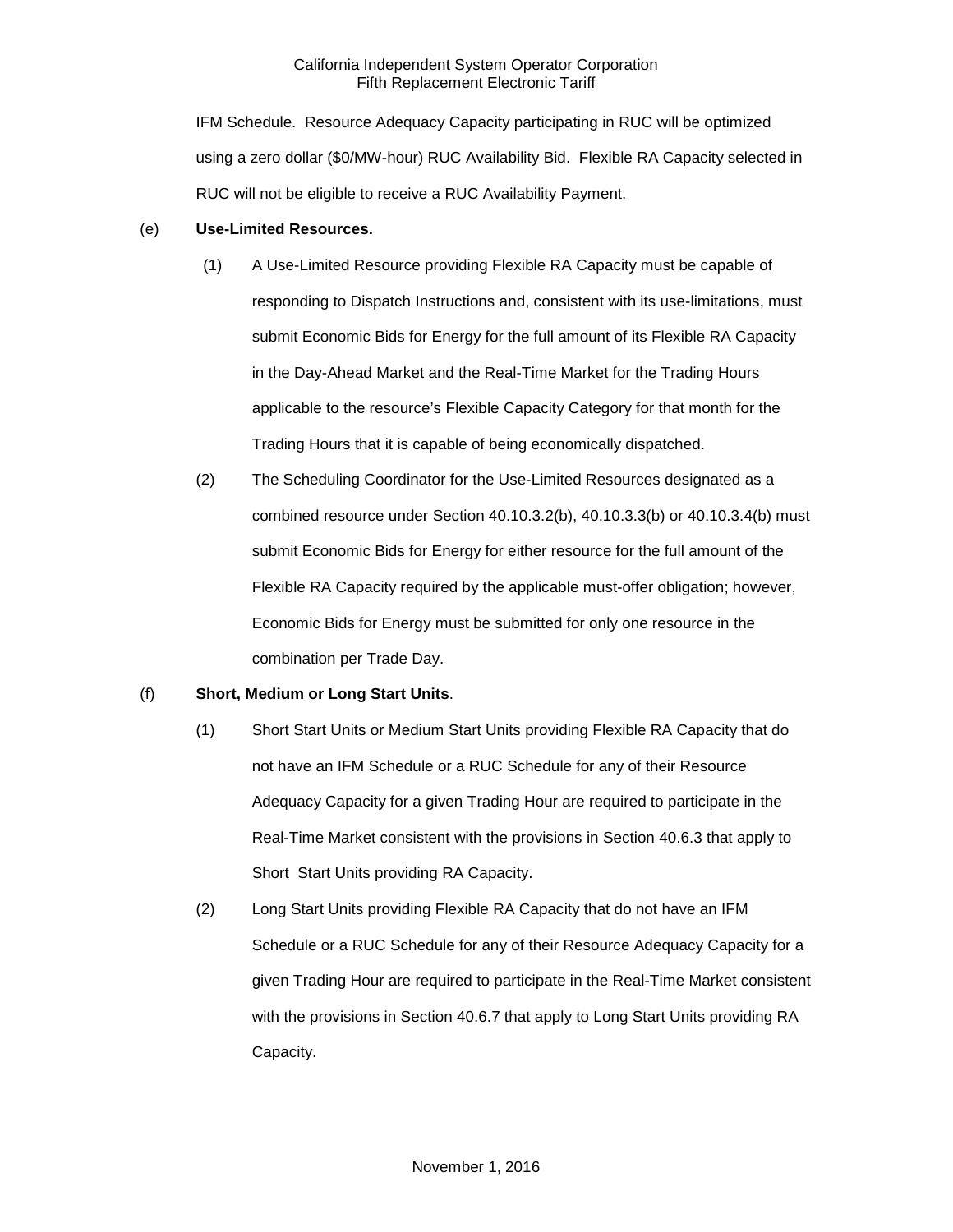- (3) If availability is required under Section 40.6.3 or 40.6.7, the Scheduling Coordinator for the resource must submit to the RTM for that Trading hour for which the resource is capable of responding to Dispatch Instructions: (i) Energy Bids for the full amount of the available Flexible RA Capacity, including capacity for which it has submitted Ancillary Services Bids; and (ii) Ancillary Services Bids for the full amount of its Flexible RA Capacity that is certified to provide Ancillary Services, and for each Ancillary Service for which the resource is certified, including capacity for which it has submitted Energy Bids.
- (g) **Extremely Long-Start Resources.** Flexible RA Capacity Resources that are Extremely Long-Start Resources must be available to the CAISO by complying with the Extremely Long-Start Commitment Process under Section 31.7 or otherwise committing the resource upon instruction from the CAISO, if physically capable. Once an Extremely Long-Start Resource is committed by the CAISO, it is subject to the provisions of Section 40.10.6 regarding Day-Ahead Availability and Real-Time Availability for the Trading Days for which it was committed.
- (h) **Non-Generator Resources, Regulation Energy Management.** Non-Generator Resources providing Flexible RA Capacity and Regulation Energy Management must submit Bids for Regulation Up and Regulation Down for Trading Hours in the 17-hour period from 5:00 a.m. to 10:00 p.m., seven days a week and shall not submit Bids for Energy or other Ancillary Services.

#### **40.10.6.2 Failure to Bid**

If the Scheduling Coordinator for a resource supplying Flexible RA Capacity does not submit Economic Bids for Energy for the full amount of the resource's Flexible RA Capacity, and Economic Bids for Ancillary Services for the full amount of the resource's Flexible RA Capacity that is certified to provide Ancillary Services, in the Day-Ahead Market and the Real-Time Market for the Trading Hours during the period of the applicable must-offer obligation –

(1) the CAISO will not insert Generated Bids for any Flexible RA Capacity for which the resource did not submit bids; and